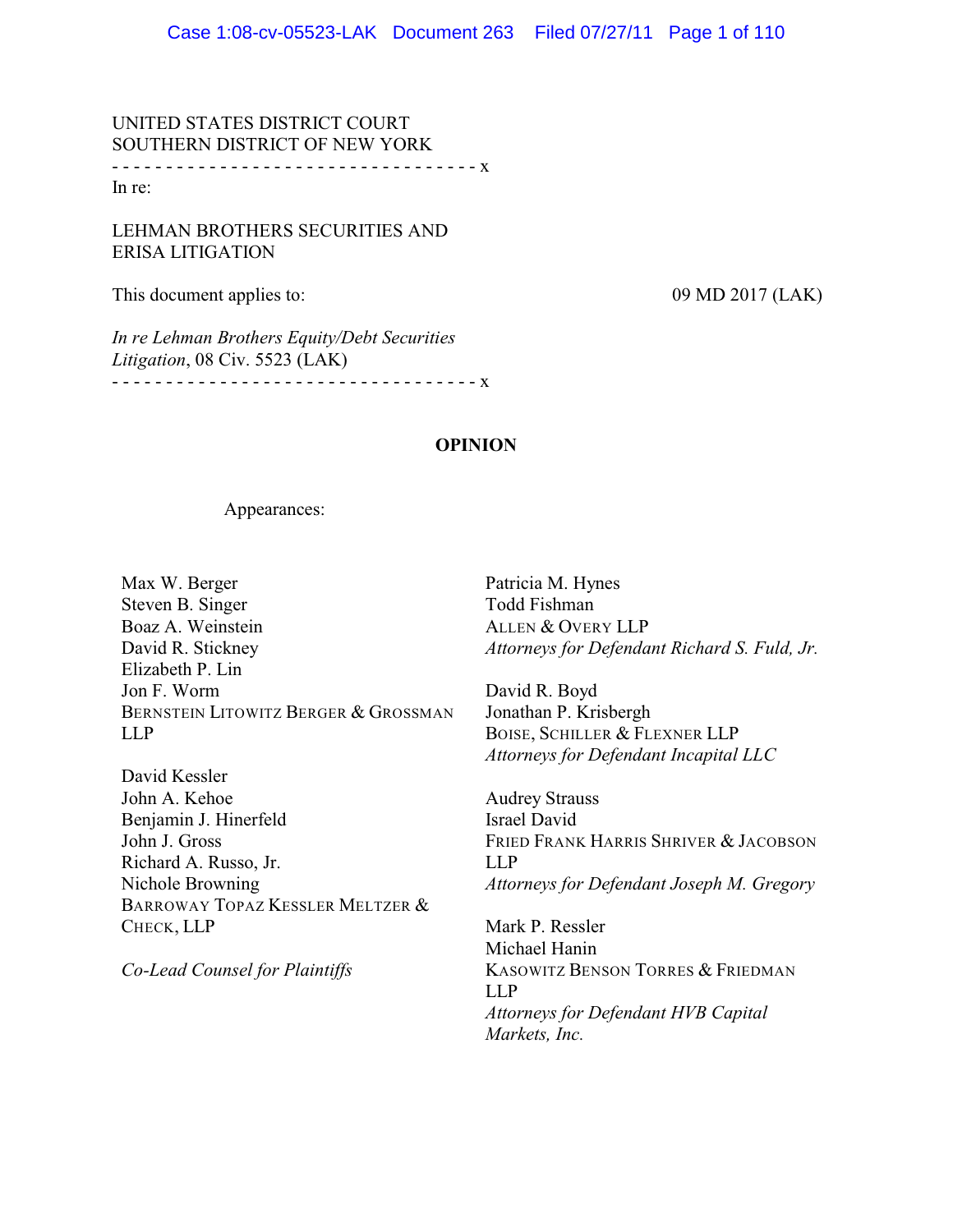Michael J. Chepiga Mary Elizabeth McGarry Erika Burk Bryce A. Pashler SIMPSON THACHER & BARTLETT LLP *Attorneys for Defendants Christopher M. O'Meara and Joseph M. Gregory*

Mitchell A. Lowenthal Meredith E. Kotler Victor L. Hou CLEARY GOTTLIEB STEEN & HAMILTON LLP *Attorneys for All Underwriter Defendants Except HVB Capital Markets, Inc. and Incapital LLC*

Marshall R. King Oliver M. Olanoff Julie I. Smith GIBSON, DUNN & CRUTCHER LLP *Attorneys for Defendant UBS Financial Services, Inc.*

Kelly M. Hnatt WILLKIE FARR & GALLAGHER LLP *Attorneys for Defendant Ian Lowitt*

Robert J. Cleary Dietrich L. Snell Mark E. Davidson Seth D. Fier PROSKAUER ROSE LLP *Attorneys for Defendant Erin Callan*

Andrew J. Levander Kathleen N. Massey Adam J. Wasserman DECHERT LLP *Attorneys for Defendants Michael L. Ainslie, John F. Akers, Roger S. Berlind, Thomas H. Cruikshank, Marsha Johnson Evans, Sir Christopher Gent, Roland A. Hernandez, Henry Kaufman, and John D. Macomber*

Miles N. Ruthberg Jamie L. Wine Kevin H. Metz Peter A. Wald LATHAM & WATKINS LLP *Attorneys for Defendant Ernst & Young LLP*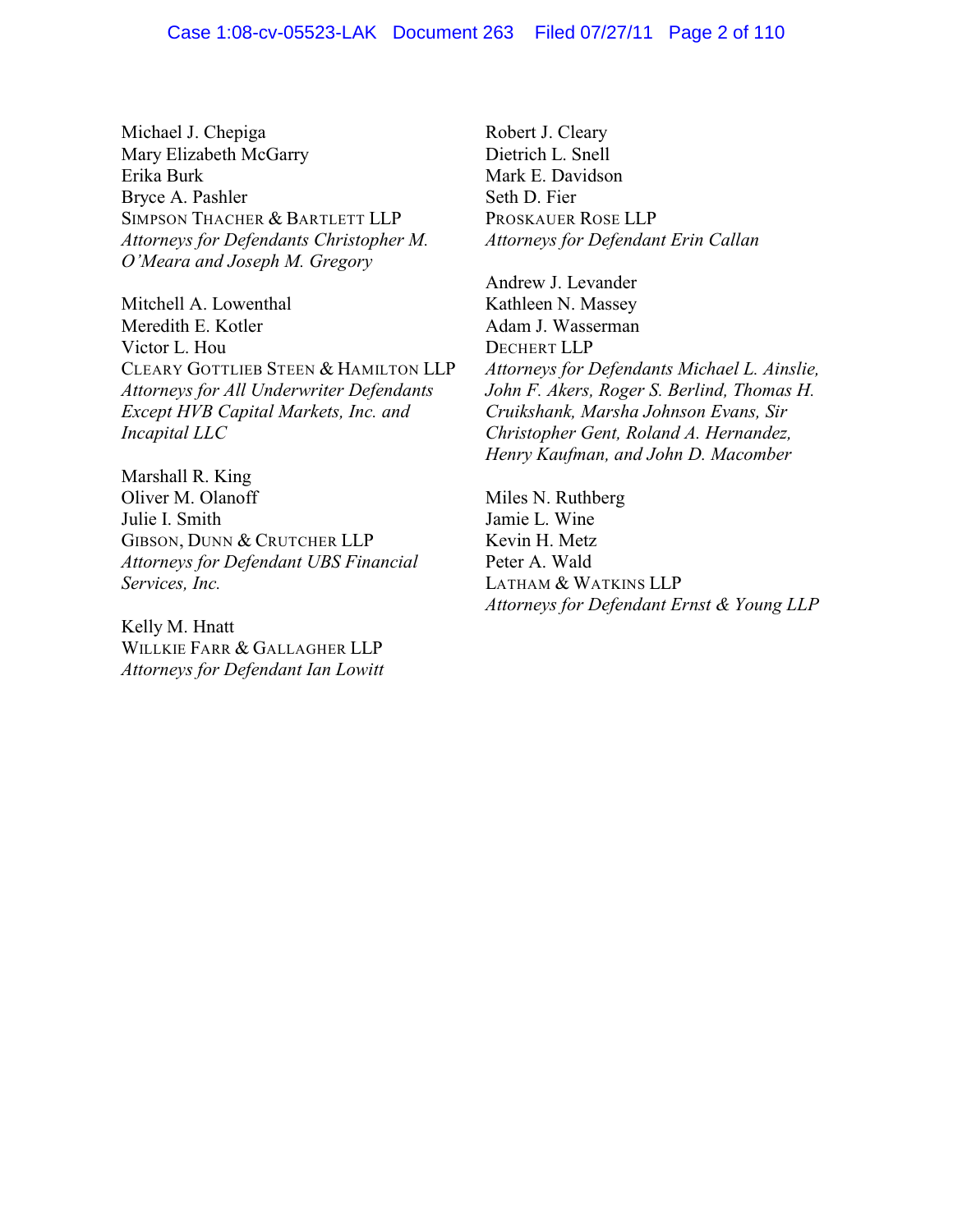# Table of Contents

|    |       |             |                 |                   | "Securities Sold Under Agreements to Repurchase". 13                              |  |
|----|-------|-------------|-----------------|-------------------|-----------------------------------------------------------------------------------|--|
|    |       |             |                 |                   |                                                                                   |  |
|    |       |             |                 |                   |                                                                                   |  |
|    |       |             |                 |                   |                                                                                   |  |
|    |       |             |                 |                   |                                                                                   |  |
|    |       |             |                 |                   |                                                                                   |  |
|    |       |             |                 |                   |                                                                                   |  |
|    |       |             |                 |                   |                                                                                   |  |
| I. |       |             |                 |                   |                                                                                   |  |
|    |       |             |                 |                   |                                                                                   |  |
| П. |       |             |                 |                   |                                                                                   |  |
|    |       |             |                 |                   |                                                                                   |  |
| Ш. |       |             |                 |                   |                                                                                   |  |
|    | $A$ . |             |                 |                   |                                                                                   |  |
|    | $B$ . |             |                 |                   |                                                                                   |  |
|    |       | $l_{\cdot}$ |                 |                   | <i>Existence of materially false and misleading statements or omissions.</i> $24$ |  |
|    |       |             | $\mathfrak{a}.$ |                   |                                                                                   |  |
|    |       |             |                 | $\left( l\right)$ |                                                                                   |  |
|    |       |             |                 | (2)               |                                                                                   |  |
|    |       |             |                 | (3)               |                                                                                   |  |
|    |       |             |                 | (4)               | Failure to disclose Repo 105 transactions37                                       |  |
|    |       |             | b.              |                   |                                                                                   |  |
|    |       |             |                 | $\left( l\right)$ |                                                                                   |  |
|    |       |             |                 | (2)               |                                                                                   |  |
|    |       |             |                 | (3)               |                                                                                   |  |
|    |       |             |                 | (4)               |                                                                                   |  |
|    |       |             | $\mathcal{C}$ . |                   |                                                                                   |  |
|    |       |             | $d$ .           |                   |                                                                                   |  |
|    |       | 2.          | Scienter.       |                   |                                                                                   |  |
|    |       |             | $a$ .           |                   |                                                                                   |  |
|    |       |             | b.              |                   | Circumstantial evidence of conscious misbehavior or recklessness                  |  |
|    |       |             |                 |                   |                                                                                   |  |
|    |       |             |                 | $\left( l\right)$ |                                                                                   |  |
|    |       |             |                 | (2)               |                                                                                   |  |
|    |       |             |                 | (3)               |                                                                                   |  |
|    |       |             |                 |                   |                                                                                   |  |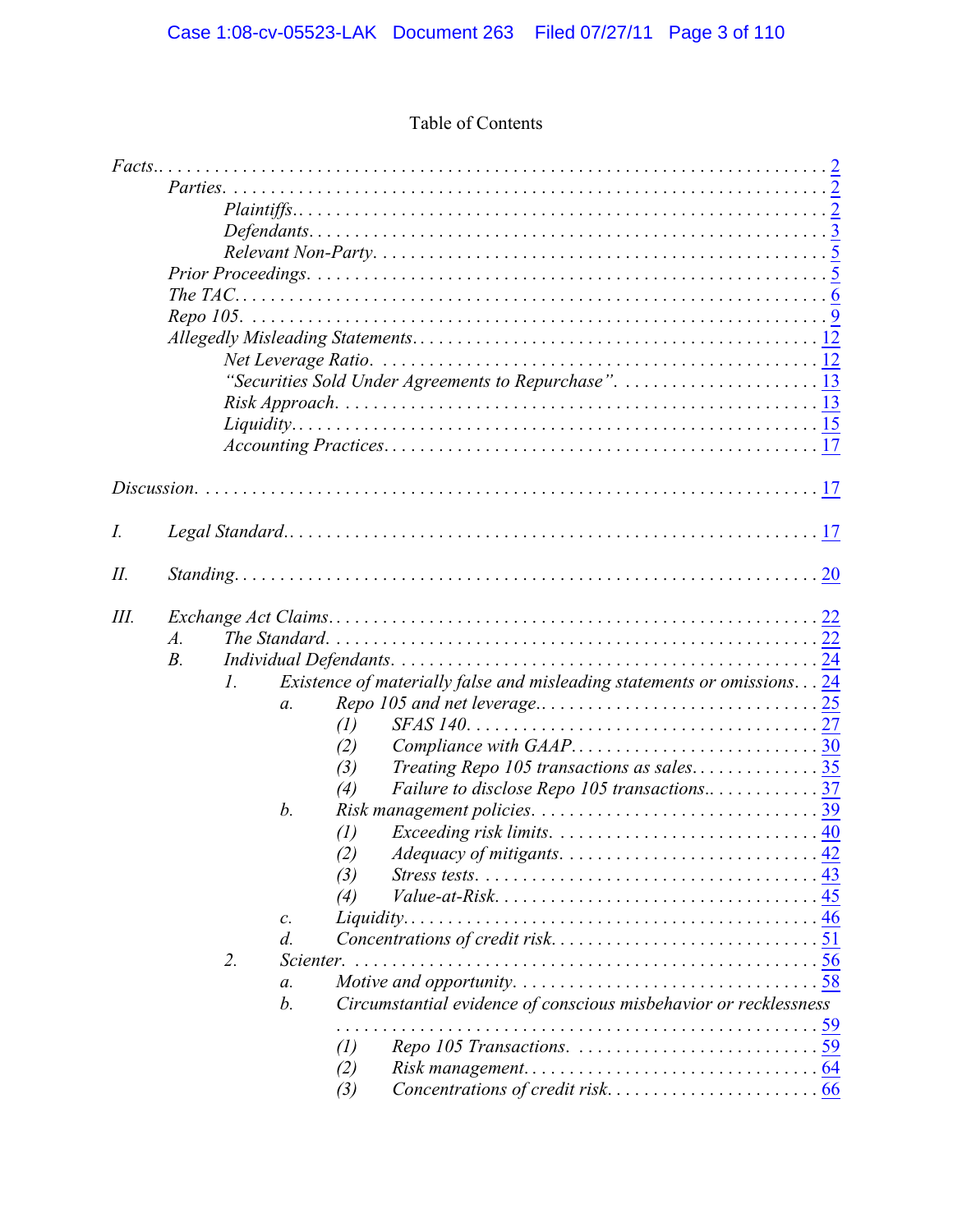|     | $\mathcal{C}$ . |                                                                              |  |  |  |  |
|-----|-----------------|------------------------------------------------------------------------------|--|--|--|--|
|     |                 | 1.                                                                           |  |  |  |  |
|     |                 | 2.                                                                           |  |  |  |  |
|     | D.              |                                                                              |  |  |  |  |
|     | E.              |                                                                              |  |  |  |  |
|     |                 | L                                                                            |  |  |  |  |
|     |                 | 2.                                                                           |  |  |  |  |
| IV. |                 |                                                                              |  |  |  |  |
|     | $\mathcal{A}$ . |                                                                              |  |  |  |  |
|     | $B_{\cdot}$     |                                                                              |  |  |  |  |
|     | $\mathcal{C}$ . | Existence of actionable material misstatements and omissions in the Offering |  |  |  |  |
|     |                 |                                                                              |  |  |  |  |
|     |                 | $I_{\cdot}$                                                                  |  |  |  |  |
|     |                 |                                                                              |  |  |  |  |
|     | $D$ .           |                                                                              |  |  |  |  |
|     | E.              |                                                                              |  |  |  |  |
|     |                 | Availability of the affirmative defenses on a motion to dismiss 102          |  |  |  |  |
|     |                 |                                                                              |  |  |  |  |
|     | F.              |                                                                              |  |  |  |  |
|     | G.              |                                                                              |  |  |  |  |
|     |                 |                                                                              |  |  |  |  |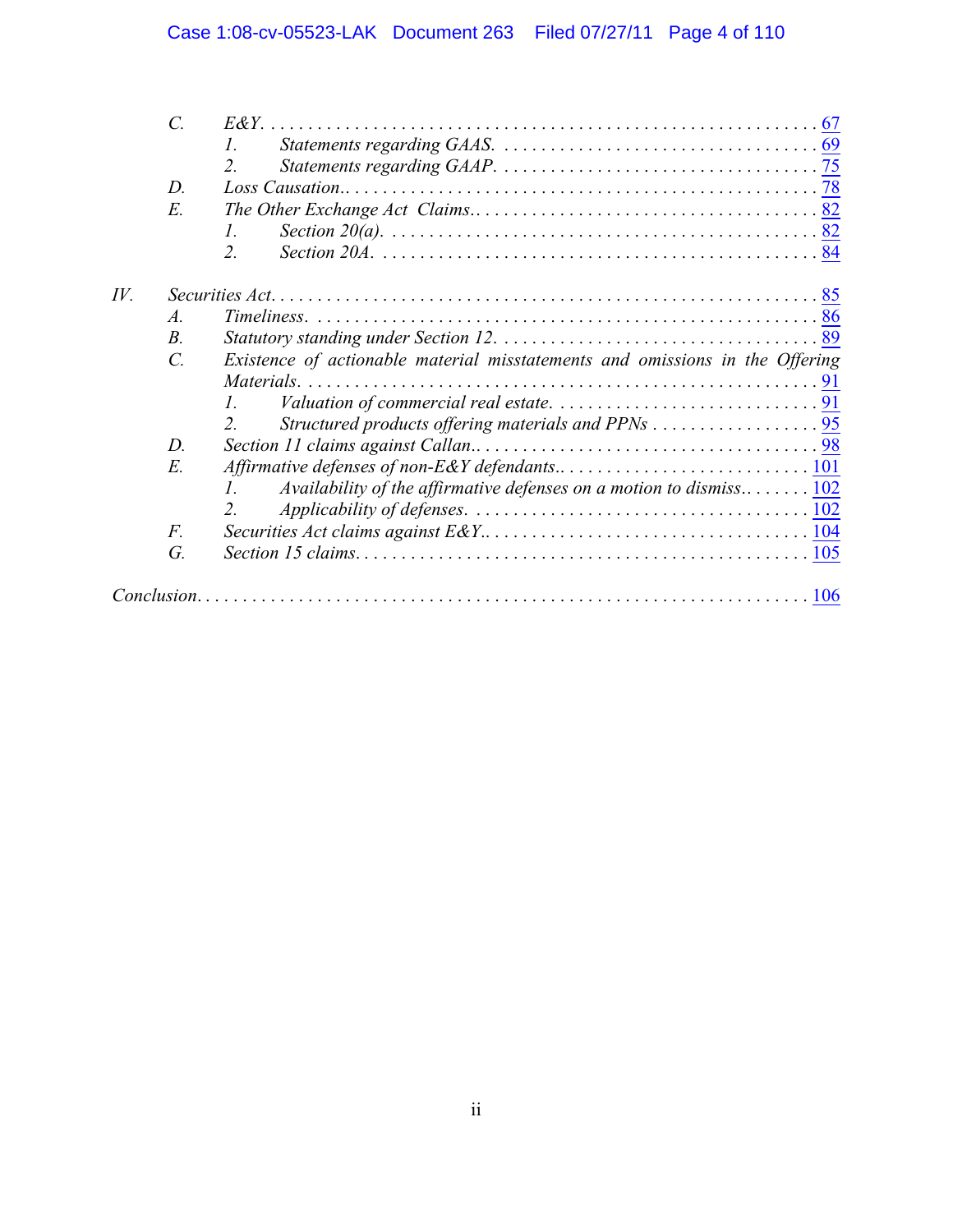### LEWIS A. KAPLAN, *District Judge.*

The September 2008 collapse of Lehman Brothers Holdings Inc. ("Lehman") disrupted the entire economy and greatly affected owners of the company's securities. This case concerns more than \$31 billion in Lehman debt and equity securities issued pursuant to a May 30, 2006 shelf registration statement (the "Registration Statement"), a base prospectus of the same date, and various prospectus, product, and pricing supplements (collectively, the "Offering Materials"), which incorporated by reference several of Lehman's SEC filings.

Plaintiffs are pension funds, companies, and individuals, each of which purchased some of these securities. They sue Lehman's former officers, directors, and auditors, as well as underwriters of the securities, under Sections 11, 12, and 15 of the Securities Act of  $1933<sup>1</sup>$ ("Securities Act") and Lehman's former officers and auditors under Sections 10(b), 20(a), and 20A of the Securities Exchange Act of 1934<sup>2</sup> ("Exchange Act") and Rule 10b-5 thereunder.<sup>3</sup> The complaint<sup>4</sup> alleges that the Offering Materials were false and misleading because they incorporated by reference Lehman's financial statements, which in turn contained misleading statements and omissions concerning Lehman's (1) use of "Repo 105" transactions and their effect on Lehman's reported net leverage, (2) risk management policies, (3) liquidity risk, (4) concentrations of credit risk, and (5) the value of Lehman's commercial real estate holdings. It alleges also that certain of Lehman's former officers made false and misleading oral statements about most of these subjects.

15 U.S.C. §§ 77k, *l*, *o*.

15 U.S.C. §§ 78j, 78t, 78t-1.

17 C.F.R. § 240.10b-5.

4

1

2

3

The operative complaint is the Third Amended Class Action Complaint for Violations of the Federal Securities Laws ("TAC"), 09 MD 2017 (LAK), DI 278.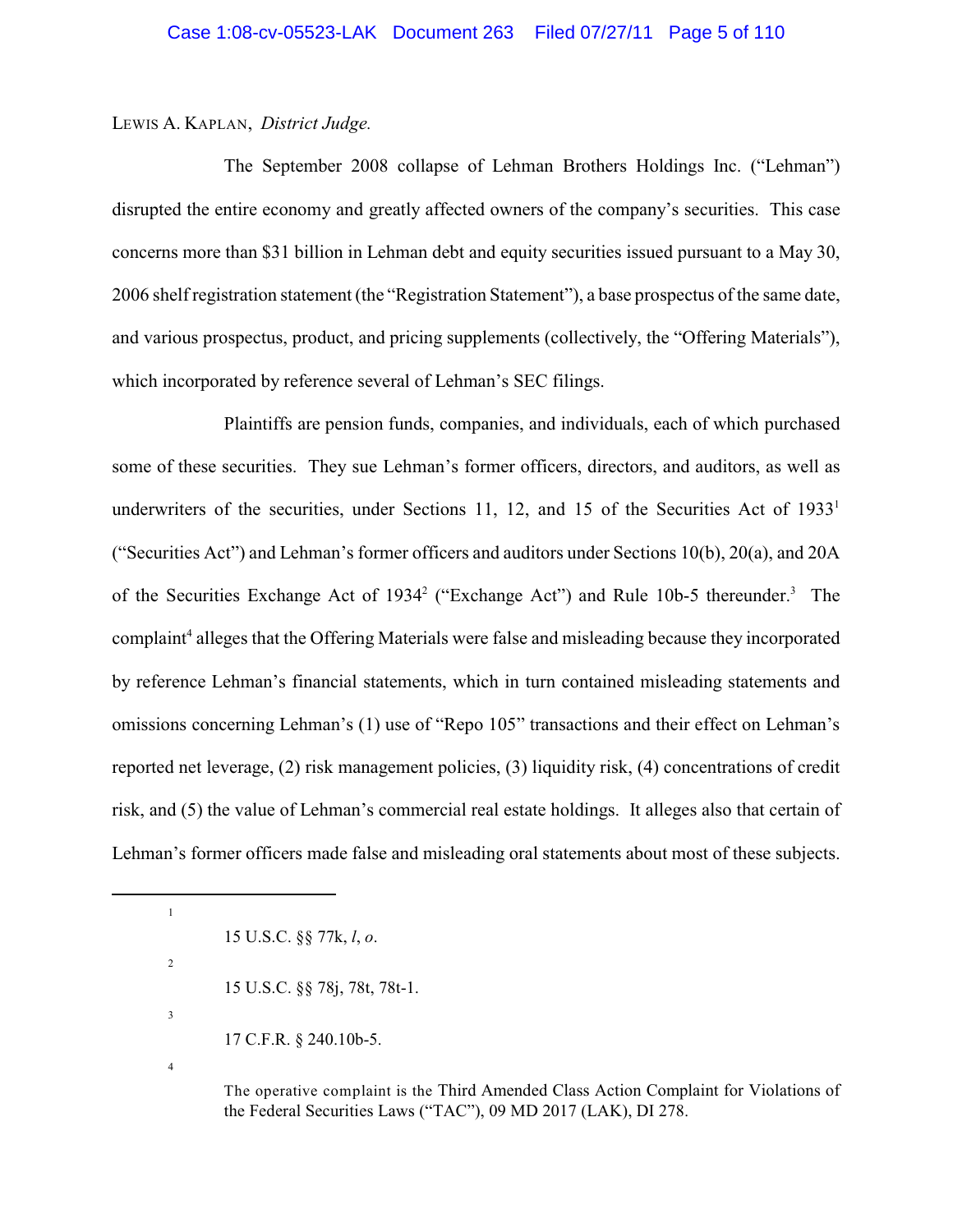The matter is before the Court on defendants' motions to dismissthe TAC for failure to state a claim upon which relief may be granted.<sup>5</sup>

#### <span id="page-5-0"></span>*Facts*

<span id="page-5-1"></span>*Parties*

## <span id="page-5-2"></span>*Plaintiffs*

Plaintiffs are pension funds, companies, and individuals each of which purchased Lehman common stock or other Lehman securities, including structured products like principal protection notes ("PPNs"), issued pursuant to the Offering Materials. The Court has appointed the Alameda County Employees' Retirement Association ("ACERA"), the Government of Guam Retirement Fund ("GGRF"), the Northern Ireland Local Government Officers' Superannuation Committee ("NILGOSC"), the City of Edinburgh Council as Administering Authorityof the Lothian Pension Fund ("Lothian"), and the Operating Engineers Local 3 Trust Fund ("Operating Engineers") as lead plaintiffs.<sup>6</sup> They sue both under (1) the Securities Act, purportedly on behalf of all persons who purchased the securities listed in TAC Appendices A and B, and (2) the Exchange Act, allegedly on behalf of all persons who purchased or otherwise acquired Lehman common stock and call options, or who sold put options, between June 12, 2007, and September 15, 2008 (the "Class

6

TAC  $\P$  6.

<sup>5</sup>

The defendants filed three briefs in support of their motions to dismiss: a joint brief, a brief on behalf of defendant Ernst & Young LLP, and a brief on behalf of the Director Defendants. Citations to those documents respectively are indicated by "Def. Br. at \_\_," "E&Y Br. at \_\_\_," and "DD Br. at \_\_\_." The defendants filed also three reply briefs. Citations to those documents are indicated in the same order by "Def. Rep. Br. at \_\_\_," "E&Y Rep. Br. at \_\_\_," and "DD Rep. Br. at \_\_\_.." Citations to the plaintiffs' brief are indicated by "Pl. Br. at  $\therefore$ "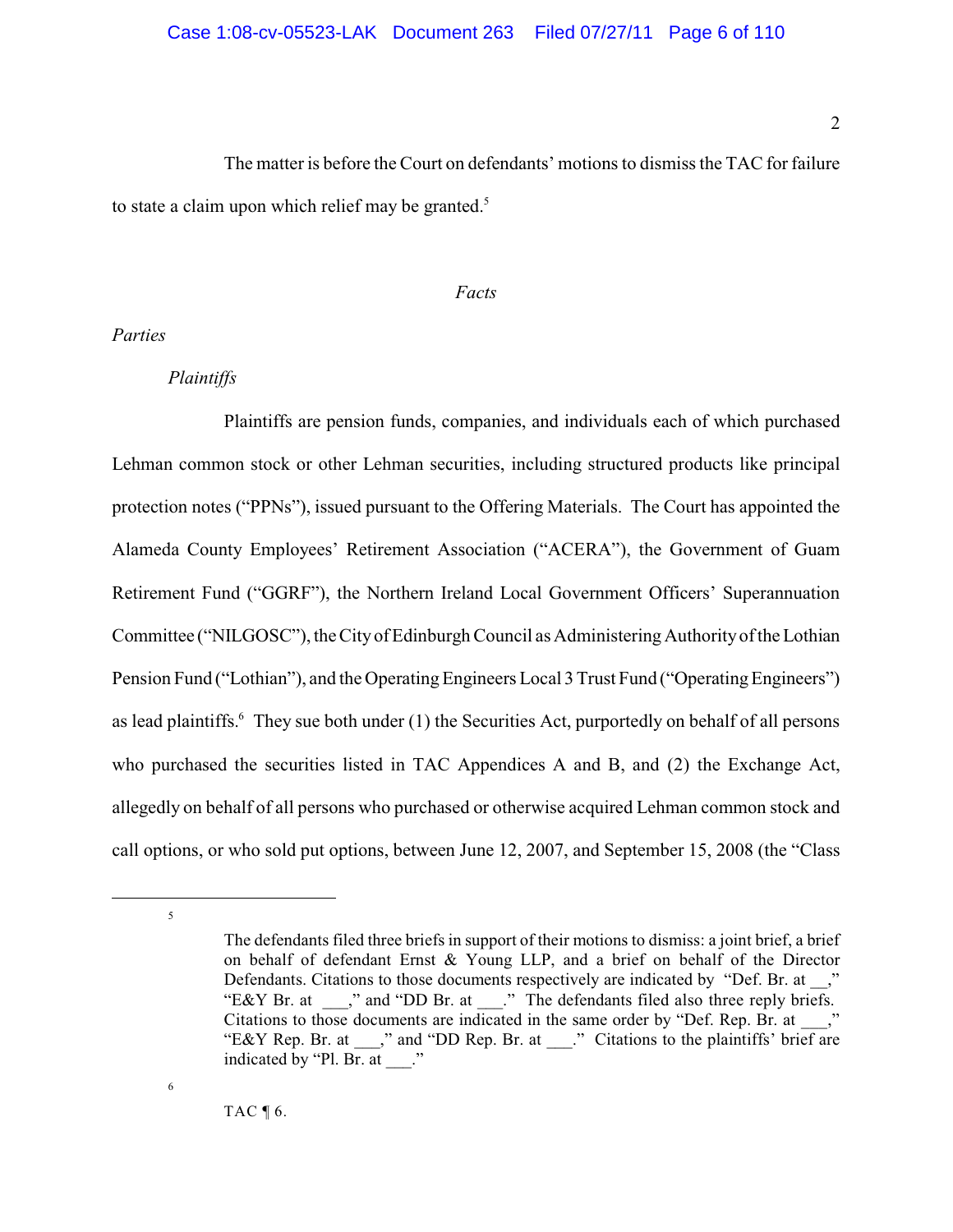Period").

### <span id="page-6-0"></span>*Defendants*

There are four categories of defendants in this case.

The Insider Defendants are five of Lehman's former officers: Richard S. Fuld, Jr., Christopher M. O'Meara, Joseph M. Gregory, Erin Callan, and Ian Lowitt. Fuld was Lehman's chairman and chief executive officer at all relevant times.<sup>7</sup> O'Meara was its chief financial officer, controller and executive vice president from 2004 until December 1, 2007, when he became global head of risk management.<sup>8</sup> Gregory was Lehman's president and chief operating officer until June 12, 2008. Callan served as its chief financial officer and executive vice president from December 1, 2007, until June 12, 2008.<sup>10</sup> Lowitt succeeded Callan as chief financial officer on June 12, 2008, and served in that capacity until Lehman filed for bankruptcy on September 15, 2008.<sup>11</sup> Fuld and O'Meara signed the Registration Statement.<sup>12</sup>

| 7  |                     |
|----|---------------------|
|    | Id. $\P$ 8.         |
| 8  |                     |
| 9  | <i>Id.</i> 19.      |
|    | $Id. \P 10.$        |
| 10 |                     |
|    | <i>Id.</i> $\P$ 11. |
| 11 |                     |
|    | <i>Id.</i> 12.      |
| 12 |                     |
|    | Id. 11 8-9.         |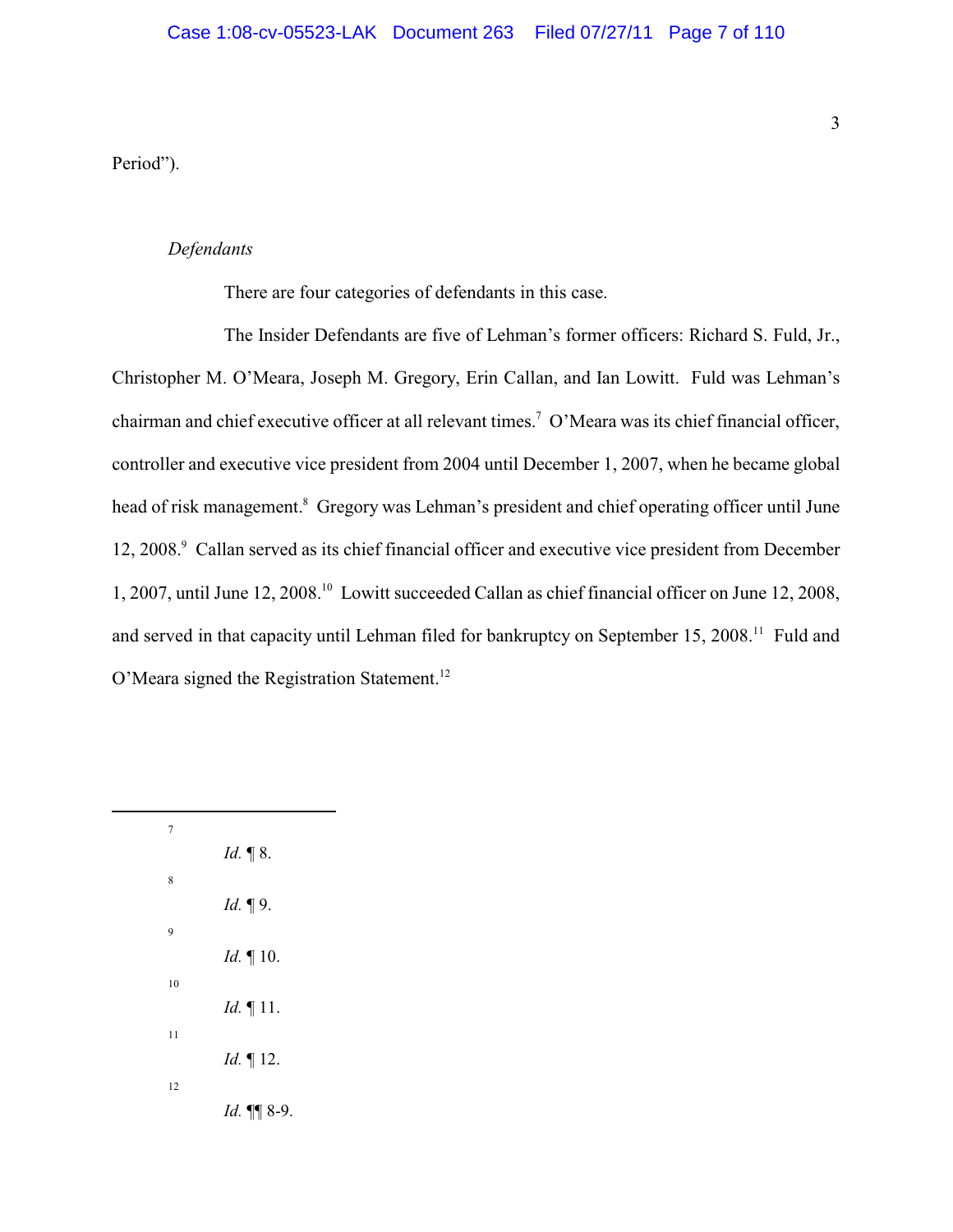4

The Director Defendants are nine former Lehman directors,<sup>13</sup> each of whom signed the Registration Statement in that capacity.<sup>14</sup>

Defendant Ernst & Young LLP ("E&Y") was Lehman's outside auditor.<sup>15</sup> It audited

Lehman's financial statements for the 2007 fiscal year and reviewed Lehman's interim financial statements during the Class Period.<sup>16</sup>

The Underwriter Defendants are fifty-one entities, each of which allegedly underwrote one or more of the offerings in which the securities at issue were purchased.<sup>17</sup> UBS

13

14

15

Michael L. Ainslie, John F. Akers, Roger S. Berlind, Thomas H. Cruikshank, Marsha Johnson Evans, Sir Christopher Gent, Roland A. Hernandez, Henry Kaufman, and John D. Macomber. *Id.* ¶ 14.

*Id.*

*Id.* ¶ 15.

16

*Id.*

17

*Id.* Appendices A & B; *see also* Defendants' Notice of Motion. The entities are A. G. Edwards & Sons, Inc., ABN AMRO Incorporated, ANZ Securities, Inc., Banc of America Securities LLC, BBVA Securities Inc., BNP Paribas S.A., BNY Mellon Capital Markets, LLC, Cabrera Capital Markets LLC, Caja de Ahorros y Monte de Piedad de Madrid, Calyon Securities (USA) Inc., Charles Schwab & Co., Inc., CIBC World Markets Corp., Citigroup Global Markets Inc., Commerzbank Capital Markets Corp., Daiwa Capital Markets Europe Limited, DnB NOR Markets Inc. (the trade name of which is DnB NOR Markets), DZ Financial Markets LLC, Edward D. Jones & Co., L.P., Fidelity Capital Markets Services (a division of National Financial Services LLC), Fortis Securities LLC, BMO Capital Markets Corp. (f/k/a Harris Nesbitt Corp.), HSBC Securities (USA) Inc., HVB Capital Markets, Inc., Incapital LLC, ING Financial Markets, Loop Capital Markets, LLC, M.R. Beal & Company, Mellon Financial Markets, LLC (n/k/a BNY Mellon Capital Markets, LLC), Merrill Lynch, Pierce, Fenner & Smith, Inc., Mizuho Securities USA, Inc., Morgan Stanley & Co. Inc., Muriel Siebert & Co., Inc., nabCapital Securities, LLC, National Australia Bank Ltd., Natixis Bleichroeder Inc., Raymond James & Associates, Inc., RBC Capital Markets Corp. (f/k/a RBC Dain Rauscher Inc.), RBS Securities Inc. (f/k/a Greenwich Capital Markets Inc., d/b/a RBS Greenwich Capital), Santander Investment Securities Inc., Scotia Capital (USA) Inc., SG Americas Securities LLC, Siebert Capital Markets (the advertising name of Muriel Siebert  $\&$  Co., Inc.), Sovereign Securities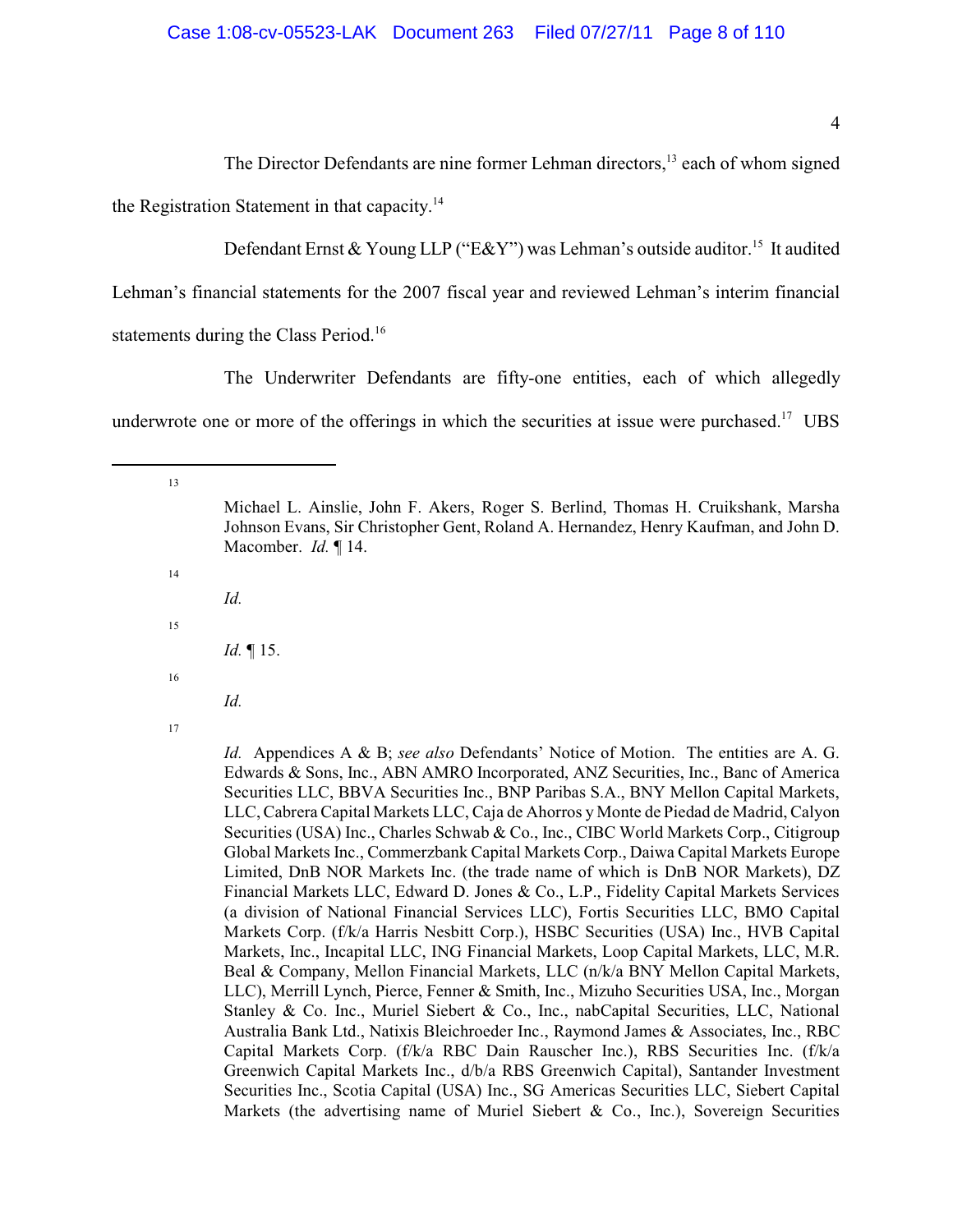Financial Services Inc. ("UBS"), one of the Underwriter Defendants, underwrote all of the structured product securities listed in TAC Appendix B, as well as some securities listed in TAC Appendix A. UBS is the only entity sued under Securities Act Section 12.

## *Relevant Non-Party*

<span id="page-8-0"></span>Lehman was a global investment bank, headquartered in New York, the common stock of which was traded on the New York Stock Exchange. It filed for bankruptcy protection under Chapter 11 of the Bankruptcy Code on September 15, 2008.<sup>18</sup> It is not a defendant in this case.

## <span id="page-8-1"></span>*Prior Proceedings*

18

Plaintiffs have filed many complaints in this multidistrict proceeding,  $\frac{19}{9}$  the most significant of which was Second Amended Class Action Complaint for Violations of the Federal Securities Laws ("SAC").<sup>20</sup> The SAC asserted claims under Sections 11, 12, and 15 of the Securities Act as well as under Exchange Act Sections 10(b), 20(a), 20A, and Rule 10b-5 against the Insider Defendants, the Director Defendants, and the Underwriter Defendants, principally on the theory that the Offering Materials were misleading in that they overstated Lehman's financial condition by

*Id.* ¶ 7. 19 *See*, *e.g.*, 09 MD 2017 (LAK), DIs 1, 30. 20 09 MD 2017 (LAK), DI 30.

Corporation LLC, SunTrust Robinson Humphrey, Inc., TD Securities (USA) LLC, UBS, UBS Investment Bank, UBS Securities LLC, Wachovia Capital Finance, Wachovia Securities, LLC, Wells Fargo Securities, LLC, and The Williams Capital Group, L.P.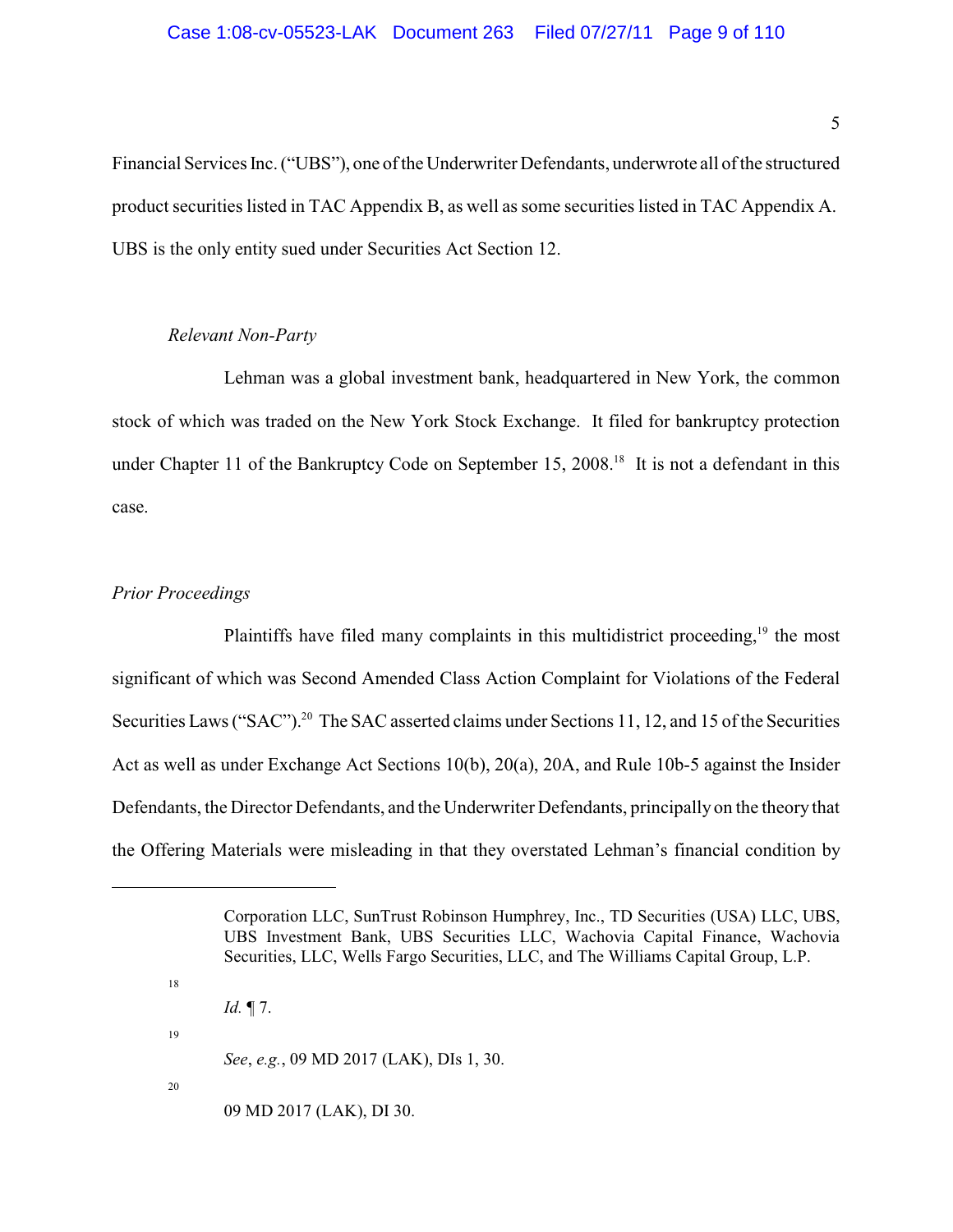## Case 1:08-cv-05523-LAK Document 263 Filed 07/27/11 Page 10 of 110

failing to disclose properly the value and allegedly risky nature of Lehman's exposure to mortgage and real-estate related assets. It did not name E&Y as a defendant.

On April 27, 2009, the defendants moved to dismiss the SAC for failure to state a claim on which relief could be granted. On January 26, 2010, after the motions were briefed fully, the Court heard oral argument and reserved decision.

On March 11, 2010, while the motions to dismiss were pending, the court-appointed examiner in the Lehman bankruptcy proceeding issued a nine-volume report on his investigation of Lehman.<sup>21</sup> At a subsequent conference, the Court learned that plaintiffs intended to amend the SAC in light of the report. Consequently, the Court denied without prejudice the then-pending motions to dismiss and granted plaintiffs leave to amend the SAC.<sup>22</sup> Plaintiffs filed the TAC on April 23, 2010.

### <span id="page-9-0"></span>*The TAC*

The Securities Act and Exchange Act claims both allege that the Offering Materials and the financial statements they incorporated by reference<sup>23</sup> contained false and misleading

22

09 MD 2017 (LAK), DI 240.

<sup>21</sup>

Report of Anton R. Valukas, Examiner, *In re Lehman Brothers Holdings, Inc.*, No. 08- 13555 (Bankr. S.D.N.Y. Mar. 11, 2010), DI 7531. Citations to the Examiner's Report will be denoted "ER."

The Exchange Act claims are premised, in part, on Lehman's SEC filings during the Class Period. TAC ¶ 171. These include Lehman's (1) Form 10-Q for the quarter ended May 31, 2007 (filed July 10, 2007) ("2Q07"), (2) Form 10-Q for the quarter ended August 31, 2007 (filed October 10, 2007) ("3Q07"), (3) Form 10-K for the fiscal year ended November 30, 2007 (filed December 13, 2007) ("2007 10-K"), (4) Form 10-Q for the quarter ended February 29, 2008 (filed April 8, 2008) ("1Q08"), (5) Form 8-K (filed June 9, 2008) ("6/9/08 8-K"), (6) Form 8-K (filed June 16, 2008) ("6/18/08 8-K"), and (7) Form 10-Q for the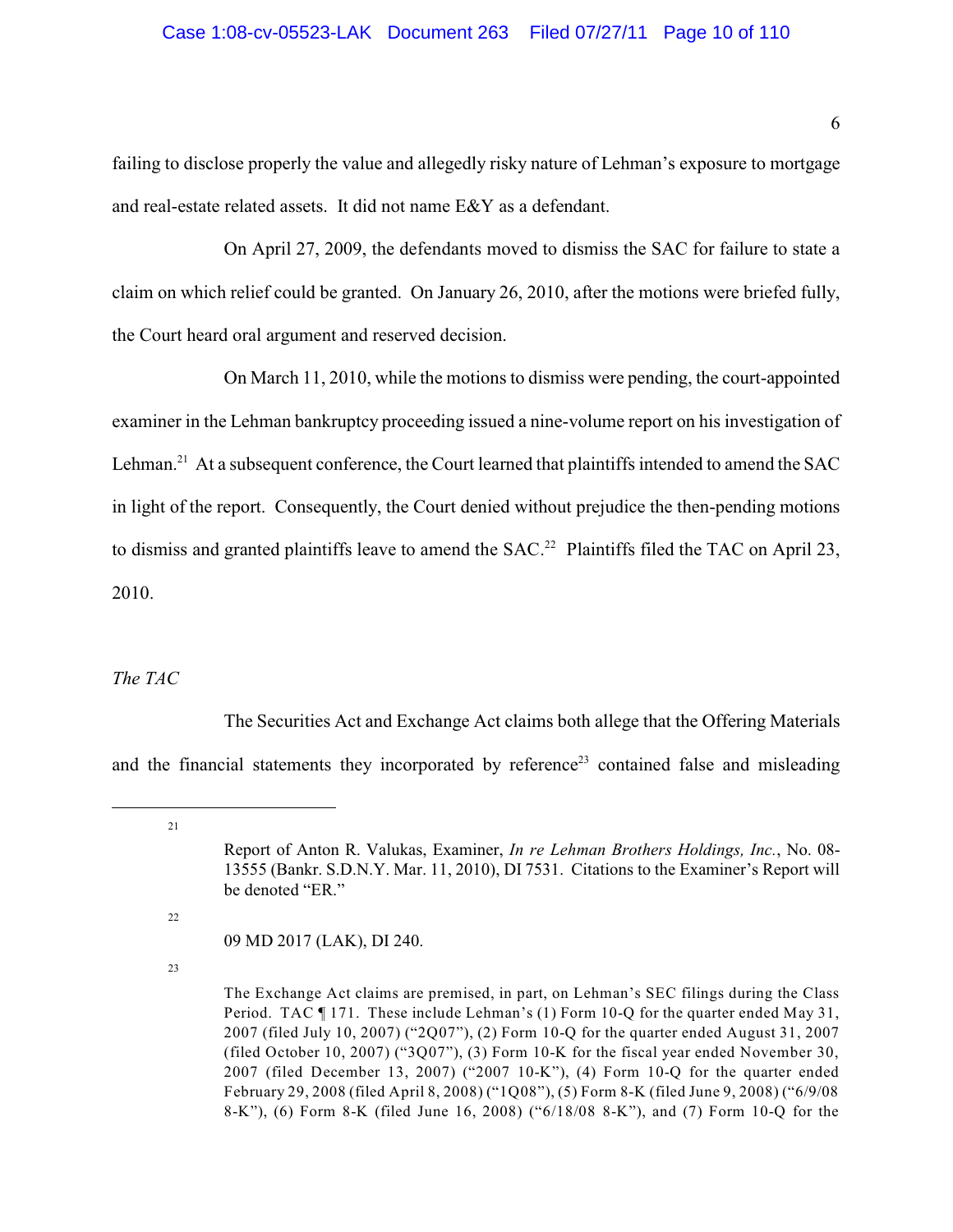statements with respect to Lehman's:

- use of "Repo 105" transactions, which it alleges Lehman used to reduce artificially its net leverage, $^{24}$
- $\cdot$  risk management practices,  $25$
- liquidity risk, $26$  and
- significant concentrations of credit risk. $27$

The Exchange Act claims allege also that former Lehman officers made false and misleading statements of the same character,<sup>28</sup> while the Securities Act claims allege also two additional bases of Securities Act liability – that the Offering Materials<sup>29</sup> overvalued Lehman's commercial real estate holdings $30$  and, insofar as they related to PPNs, were materially misleading because they promised but did not provide "principal protection."<sup>31</sup>

```
quarter ended May 31, 2007 (filed July 10, 2008) ("2Q08").
24
       See, e.g., TAC ¶¶ 26-69.
25
        See, e.g., id. ¶¶ 70-84.
26
       See, e.g., id. ¶¶ 85-88.
27
        See, e.g., id. ¶¶ 104-109.
28
        See, e.g., id. ¶¶ 170-205.
29
        The Securities Act claims are based on alleged misstatements and omissions contained in
        Lehman's 2Q07, 3Q07, 2007 10-K, 1Q08, 6/9/08 8-K, and 6/18/08 8-K, which were
        incorporated by reference into the Offering Materials.
30
        See, e.g., id. ¶¶ 89-103.
31
       Id. ¶¶ 110-119.
```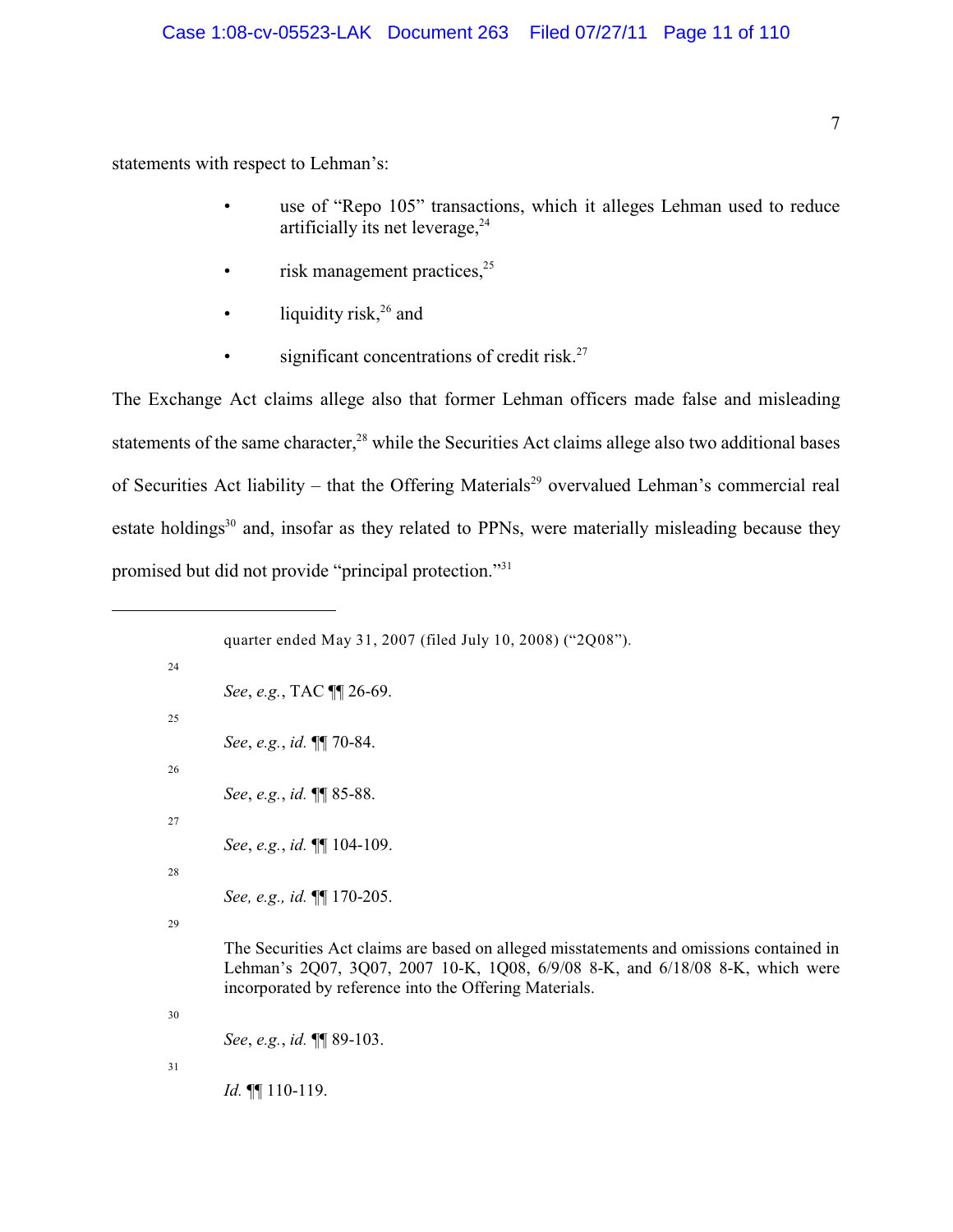The Exchange Act Section 10(b) and Rule 10b-5 claims are asserted against the Insider Defendants and E&Y.<sup>32</sup> The TAC asserts also Section 20(a) Exchange Act claims against the Insider Defendants<sup>33</sup> and a Section 20A insider trading claim against Fuld alone.<sup>34</sup>

The Securities Act claims are premised on Sections 11,  $12(a)(2)$  and 15. The Section 11 claims are asserted against all defendants except Gregory and Lowitt.<sup>35</sup> The Section 12(a)(2) claims are asserted against only defendant UBS and are based on the alleged misstatements in the Structured Product Offering Materials only.<sup>36</sup> The Section 15 claims are asserted against former Lehman officers Fuld, O'Meara, Callan, Gregory, and Lowitt.<sup>37</sup>

32 *Id.* ¶ 252. 33 *Id.* ¶ 261. 34 *Id.* ¶ 265. 35 *Id.* ¶ 121. 36 *Id.* 133. 37 *Id.* ¶ 141.

PPNs are a specific type of structured security. Lehman's structured products had two components – a fixed income security and a derivative. The fixed income component typically was a highly rated debt instrument like a U.S. Treasury bond. The derivative often was an option linked to the performance of a single security. As discussed in more detail below, the TAC alleges that the offering materials related to the structured products listed in TAC Appendix B (the "Structured Product Offering Materials") contained all of the material misstatements and omissions that the Offering Materials contained. They allege also that a subset of the Structured Product Offering Materials related to the PPNs listed in bold in TAC Appendix B (the "PPN Offering Materials") contained additional misstatements related to principal protection. The Structured Product Offering Materials incorporated by reference Lehman's 2007 10-Q for the quarter ended February 28, 2007 (filed April 9, 2007) ("1Q07").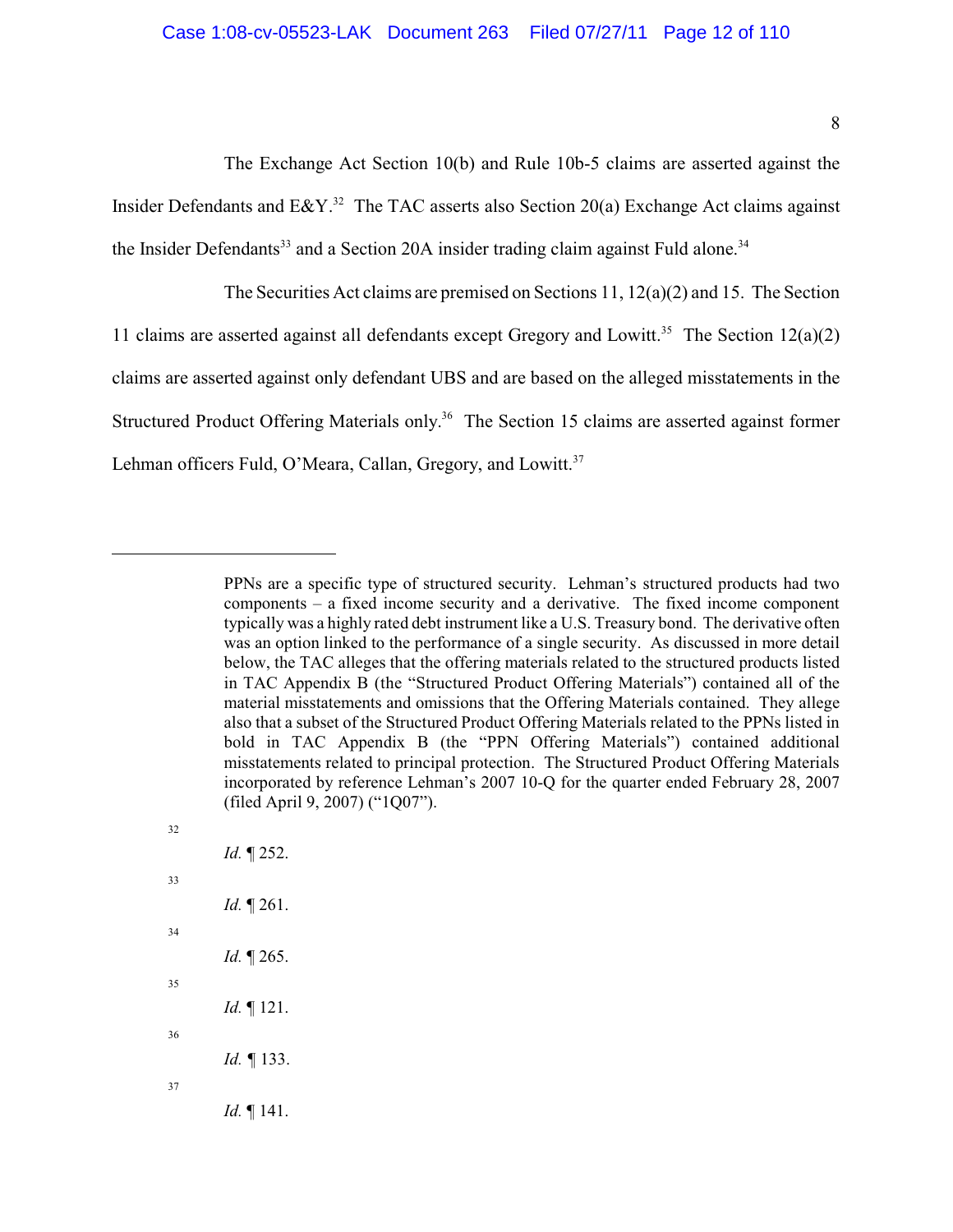## <span id="page-12-0"></span>*Repo 105*

Allegations concerning a type of transaction known as a "Repo 105," and its effect on Lehman's net leverage, are critical to many of the TAC's claims.

"Repo" is short for repurchase agreement. A repo is a two-step transaction that may be used to obtain short-term funding.<sup>38</sup> In the first step, the entity needing funds – the transferor – transfers securities or other assets to a counter-party in exchange for cash. It concurrently agrees to reacquire the transferred assets at a future date for an amount equal to the cash exchanged plus an agreed-upon charge that may be analogized to, and are here referred to, as interest.<sup>39</sup> In the second stage, the transferor pays the counter-party the original cash amount plus the agreed-upon interest, and the counter-party returns the originally transferred assets. The repo thus is like a loan. In the first step, the counter-party provides cash to the transferor in exchange for a promise by the transferor to repurchase the transferred assets. In the second step, the transferor repays the counterparty with interest and gets its collateral back. The length of time between the initial transfer and the repurchase date can vary, as can the interest and the transferee's ability to use the assets while the repo is in place. $40$ 

The TAC alleges that Lehman used two types of repo transactions.<sup>41</sup> It calls the first

38

39

- ACCOUNTING FOR TRANSFERS AND SERVICING OF FINANCIAL ASSETS AND EXTINGUISHMENTS OF LIABILITIES, Statement of Financial Accounting Standards No. 140 ¶ 96. (Fin. Accounting Standards Bd. 2000) ("SFAS 140").
- *Id.*
- 
- *Id.* ¶ 97.
- 41

40

*See* TAC ¶¶ 29-31.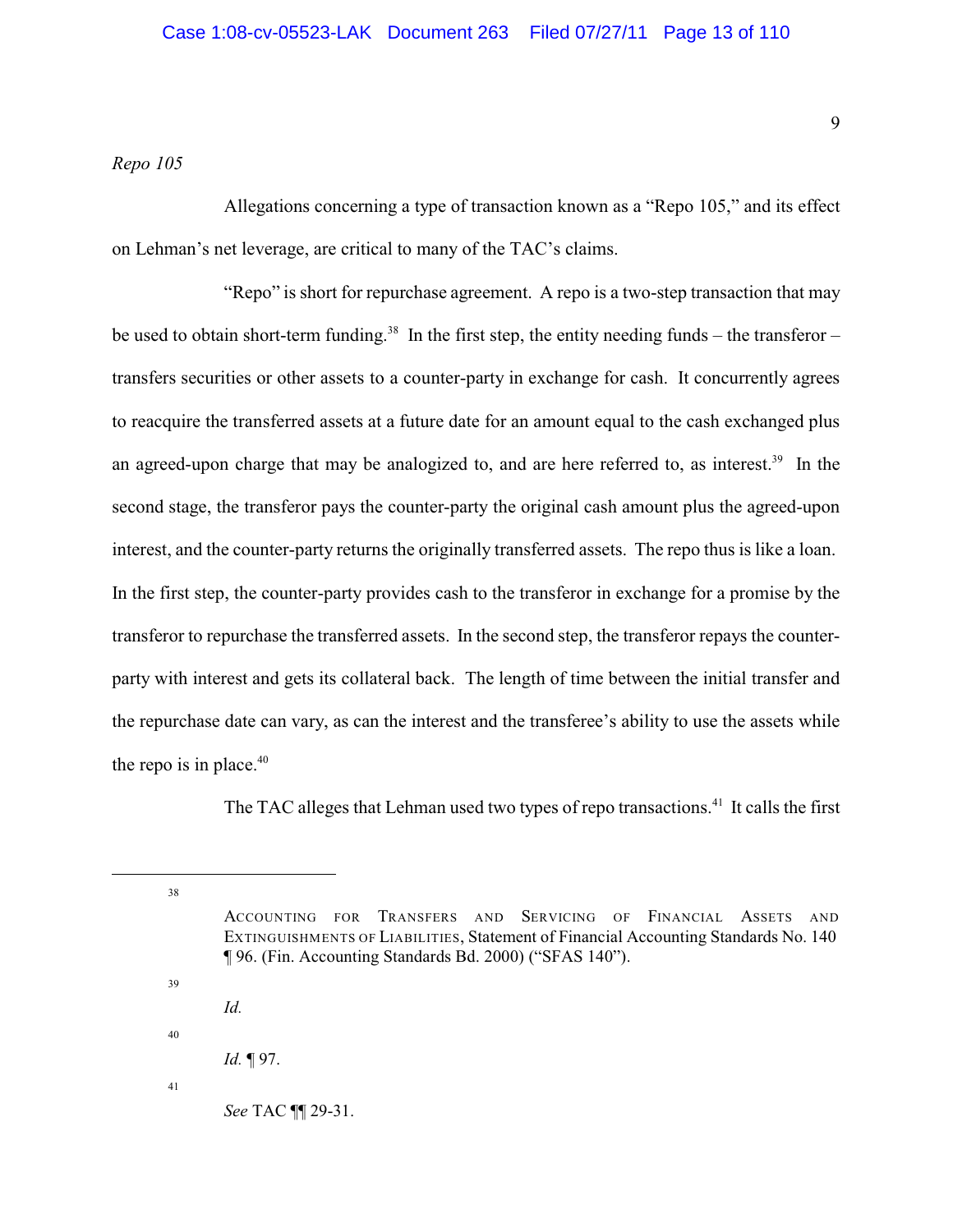an "Ordinary Repo." It alleges that Lehman accounted for the Ordinary Repos as financings, recording the cash it received from counter-parties as assets and its obligations to repurchase the securities plus the interest as liabilities.<sup>42</sup> The collateral – the transferred assets – remained on Lehman's balance sheet as assets. Hence, Ordinary Repos, depending upon whether Lehman held the financing proceeds or used them to reduce other debt, increased or did not change Lehman's reported net leverage.<sup>43</sup> The effect of this accounting was to keep the transferred assets on Lehman's balance sheet and increase its reported net leverage.

The second type of repo transaction was known as a "Repo 105." Repo 105 transactions involved the same two steps as Ordinary Repos.<sup>44</sup> But Lehman treated them differently for financial reporting purposes.<sup>45</sup> The asset that was the collateral of a Repo 105 was treated as though it actually had been sold and therefore removed from Lehman's balance sheet.<sup>46</sup> Further,

*Id.* ¶ 30.

43

42

*Id.*

Net leverage is "the result of net assets divided by tangible equity capital." *Id.* ¶ 26. Net assets are "total assets less: (i) cash and securities segregated and on deposit for regulatory and other purposes; (ii) collateralized lending agreements; and (iii) identifiable intangible assets and goodwill." *Id.* Tangible equity capital is "stockholders' equity and junior subordinated notes," but does not include "identifiable intangible assets and goodwill." *Id.*

44

```
Id. ¶ 31.
```
45

46

*Id.*

*Id.*

Following the conventions used in the TAC and the Examiner's Report, the Court will use the term Repo 105 to refer to Repo 105 and Repo 108 transactions collectively. TAC ¶ 1; ER, at 732 n.2847. Repo 108 transactions were largely the same as Repo 105 transactions except that they were overcollateralized by at least eight percent (hence the name Repo 108) rather than the five percent minimum as occurred in Repo 105. ER, at 732 n.2847.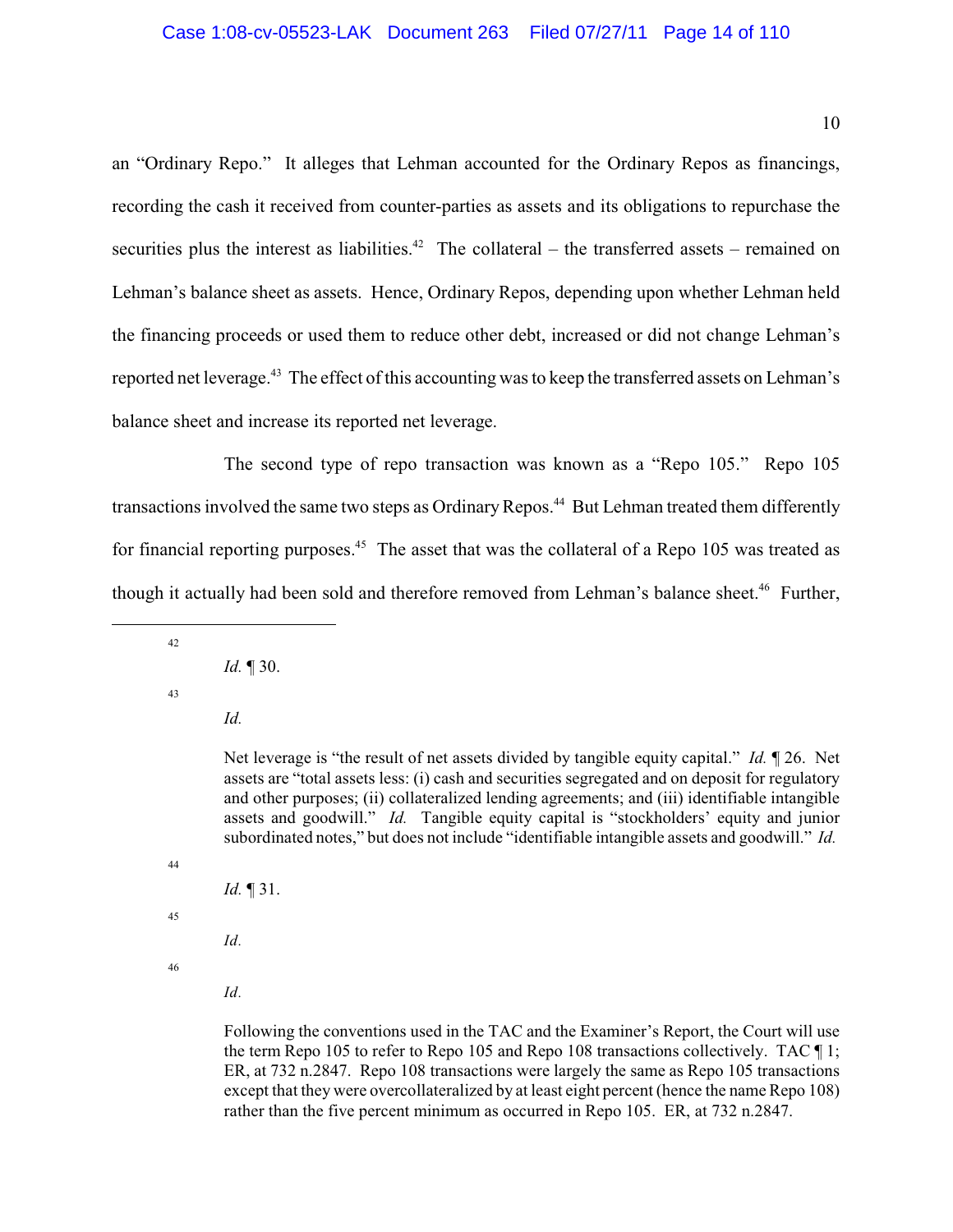### Case 1:08-cv-05523-LAK Document 263 Filed 07/27/11 Page 15 of 110

Lehman then used the cash received from Repo 105 transactions to pay down other existing liabilities. This practice decreased its net leverage ratio because it reduced the numerator in the ratio (net assets) by (a) the "sale" of the "collateral," and (b) the use of the cash thus obtained to pay down other debt, while having no effect on the denominator (tangible equity).<sup>47</sup>

Plaintiffs allege that Lehman repeatedly used Repo 105 transactions near the ends of its quarterly reporting periods solely to lower its net leverage.<sup>48</sup> They allege also that Lehman's net leverage was an important financial metric because it was an indicator of the company's ability to absorb any losses sustained by its riskiest assets.<sup>49</sup> A lower net leverage indicated that Lehman was better positioned to absorb such losses than did a higher net leverage. The effect of the Repo 105 transactions therefore allegedly was to present Lehman as being in a stronger financial position than it actually was.

Lehman's lower reported net leverage at the end of each quarter allegedly did not last long. Shortly after each quarter closed, Lehman allegedly executed the second step of the Repo 105 transactions, transferring cash to the counter-parties in the amounts it initially had paid plus the agreed-upon interest and reacquiring the assets it had transferred. Lehman then restored the assets to its balance sheet, returning its net leverage to the pre-Repo  $105$  level.<sup>50</sup> The entire process

47 *Id.* 48 TAC ¶¶ 32, 37, 63, 147-49. 49 *Id.* ¶ 27. 50 *Id.* ¶ 32.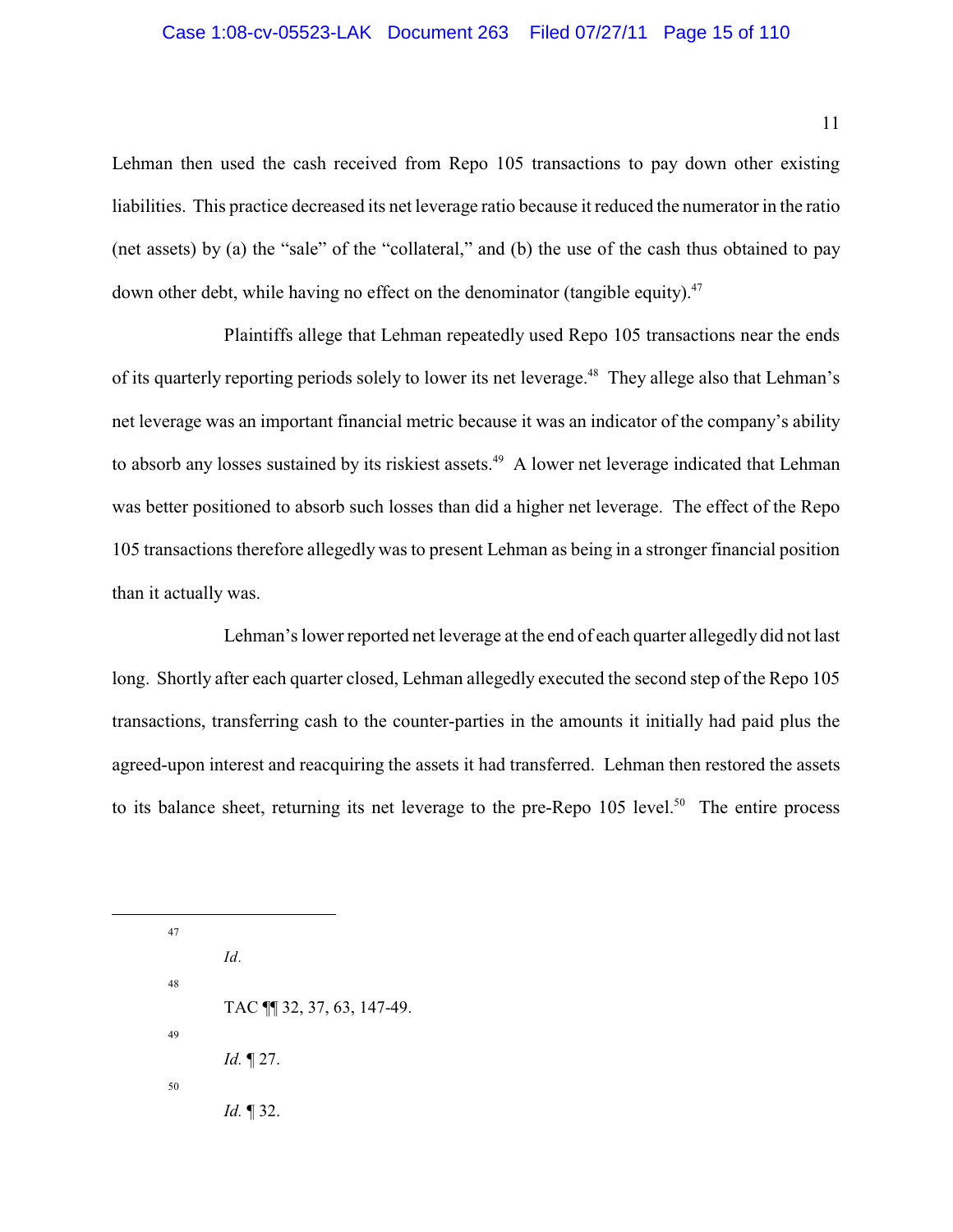allegedly was repeated prior to the next quarterly reporting date.<sup>51</sup>

### <span id="page-15-0"></span>*Allegedly Misleading Statements*

The TAC alleges that defendants made material misstatements and omissions in the Offering Materials and Lehman SEC filings, which were incorporated in them,<sup>52</sup> and in oral statements during telephone calls.<sup>53</sup>

#### <span id="page-15-1"></span>*Net Leverage Ratio*

The TAC makes a number of allegations regarding Lehman's portrayal of its net leverage ratio at the end of each fiscal quarter. Lehman's filings and defendants O'Meara, Callan, Lowitt, and Fuld on other occasions represented the company's quarter-ending net leverage ratio at various levels, each in the range of 10.6 to 16.1, from the summer of 2007 through the fall of 2008<sup>54</sup>. The TAC alleges that these representations were false and materially misleading because the ratio had been reduced artificially by the Repo 105 transactions.<sup>55</sup>

<sup>51</sup> *Id.* ¶ 37. 52 *E.g., id.* ¶¶ 24-25, 122, 170. 53 The pertinent calls allegedly were held on June 12, 2007, September 18, 2007, December 13, 2007, March 18, 2008, June 9, 2008, and June 16, 2008. 54 *Id.* ¶¶ 45-46, 48-49, 51-52, 54-55, 56-59, 60, 117(a)-(b), 147, 172, 174, 180, 184, 190, 194-95, 197, 201. 55 *Id.* ¶¶ 147, 172, 174, 184, 195.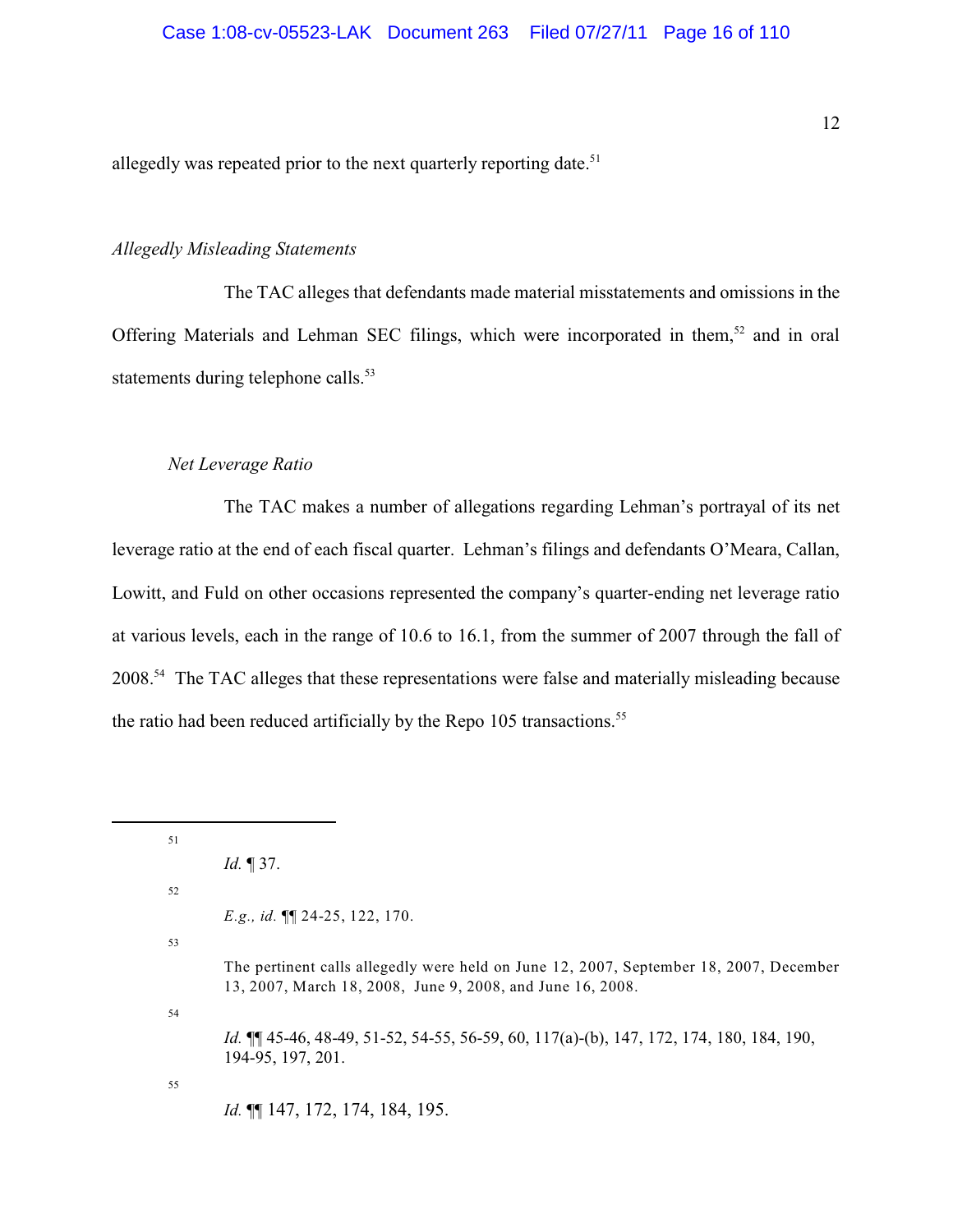## <span id="page-16-0"></span>*"Securities Sold Under Agreements to Repurchase"*

Lehman's SEC filings stated that the amounts that the company had in "securities sold under agreements to repurchase" were as follows: \$153.332 billion (1Q07), \$137.948 billion (2Q07), \$169.302 billion (3Q07), \$181.732 billion (2007 10-K), \$197.128 billion (1Q08), and \$127.846 billion (2008).<sup>56</sup> They stated further that such securities were "treated as collateralized agreements and financings for financial reporting purposes."<sup>57</sup> The TAC alleges that these statements were false and materially misleading because the financial statements "failed to disclose that, through Lehman's Repo 105 program, tens of billions of dollars in securities sold each quarter pursuant to agreements to repurchase were not treated as 'financings for financial reporting purposes' but were treated as sales by Lehman."<sup>58</sup>

### <span id="page-16-1"></span>*Risk Approach*

A number of the alleged misrepresentations pertained to Lehman's risk practices. The 2007 quarterly reports represented that "[d]ecisions on approving transactions . . . take into account . . . importantly, the impact any particular transaction under consideration would have on our overall risk appetite."<sup>59</sup> They stated also that Lehman "ensure[d] appropriate risk mitigants were

56 *Id.* ¶¶ 45-46, 48-49, 51-52, 54-55, 117(a)-(b), 197. 57 *Id.* ¶ 40(a) 58 *Id.* 59 *Id.* ¶¶ 74, 79, 81, 117(c)-(d).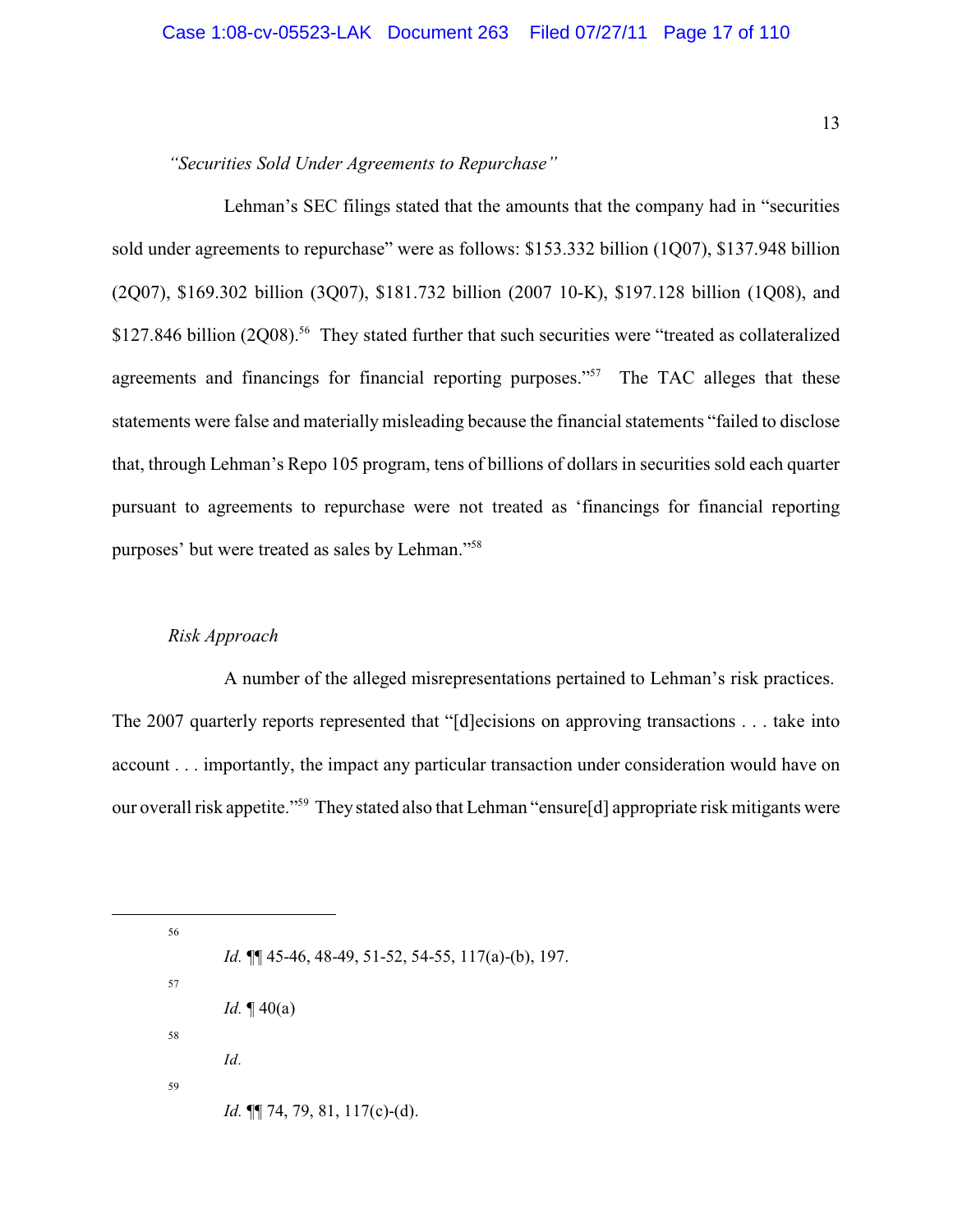## Case 1:08-cv-05523-LAK Document 263 Filed 07/27/11 Page 18 of 110

in place." On several occasions, Lehman professed to "use stress testing to evaluate risks associated with [its] real estate portfolios."<sup>61</sup> And, throughout 2007 and 2008, the company's filings represented that Lehman "monitor[ed] daily trading net revenues compared to reported historical simulation VaR [value at risk]."<sup>62</sup>

Lehman purported to "monitor and enforce adherence to [its] risk policies."<sup>63</sup> Specifically, the 2007 and 2008 financial reports stated that the company's "Finance Committee oversees compliance with [risk management] policies and limits."<sup>64</sup>

During a September 18, 2007 conference call, O'Meara stated that Lehman had a "strong risk management culture with regard to the setting of risk limits."<sup>65</sup> Later, at a November 14, 2007 investor conference, Lowitt stated that Lehman showed substantial growth in challenging markets by, *inter alia*, having an "extremely deep risk culture" and being "very conservative around risk."<sup>66</sup> On a December 13, 2007 call, O'Meara attributed the quarterly results, in part, to "the strength of [Lehman's] risk management culture in terms of managing [its] overall risk appetite,

| 60 |                                         |
|----|-----------------------------------------|
|    | <i>Id.</i> $\P$ 74, 79, 81, 117(c)-(d). |
| 61 |                                         |
|    | Id. $\P\P$ 74, 79, 81.                  |
| 62 |                                         |
|    | <i>Id.</i> $\P$ 83.                     |
| 63 |                                         |
|    | <i>Id.</i> 174.                         |
| 64 |                                         |
|    | <i>Id.</i> $\P$ 74, 79, 81, 117(c)-(d). |
| 65 |                                         |
|    | <i>Id.</i> $\P$ 175.                    |
| 66 |                                         |
|    | <i>Id.</i> $\P$ 178.                    |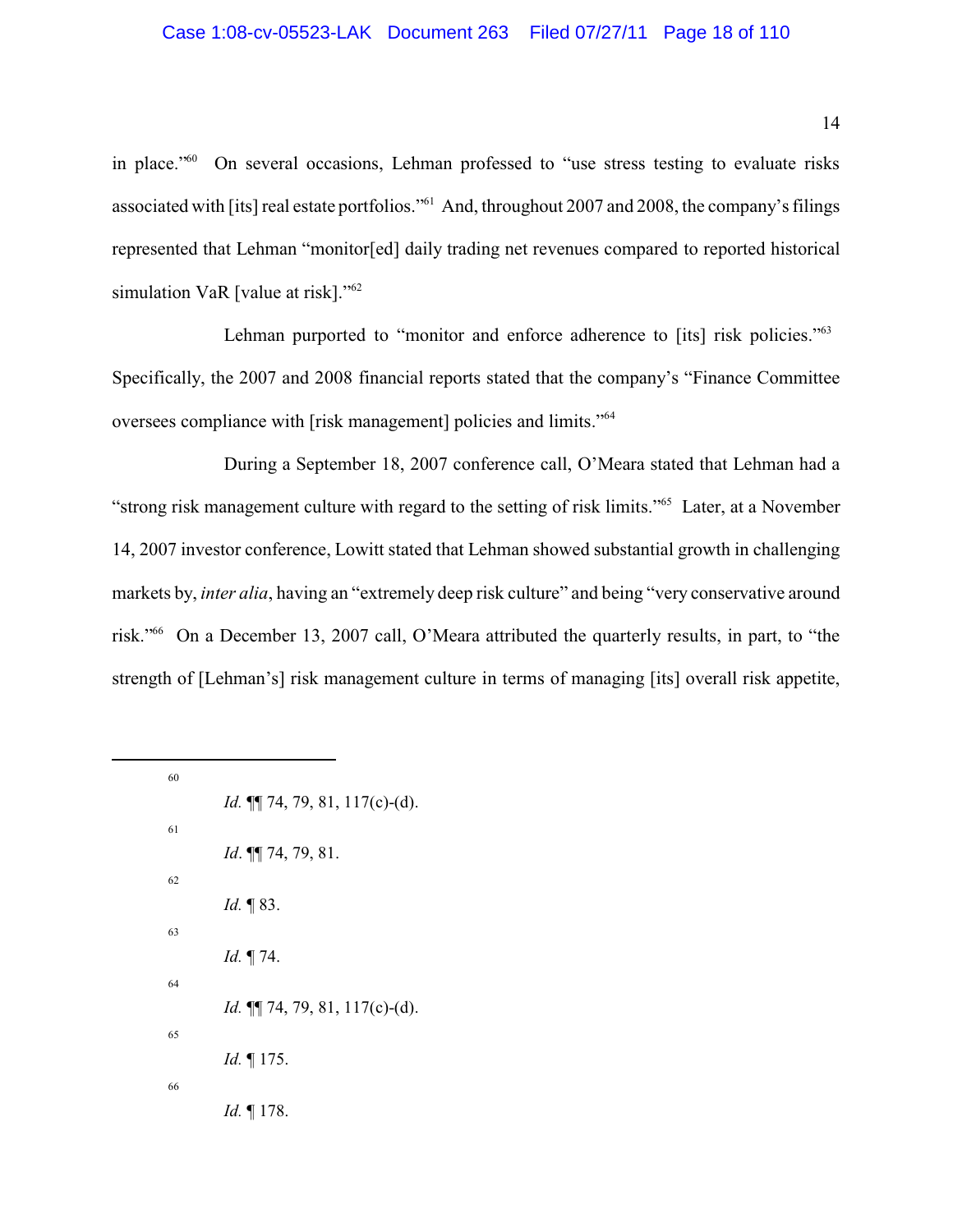## Case 1:08-cv-05523-LAK Document 263 Filed 07/27/11 Page 19 of 110

seeking appropriate risk reward dynamics and exercising diligence around risk mitigation."<sup>67</sup> During the same call, Callan attributed Lehman's financial success to its "strong risk and liquidity management." And, on a March 18, 2008 conference call, Callan professed Lehman's "continued diligence around risk management."<sup>69</sup>

The TAC alleges that Lehman's statements about its risk policies materially misled investors because the company, while making these representations, in fact was "pursuling] an aggressive growth strategy that caused [Lehman] to assume significantly greater risk" "in 2006 and at the outset of 2007."<sup>70</sup> Briefly stated, the alleged "strategy focused heavily on acquiring and holding commercial real estate, leveraged loans and private equity assets – areas that entailed far greater risk and less liquidity than Lehman's traditional lines of business."<sup>71</sup>

### <span id="page-18-0"></span>*Liquidity*

The TAC alleges that Lehman made a number of misstatements and omissions pertaining to its liquidity. Lehman's 2007 and 2008 SEC filings repeatedly stated that the company "maintain[ed] a liquidity pool . . . that covers expected cash outflows for twelve months in a stressed

| 67 |                      |
|----|----------------------|
|    | <i>Id.</i> $\P$ 181. |
| 68 |                      |
|    | Id                   |
| 69 |                      |
|    | <i>Id.</i> $\P$ 185. |
| 70 |                      |
|    | Id. ¶ 72.            |
| 71 |                      |
|    | Id                   |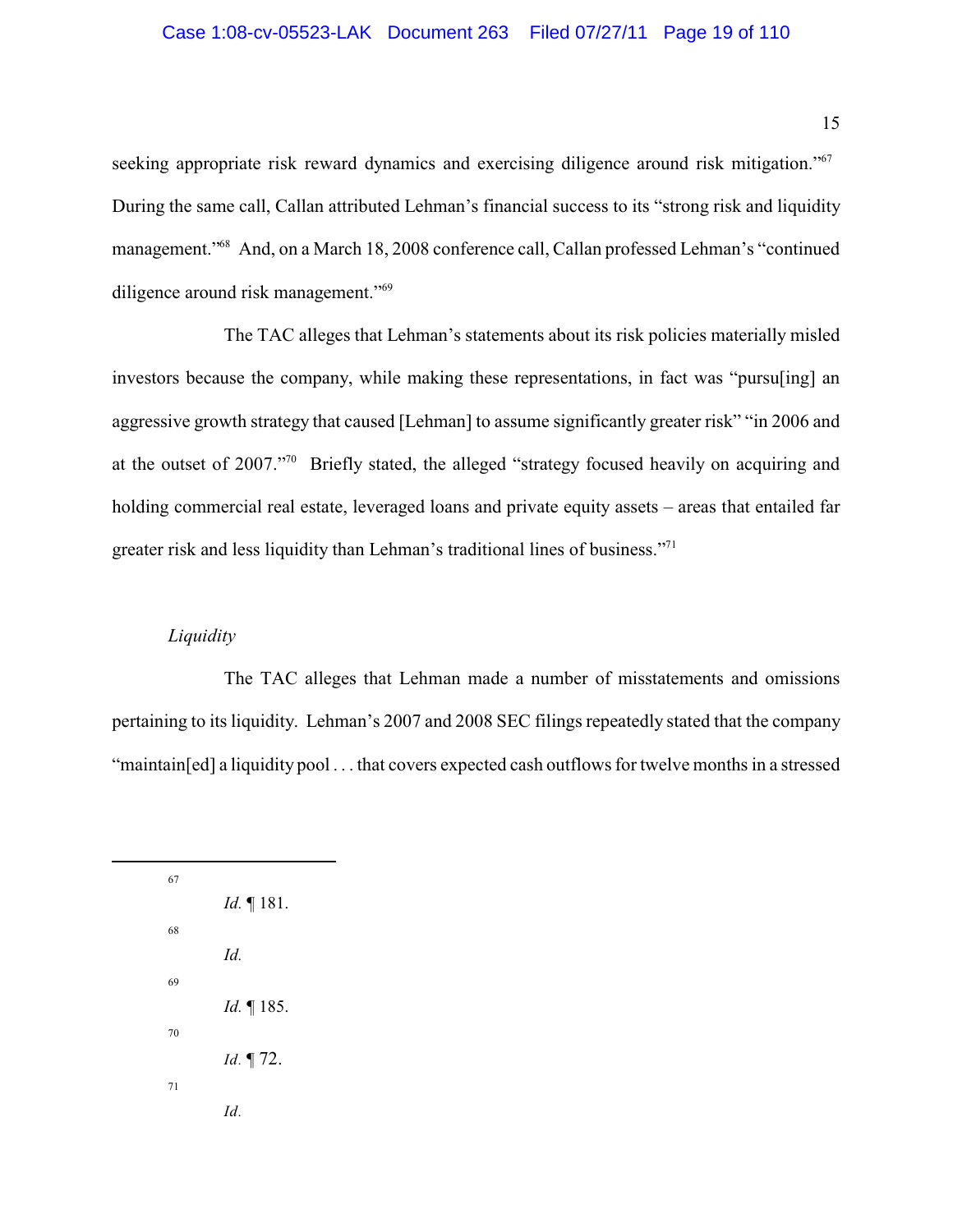liquidity environment."<sup>72</sup>

Defendants allegedly spoke highly of Lehman's liquidity throughout the Class Period. During the September 18, 2007 conference call, O'Meara stated that Lehman had a "strong liquidity framework" and "strong [] liquidity management," and that Lehman's liquidity position "is now stronger than ever" and provided the company with a "competitive advantage."<sup> $3$ </sup> During the December 13, 2007 conference call, Callan and O'Meara each made statements assessing the strength of Lehman's liquidity position.<sup>74</sup> On the March 18, 2008 conference call, Callan "tried to relay the strengths and robustness of [Lehman's] liquidity position," and stated that the company's liquidity pool was structured to "cover expected cash outflows for the next 12 months . . . without being able to raise new cash" and that Lehman had taken "care of [its] full year needs for capital" through a February preferred stock offering.<sup>75</sup> And, during the June 16, 2008 conference call, Fuld and Lowitt stated that "Lehman's liquidity position had 'never been stronger."<sup>76</sup>

Plaintiffs allege that these statements were false and misleading. Specifically, the TAC alleges that the statements failed to disclose Lehman's significant concentration of credit risks and the impact that the Repo 105 transactions had on Lehman's liquidity.<sup>77</sup>

| 72 |                           |
|----|---------------------------|
|    | Id. II 87, 88, 198.       |
| 73 |                           |
|    | <i>Id.</i> $\P$ 176.      |
| 74 |                           |
|    | <i>Id.</i> $\P\P$ 181-82. |
| 75 |                           |
|    | <i>Id.</i> $\P$ 185.      |
| 76 |                           |
|    | Id. III 194-95.           |
| 77 |                           |
|    | Id. 188.                  |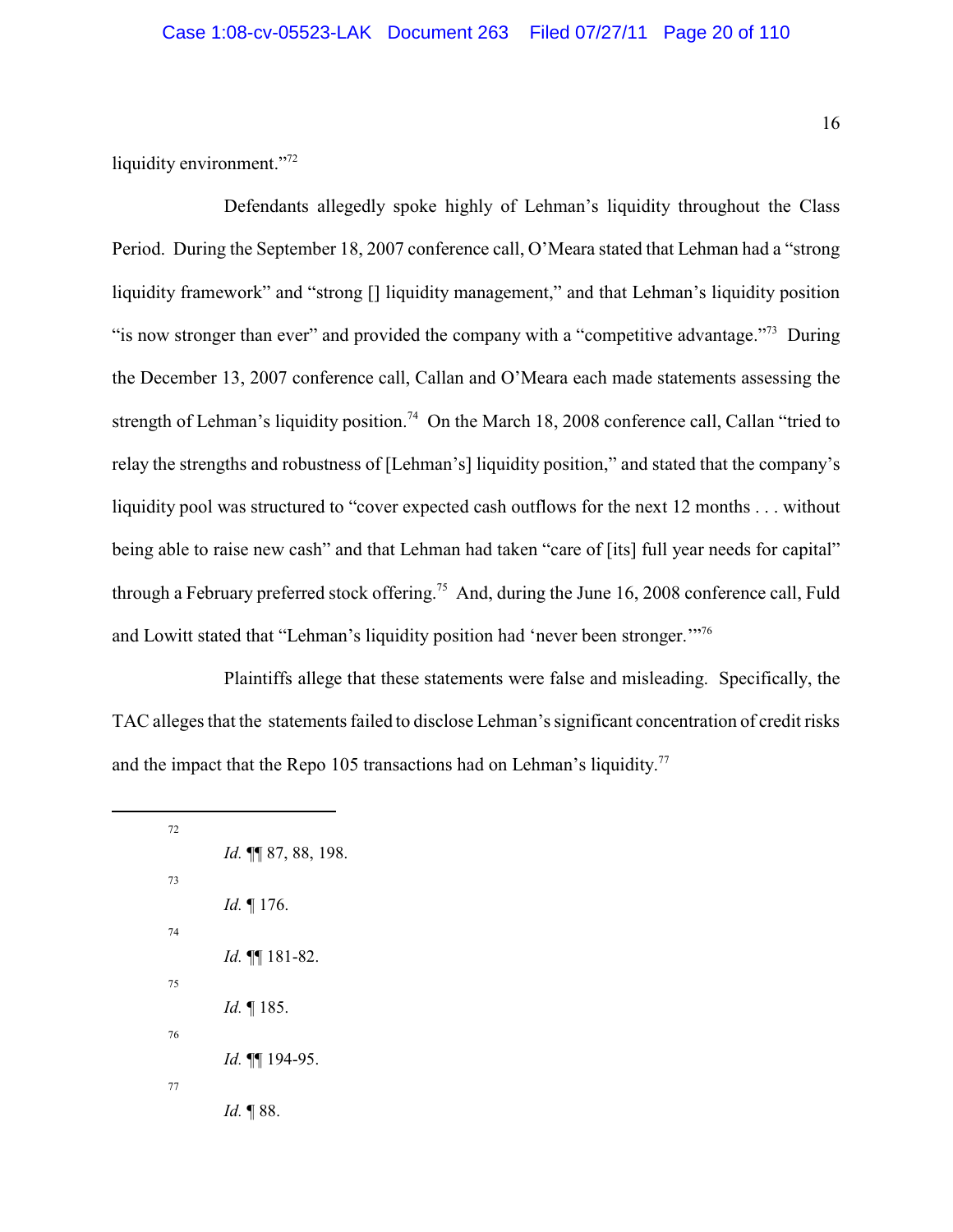## <span id="page-20-0"></span>*Accounting Practices*

The TAC alleges numerous misrepresentations and omissions regarding Lehman's accounting and E&Y's audit and financial statement opinions. Throughout 2007 and 2008, Lehman represented that its financial statements were "prepared in conformity with" GAAP<sup>78</sup> and that  $E\&Y$ , having reviewed Lehman's financial statements, was "not aware of any material modifications that should be made to [the statements] for them to be in conformity with" GAAP.<sup>79</sup> E&Y's report on Lehman's fiscal 2007 financial statements stated that it had conducted its audit in accordance with GAAS and opined that they had been prepared in accordance with GAAP and that they fairly presented the financial condition of the company.<sup>80</sup> Fuld, O'Meara and/or Callan certified that the 2007 and 2008 financials "fairly present[ed] in all material respects" Lehman's financial condition and did not contain any misleading statements or omissions.<sup>81</sup>

The TAC alleges that these statements were false or misleading.

## <span id="page-20-1"></span>*Discussion*

## <span id="page-20-2"></span>*I. Legal Standard*

In deciding a motion to dismiss, a court ordinarily accepts as true all well pleaded

78 *Id.* ¶¶ 40(d), (e). 79 *Id.* ¶¶ 40(d), 117(e), 199. 80 *Id.* ¶ 40(f). 81 *Id.*  $\P\P$  40(c), (e).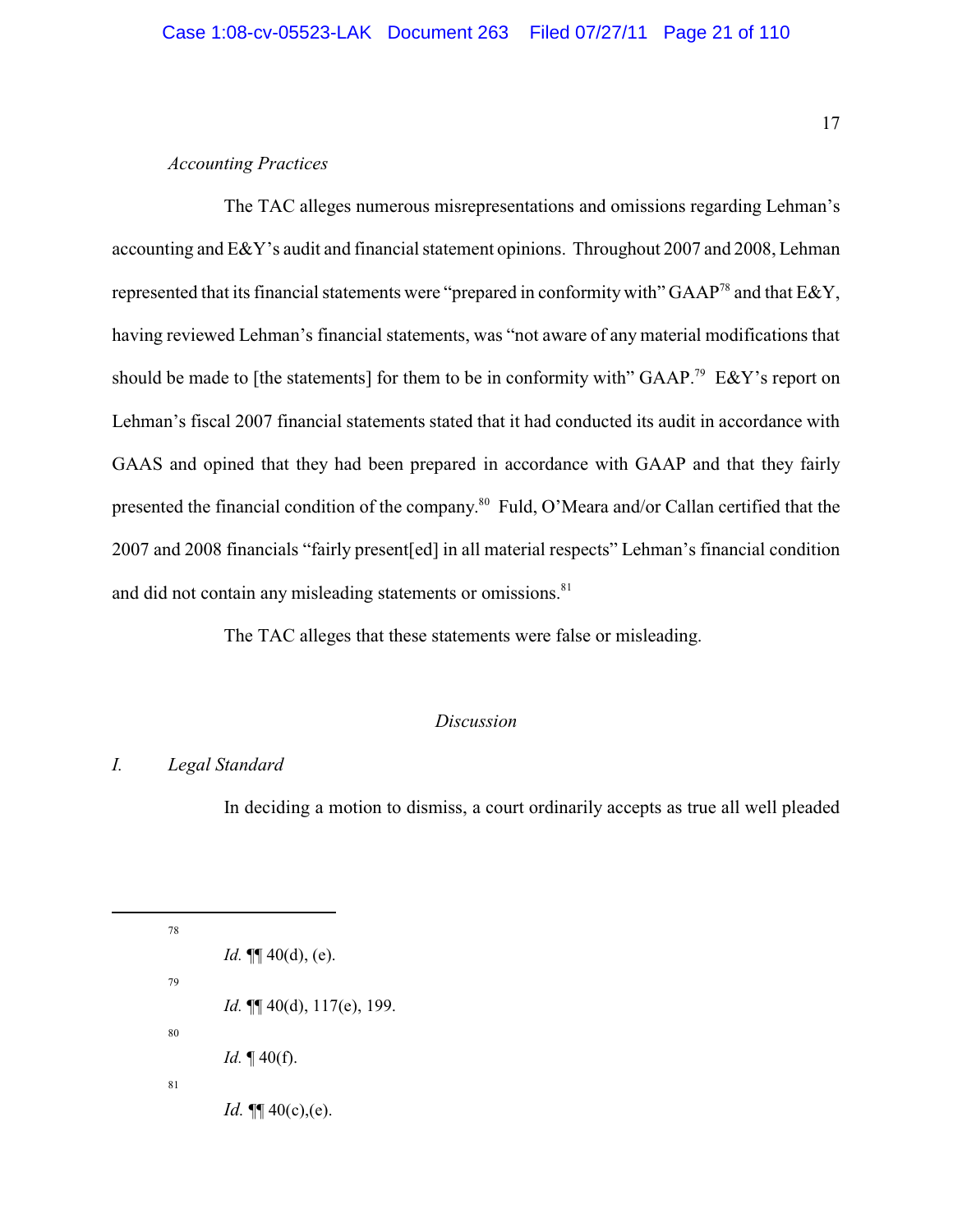factual allegations and draws all reasonable inferences in the plaintiff's favor.<sup>82</sup> In order to survive such a motion, however, "the plaintiff must provide the grounds upon which [its] claim rests through factual allegations sufficient 'to raise a right to relief above the speculative level'"<sup>83</sup> and "state a claim for relief that is plausible on its face."<sup>84</sup>

In deciding a motion to dismiss, a court considers the complaint and "any written instrument attached to the complaint, statements or documents incorporated into the complaint by reference, legally required public disclosure documents filed with the SEC, and documents possessed by or known to the plaintiff and upon which it relied in bringing the suit."<sup>85</sup>

If matters outside the pleadings are presented and not excluded, Rule 12(d) ordinarily requires a court to convert the motion to dismiss into one for summary judgment and to provide the parties with the opportunity to present all pertinent materials.<sup>86</sup> That Rule, however, is aimed at ensuring that the plaintiff has notice of what the court might consider in deciding the motion.<sup>87</sup> The

*Iqbal*, 129 S. Ct. at 1949 (quoting *Twombly*, 550 U.S. at 570) (internal citations omitted).

*ATSI Commc'ns., Inc.*, 493 F.3d at 98.

86

82

83

84

85

FED. R. CIV. P. 12(d).

*See Levy v. Southbrook Int'l Invs., Ltd.*, 263 F.3d 10, 14 (2d Cir. 2001), *cert. denied*, 535 U.S. 1054 (2002).

*ATSI Commc'ns., Inc. v. Shaar Fund, Ltd.*, 493 F.3d 87, 98 (2d Cir. 2007) (quoting *Bell Atl. Corp. v. Twombly*, 550 U.S. 544, 555 (2007)); *see also Ashcroft v. Iqbal*, 556 U.S. \_\_\_, 129 S.Ct. 1937, 1949 (2009) (declining to limit *Twombly* to antitrust cases).

*Cortec Indus. Inc. v. Sum Holding L.P.*, 949 F.2d 42, 48 (2d Cir. 1991) ("A finding that plaintiff had notice of documents used by defendant in a  $12(b)(6)$  motion is significant since, as noted earlier, the problem that arises when a court reviews statements extraneous to a complaint generally is the lack of notice to the plaintiff that they may be so considered; it is for that reason – requiring notice so that the party against whom the motion to dismiss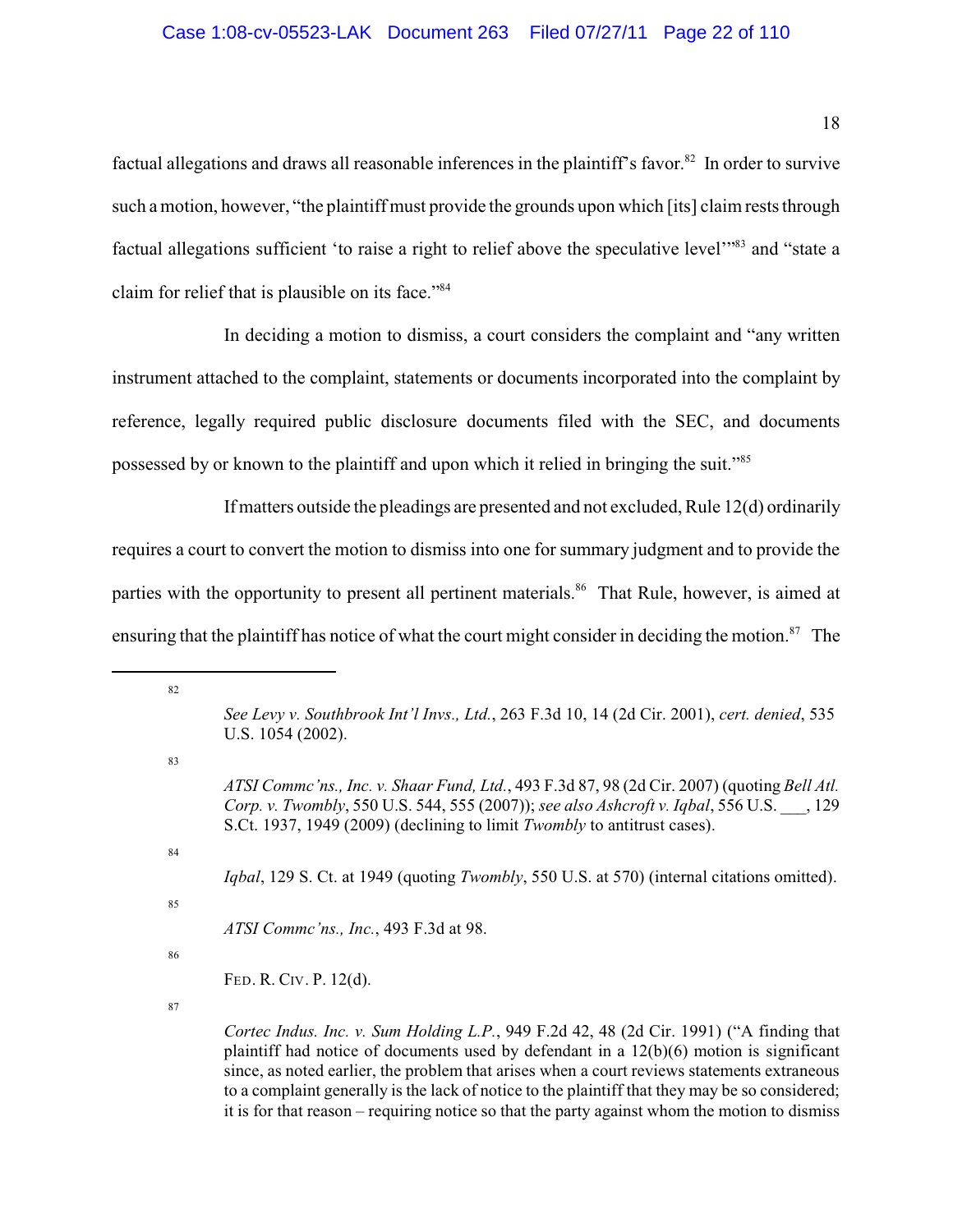19

need to convert a Rule 12(b)(6) motion into a summary judgment motion "is largely dissipated," however, when "plaintiff has actual notice of all the information in the movant's papers and has relied upon these documents in framing the complaint."<sup>88</sup> This is particularly true for documents that are "integral to the complaint," but that the plaintiff has chosen not to attach or incorporate by reference.<sup>89</sup> In addition, a document that is integral to a complaint in the sense that the plaintiff had actual notice of and relied upon it in framing the complaint, is properly considered, albeit not for the truth of the matters asserted,<sup>90</sup> notwithstanding that it has not been attached to or incorporated by reference into the complaint.

The parties dispute the question whether the nine-volume Examiner's Report is

88

89

*Staehr v. Hartford Fin. Servs. Group, Inc.*, 547 F.3d 406, 424-25 (2d Cir. 2008).

is made may respond – that Rule  $12(b)(6)$  motions are ordinarily converted into summary judgment motions."), *cert. denied*, 503 U.S. 960 (1992).

*Id.* (approving district court's consideration of stock purchase agreement and warrant that neither were attached as exhibits to the complaint nor publicly filed because plaintiffs had notice of the documents and they were integral to the complaint).

*Int'l Audiotext Network v Amer. Tel & Tel. Co.*, 62 F.3d 69, 72 (2d Cir. 1995) ("[W]hen a plaintiff chooses not to attach to the complaint or incorporate by reference a [document] upon which it solely relies and which is integral to the complaint, the court may nevertheless take the document into consideration in deciding the defendant's motion to dismiss, without converting the proceeding to one for summary judgment.") (internal quotation marks omitted) (alterations in original); *see also id.* (holding that court properly could consider agreement on motion to dismiss even though not explicitly incorporated because it was "integral" and the complaint relied heavily upon its terms and effect); *Chambers v. Time Warner, Inc.*, 282 F.3d 147, 153-54 (2d Cir. 2002) (holding that court properly considered thirteen contracts governing relationship between musicians and recording companies submitted with defendants' motion to dismiss because they were "integral" to complaint as plaintiffs relied on their terms and effect in drafting it). *Cf. Cosmas v. Hassett*, 886 F.2d 8, 13 (2d Cir. 1989) (finding that district court improperly considered documents that "were not attached as exhibits to the amended complaint nor . . . incorporated by reference" but that the complaint "merely discussed" and from which it "presented short quotations").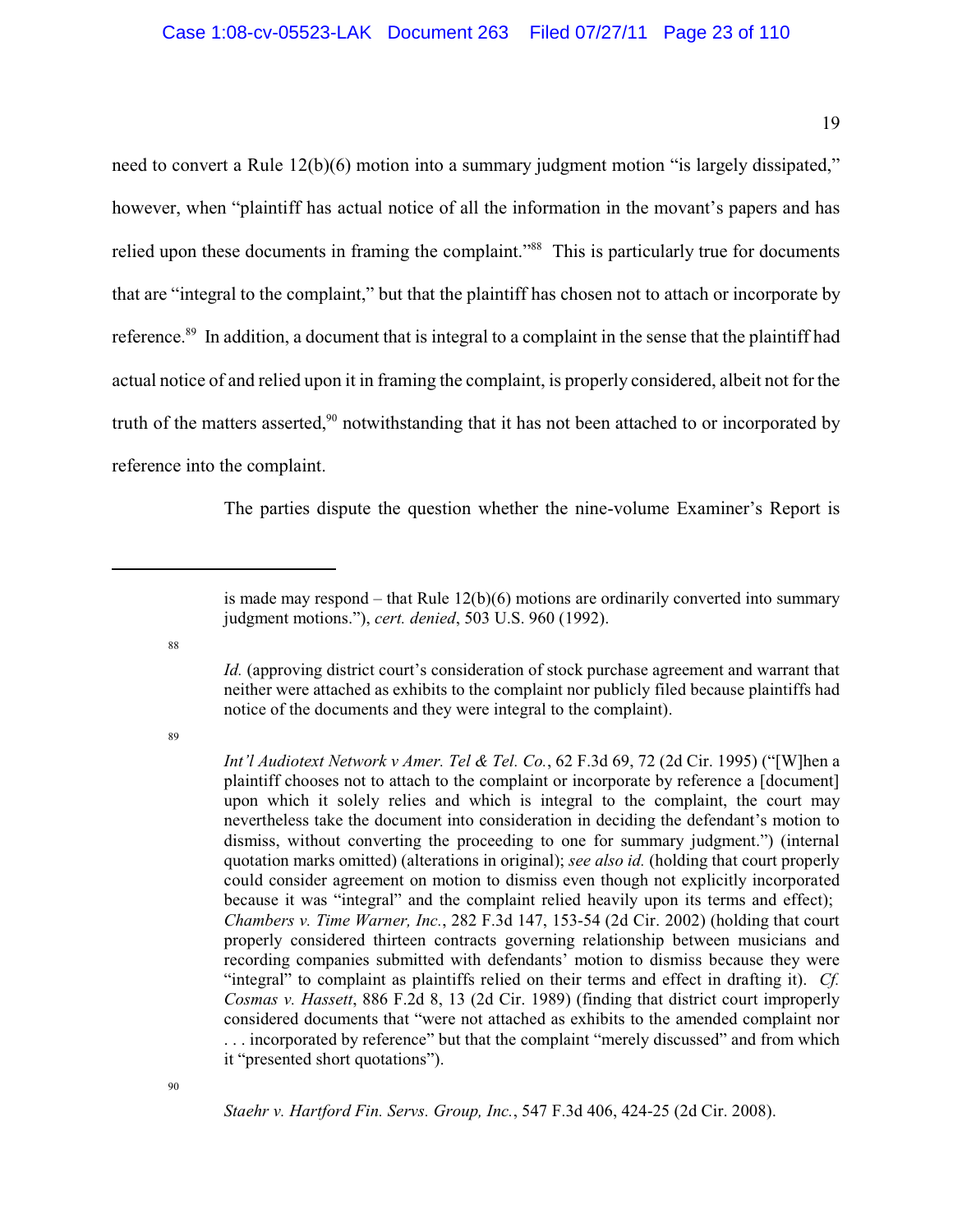properly before the Court on the theory that it effectively has been incorporated by reference in the TAC. This appears to be relevant only to the effort of some defendants to obtain dismissal based on the assertion that the facts and conclusions in the Report affirmatively demonstrate that they acted with due diligence and therefore may not be held liable under the Securities Act. In view of the fact that the Report, even if it is integral to the TAC, could not properly be considered for the truth of the matters asserted, the point is academic. In any case, for reasons discussed below, the Examiner's Report would not warrant dismissal of any claims based on the due diligence defense even if its statements and conclusions properly were considered for their truth.

### <span id="page-23-0"></span>*II. Standing*

The TAC purports to assert claims based on fifty PPN offerings in which no named plaintiff purchased a security.<sup>91</sup> Defendants challenge plaintiffs' standing to pursue these claims.

Standing is an essential prerequisite to Article III jurisdiction. The standing inquiry has three elements: a "plaintiff must allege [1] personal injury [2] fairly traceable to the defendant's allegedly unlawful conduct and [3] likely to be redressed by the requested relief."<sup>92</sup>

As this Court previously has stated, a plaintiff does not suffer an injury in fact – and therefore has no standing to assert claims – in consequence of false or misleading statements in

91

92

When the TAC was filed, it purported to assert claims based on forty-eight PPN offerings in which no named plaintiff had purchased a security. On November 10, 2010, plaintiff Ralph Rosato withdrew from the action, DI 365, bringing the total such offerings to fifty.

*Allen v. Wright*, 468 U.S. 737, 751 (1984); *see also Lujan v. Defenders of Wildlife*, 504 U.S. 555, 560-61 (1992).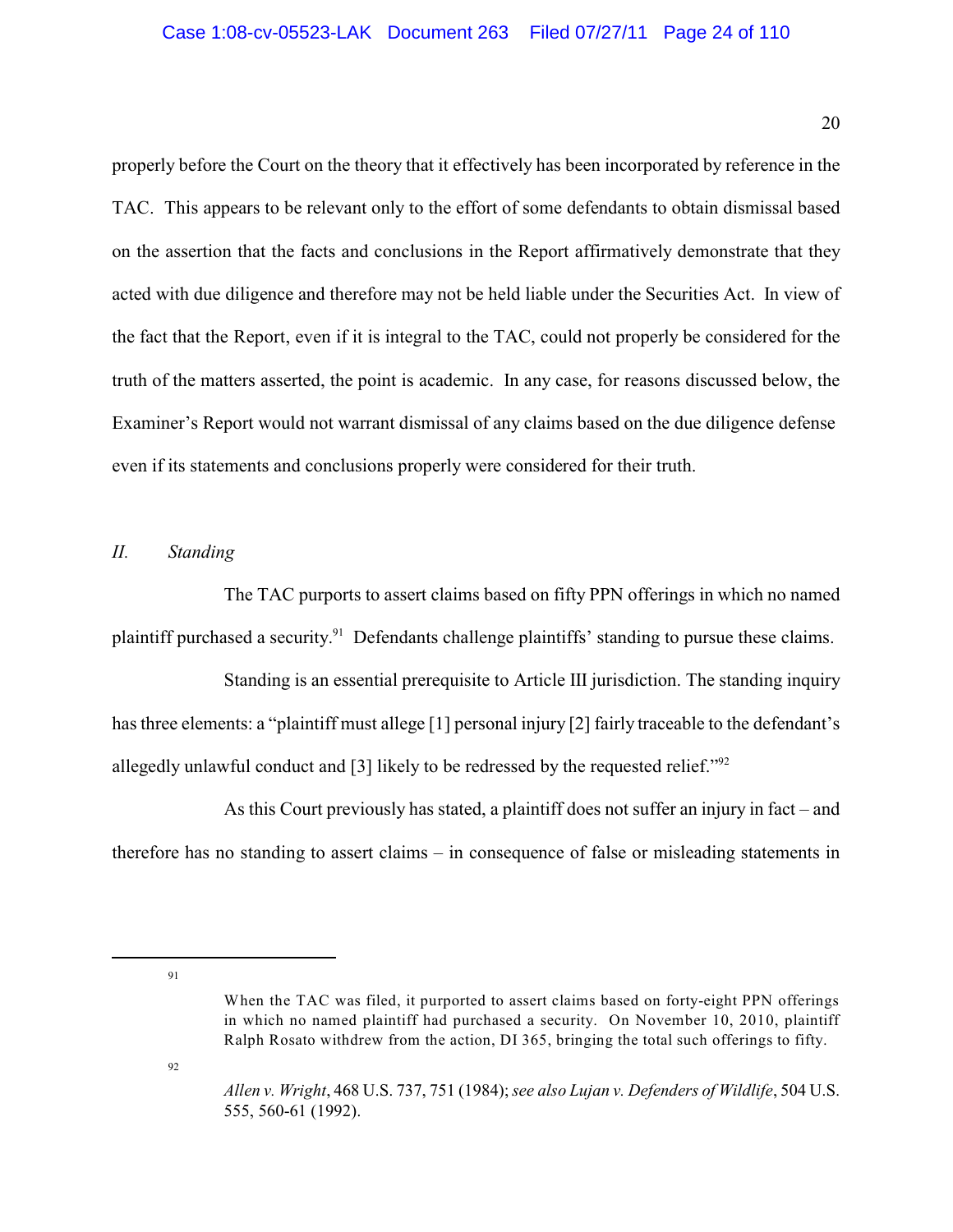offering materials for securities that it did not purchase.<sup>93</sup> As no named plaintiff is alleged to have purchased securities in these fifty PPN offerings, the plaintiffs have no standing to pursue claims based on them.

Plaintiffs argue that they have standing to assert claims based on the fifty PPN offerings notwithstanding the fact that no named plaintiff purchased them because each PPN was offered pursuant to "common prospectuses [that] incorporated the [common] SEC filings that contained the misstatements and omissions," "the false and misleading statements were the same for each Offering," and because "all investors . . . were personally injured by the same false or misleading statements made by the same defendants."<sup>94</sup>

This Court and others have rejected this argument<sup>95</sup> and plaintiffs have provided no

authority that undermines that conclusion. For the reasons stated there, the plaintiffs have no

93

94

*See In re IndyMac Mortgage-Backed Securities Litigation*, 718 F. Supp.2d 495, 500-02 (S.D.N.Y. 2010) ("*IndyMac I*"); *In re Lehman Bros. Secs. & ERISA Litig.*, 684 F. Supp.2d 485, 491 (S.D.N.Y. 2010) ("*Lehman MBS*"), *aff'd* \_\_\_ F.3d \_\_\_\_, 2011 WL 1778726 (2d Cir. 2011).

Pl. Br. at 45.

The plaintiffs in *Lehman MBS* argued that "they [we]re entitled to sue on behalf of a class of all who purchased Certificates offered under documents containing the same disclosure defects that allegedly affected their purchases," and that they could have brought claims for securities they did not purchase because they were offered "pursuant to the same [misleading] shelf registration statements that governed" the securities they did purchase. *Lehman MBS*, 684 F. Supp. 2d at 490, 492. The Court held that plaintiffs had no standing notwithstanding the fact that common documents contained the alleged misstatements because "[t]he fact remains . . . that plaintiffs have not alleged any injury traceable to the [securities] issued in those offerings." *Id. Accord New Jersey Carpenters Health Fund v. NovaStar Mortg., Inc.*, No. 08 Civ. 5310 (DAB), 2011 WL 1338195, at \*6 (S.D.N.Y. Mar. 31, 2011); *New Jersey Carpenters Health Fund v. Residential Capital, LLC*, No. 08-8781 (HB), 2010 WL 1257528, at \*3-4 (S.D.N.Y. Mar. 31, 2010); *New Jersey Carpenters Vacation Fund v. Royal Bank of Scotland Group, PLC*, 720 F.Supp.2d 254, 265-66 (S.D.N.Y. 2010); *Hoffman v. UBS-AG*, 591 F. Supp.2d 522, 530-31 (S.D.N.Y. 2008).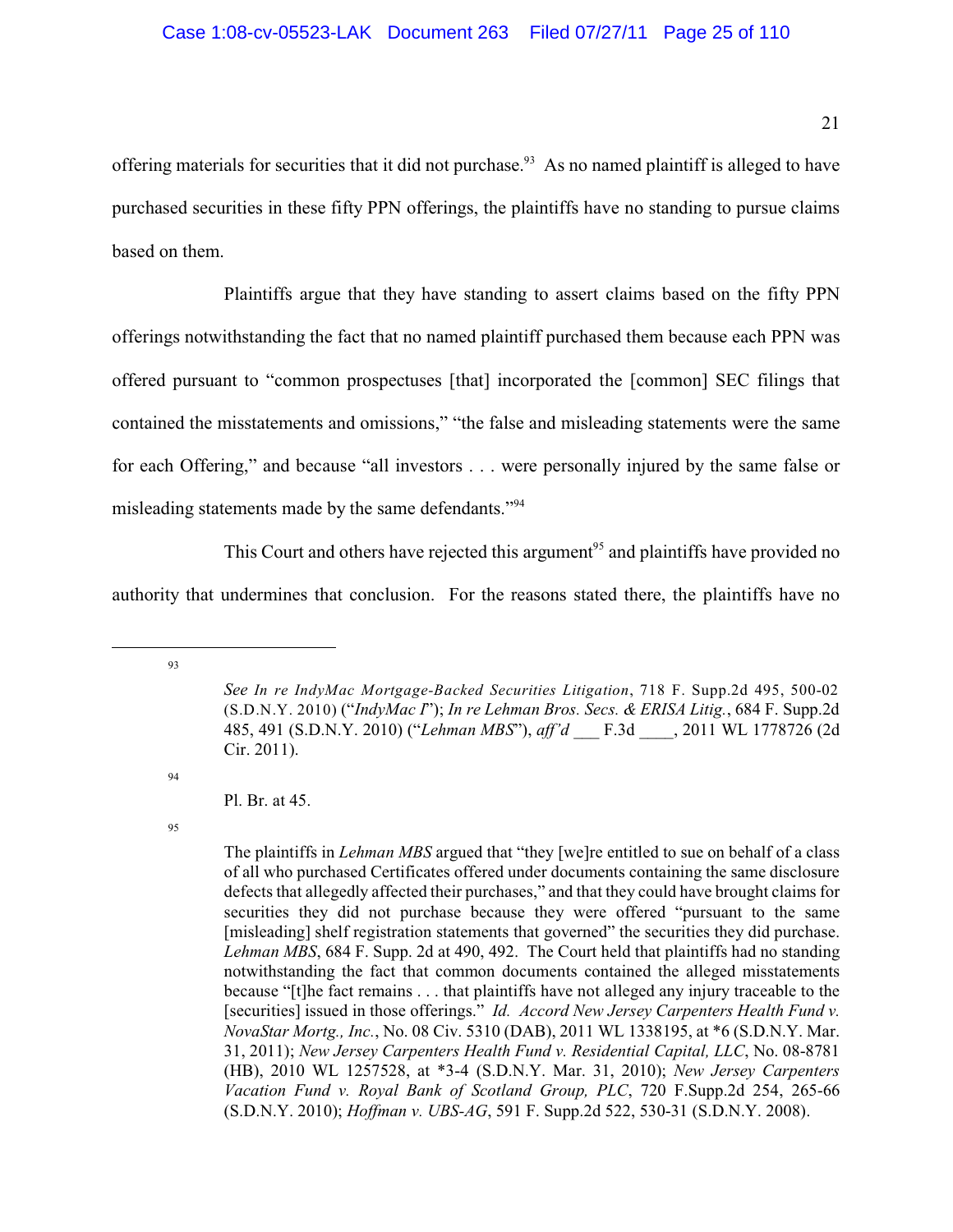standing to bring claims with respect to the fifty PPN offerings in which they did not purchase securities.<sup>96</sup>

## <span id="page-25-0"></span>*III. Exchange Act Claims*

## <span id="page-25-1"></span>*A. The Standard*

In order to state a claim under Section 10(b) of the Exchange Act and Rule 10b-5, a plaintiff must allege that "the defendant, in connection with the purchase or sale of securities, made a materially false statement or omitted a material fact, with *scienter*, and that the plaintiff's reliance on the defendant's action caused injury to the plaintiff."<sup>97</sup>

A misstatement or omission is actionable only if "material." A misrepresentation is material if "there is a substantial likelihood that a reasonable shareholder would consider it important in deciding how to [act]."<sup>98</sup> That is," there must be a substantial likelihood that the disclosure of the omitted fact would have been viewed by the reasonable investor as having significantly altered the 'total mix' of information made available."<sup>999</sup> Moreover, not every material

96

97

98

99

Those offerings, including the two in which only withdrawn plaintiff Rosato purchased securities, are listed in TAC Appendix B.

*ECA & Local 134 IBEW Joint Pension Trust of Chicago v. JP Morgan Chase* Co., 553 F.3d 187, 197 (2d Cir. 2009) ("*ECA*") (quoting *Lawrence v. Cohn*, 325 F.3d 141, 147 (2d Cir. 2003) in turn quoting *Ganino v. Citizens Utils. Co.*, 228 F.3d 154, 161 (2d Cir. 2000) ("*Ganino*")).

<span id="page-25-2"></span>*ECA*, 553 F.3d at 197 (quoting *Basic Inc. v. Levinson*, 485 U.S. 224, 240 (1988)); *Ganino*, 228 F.3d at 162.

<span id="page-25-3"></span>*Castellano v. Young & Rubicam, Inc.*, 257 F.3d 171, 180 (2d Cir. 2001) (quoting *Basic Inc.*, 485 U.S. at 231-32); *see TSC Indus., Inc. v. Northway, Inc.*, 426 U.S. 438, 449 (1976); *Beleson v. Schwartz*, No. 09-1281-cv, 2011 WL 1252281, at \*2 (2d Cir. Apr. 5, 2011).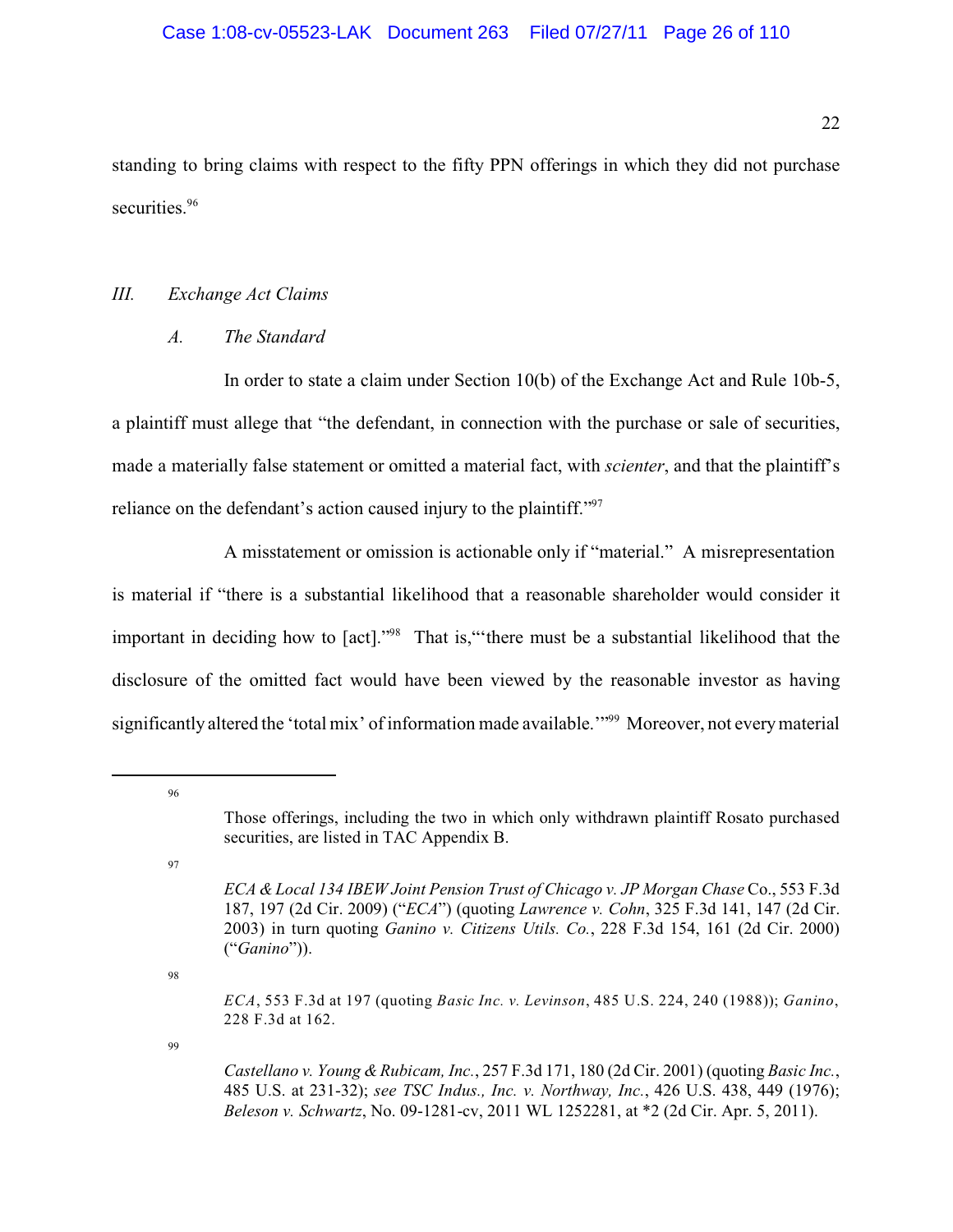omission violates the Exchange Act. For example, an omission is actionable only if the speaker had a duty to disclose.<sup>100</sup> Such a duty can arise either (1) from an "affirmative legal disclosure obligation" or (2) if "necessary to prevent existing disclosures from being misleading."<sup>101</sup> Finally, an expression of opinion is actionable only if "the complaint alleges that the speaker did not truly have the opinion at the time it was issued"<sup> $102$ </sup> or, perhaps, if the speaker expressed the opinion with the knowledge that, or in reckless disregard of whether, the speaker had any basis for it.

The TAC asserts primary claims against the Insider Defendants and E&Y for alleged violations of Sections 10(b) of the Exchange Act and Rule 10b-5. It advances also control person claims against the Insider Defendants under Section 20 and a claim for insider trading against Fuld under Section 20A. As the statements and omissions that form the basis of the claims against the Individual Defendants and E&Y, respectively, are different, it is convenient first to deal with the sufficiency of the allegations of falsity and *scienter* with respect to the individual defendants and then to deal with the same issues with respect to E&Y. The issue of loss causation is similar as to all defendants and is dealt with collectively thereafter.

100

101

*In re Morgan Stanley*, 592 F.3d at 360-61; *In re Time Warner*, 9 F.3d at 267; *I. Meyer Pincus & Assoc, PC v. Oppenheimer & Co.*, 936 F.2d 759, 761 (2d Cir. 1991).

*In re Morgan Stanley Info. Fund Sec. Litig.*, 592 F.3d 347, 360-61 (2d Cir. 2010) ("*In re Morgan Stanley*"); *Resnick v. Swartz*, 303 F.3d 147, 154 (2d Cir. 2002); *In re Time Warner Sec. Litig.*, 9 F.3d 259, 267 (2d Cir. 1993) ("*In re Time Warner*").

*Lehman MBS*, 684 F. Supp. 2d 485, 494 (S.D.N.Y. 2010) (citing *Shields v. Citytrust Bancorp.*, 25 F.3d 1124, 1131 (2d Cir.1994) ("A statement of reasons, opinion or belief by such a person when recommending a course of action to stockholders can be actionable under the securities laws if the speaker knows the statement to be false.") (in turn citing *Va. Bankshares v. Sandberg*, 501 U.S. 1083, 1094-96, (1991))); *In re Global Crossing, Ltd. Sec. Litig.*, 313 F. Supp. 2d 189, 210 (S.D.N.Y.2003).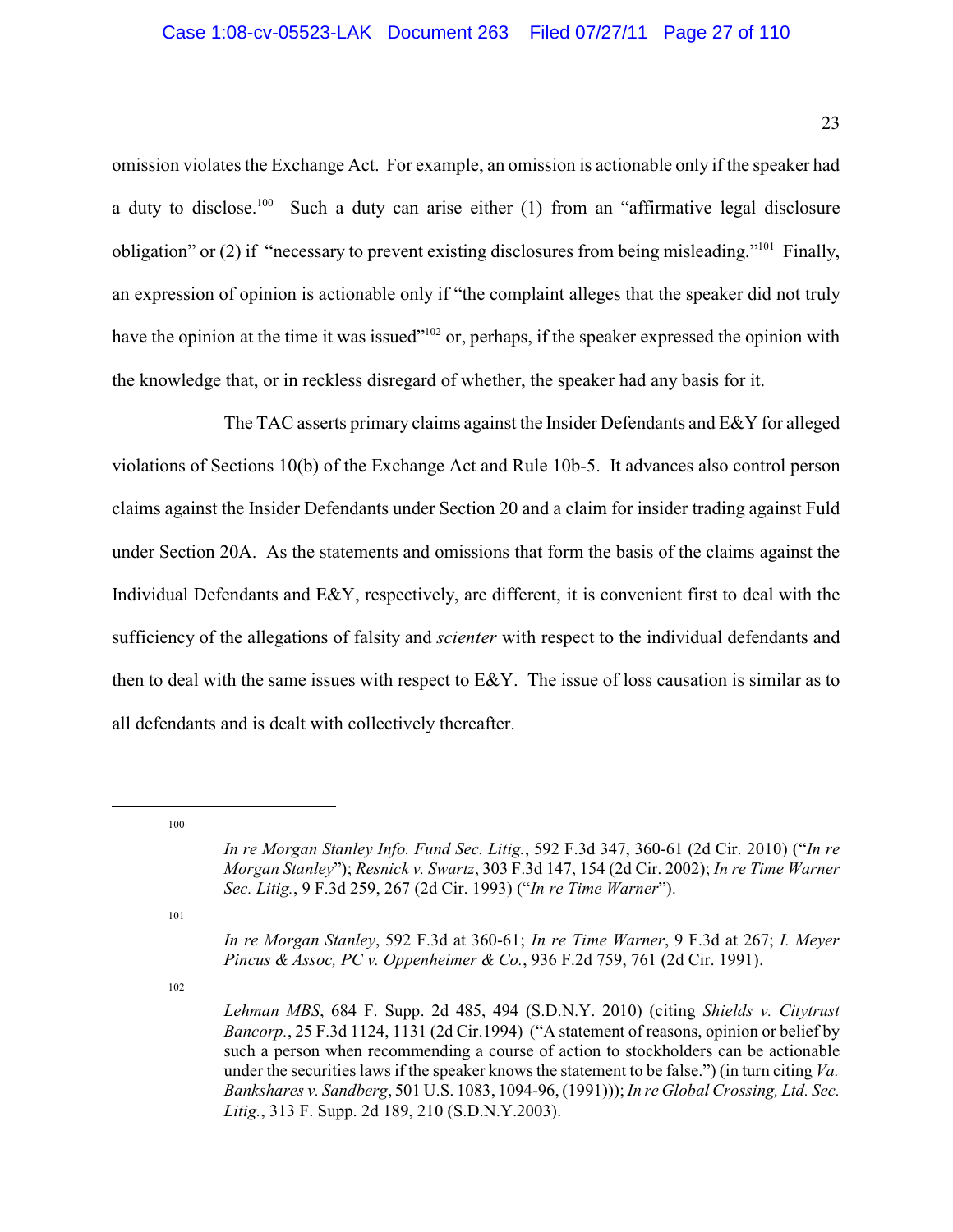#### <span id="page-27-0"></span>*B. Individual Defendants*

#### <span id="page-27-1"></span>*1. Existence of materially false and misleading statements or omissions*

In order to state a claim for a violation of Exchange Act Section 10(b) or Rule 10b-5, plaintiffs must allege the existence of an actionable material misstatement or omission. The allegations must satisfy the heightened pleading standards of Rule 9(b) and the Private Securities Litigation Reform Act ("PSLRA").<sup>103</sup> Accordingly, the TAC must "(1) specify the statements that the plaintiff contends were fraudulent, (2) identify the speaker, (3) state where and when the statements were made, and (4) explain why the statements were fraudulent."<sup>104</sup>

The TAC's Exchange Act claims are based on four categories of alleged misstatements and omissions. It alleges that Lehman and its officers made misleading statements with respect to Lehman's (1) use of and accounting for Repo 105 transactions and their effect on net leverage, (2) risk management policies, (3) liquidity, and (4) concentrations of credit risk.<sup>105</sup> The

103

#### 15 U.S.C. § 78u-4(b).

104

105

*See*, *e.g.*, TAC ¶ 1, 26-69, 70-84, 85-88, 89-103, 104-109, 170-205.

Although the TAC's Exchange Act claims purport to incorporate all of the allegations plaintiffs made with respect to the Securities Act claims, *see* TAC ¶¶ 251, 260, 264, a review of the complaint shows plaintiffs do not base their Exchange Act claims on the alleged misstatements with respect to Lehman's valuation of its commercial real estate assets or any of the statements specifically related to the structured products or PPNs. There are, moreover, no allegations of *scienter* or loss causation with respect to these categories of misstatements. Consequently, they cannot form the basis of a claim under the Exchange Act.

*Rombach v. Chang*, 355 F.3d 164, 170 (2d Cir. 2004) (quoting *Mills v. Polar Molecular Corp.*, 12 F.3d 1170, 1175 (2d Cir. 1993)); *see also* 15 U.S.C. § 78u-4(b)(1) (complaint must "specify each statement alleged to have been misleading, the reason or reasons why the statement is misleading, and, if an allegation regarding the statement or omission is made on information and belief, the complaint shall state with particularity all facts on which that belief is formed.")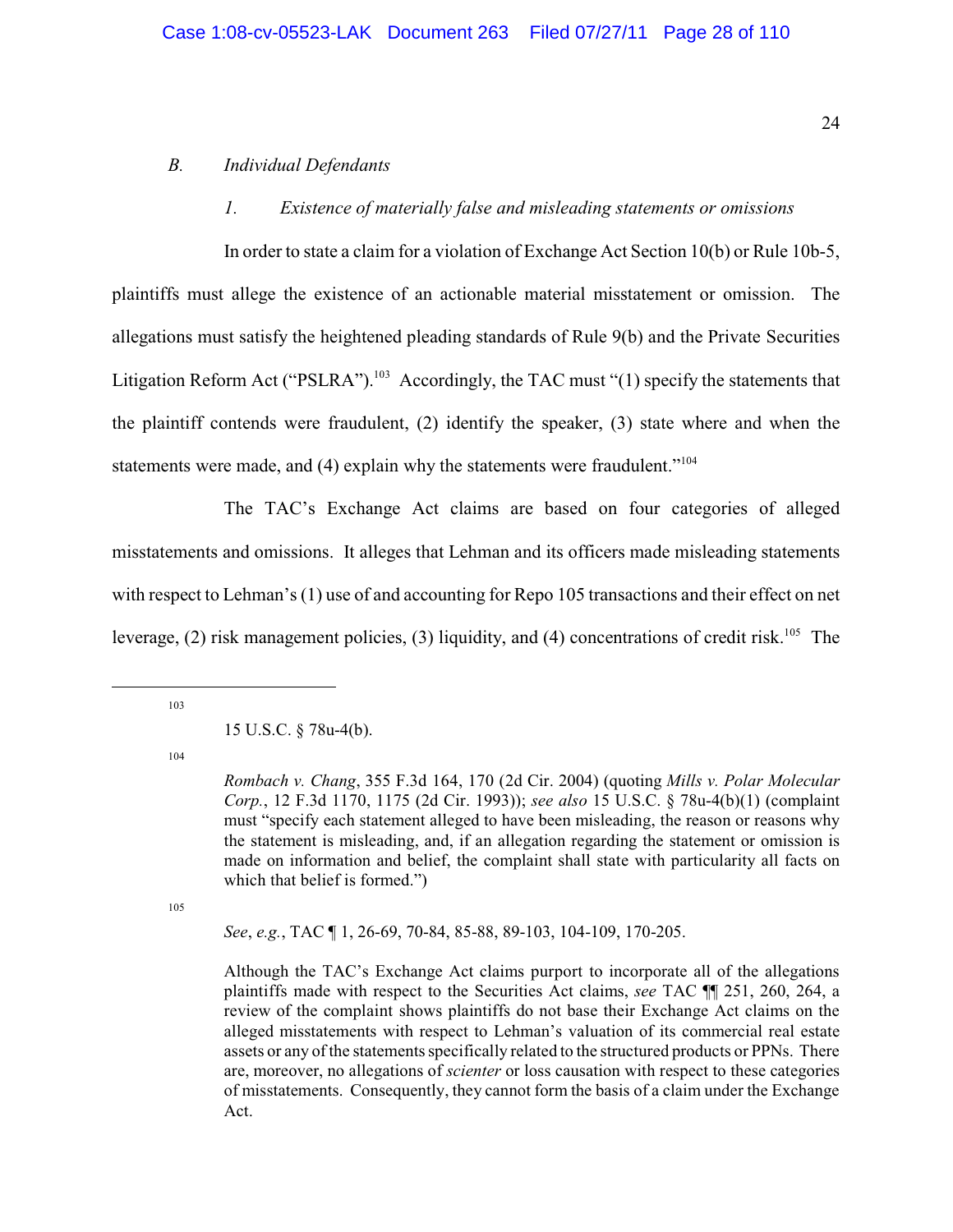misstatements and omissions allegedly were in the 2Q07, 3Q07, 2007 10-K, 1Q08, 6/9/08 8-K, 6/18/08 8-K, 2Q08 and on several specifically identified conference calls by Lehman's officers.<sup>106</sup>

### <span id="page-28-0"></span>*a. Repo 105 and net leverage*

The Offering Materials stated (1) Lehman's net leverage and amount of securities

it sold under agreements to repurchase as of the end of each quarter, (2) that Lehman prepared its

financial statements in accordance with GAAP, and (3) that Lehman treated securities sold under

repurchase agreements as financings.  $107$  O'Meara, Callan, Lowitt, and Fuld also made similar

statements regarding Lehman's reported net leverage.<sup>108</sup>

Defendants allegedly made statements also concerning how Lehman's business

practices impacted its net leverage. During a June 9, 2008 conference call, Callan stated that a large

106

107

TAC ¶¶ 40-41, 45-60.

108

*Id.* ¶¶ 56-57, 172, 174, 180, 184, 190, 195, 196, 201.

Defendants argue that the Exchange Act claims against Gregory should be dismissed because "[t]he TAC does not attribute a single statement to Gregory, and does not allege that he signed any of the SEC filings at issue in the Exchange Act claims." Def. Br. at 32. Although the TAC does not allege that Gregory made any oral statements, it does allege that he "oversaw the day-to-day management of Lehman's operations" as Lehman's president, chief operating officer, and as a member of its executive committee. TAC ¶¶ 10, 75, 221, 262. Plaintiffs therefore are entitled to rely on the group pleading doctrine's "presumption that statements in prospectuses, registration statements, annual reports, press releases, or other group-published information, are the collective work of those individuals with direct involvement in the everyday business of the company." *In re Bisys Sec. Litig.*, 397 F. Supp. 2d 430, 438 (S.D.N.Y. 2005), *reconsideration denied*, No. 04 Civ. 3840(LAK), 2005 WL 3078482 (S.D.N.Y. Nov. 16, 2005); *see also Illinois State Bd. of Inv. v. Authentidate Holding Corp*., 369 Fed. Appx. 260, 266 (2d Cir. 2010) (remanding to district court for consideration of liability based on group pleading doctrine). Accordingly, the TAC states a claim against Gregory for material misstatements and omissions in the Offering Materials if it sufficiently alleges the other elements of its claims. *See In re Bisys Sec. Litig.*, 397 F. Supp. 2d at 440 ("[T]he group pleading doctrine has no effect on the PSLRA's *scienter* requirement.").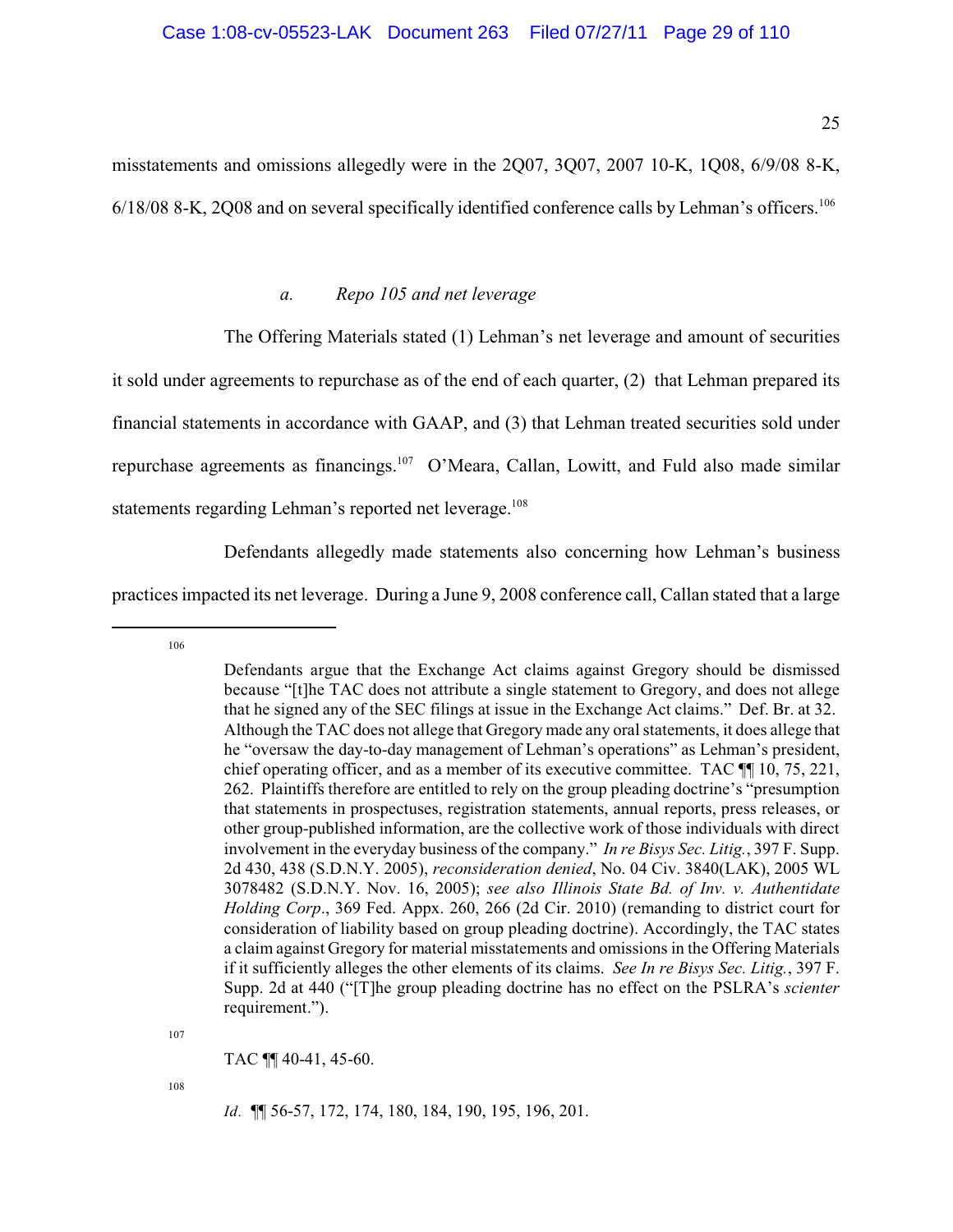part of Lehman's quarterly net leverage reduction came from selling "less liquid asset categories" and that Lehman's deleveraging was "complete."<sup>109</sup> In response to a question about whether the deleveraging had come from disposing of the assets that were "absolute easiest . . . to sell," she stated that the opposite was true and that Lehman had sold many riskier, less liquid assets during the quarter.<sup>110</sup> Similarly, on a June 16, 2008 conference call, Lowitt represented that the methods Lehman had used to reduce its leverage "included a reduction of assets across the Firm, including residential and commercial mortgages."<sup>111</sup> The 2Q08 stated also that Lehman's reduction in net leverage came, in part, from a "reduction in assets."<sup>112</sup>

The TAC alleges that these statements were false and misleading because Lehman (1) accounted for the Repo 105 transactions as sales rather than financings in violation of GAAP, (2) failed to disclose its use of Repo 105 transactions and its temporary effect of reducing Lehman's net leverage, and (3) presented a misleading picture of the company in violation of GAAP.<sup>113</sup> The defendants argue that the claims based on these statements should be dismissed because (1) the financial statements complied with GAAP, and (2) any alleged misstatements were immaterial.

| 109 |                       |
|-----|-----------------------|
|     | <i>Id.</i> 190.       |
| 110 |                       |
|     | <i>Id.</i> 193.       |
| 111 |                       |
|     | <i>Id.</i> 195.       |
| 112 |                       |
|     | <i>Id.</i> 196.       |
| 113 |                       |
|     | Id. $\P\P$ 41, 63-65. |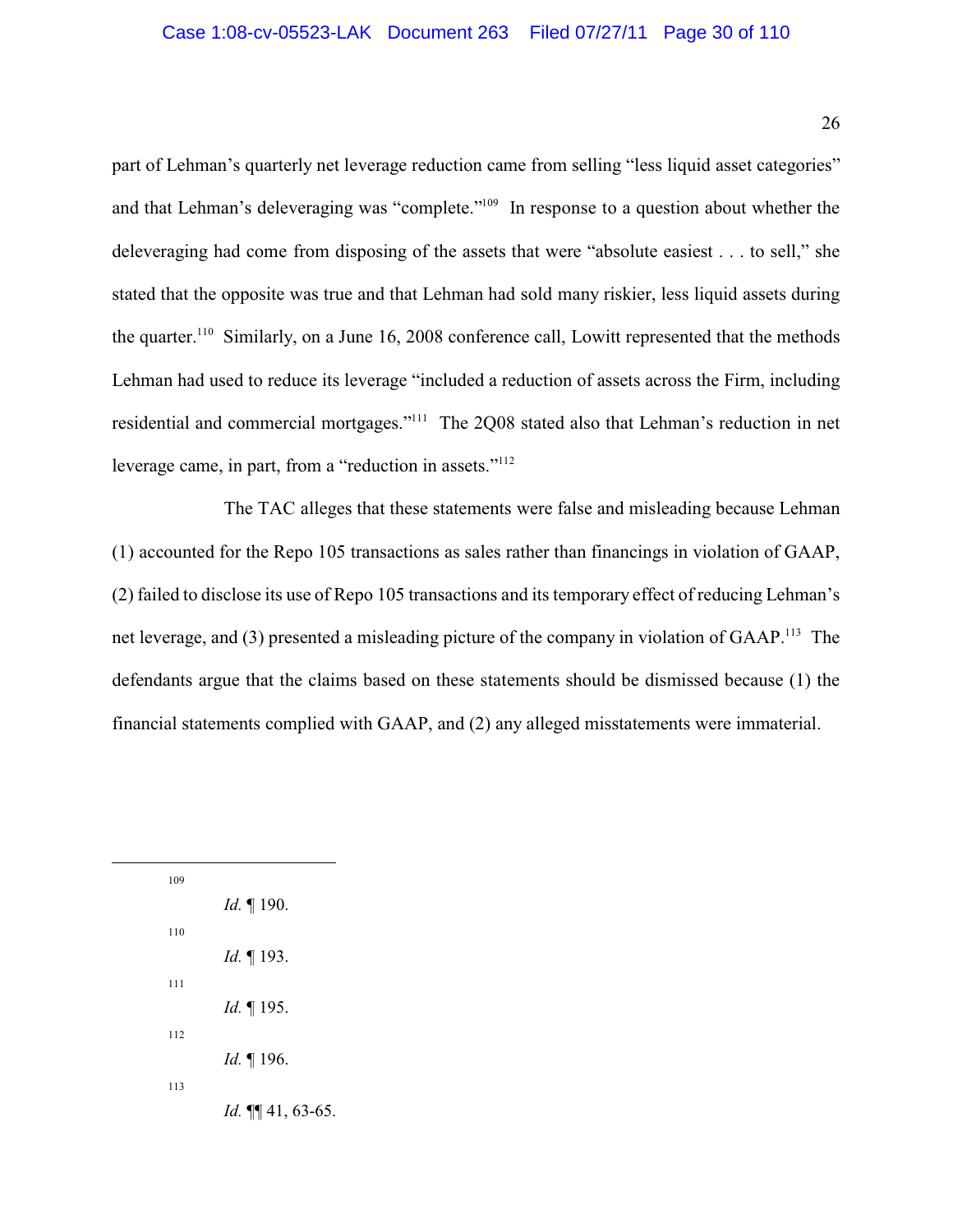## <span id="page-30-0"></span>*(1) SFAS 140*

Plaintiffs first allege that the statements regarding Lehman's reported net leverage ratio, securities sold under agreements to repurchase, and GAAP compliance were false and misleading because Lehman accounted for the Repo 105 transactions as sales rather than as financings in alleged violation of SFAS  $140^{114}$ 

SFAS 140 contains "standards for accounting for securitizations and other transfers of financial assets and collateral."<sup>115</sup> Under SFAS 140, whether a transferred asset properly is accounted for as a sale or a financing is dependent on the degree of control that the transferor has over the asset.<sup>116</sup> If the transferor retains control, as that term is defined in SFAS 140, over the asset, it should recognize the asset on its balance sheet. If the transferor surrenders control, "those assets shall be accounted for as a sale" and "derecognize[d]."<sup>117</sup>

A transferor surrenders control over a transferred asset – and therefore may treat the

transaction as a sale – only if:

"a. The transferred assets have been isolated from the transferor – put presumptively beyond the reach of the transferor and its creditors, even in bankruptcy or other receivership . . .

"b. Each transferee . . . has the right to pledge or exchange the assets . . . it received,

114

*Id.* ¶¶ 62-65.

The Examiner's Report did not state a view on the question whether the Repo 105 transactions complied with SFAS 140. ER, at 964.

115

SFAS 140, at 4.

116

*Id.*

117

*Id.* ¶¶ 5, 9.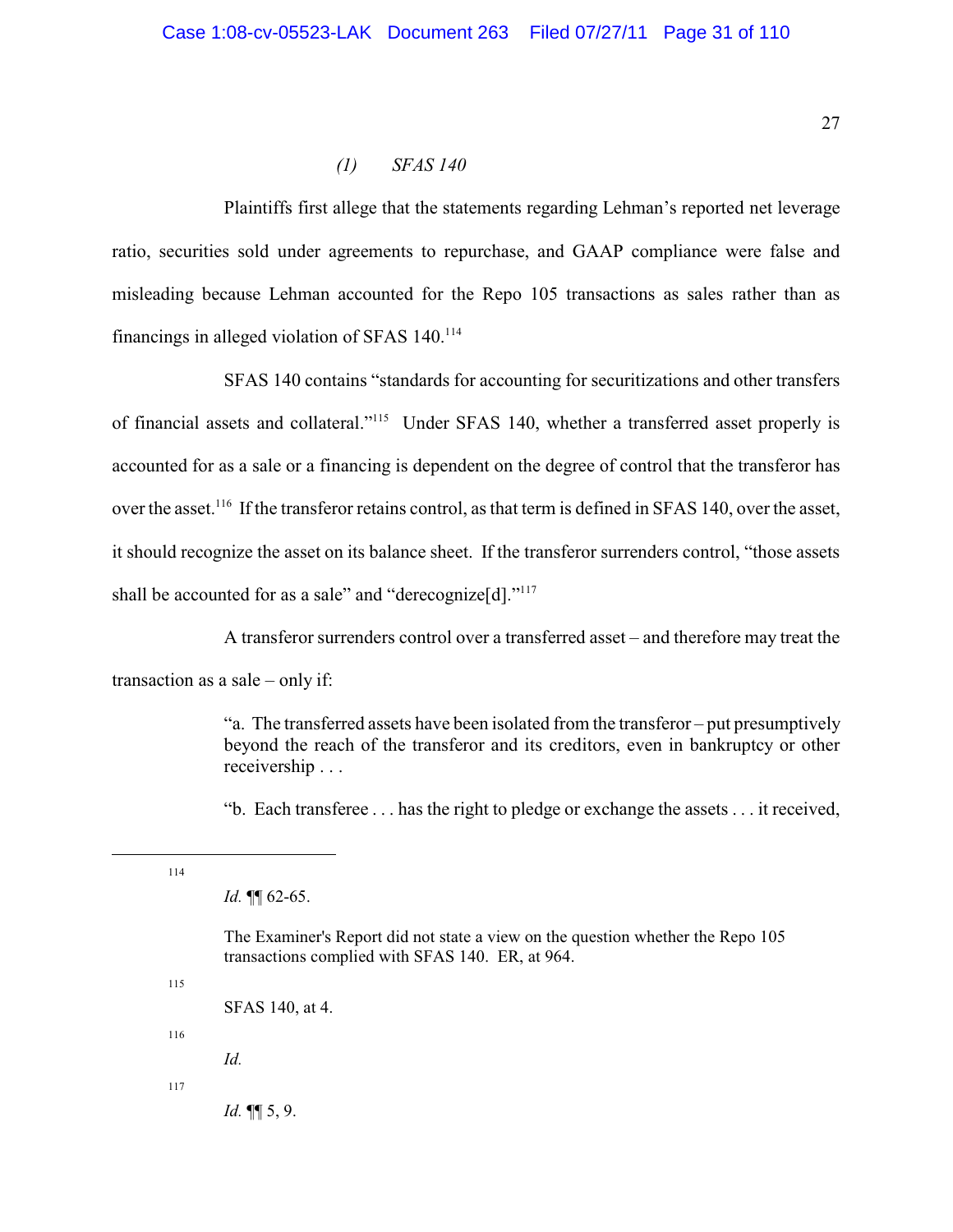and no condition both constrains the transferee (or holder) from taking advantage of its right to pledge or exchange and provides more than a trivial benefit to the transferor . . . [and]

"c. The transferor does not maintain effective control over the transferred assets through either (1) an agreement that both entitles and obligates the transferor to repurchase or redeem them before their maturity . . . or (2) the ability to unilaterally cause the holder to return specific assets, other than through a cleanup call."<sup>118</sup>

Plaintiffs allege that the Repo 105 transactions did not comply with SFAS 140's requirements because (1) Lehman was obligated contractually to repurchase the Repo 105 assets.<sup>119</sup> (2) the transactions lacked a business purpose or economic substance,  $^{120}$  and (3) Lehman was not able to obtain a "true sale at law" opinion from a U.S. law firm, but only from Linklaters, a U.K. law firm.<sup>121</sup> These allegations are insufficient to make out a violation of SFAS 140 with respect to Lehman's accounting treatment of Repo 105s for three reasons.

First, although Lehman's alleged contractual obligation to repurchase the transferred Repo 105 assets initially might be thought to violate SFAS 140's requirement that the "transferor [not] maintain effective control over the transferred assets through . . . an agreement that both entitles and obligates the transferor to repurchase" them, closer inspection reveals otherwise.<sup>122</sup> A transferor maintains effective control over an asset pursuant to such an agreement only if, *inter alia*, "the transferor is able to repurchase [the assets] on substantially the agreed terms, even in the event

118 SFAS ¶ 9; *see also* TAC ¶ 62. 119 TAC ¶¶ 35, 64. 120 *Id.* ¶¶ 36-37, 63 121 *Id.* ¶ 65. 122 SFAS 140 ¶ 9(c).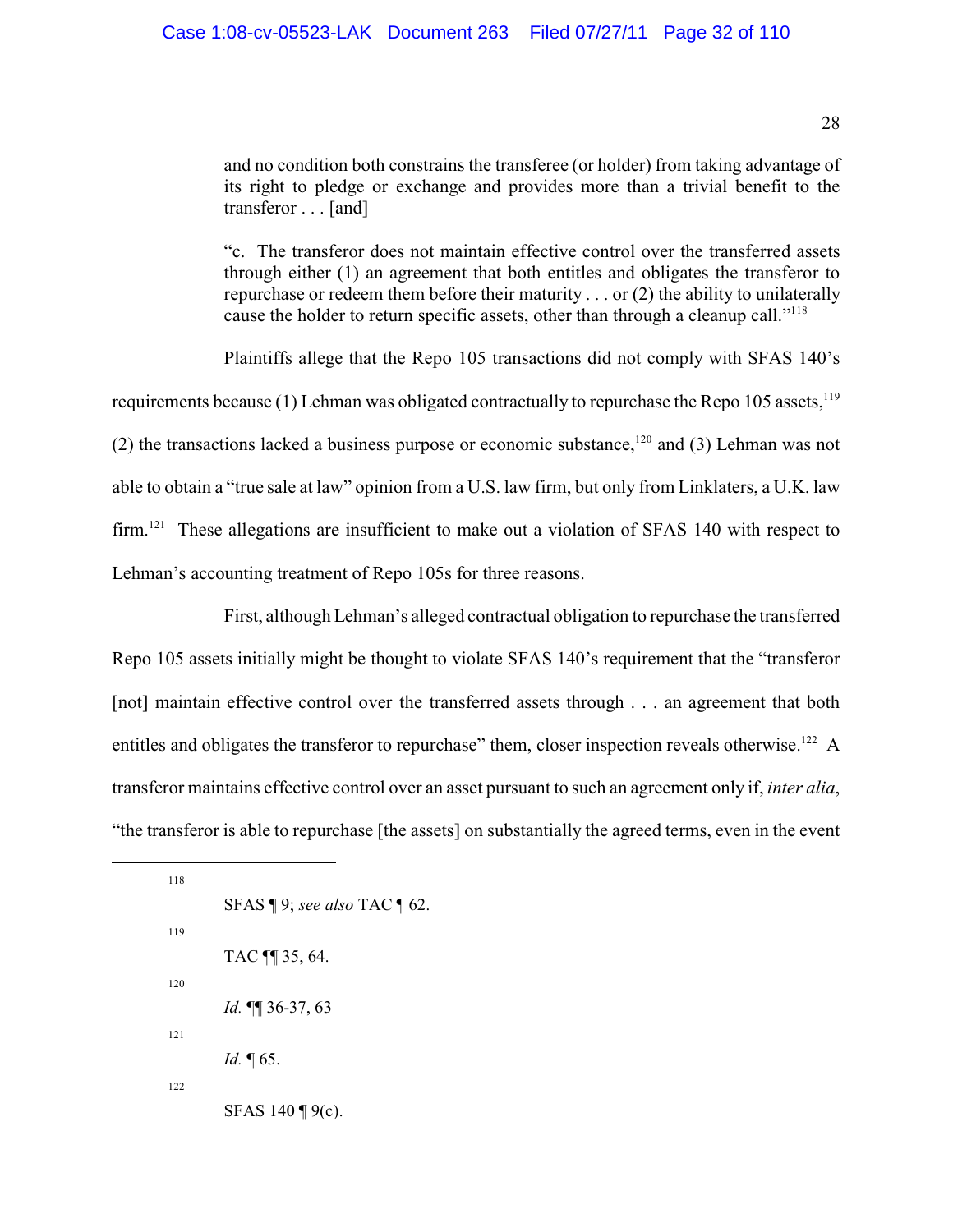of default by the transferee." $123$  This occurs only if "at all times during the contract term [the transferor] ha[s] obtained cash or other collateral sufficient to fund substantially all of the cost of purchasing replacement assets from others."<sup>124</sup> The TAC, however, fails to allege that Lehman obtained funds in the Repo 105 transactions sufficient to replace the transferred assets from others. Indeed, it alleges the opposite, as the Repo 105 transactions were over-collateralized by a minimum of five percent.<sup>125</sup> That is, Lehman transferred at least \$105 in assets to its counter-parties for every \$100 in cash it received. Accordingly, Lehman did not obtain cash or other collateral in these transactions sufficient to fund "substantially all" of the cost of replacing the assets it had transferred to its counterparties in the event of counter-party default. It therefore did not maintain effective control over them within the meaning of SFAS 140.

Second, nothing in SFAS 140 suggests that the business purpose of a transfer has any bearing on whether it should be treated as a sale or as a financing. According to SFAS 140, the guiding principle is whether the transferor has retained control over the asset.<sup>126</sup> Thus, an allegation that Lehman had less expensive means of obtaining financing says nothing about whether its accounting treatment of the Repo 105 transactions was consistent with GAAP.

Third, the fact that Lehman allegedly was unable to obtain a "true sale at law" opinion from a U.S.-based law firm does not call into question the conclusion of U.K.-based

123 *Id.*¶ 48(b). 124 *Id.* 140 ¶ 49. 125 *See* TAC ¶ at vi. 126 SFAS 140 at 1, ¶ 9.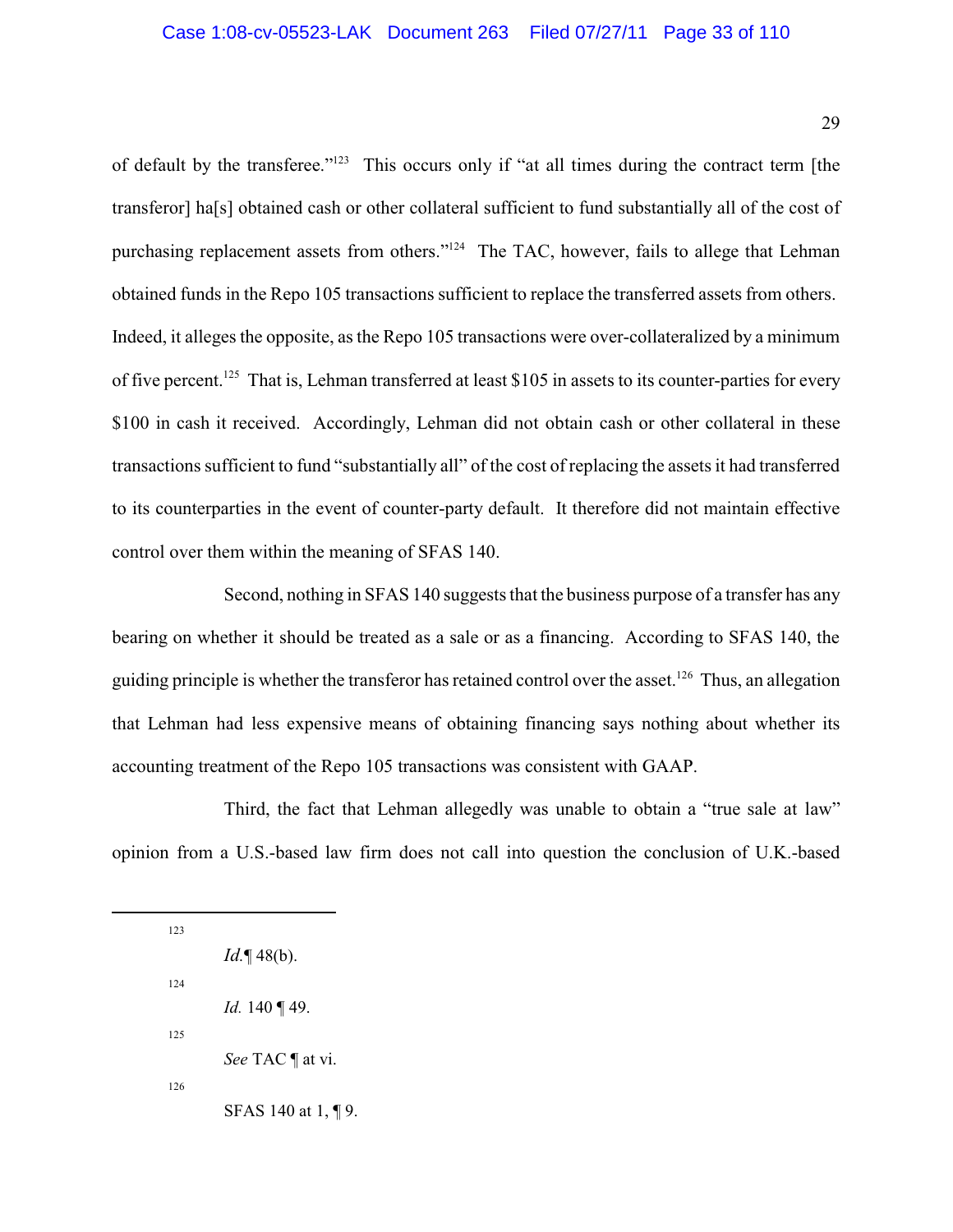Linklaters that the transactions were, in fact, true sales at law under U.K. law. Nothing in SFAS 140 requires the true sale at law opinion to be based on U.S. law.

As plaintiffs have failed to allege any manner in which Lehman violated SFAS 140 in treating the Repo 105 transactions as sales rather than financings, it has failed to allege a material misstatement or omission on this basis.

## <span id="page-33-0"></span>*(2) Compliance with GAAP*

The fact that Lehman's accounting for the Repo 105 transactions technically complied with SFAS 140 does not mean that Lehman's financial statements complied with GAAP. As the Court of Appeals has stated, "GAAP itself recognizes that technical compliance with particular GAAP rules may lead to misleading financial statements, and imposes an overall requirement that the statements as a whole accurately reflect the financial status of the company."<sup>127</sup> Plaintiffs assert that this is such a case, alleging that the financial statements incorporated into Lehman's Offering Materials and the Insider Defendants' oral statements were false and misleading because the Repo 105 transactions temporarily and artificially lowered the company's reported net leverage at the end of each reporting period.<sup>128</sup>

As noted earlier, net leverage measures the ratio of net assets to tangible equity

127

128

TAC ¶¶ 3, 37 & tbl.1.

*United States v. Ebbers*, 458 F.3d 110, 126 (2d Cir. 2006) ("According to the AICPA's Codification of Statements on Accounting Standards, AU § 312.04, '[f]inancial statements are materially misstated when they contain misstatements whose effect, individually or in the aggregate, is important enough to cause them not to be presented fairly, in all material respects, in compliance with GAAP.'"), *cert. denied*, 549 U.S. 1274 (2007); *see also In re Global Crossing*, 322 F. Supp. 2d at 339.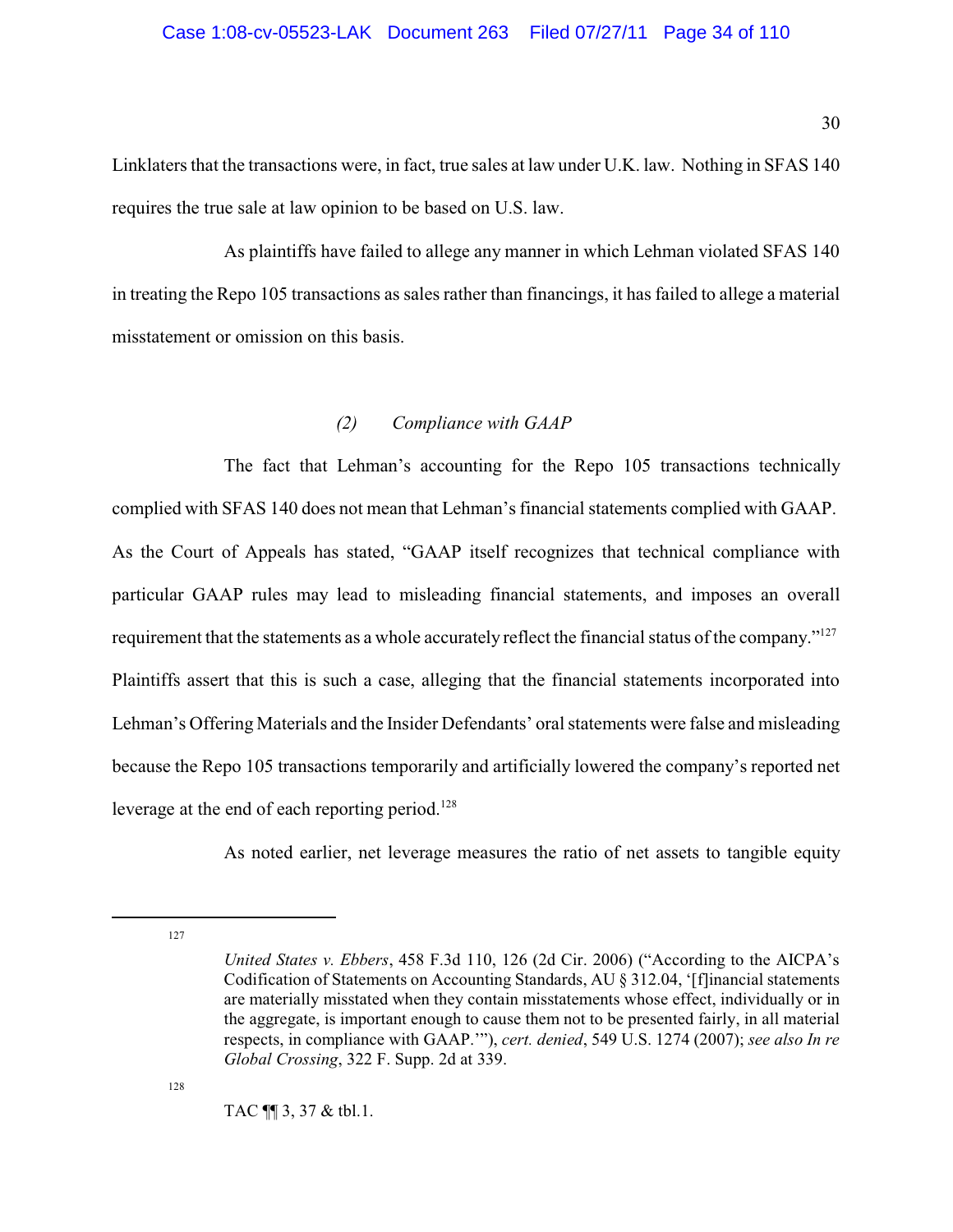capital.<sup>129</sup> Cash was among Lehman's net assets.<sup>130</sup> In a Repo 105 transaction, Lehman removed the collateral from its balance sheet, thereby reducing its net assets. It then used the cash it received to pay down other liabilities. In consequence, the Repo 105 transactions reduced the amounts of Lehman's net assets while leaving its tangible equity capital unchanged. This resulted in lower net leverage.<sup>131</sup> The TAC alleges that Lehman was obligated to, and did, repurchase the assets from the Repo 105 counter-parties in the days after each quarter ended, increasing its net assets without any change to tangible equity capital and resulting in increases in net leverage.<sup>132</sup>

This repetitive, temporary, and undisclosed reduction of net leverage at the end of each quarter is sufficient to make out a claim that the Offering Materials and oral statements about net leverage violated the overriding GAAP requirement to present the financial condition of the company accurately, assuming the changes in net leverage that resulted from the Repo 105 transactions were material.

Whether the changes in net leverage were material is a "fact-specific inquiry."<sup>133</sup> "[I]t is not necessary to assert that the investor would have acted differently if an accurate disclosure was made."<sup>134</sup> Instead, a fact is material if "there is a substantial likelihood that a reasonable

| 129 |                                      |
|-----|--------------------------------------|
|     | See, e.g., id. 126; 2007 10-K at 63. |
| 130 |                                      |
|     | TAC ¶ 27.                            |
| 131 |                                      |
|     | <i>Id.</i> $\P$ 31.                  |
| 132 |                                      |
|     | <i>Id.</i> $\P$ 32.                  |
| 133 |                                      |
|     | ECA, 553 F.3d at 197.                |
| 134 |                                      |
|     | Ganino, 228 F.3d at 162.             |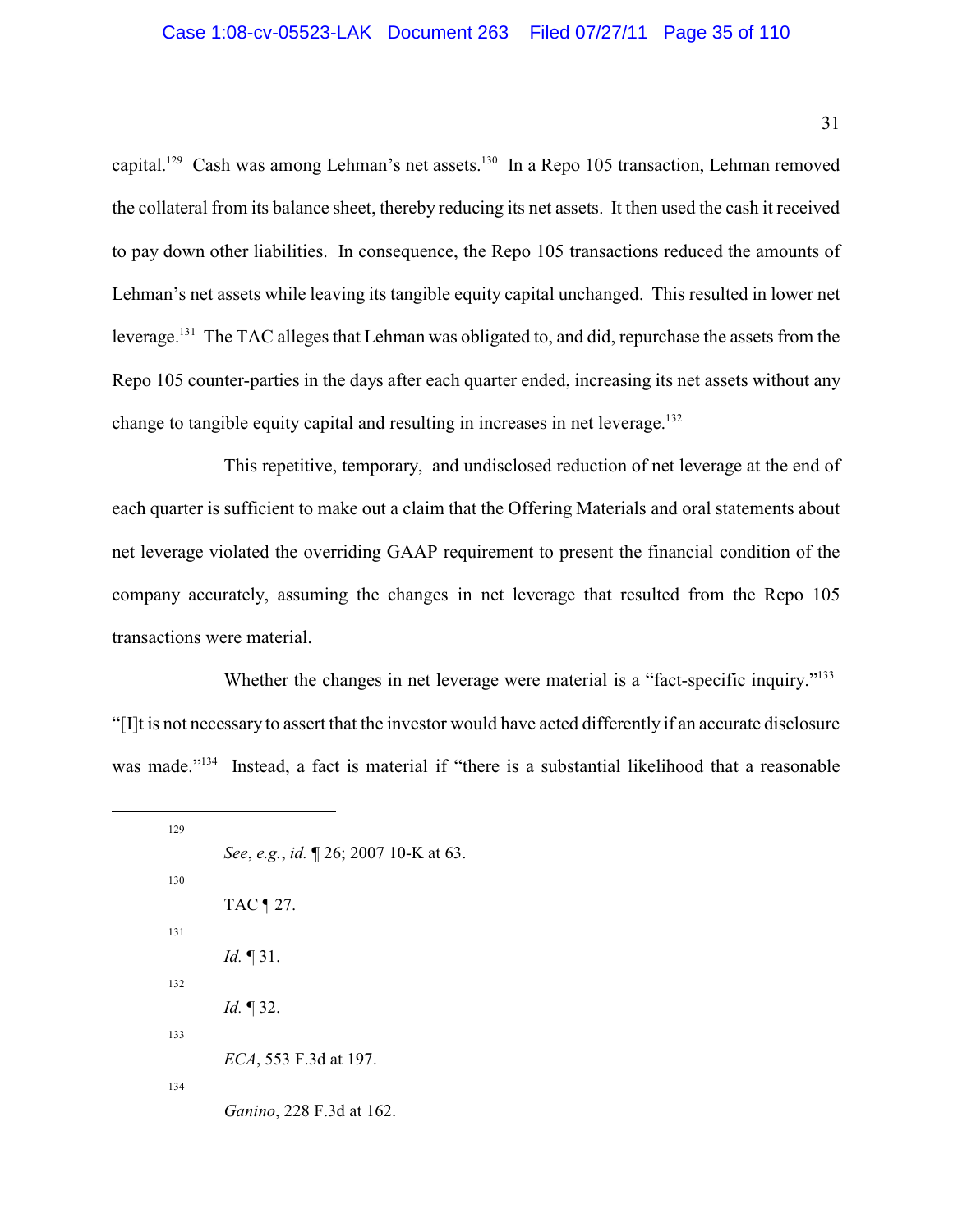shareholder would consider it important in deciding how to [act]" or "a substantial likelihood that the disclosure of the omitted fact would have been viewed by the reasonable investor as having significantly altered the 'total mix' of information made available."<sup>135</sup> The materiality determination "depends on all relevant circumstances"<sup>136</sup> and a "complaint may not properly be dismissed . . . on the ground that the alleged misstatements or omissions are not material unless they are so obviously unimportant to a reasonable investor that reasonable minds could not differ on the question of their importance."<sup>137</sup>

Defendants contend that the changes in net leverage due to the Repo 105 transactions were immaterial as a matter of law because (1) the Offering Materials warned that Lehman's financial statements would fluctuate, (2) the Offering Materials accurately reported Lehman's total – as opposed to net – leverage, (3) the Repo 105 transactions were insignificant as compared to Lehman's total liabilities, and (4) Lehman could have sold the assets involved in the Repo 105 transactions and used the proceeds to pay down other liabilities.<sup>138</sup>

Defendants' strongest argument is that Lehman's Offering Materials "bespoke caution," rendering the allegedlymisleading net leverage figures immaterial, because they disclosed that the "overall size" of Lehman's balance sheet would "fluctuate from time to time [and might]

135

136

137

138

*Id. See also Litwin v. Blackstone Group, L.P.*, 634 F.3d 706, 716-17 (2d Cir. 2011). Def. Br. at 7-9.

*See supra* notes  $\frac{98}{9}$  -  $\frac{99}{9}$  $\frac{99}{9}$  $\frac{99}{9}$  and accompanying text (quotations omitted).

*Ganino*, 228 F.3d at 162*.*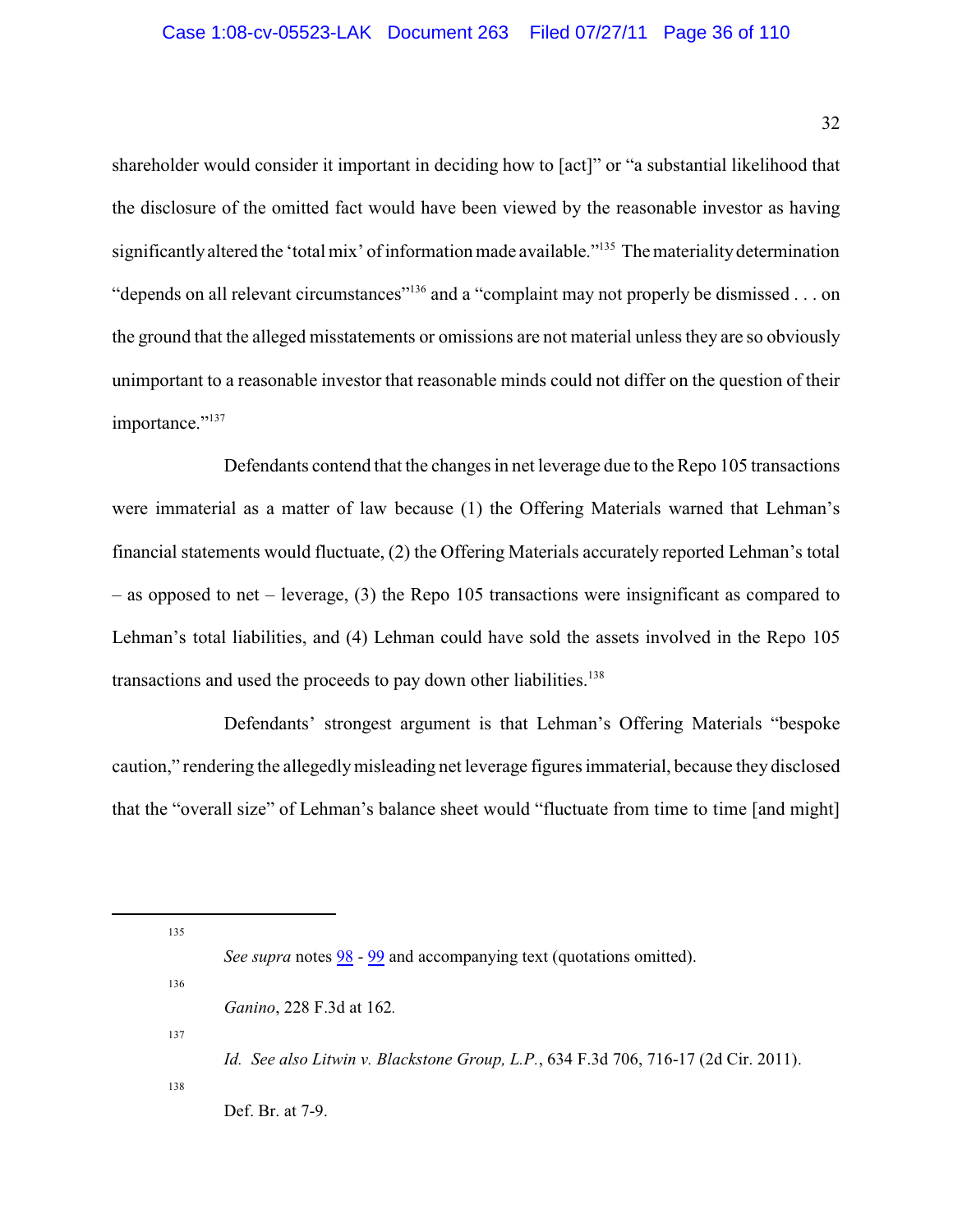be higher than the year-end or quarter-end amounts."<sup>139</sup> Alleged misstatements may be immaterial, and therefore not actionable, when "it cannot be said that any reasonable investor could consider them important in light of adequate cautionary language set out in the same offering."<sup>140</sup> Cautionary statements, however, must expressly warn of and relate directly to the risk that allegedly brought about the plaintiffs' loss. $141$ 

The cautions to which defendants point warned only of the risk that the "size" of Lehman's balance sheet might be different at quarter or year-end than at other times. This disclosure, however, was not sufficiently specific or prominent to support a conclusion as a matter of law that no reasonable investor would have found it important to know that Lehman engaged in transactions, the effect of which was to reduce temporarily its net leverage at the end of each reporting period.

Defendants' other materiality arguments also are insufficient. Lehman's accurate disclosures of its total leverage may have been relevant and ultimately may even have been more important to investors than net leverage. But the argument that the Offering Materials' disclosure of total leverage rendered the allegedly misleading net leverage ratios immaterial is undercut significantly by Lehman's assertions that net leverage is "a more meaningful, comparative ratio for companies in the securities industry" than total leverage ratio $142$  and that Lehman considered

139 *Id.* at 6. 140 *Halperin v. eBanker USA.com*, 295 F.3d 352, 357 (2d Cir. 2002). 141 *Id.* at 350; *Hunt v. Alliance N. Am. Gov't Income Trust Inc.*, 159 F.3d 723, 729 (2d Cir. 1998). 142 TAC ¶¶ 26, 33; *see*, *e.g.*, 2007 10-K at 63.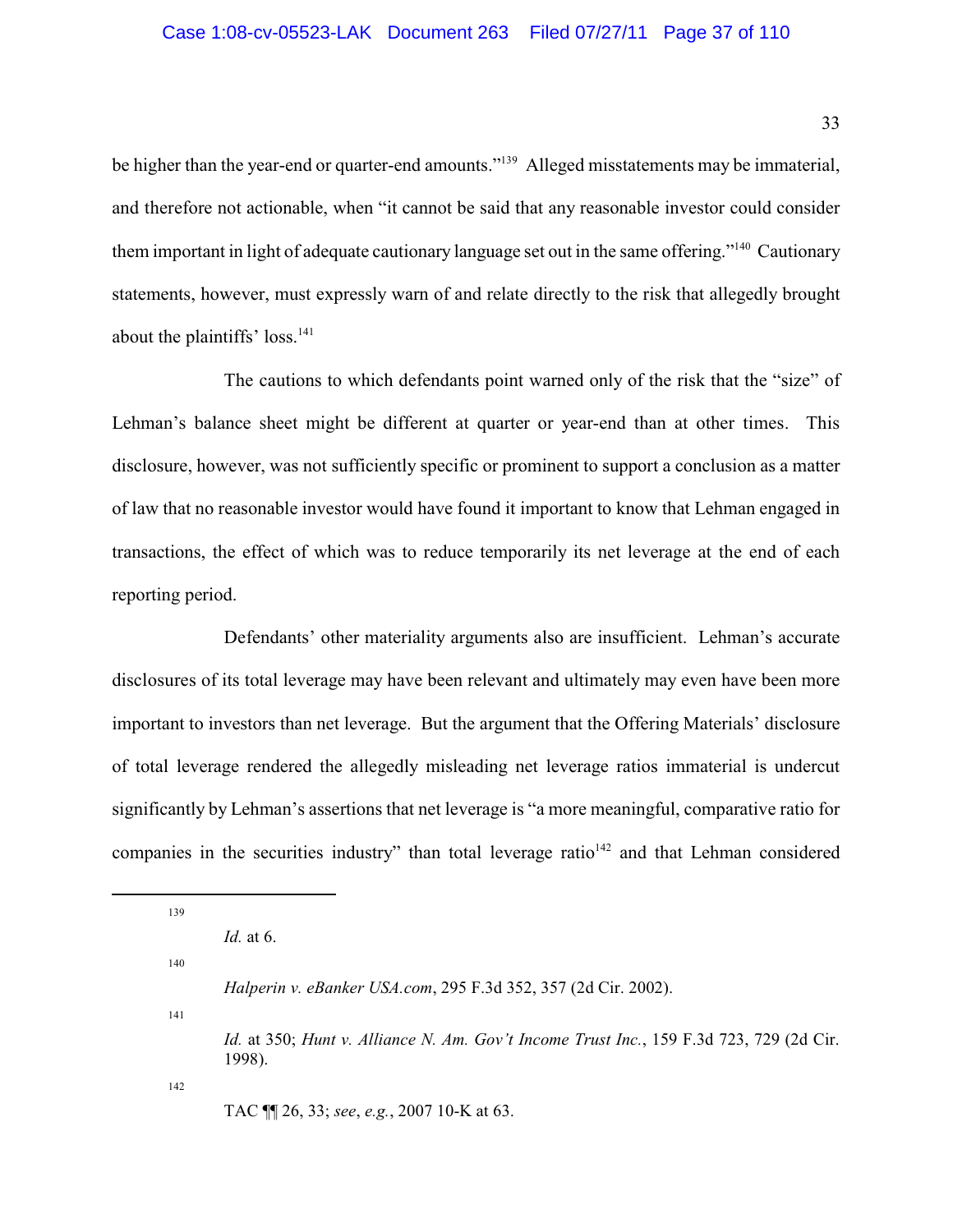#### Case 1:08-cv-05523-LAK Document 263 Filed 07/27/11 Page 38 of 110

"material," for purposes of reopening its financial statements, changes in its financial reporting that affected net leverage by  $0.1$  or more.<sup>143</sup>

Moreover, the fact that the Repo 105 transactions were approximately six percent of Lehman's total liabilities did not render the statements immaterial as a matter of law.<sup>144</sup> Materiality is not determined by "a single numerical or percentage benchmark," but must be considered in all relevant circumstances.<sup>145</sup> Here, plaintiffs have alleged that net leverage was a significant financial metric for "securities analysts, credit agencies and investors" during the Class Period.<sup>146</sup> They have alleged also that the Repo 105 transactions resulted in net leverage differences more than fifteen times the difference that Lehman itself considered material.<sup>147</sup>

Finally, the argument that the allegedly misleading net leverage numbers were immaterial because Lehman could have conducted a true sale of the assets it used in the Repo 105

143

TAC ¶ 28.

144

*See* Def. Br. at 9.

*Ganino*, 228 F.3d at 162-63.

146

145

TAC  $\P$  1.

147

*Id.* ¶ 38 tbl.2.

Defendants argue that Lehman's internal definition of "material" for purposes of determining "whether to make balance sheet adjustments" does not define materiality for purposes of the federal securities laws. Def. Br. at 9. This certainly is true, as private parties can not define their disclosure obligations under the federalsecurities laws. The fact that Lehman's definition of materiality is not conclusive, however, does not indicate that its content is not probative on the issue of materiality. That is, even though materiality for purposes of the federal securities laws is not dependent on Lehman's definition, the fact that Lehman considered something material is some evidence that a reasonable investor also would have considered it important in the total mix of information.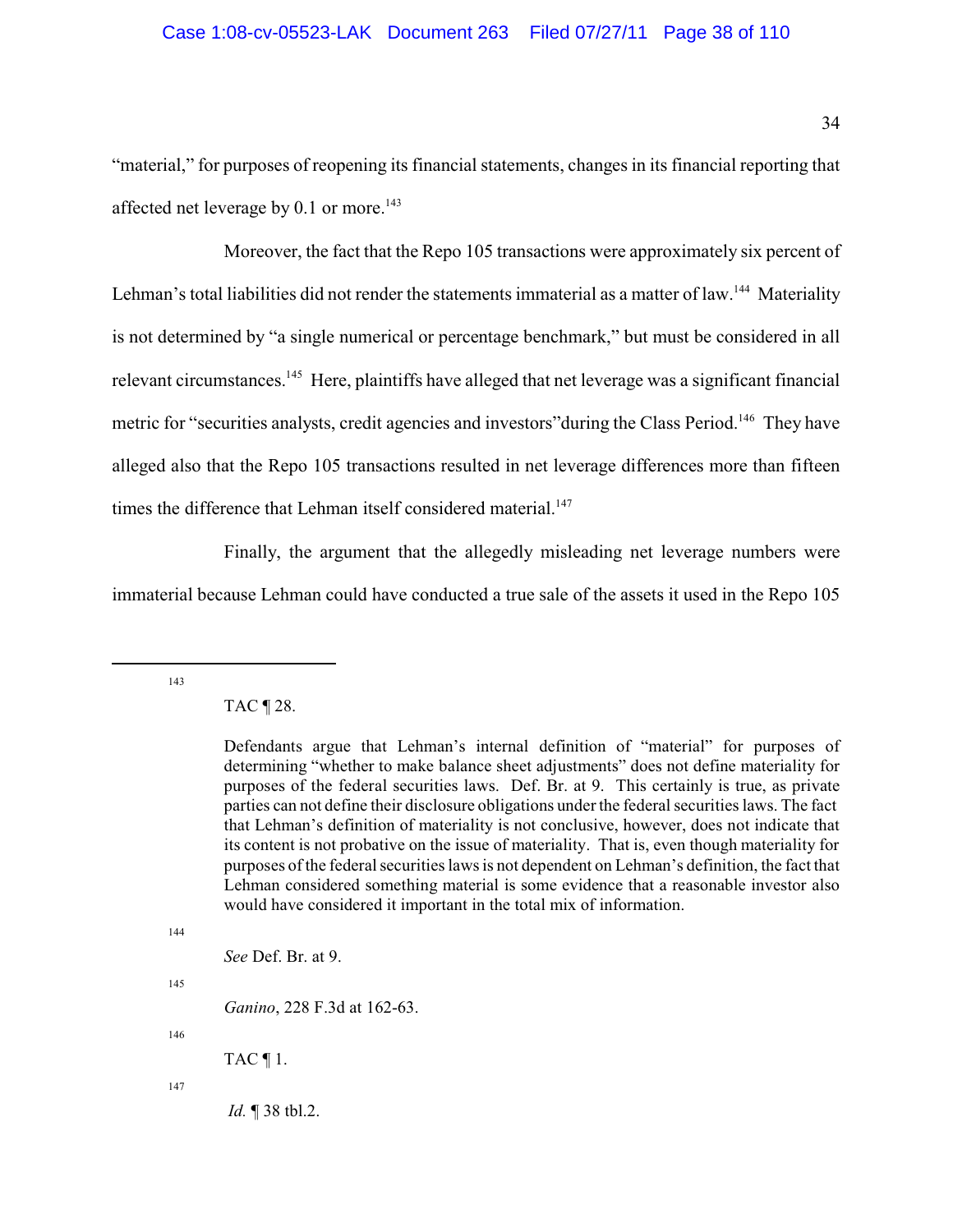transaction and used the proceeds to pay down the debt is not persuasive. Lehman perhaps could have reduced its net leverage by selling the assets it transferred in the Repo 105 transactions and using the proceeds to reduce its liabilities. But the TAC does not allege that Lehman's net leverage numbers were false and misleading because they were reduced from the pre-Repo 105 levels. It alleges that they were false and misleading because they were reduced from that level *and* because they returned to higher levels shortly after each quarter ended. Had Lehman engaged in true sales of those assets, it would have had no obligations to repurchase the collateral and thus undo its net leverage reductions.

#### *(3) Treating Repo 105 transactions as sales*

The financial statements incorporated into Lehman's Offering Materials stated that Lehman recorded securities sold under agreements to repurchase as "financings."<sup>148</sup> The TAC alleges that this statement was false and misleading because Lehman treated the Repo 105 transactions as sales. $149$ 

Defendants make two arguments for dismissal of the claims based on these statements. They argue first that SFAS 140 required that the Repo 105 transactions be treated as

148

*Id.* ¶ 40(a); *see also* 1Q07 at 12 ("Securities sold under agreements to repurchase . . . are treated as secured financing transactions for financial reporting purposes . . . ."); 2Q07 at 12 ("Securities sold under agreements to repurchase . . . are treated as collateralized agreements and financings for financial reporting purposes . . . ."); 3Q07 at 12 ("Treated as collateralized agreements and financings for financial reporting purposes are . . . [r]epurchase and resale agreements.") (emphasis removed); 2007 10-K (same); 1Q 2008 at 13 (same); 2Q 2008 at 16 (same).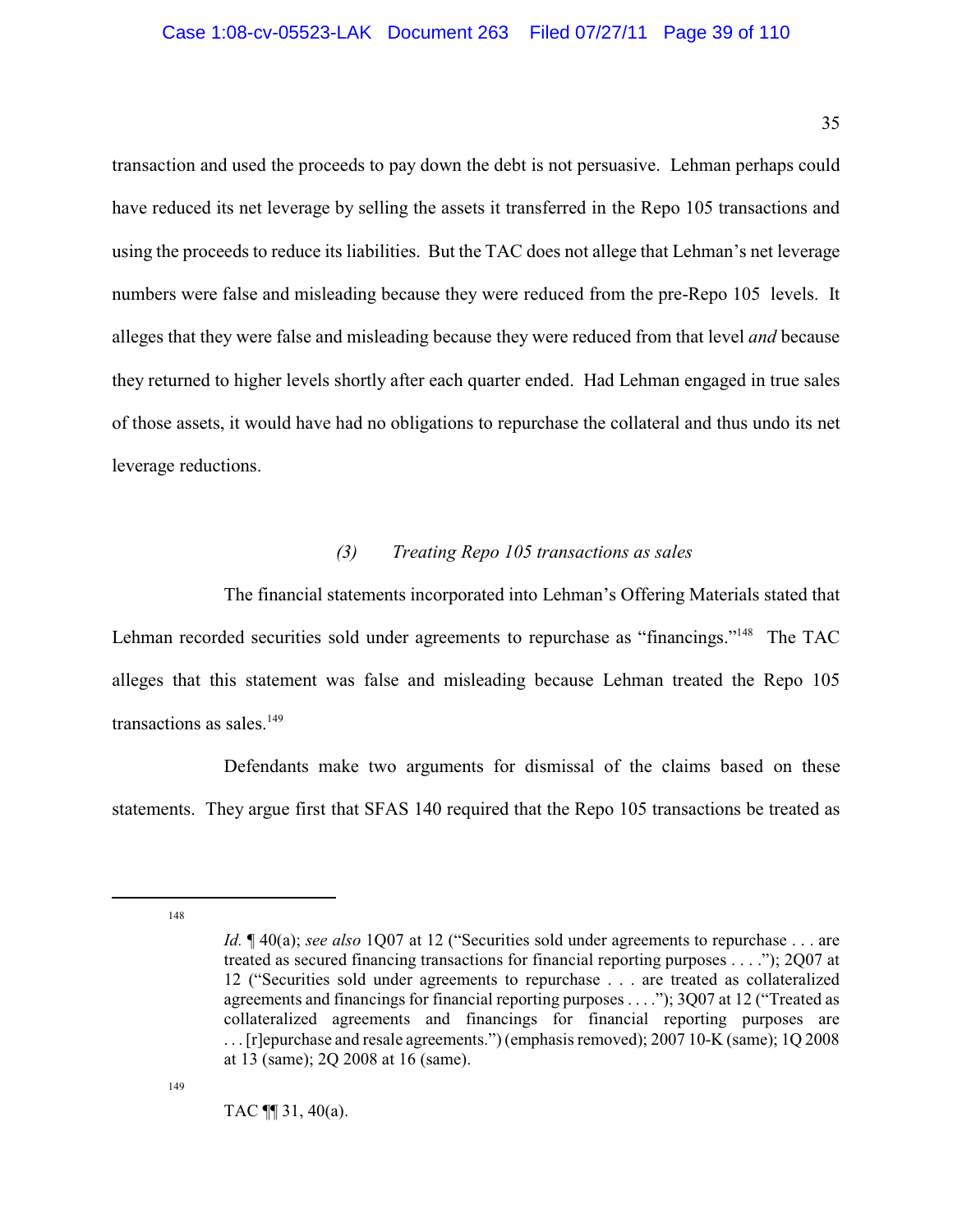sales.<sup>150</sup> But the fact that SFAS 140 may have required that the Repo 105 transactions be treated as sales would not remedy the allegedly misleading nature of Lehman's statement that it treated assets sold under agreements to repurchase as financings.

Defendants next argue that the Offering Materials disclosed, on the page immediately prior to the alleged misstatements, that Lehman would treat transfers of assets as sales when it had surrendered effective control in accordance with SFAS 140.<sup>151</sup> But that statement does not save the day, at least in the present posture of the case. First, it purported to describe Lehman's treatment of "[s]ecuritization activities," not transfers pursuant to repurchase agreements, which were discussed in a separate and subsequent section.<sup>152</sup> Second, the statement complained of was more general than the allegedly misleading statement, which expressly dealt with repurchase agreements and said that securities "sold" under repurchase agreements were treated as financings. At this stage, the Court cannot conclude as a matter of law that this disclosure sufficiently warned that an asset transferred pursuant to a repurchase agreement might be treated as a sale.<sup>153</sup>

150

151

E&Y Br. at 17; 2007 10-K at 96 ("In accordance with SFAS 140, we recognize transfers of financial assets as sales, if control has been surrendered.").

152

*Id.* at 96-97.

153

*See Halperin*, 295 F.3d at 357 (2d Cir. 2002) ("[W]hen cautionary language is present, we analyze the allegedly fraudulent materials in their entirety to determine whether a reasonable investor would have been misled. The touchstone of the inquiry is not whether isolated statements within a document were true, but whether defendants' representations or omissions, considered together and in context, would affect the total mix of information and thereby mislead a reasonable investor regarding the nature of the securities offered.").

Def. Br. at 5; E&Y Br. *passim*.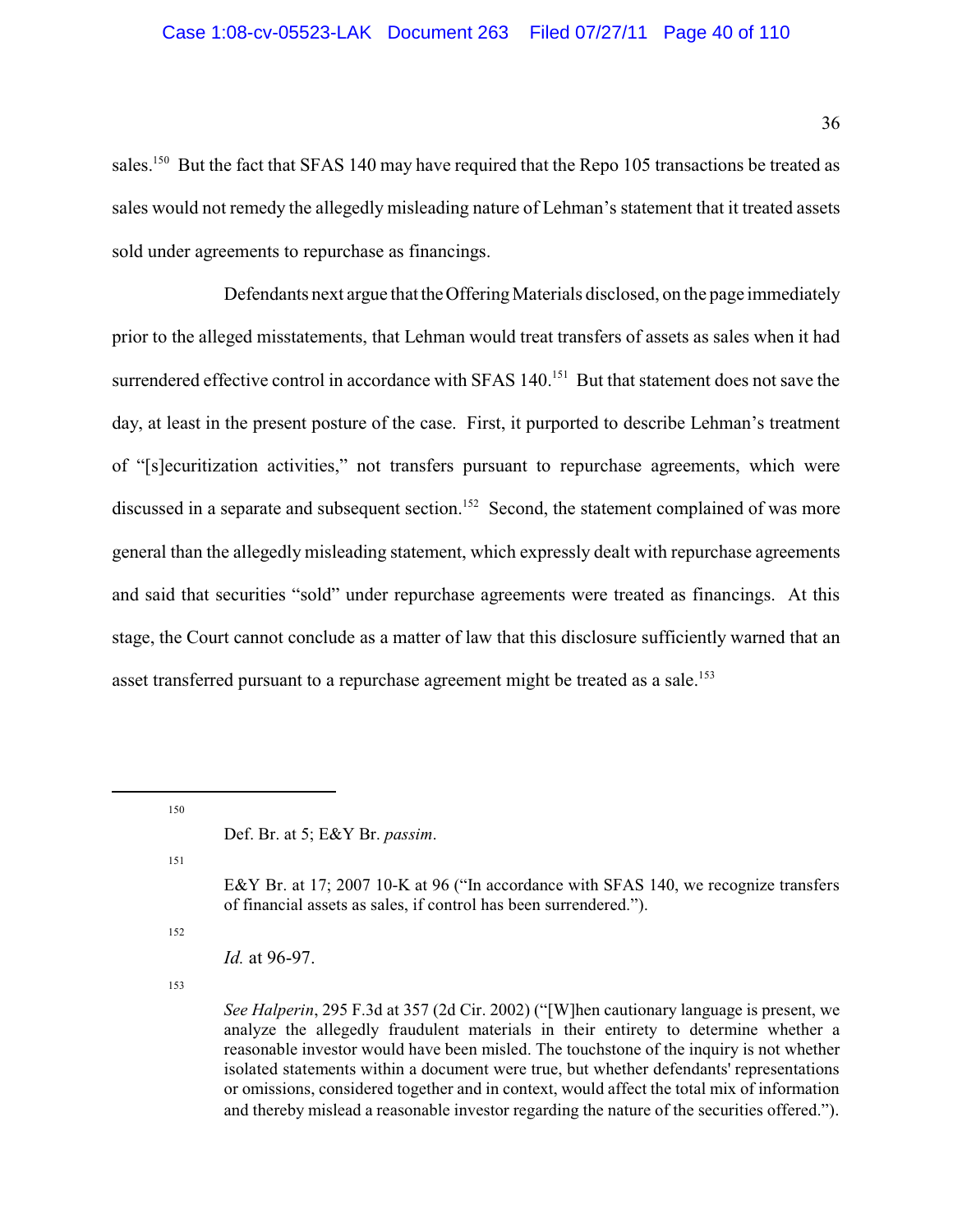## *(4) Failure to disclose Repo 105 transactions*

Plaintiffs next allege that the Offering Materials and officers' oral statements were materially false and misleading because they omitted to disclose the Repo 105 transactions.

An omission is actionable only if the speaker had a duty to disclose.<sup>154</sup> Such a duty exists if (1) there is an "affirmative legal disclosure obligation" or (2) disclosure is "necessary to prevent existing disclosures from being misleading."<sup>155</sup> Plaintiffs allege that Lehman was required to disclose the Repo 105 transactions because (1) its reported net leverage was materiallymisleading without the disclosure,  $^{156}$  and (2) Item 303 of Regulation S-K ("Item 303") in this case required it.  $^{157}$ Defendants contend that Lehman had no duty to disclose the Repo 105 transactions.

The federal securities laws impose an obligation on speakers to be both accurate and complete.<sup>158</sup> While a corporation "is not required to disclose a fact merely because a reasonable investor would very much like to know" it, it has an obligation to do so when "secret information

154

155

156

157

158

*In re Morgan Stanley*, 592 F.3d at 365-66; *Caiola v. Citibank, N.A.*, 295 F.3d 312, 331 (2d Cir. 2002).

*In re Morgan Stanley*, 592 F.3d at 360-61; *Resnick*, 303 F.3d at 154; *In re Time Warner*, 9 F.3d at 267.

*In re Morgan Stanley*, 592 F.3d at 360-61; *In re Time Warner*, 9 F.3d at 267; *I. Meyer Pincus & Assoc, PC*, 936 F.2d at 761.

Pl. Br. at 20.

<sup>17</sup> C.F.R. §§ 229.303. Defendants claim also that Lehman was required to disclose the Repo 105 transactions under Item 303 because of their effect on its liquidity. The Court takes up this contention in its discussion of liquidity, *infra* pp. [46](#page-49-0) - [51](#page-54-0).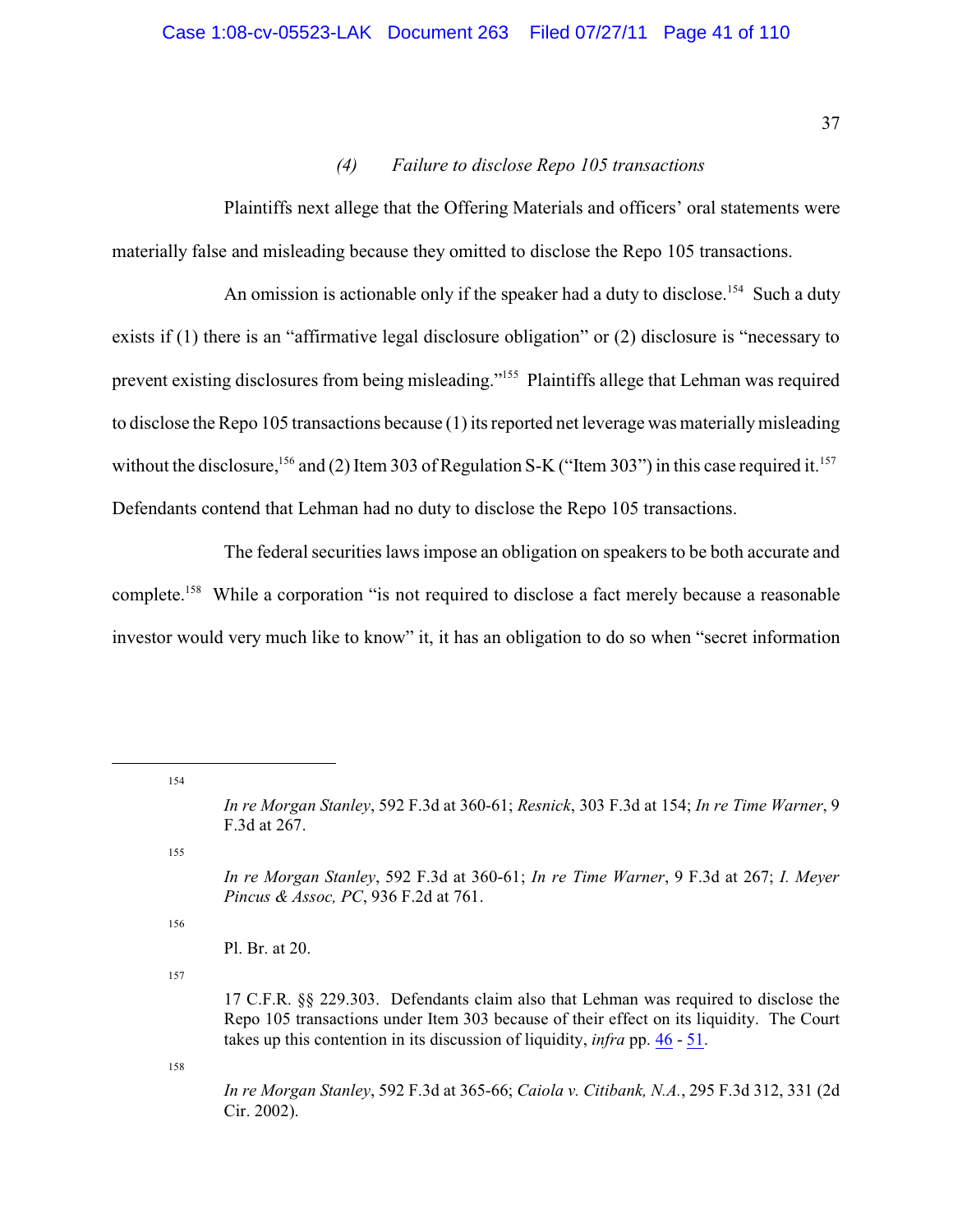renders prior public statements materially misleading."<sup>159</sup> Thus, a speaker has a duty to disclose if "disclosure of the omitted fact would have been viewed by the reasonable investor as having significantly altered the 'total mix' of information available."<sup>160</sup> Accordingly, a statement of principal investment risks does not create an obligation to disclose the commonly understood risks associated with securities.<sup>161</sup> By contrast, a statement regarding a company's hedging strategy obliges it to disclose when it alters or suspends that strategy.<sup>162</sup>

The Offering Materials stated Lehman's net leverage ratios, as did many of the officers' oral statements. The TAC alleges that these statements were materiallymisleading because they omitted to disclose the fact that Lehman's reported net leverage was temporarily and artificially reduced as a result of the Repo 105 transactions. The TAC makes factual allegations supporting an inference that such a disclosure would have been material to a reasonable investor.<sup>163</sup> At this stage of the litigation, such allegations are sufficient. As plaintiffs sufficiently have alleged that Lehman had a duty to disclose the Repo 105 transactions based on its statements regarding net leverage, the Court need not here address whether Item 303 of Regulation S-K would have required their disclosure.

| 159 |                                                                                                |
|-----|------------------------------------------------------------------------------------------------|
|     | In re Time Warner, 9 F.3d at 268; Glazer v. Formica Corp., 964 F.2d 149, 157 (2d Cir.<br>1992) |
| 160 |                                                                                                |
|     | In re Time Warner, $9$ F.3d at 267-68.                                                         |
| 161 |                                                                                                |
|     | <i>In re Morgan Stanley,</i> 592 F.3d at 366 (citing 48 Fed.Reg. 37,928-2).                    |
| 162 |                                                                                                |
|     | <i>Caiola</i> , 295 F.3d at 331.                                                               |
| 163 |                                                                                                |
|     | See, e.g., TAC $\P$ 1, 27, 28.                                                                 |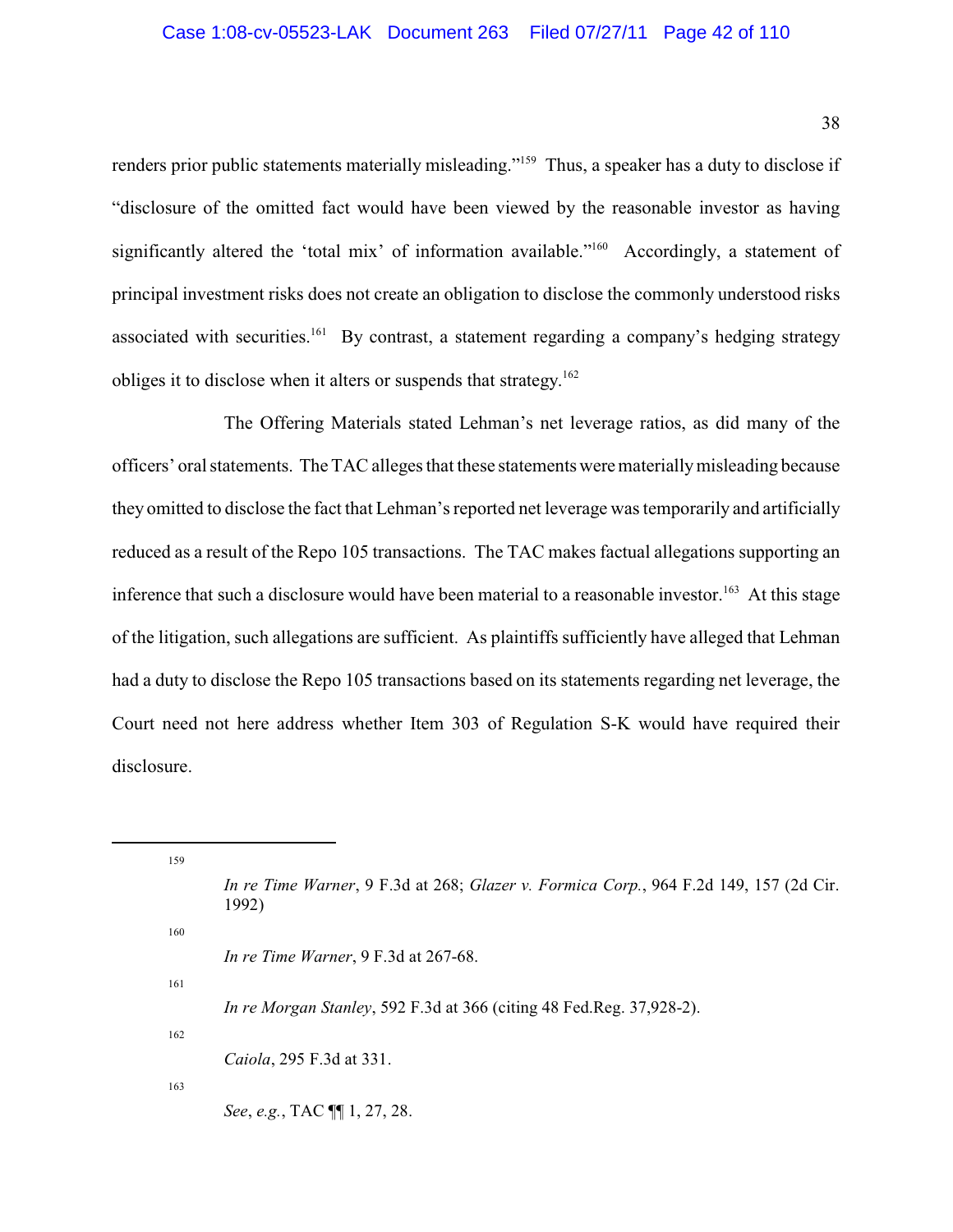#### *b. Risk management policies*

The Offering Materials contained disclosures about Lehman's risk management policies, including statements that Lehman "monitor[ed] and enforc[ed] adherence to [its] risk policies," "ensure[d] that appropriate risk mitigants [we]re in place," took "into account . . . the impact any particular transaction under consideration would have on [Lehman's] overall risk appetite," used "stress tests" to determine the financial consequences of an economic shock to its portfolio, and "monitor[ed] daily trading net revenues compared to reporting historical simulation VaR [value at risk] limits."<sup>164</sup>

Lehman's officers made statements with respect to Lehman's risk management polices as well. O'Meara repeatedly made statements to the effect that Lehman had "strong [] risk management" and a "strong risk management culture with regard to the setting of risk limits."<sup>165</sup> Lowitt stated that Lehman had an "extremely deep risk culture which is embedded through the firm," that Lehman was "very conservative around risk," and tried not to "hold[] stuff on [its] balance sheet . . . but move<sup>[]</sup> it on."<sup>166</sup> Callan similarly made statements on several occasions about Lehman's "strong risk . . . management."<sup>167</sup>

The TAC alleges that these statements were material to investors because Lehman's

164

165

166

*Id.* ¶ 178.

167

*Id.* ¶ 181; *see also id.* ¶¶ 187 (alleging statements concerning Lehman's "continued diligence around risk management" and "risk management discipline").

*See*, *e.g.*, TAC ¶¶ 74, 79, 83, 84.

*Id.* ¶ 175; *see also id.* ¶ 180 (fourth quarter results reflected "strength of risk management culture in terms of managing our overall risk appetite, seeking appropriate risk reward dynamics and exercising diligence around risk mitigation.").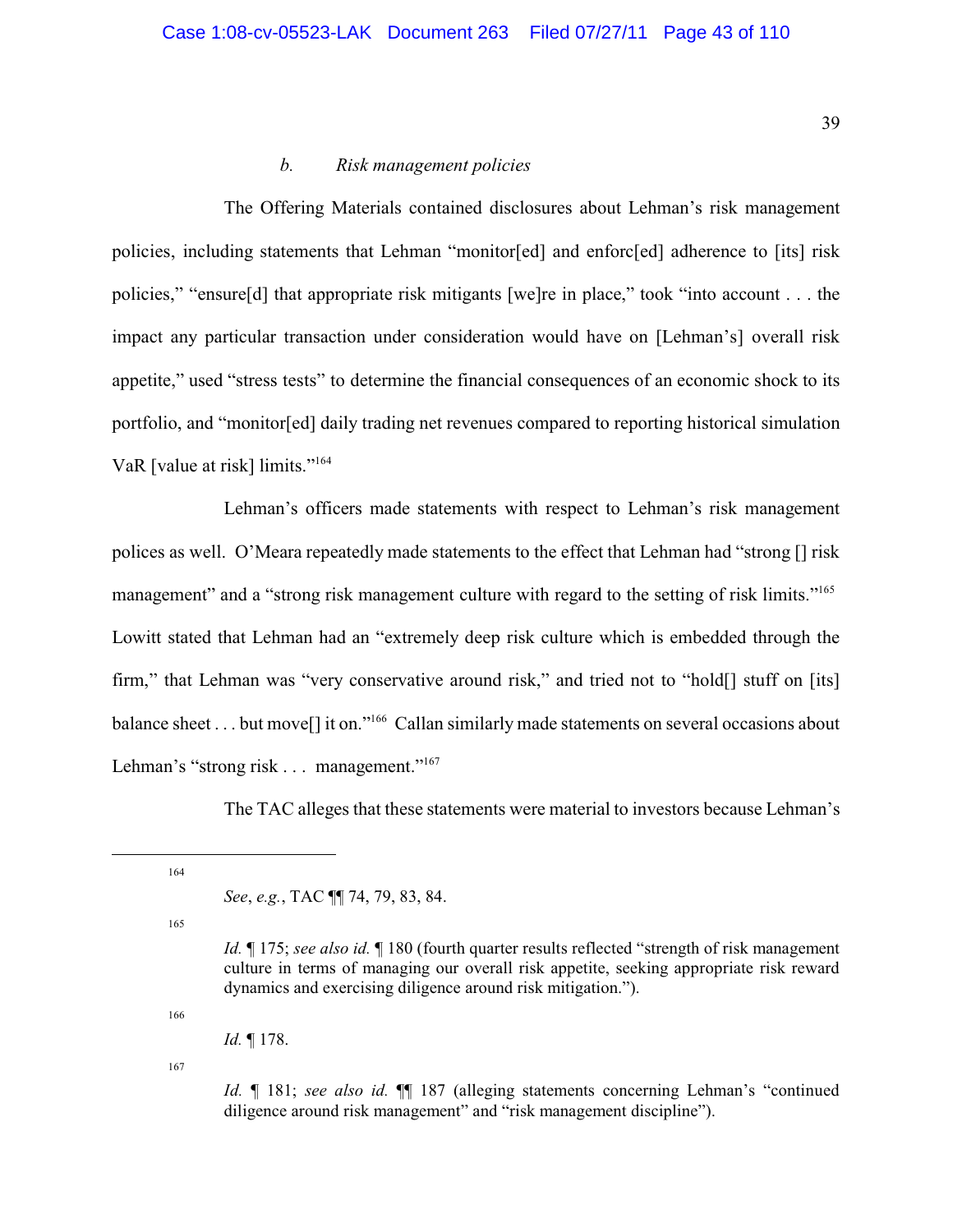"risk management was critical to loss prevention," and that they were false because Lehman acquired billions of dollars of illiquid, risk assets by failing to abide by its policies.<sup>168</sup>

## *(1) Exceeding risk limits*

The Offering Materials stated that Lehman "monitor[ed] and enforc[ed] adherence to [its] risk policies" and that "[m]anagment's Finance Committee oversees compliance with policies and limits."<sup>169</sup> O'Meara, Lowitt, and Callan also made statements regarding Lehman's allegedly "strong" and "conservative" risk management policies.<sup>170</sup> The TAC alleges that these statements were materially false and misleading because Lehman "routinely" overruled and disregarded its risk policy limits on the company's total risk appetite and its balance sheet, $171$ concentration,  $172$  and single transaction limits.  $173$  Plaintiffs claim that Lehman exceeded its risk appetite limit every month from July 2007 to February 2008,  $174$  committed to many deals exceeding

| 168 |                                                                                                                                                                                               |
|-----|-----------------------------------------------------------------------------------------------------------------------------------------------------------------------------------------------|
|     | <i>Id.</i> 170.                                                                                                                                                                               |
| 169 |                                                                                                                                                                                               |
|     | <i>Id.</i> $\P$ 74.                                                                                                                                                                           |
| 170 |                                                                                                                                                                                               |
|     | Id. $\P$ 175, 178, 180-81, 187.                                                                                                                                                               |
| 171 |                                                                                                                                                                                               |
|     | The balance sheet limit is "designed to contain [Lehman's] overall risk and maintain net<br>leverage ratio within the range required by the ratings agencies." Id. ¶78.                       |
| 172 |                                                                                                                                                                                               |
|     | The concentration limit is "designed to ensure that [Lehman] did not take too much risk in<br>a single, undiversified business or area." <i>Id.</i> $\P$ 77.                                  |
| 173 |                                                                                                                                                                                               |
|     | The single transaction limit is "meant to ensure that [Lehman's] investments were properly<br>limited and diversified by business line and by counterparty." Id.                              |
| 174 |                                                                                                                                                                                               |
|     | <i>Id.</i> 176. The TAC alleges that Lehman excluded its \$2.3 billion bridge equity position in<br>Architone in its risk appetite calculations and that these should have been included. Id. |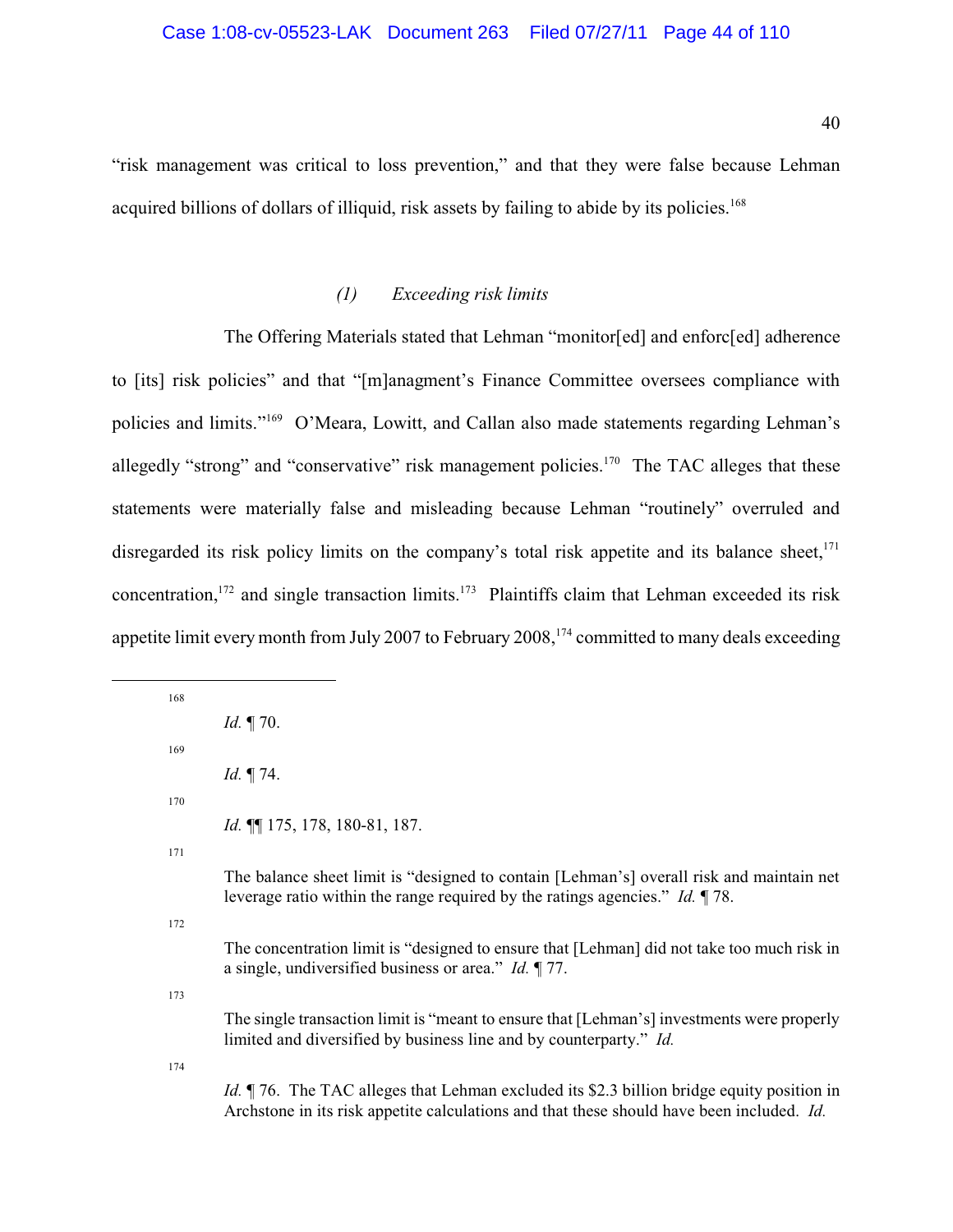the single transaction limit thresholds, and imposed no limit on its leveraged loan bridge equity commitments.<sup>175</sup> They further allege that Lehman's fixed income division ("FID") and global real estate group ("GREG") exceeded their balance sheet limits at the ends of many quarters within the class period.<sup>176</sup>

Defendants argue that these allegations fail to state a claim because the alleged excesses complied with Lehman's risk management policies. They contend that those policies were not static, but could be altered by management. They rely on disclosures in the Offering Materials that the risk management policies were "established by management's Executive Committee," which "balanc[ed] risks and returns" in their formulation.<sup>177</sup> They note also that the Offering Materials disclosed that specific "transactions and/or situations [were] addressed and discussed with management's Executive Committee when appropriate."<sup>178</sup>

Even assuming that Lehman's risk management policies were not static and properly could be altered by the Executive Committee in a way that would permit the previous policies to be exceeded, the TAC sufficiently alleges that the statements that Lehman "enforc[ed] adherence to [its] risk policies" and that "[m]anagment's Finance Committee oversees compliance with [risk] policies and limits" arguably were materially misleading. The TAC's allegations, assumed here to be true, establish that Lehman routinely exceeded various risk limits it had created. The (assumed)

175 *Id.* ¶ 77. 176

- *Id.* ¶ 78.
- 177

Def. Br. at 14; *see also*, *e.g.*, 2Q07 at 70; 3Q07 at 73; 2007 10-K at 69; 1Q08 at 77-78; 2Q 08 at 94-94.

178

Def. Br. at 14.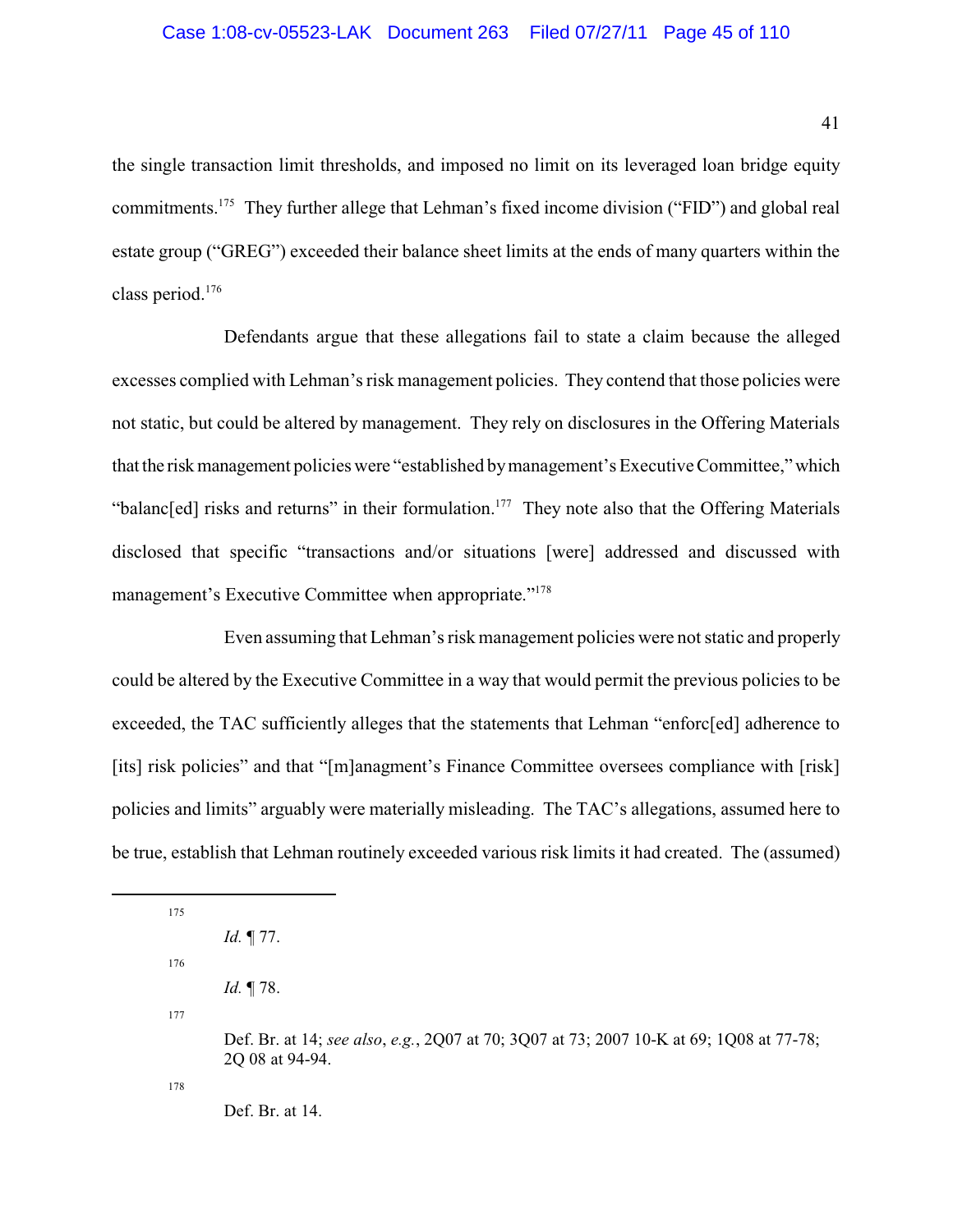fact that Lehman's Executive Committee routinely revised the established risk limits to permit these excesses is at best in considerable tension with its statement that Lehman "enforc[ed] adherence to [its] risk policies." Stated differently, it would be materially misleading for a company to claim that it "enforce[d] adherence" to its risk management policies while failing to disclose that it "routinely" alters them as the TAC alleges Lehman to have done.<sup>179</sup> Moreover, given the allegations of frequent, significant departures from Lehman's internally stated policies, there is enough in the TAC to permit the inference that its senior officers' statements to the effect that Lehman had "strong" and "conservative" risk management were false in the sense that these individuals knew or recklessly disregarded their misleading effect.

# *(2) Adequacy of mitigants*

The Offering Materials stated that Lehman "ensure[d] that appropriate risk mitigants" were in place.<sup>180</sup> The TAC alleges that this statement was false and misleading because Lehman failed to do so, as evidenced by its accumulation of Alt-A residential mortgage assets that could not be directly hedged, its failure to increase its "macro hedges" on its leveraged loan and commercial real estate portfolios, and its relaxation of risk controls to accommodate the growth of its commercial real estate business.<sup>181</sup> These allegations are insufficient to state a claim.

179

180

TAC ¶ 74; *see also* 2Q07 at 70; 3Q07 at 73; 2007 10-K at 69; 1Q08 at 77; 2Q08 at 93.

181

TAC ¶¶ 81-82.

The defendants' argument that risk management is a matter of business judgment is insufficient for this reason as well. *Id.* at 15. While the executive committee may have been empowered to alter Lehman's risk management policies in its business judgment, the fact that it allegedly did so "routinely" while professing to enforce those policies is misleading.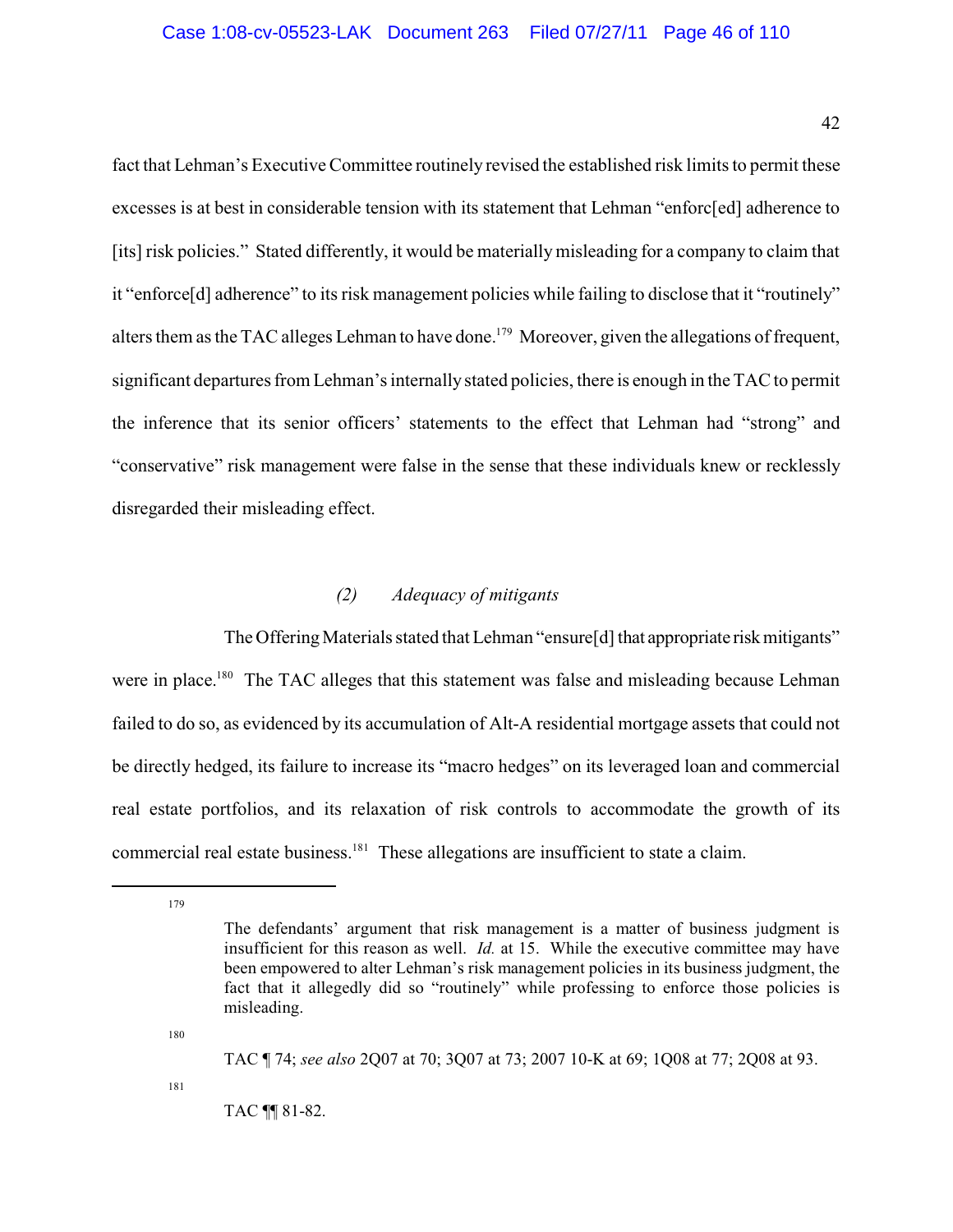The question whether a particular risk mitigant was appropriate when implemented is inherently a matter of judgment or opinion.<sup>182</sup> In order sufficiently to allege that Lehman's statement that it ensure[d] appropriate risk mitigants were in place was false, plaintiffs were obliged to allege facts that would support a plausible inference that Lehman did not believe that it had done so or, at least, that it was reckless in believing that it had appropriate measures in place.<sup>183</sup> The TAC is devoid of any such allegations and therefore fails to state a claim on this basis.

#### *(3) Stress tests*

The Offering Materials stated that Lehman used "stress testing to evaluate risks associated with [its] real estate portfolios."<sup>184</sup> Plaintiffs contend that this statement was materially false and misleading because "Lehman excluded some of its most risky principal investments – including commercial real estate investments, private equity investments, and leveraged loan commitments – from its stress tests." $185$ 

Defendants' sole responsive argument is that these statements, considered in context, were not false or misleading because the Offering Materials disclosed that Lehman used stress

183

184

185

TAC ¶¶ 79-80.

<sup>182</sup>

*See Lehman MBS*, 684 F. Supp.2d at 494-95 (holding question whether credit enhancements were "sufficient" or "adequate" to support credit rating constituted opinion).

*Id.*; *Tsereteli v. Residential Asset Securitization Trust 2006-A8*, 692 F. Supp.2d 387, 394 (S.D.N.Y. 2010) (citing cases).

TAC ¶¶ 79-80; *see* 1Q07 at 71; 2Q07 at 75; 3Q07 at 78; 2007 10-K at 71; *see also* 1Q08 at 79 ("The Company uses stress testing to evaluate risks associated with its real estate portfolios."); 2Q08 at 95 ("The Company uses stress testing to evaluate risks associated with its [r]eal estate held for sale positions.").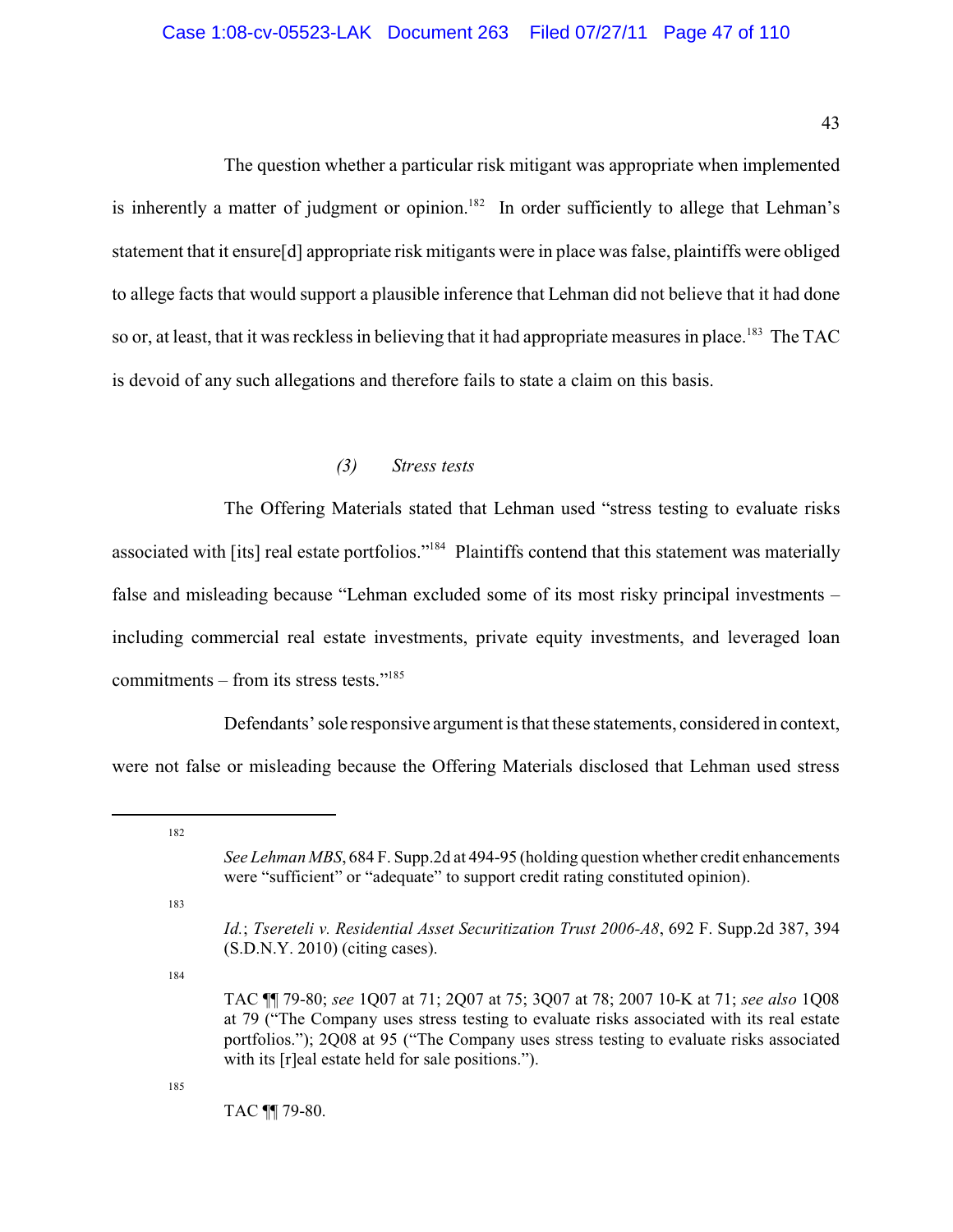#### Case 1:08-cv-05523-LAK Document 263 Filed 07/27/11 Page 48 of 110

testing only with respect to "certain products."<sup>186</sup> This argument is insufficient to dismiss the claims based on these statements at this stage for at least two reasons.

First, the "certain products" statement on which defendants relywas not made in each of the financial statements containing the allegedly misleading statement.<sup>187</sup> It did not qualify the alleged misstatement in those Offering Materials in which it was not made.

Second, the Court cannot conclude as a matter of law that the disclosure on which defendants' rely rendered the allegedly misleading statement not misleading. The full text of the purported warning stated that "[s]tress testing, which measures the impact on the value of existing portfolios of specific changes in market factors for certain products, is performed with regularity."<sup>188</sup> It was located within a paragraph on a different page from the allegedly misleading statement. That paragraph contained a discussion of the various qualitative and quantitative measures that Lehman used to measure risk. It stated, essentially, that stress testing was used for certain products and that other method were used for others.<sup>189</sup> One of the products for which stress testing was said to have been used was Lehman's "real estate portfolios." But plaintiffs have alleged that Lehman excluded, among others, its commercial real estate investments – inarguably part of its real estate portfolio – from stress testing. This sufficiently alleges an actionable misstatement at this stage.

186 Def. Br. at 16 n.39; *see also* 2007 10-K at 70; 1Q08 at 78; 2Q08 at 94. 187 *See* 1Q07, 2Q07, 3Q07. 188 *See*, *e.g.*, 2007 10-K at 70; 1Q08 at 78; 2Q08 at 94. 189

*Id.*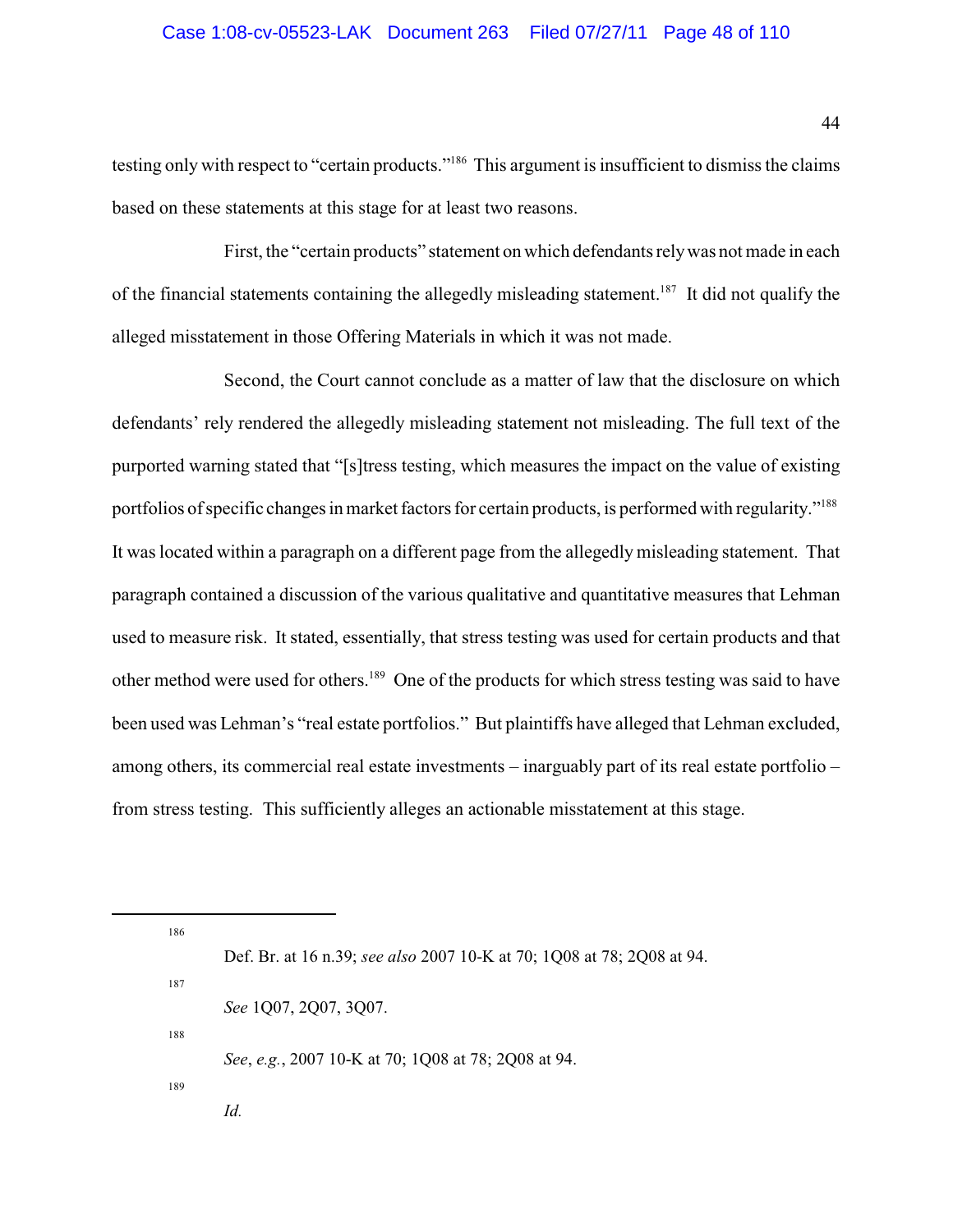*(4) Value-at-Risk*

Value-at-Risk ("VaR") is "a statistical measure of the potential loss in the fair value of a portfolio due to adverse movement in the underlying risk factors."<sup>190</sup> The Offering Materials stated that, "[a]s part of [its] risk management control processes, [Lehman] monitor[ed] daily trading net revenues, compared with reported historical simulation VaR as of the end of the prior business day."<sup>191</sup> They stated also that, in the 2007 fiscal year, there were "four days . . . when [Lehman's] daily net trading loss exceeded [its] historical simulation VaR as measured at the close of the previous business day" and that "[i]n the quarter ended February 29, 2008, there were no days when daily net trading loss exceeded historical simulation VaR as measured at the close of the previous business day."<sup>192</sup> The TAC alleges that these statements were false and misleading because Lehman and at least three of its business lines – High Yield, FID, and GREG – "routinely exceeded" their respective VaR limits, and Lehman breached its firm-wide VaR limit on 44 occasions, during the class period.<sup>193</sup>

The factual allegations of routine breaches of VaR limits by these business lines and

190

191

192

2007 10-K at 71; 1Q08 at 79.

193

TAC ¶ 83.

The TAC alleges that FID breached its VaR limits every day from mid-October 2007 through mid-May 2008, that GREG breached its VaR limits every day from early October 2007 until September 15, 2008, and that Lehman breached its VaR limit at least forty-four times during the Class Period. *Id.*

TAC ¶ 83.

*Id.*; 1Q07 at 71; 2Q07 at 75; 3Q07 at 78; 2007 10-K at 71; 1Q08 at 79; *see also* 2Q08 ("As part of the Company's risk management control processes, daily trading net revenues are monitored and compared with the reported weighted historicalsimulation VaR as of the end of the prior business day.").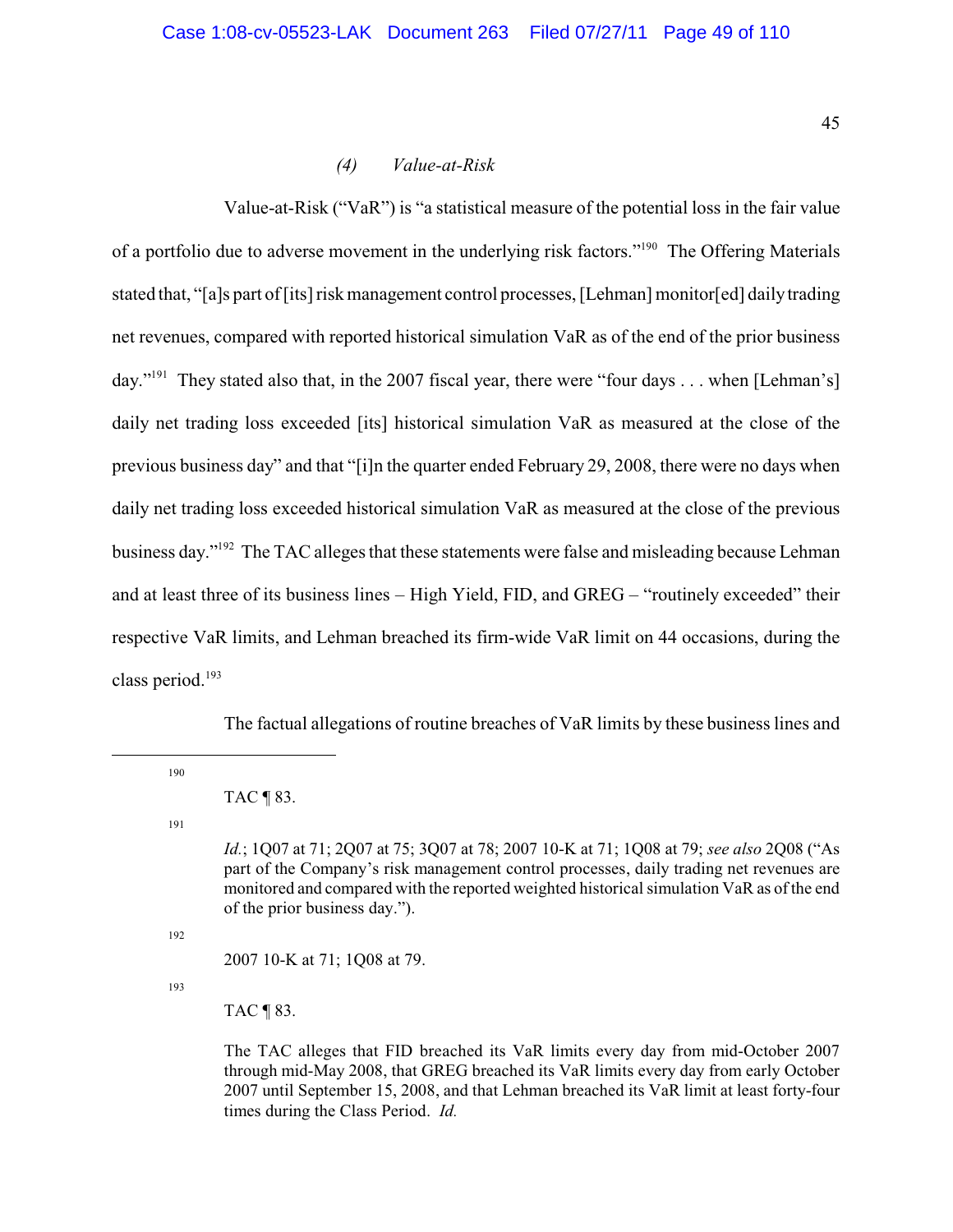of more than two-score breaches by the firm as a whole are sufficient to permit a reasonable trier of fact to conclude that the statements in the Offering Materials were materially misleading, particularly in light of the suggestion in Lehman's 2007 10-K that breaches of VaR limits were infrequent.

### <span id="page-49-0"></span>*c. Liquidity*

Many of the Offering Materials stated that Lehman had a "very strong liquidity position" and "maintain[ed] a liquidity pool . . . that covers expected cash outflows for twelve months in a stressed liquidity environment."<sup>194</sup> O'Meara, Callan, Lowitt, and Fuld each made similar statements on investor conference calls.<sup>195</sup>

194

TAC ¶¶ 87-88; *see also* 2Q07 at 59; 3Q07 at 62; 2007 10-K at 56; 1Q08 at 65; 2Q08 at 80.

On the September 18, 2007 conference call, O'Meara stated that Lehman had a "strong liquidity framework," "strong [] liquidity management," a "conservative liquidity frame work," that Lehman's liquidity position "[i]s now stronger than ever," and that it considered its "liquidity framework to be a competitive advantage." TAC ¶ 176. On the December 13, 2007 conference call, Callan stated that Lehman's success was attributable to "our strong risk and liquidity management" and that Lehman had "ample liquidity and capital in place." *Id.*  $\llbracket$  181-82. On the same call, O'Meara stated that Lehman's results "reinforc[ed] the importance of [its] strong liquidity . . . framework," that Lehman's "liquidity position continues to be very strong," and that the company "structured [its] liquidity framework to cover our funding commitment and cash outflows for a 12 month period without raising new cash in the unsecured markets or selling assets outside our liquidity pool." *Id.* On the March 18, 2008 conference call, Callan "tried to relay the strengths and robustness of the liquidity position of the firm," referring to its "disciplined liquidity and capital management" and "robust liquidity." *Id.* 185. She stated also that Lehman structured its liquidity pool "to cover expected cash outflows for the next 12 months . . . without being able to raise new cash in the unsecured markets or selling assets outside our liquidity pool," and that it had 100 billion and an additional 99 billion of unencumbered liquidity and did not rely on "esoteric collateral." *Id.* On the June 9, 2008 conference call, Callan stated that Lehman's liquidity pool was almost \$45 billion, "well in excess of [its] short-term financing liabilities." *Id.* ¶ 191. On the September 10, 2008 conference call, Lowitt and Fuld stated that Lehman had "maintained [its] strong liquidity and capital profiles." *Id.* ¶ 202.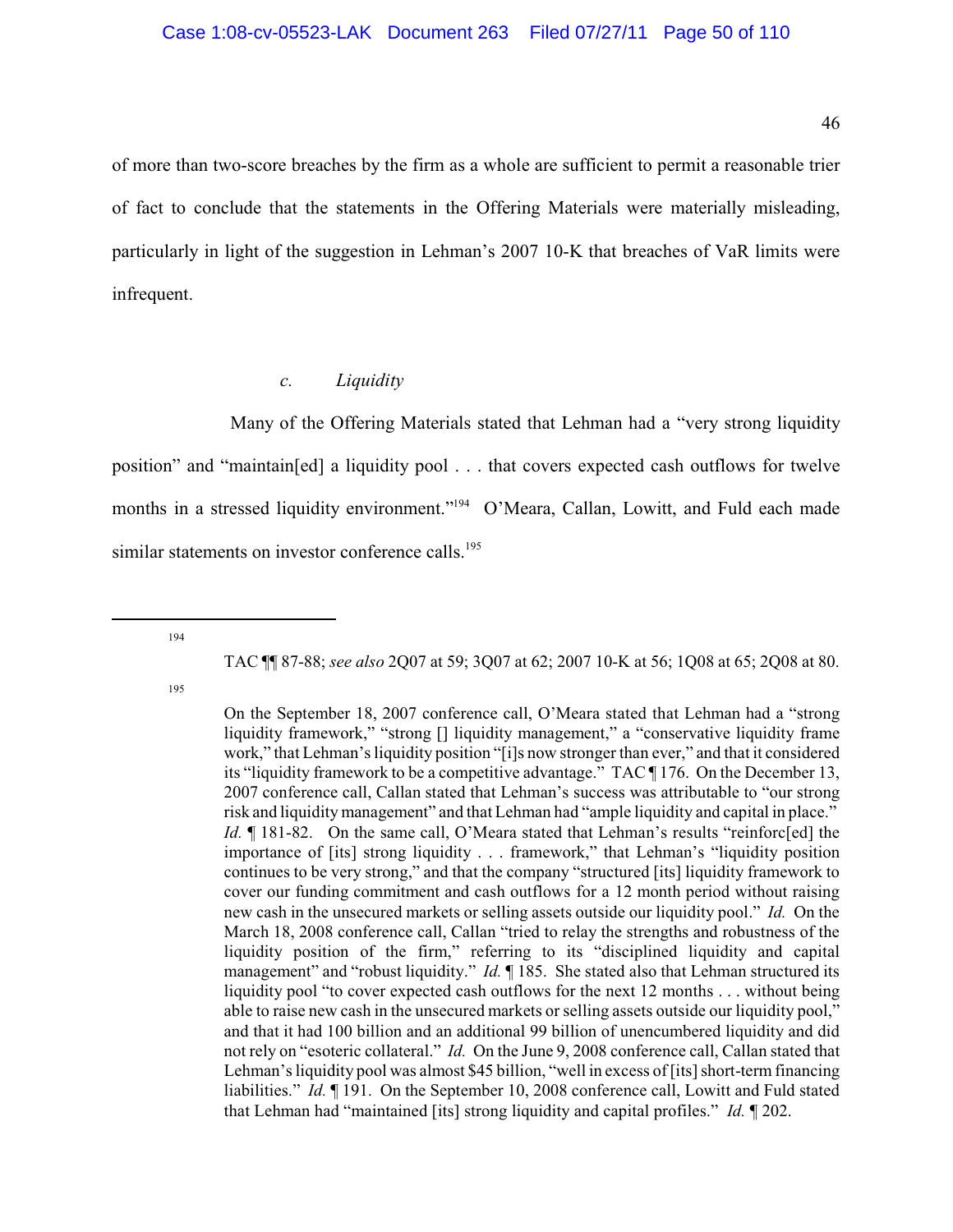Plaintiffs allege that these statements were materially false and misleading because they failed, in violation of Item 303 of Regulation S-K ("Item 303"), to disclose Lehman's obligations to repurchase the assets used in the Repo 105 transactions immediately after each quarter closed<sup>196</sup> and because Lehman had "liquidity concerns" due to its accumulation of illiquid assets.<sup>197</sup>

With respect to liquidity, Item 303 required a registrant to disclose commitments and off-balance sheet arrangements only if they were reasonably likely to affect its liquidity in a material way.<sup>198</sup> To state a claim, therefore, plaintiffs were required to allege that the Repo 105 transactions had a material effect on Lehman's liquidity. Plaintiffs have failed to do so.

Plaintiffs argue that the Repo 105 transactions affected Lehman's liquidity in a material way because their dollar value exceeded the size of Lehman's liquidity pool during the Class Period and that Lehman materially decreased its liquidity pool by exchanging cash for assets in the Repo  $105$  transactions.<sup>199</sup> It is true that plaintiffs allege that the size of the Repo  $105$ 

196

197

*See* TAC ¶ 182.

198

17 C.F.R. §§ 229.303(a)(1), (a)(4)(I).

199

Pl. Br. at 30 & n.23.

Item 303 requires registrants to "[i]dentify any known trends or any known demands, commitments, events or uncertainties that will result in or that are reasonably likely to result in the registrant's liquidity increasing or decreasing in any *material* way" and to "discuss the registrant's off-balance sheet arrangements that have or are reasonably likely to have a current or future effect on the registrant's . . . liquidity . . . that is *material* to investors." 17 C.F.R. §§ 229.303(a)(1), (a)(4)(I) (emphasis added).

The TAC alleges also, in a completely conclusory manner, that "Lehman's requirement to repurchase the assets covered by the Repo 105 transactions . . . was certain to have a material effect on Lehman's financial condition and results of operation." TAC ¶ 86. Such conclusory pleading is insufficient to state a claim. *Twombly*, 550 U.S. at 555 (complaint "requires more than labels and conclusions" to state a claim).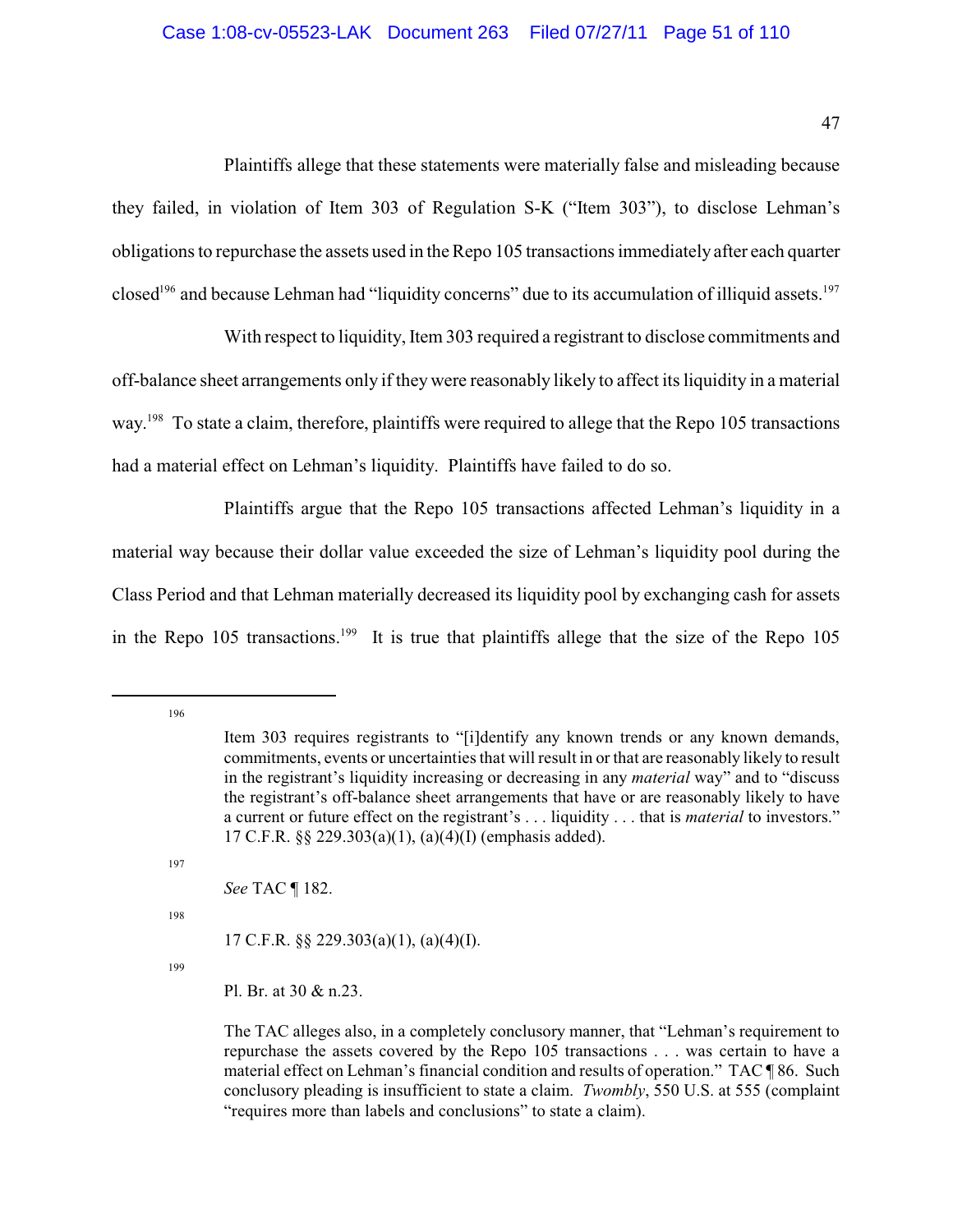transactions exceeded the size of the liquidity pool during the Class Period.<sup>200</sup> Lehman's liquidity pool, however, did not comprise cash alone. It contained also"highly liquid instruments, including cash equivalents, G-7 government bonds and U.S. agency securities, investment grade asset and mortgage–backed securities and other liquid securities that [it] believe[d had] a highly reliable pledge value." The TAC alleges that the assets Lehman used as collateral in the Repo  $105$ transactions were "highly liquid."<sup>202</sup> Consequently, even assuming that Lehman used liquidity pool resources in the Repo 105 transactions – an assumption unsupported by any factual allegations – it

200

201

2Q07 at 59; *see also* 3Q07 at 62 ("liquidity pool is invested in liquid instruments, including cash equivalents, G-7 government bonds and U.S. agency securities, investment grade asset and mortgage-backed securities and other liquid securities that we believe have a highly reliable pledge value."); 2007 10-K at 57 ("liquidity pool is invested in liquid instruments, including cash equivalents, G-7 government bonds and U.S. agency securities, investment grade asset-backed securities and other liquid securities that we believe have a highly reliable pledge value."); 1Q08 at 66 ("liquidity pool is invested in liquid instruments, including cash equivalents, G-7 government bonds and U.S. agency securities, investment grade asset-backed securities and other liquid securities that the Company believes have a highly reliable pledge value."); 2008 at 81 ("liquidity pool is primarily invested in cash instruments, government and agency securities and overnight repurchase agreements collateralized by government and agency securities.").

202

TAC ¶190 ("[T]he Repo 105 transactions shifted highly liquid assets off Lehman's balance sheet.").

Plaintiffs rely on a portion of the Examiner's Report quoted in the defendants' brief to argue that some assets used in the Repo 105 transactions were not "highly liquid" and that a factual dispute exists as to whether the impact from those assets would be material. Pl. Br. at 30 & n.23. The quoted portion of the Examiner's Report states that "the vast majority of securities utilized in these transactions were investment grade, with all but a few falling within the A to AAA range." Def. Br. at 18 (quoting ER at 796-97). The inference that plaintiffs seek to draw from this quotation – that a sufficient number of the assets used in the Repo 105 were not "highly liquid" to materially change Lehman's liquidity position – directly is contradicted by plaintiffs' own allegations in the complaint that the assets used in the Repo 105 transactions were "highly liquid." TAC ¶ 190.

*Compare* TAC ¶ 37 tbl. 1 *with* 2007 2Q at 59, 2007 3Q at 62, 2007 10-K at 56, 2008 1Q at 65, 2008 2Q at 80.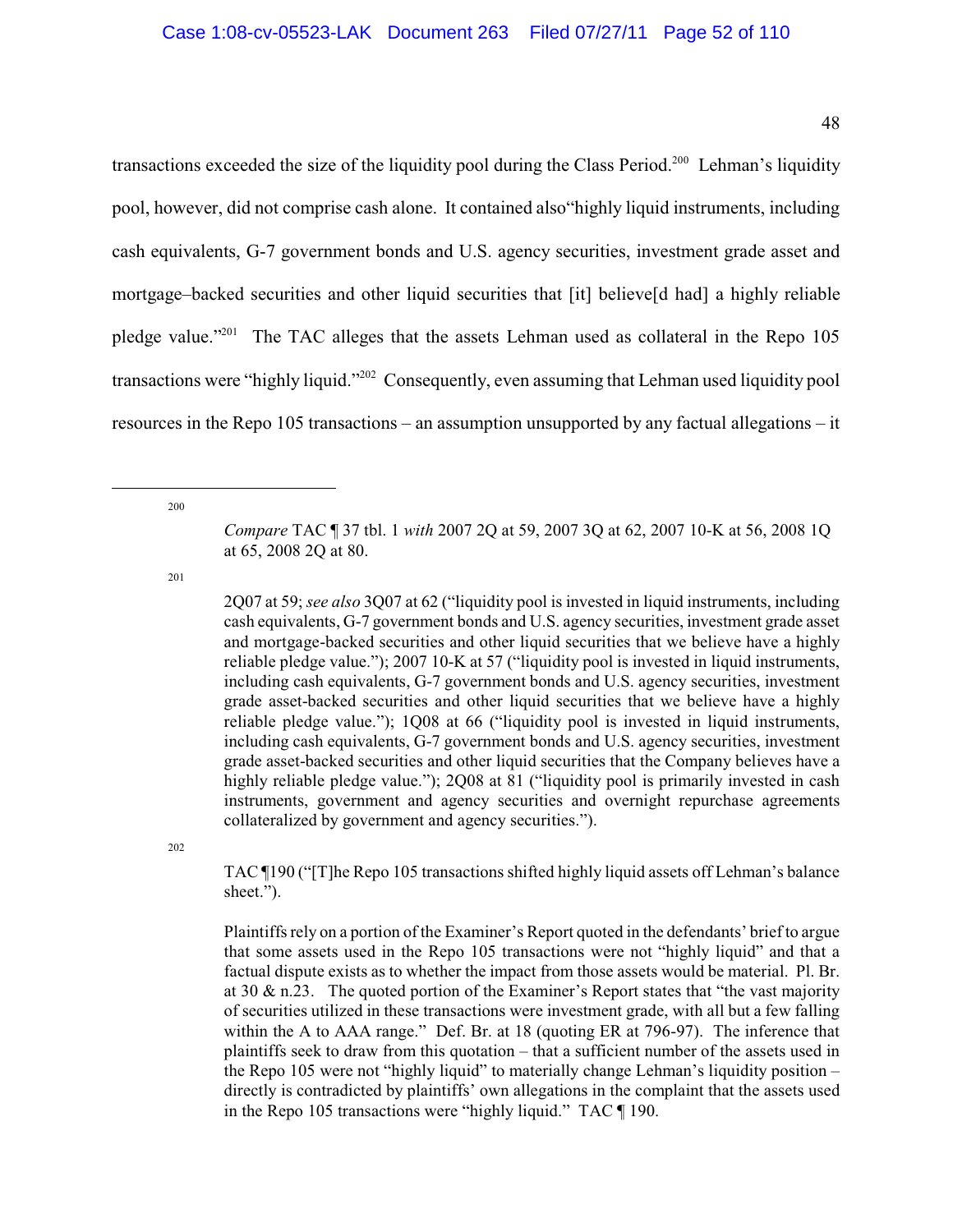#### Case 1:08-cv-05523-LAK Document 263 Filed 07/27/11 Page 53 of 110

is alleged only to have exchanged cash for the sorts of "highly liquid" assets held before the transactions were effected. The TAC accordingly fails to allege that the Repo 105 transactions had a material effect on Lehman's liquidity.

Plaintiffs' allegations with respect to the strength and sufficiency of Lehman's liquidity and the size of the liquidity pool also are insufficient. The TAC claims that those statements were false and misleading because Lehman  $(1)$  had predicted monthly cash deficits,<sup>203</sup> (2) needed to provide additional collateral to Citibank and JP Morgan by June 9, 2008,  $204$  and (3) had encumbered twenty-four percent of its liquidity pool by September 2008.<sup>205</sup>

The complaint does not allege any facts contradicting the statements that Lehman's liquidity position was sufficient to cover its liquidity needs at the time any particular statement was issued. The allegation that Lehman "by the start of the Class Period in July 2007 . . . had already internally determined that its liquidity pool was short \$400 million to meet commitments looking out one year forward<sup>" 206</sup> is insufficient. This statement, while perhaps supporting an inference that Lehman's liquidity pool was insufficient on the date of that particular determination, says nothing about the sufficiency of Lehman's liquidity pool at the time any of the alleged misstatements in this action was made.<sup>207</sup> The allegation that Lehman had encumbered twenty-four percent of its liquidity

| 203 |                      |
|-----|----------------------|
|     | Id. ¶ 88, 169.       |
| 204 |                      |
|     | <i>Id.</i> 159.      |
| 205 |                      |
|     | <i>Id.</i> $\P$ 202. |
| 206 |                      |
|     | <i>Id.</i> 188.      |
| 207 |                      |

*See In re Time Warner*, 9 F.3d at 266 (noting that truth of affirmative misstatement must be evaluated at time statement is made).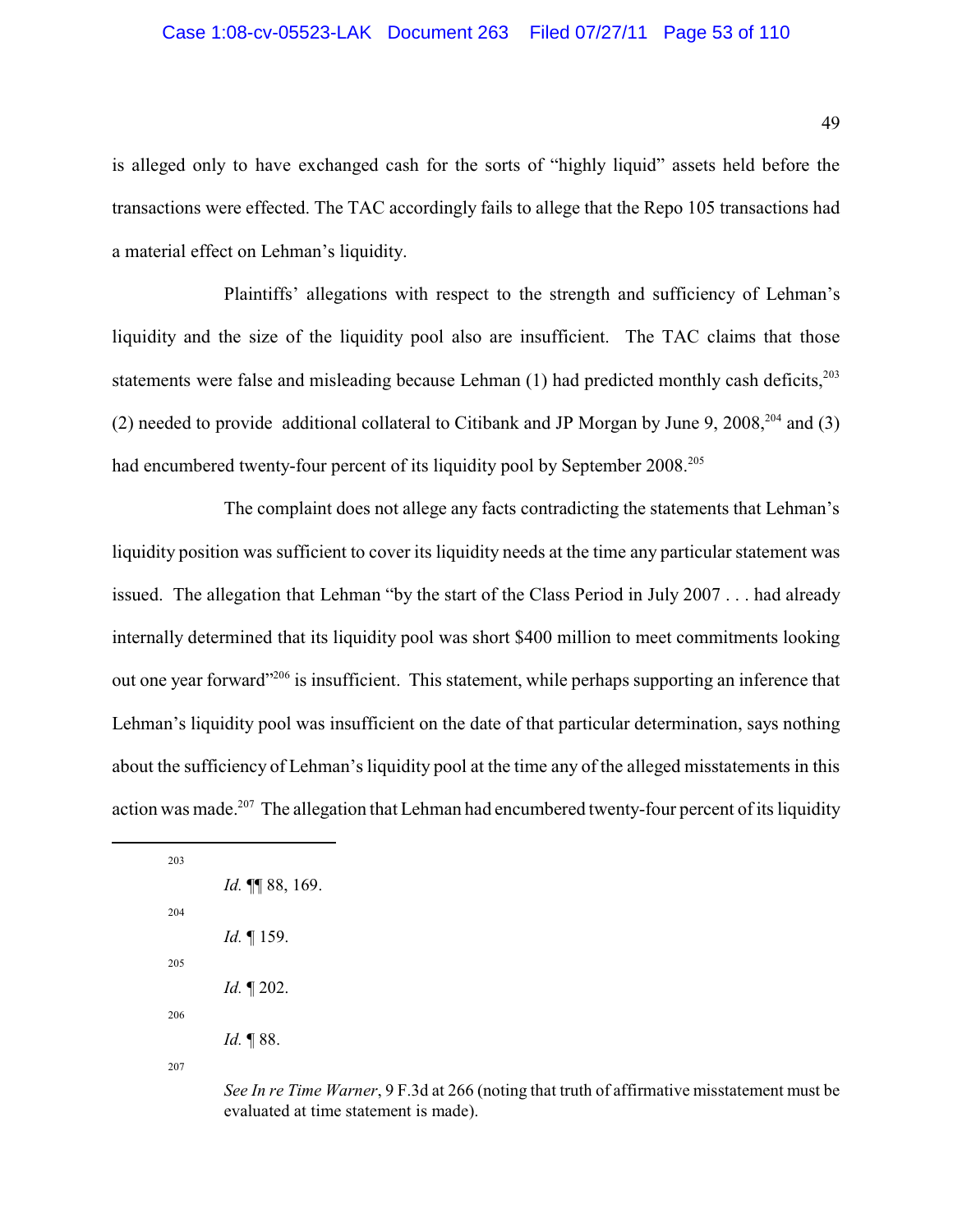pool by September 2008 is insufficient for the same reason.

Nor do the allegations with respect to Lehman's collateral postings at JP Morgan and Citi call the truth of its alleged statements into question.<sup>208</sup> First, as those collateral postings occurred in June 2008, they had no relevance to any earlier statement with respect to liquidity.<sup>209</sup> Second, the TAC alleges that Lehman was "technically free" to withdraw its deposit at Citi, though doing so would have caused practical problems. It thus concedes that Lehman could have used the assets if necessary.<sup>210</sup> Third, even assuming that Lehman would not have been able to liquidate the collateral it had posted at Citi and JP Morgan had the need arisen, there are no allegations that the remainder of the liquidity pool – the unencumbered seventy-six percent – was insufficient for Lehman's expected needs after June 2008.

Finally, the statements that Lehman's liquidity pool was sufficient to meet its expected needs over the next twelve months and that its liquidity position was "strong" were statements of opinion. They were based on models and assumptions, some of which were disclosed in the Offering Materials,  $211$  about what would happen in the future. Such statements are not actionable unless it is alleged sufficiently that the speaker did not truly believe them when they were made.<sup>212</sup> There are no such allegations here. Accordingly, the TAC fails to state a claim based on

| 208 |                                                                                                 |
|-----|-------------------------------------------------------------------------------------------------|
|     | TAC $\P$ 159.                                                                                   |
| 209 |                                                                                                 |
|     | Id.                                                                                             |
| 210 |                                                                                                 |
|     | Id.                                                                                             |
| 211 |                                                                                                 |
|     | See, e.g., 2Q07 at 58-60; 3Q07 at 62-63; 2007 10-K at 56-60; 1Q08 at 65-66; 2Q 08 at 80-<br>81. |
| 212 |                                                                                                 |
|     | See supra note 102.                                                                             |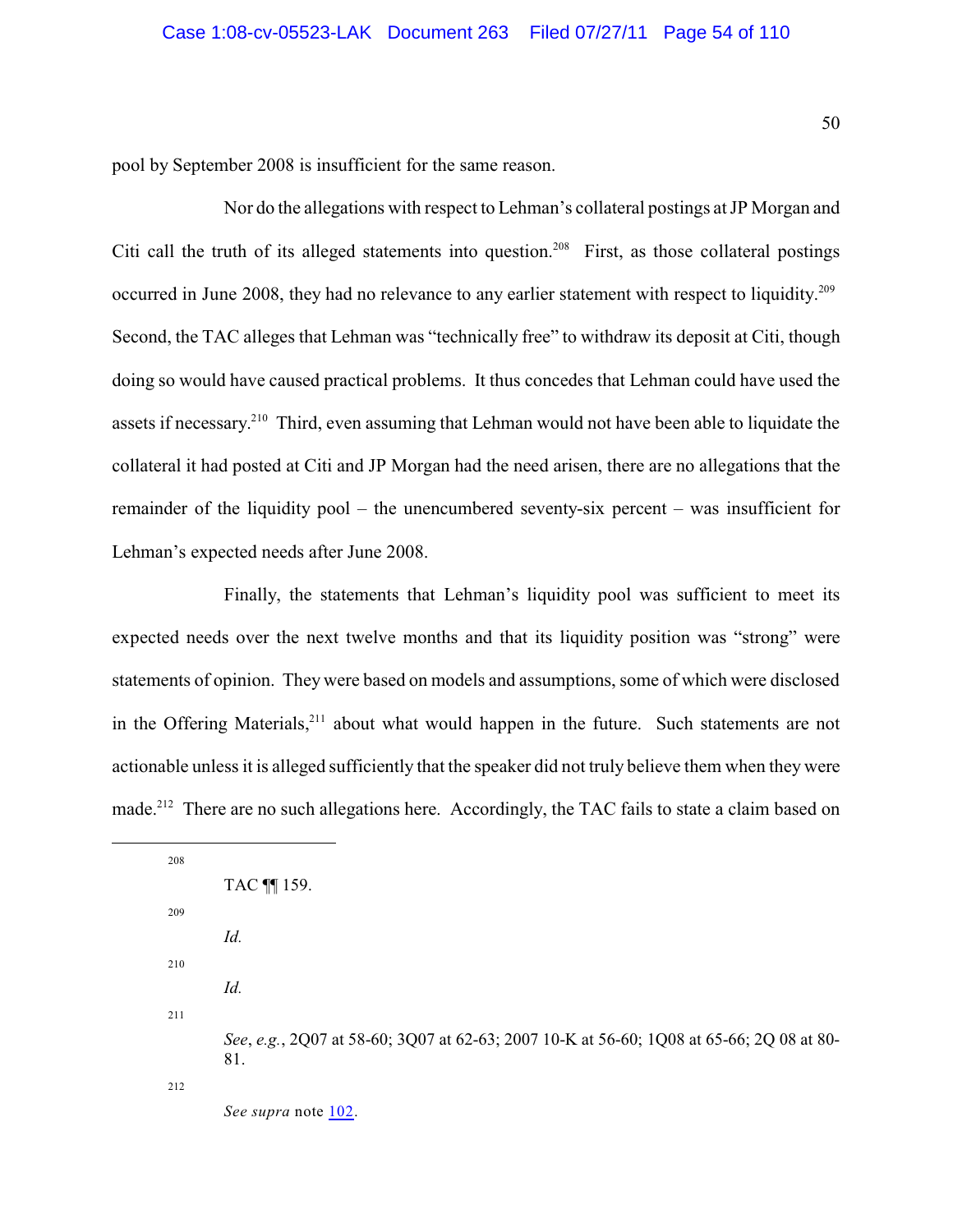the alleged liquidity misstatements.

### <span id="page-54-0"></span>*d. Concentrations of credit risk*

The TAC next alleges that the Offering Materials were false and misleading because they did not disclose adequately Lehman's significant concentrations of credit risk related to "mortgage and real estate related assets" in violation of  $GAAP<sub>1</sub><sup>213</sup>$  specifically its exposure to (1) Alt-A mortgage-related assets,  $2^{14}$  (2) commercial real estate,  $2^{15}$  and (3) leveraged loans. They argue that it was required to do so based on AICPA Statement of Position No. 94-6, *Disclosures of Certain Significant Risks and Uncertainties* ("SOP 94-6"), and SFAS No. 107, *Disclosures about Fair Value of Financial Instruments*, as amended by SFAS No. 133, *Accounting for Derivative Instruments and Hedging Activities* (together, "SFAS 107"). 217

The disclosure requirements of SOP 94-6 did not apply to Alt-A assets, commercial

| 213 |                                                                                     |
|-----|-------------------------------------------------------------------------------------|
|     | TAC $\P$ 1.                                                                         |
| 214 |                                                                                     |
|     | <i>Id.</i> $\P$ 106.                                                                |
| 215 |                                                                                     |
|     | <i>Id.</i> $\P$ 107.                                                                |
| 216 |                                                                                     |
|     | <i>Id.</i> $\P$ 108.                                                                |
| 217 |                                                                                     |
|     | $\frac{1}{2}$ $\frac{1}{2}$ $\frac{1}{2}$ $\frac{1}{2}$ $\frac{1}{2}$ $\frac{1}{2}$ |

DISCLOSURES ABOUT FAIR VALUE OF FINANCIAL INSTRUMENTS, Statement of Financial Accounting Standards No. 107 (Fin. Accounting Standards Bd. 1991); ACCOUNTING FOR DERIVATIVE INSTRUMENTS AND HEDGING ACTIVITIES, Statement of Financial Accounting Standards No. 133 (Fin. Accounting Standards Bd. 1998). *See* Pl. Br. at 35.

They allege also that FASB Staff Position ("FSP") SOP 94-6-1, *Terms of Loan Products That May Give Rise to a Concentration of Credit Risk* ("FSP 94-6-1"), provides an additional grounds for the disclosure obligation. FSP 94-6-1, however, provides guidance on the meaning of SOP 946 and SFAS 107. *See* FSP 94-6-1, at 3-4.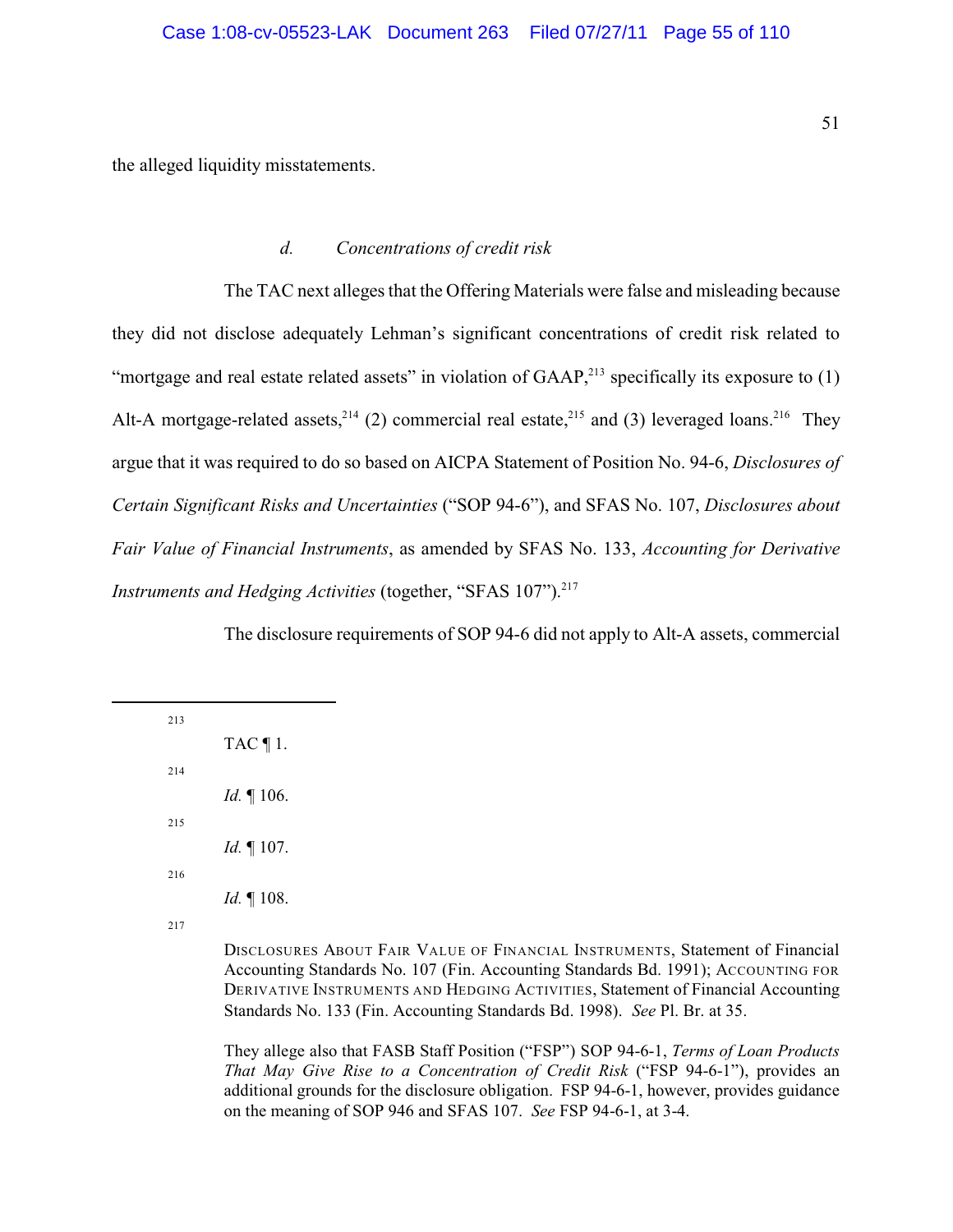#### Case 1:08-cv-05523-LAK Document 263 Filed 07/27/11 Page 56 of 110

real estate assets, or leveraged loans. Rather, they required disclosure of risks and uncertainties, existing, as of the date of each financial statement, in the following areas: "(1) nature of operations, (2) use of estimates in the preparation of financial statements, (3) certain significant estimates, and (4) current vulnerability due to certain concentrations."<sup>218</sup> As the first three areas are facially inapplicable, $2^{19}$  the only issue requiring discussion is whether disclosure was required by category (4).

The "certain concentrations" that must be disclosed under SOP 94-6 are limited to those in (1) "the volume of business transacted with a particular customer, supplier, lender, grantor, or contributor," (2) "revenue from particular products, services, or fund-raising events," (3) "the available sources of supply of materials, labor, or services, or of licenses or other rights used in the entity's operations," and (4) "the market or geographic area in which an entity conducts operations."<sup>220</sup> Moreover, "[c]oncentrations of financial instruments, and other concentrations not described in" the above list are specifically excluded.<sup>221</sup> SOP 94-6 did not require Lehman to disclose concentrations of Alt-A, commercial real estate, and leveraged loans.

SFAS 107 is broader than SOP 94-6 in that it requires an entity to "disclose all significant concentrations of credit risk arising from *all* financial instruments, whether from an

218

219

220

221

*Id.* ¶ .23.

SOP 94-6 ¶ .08.

*See*, *e.g.*, *id.* ¶ .10 (defining "nature of operations" as "major products or services the reporting entity sells or provides and its principal markets including the location of those markets).

*Id.* ¶ .21-.22.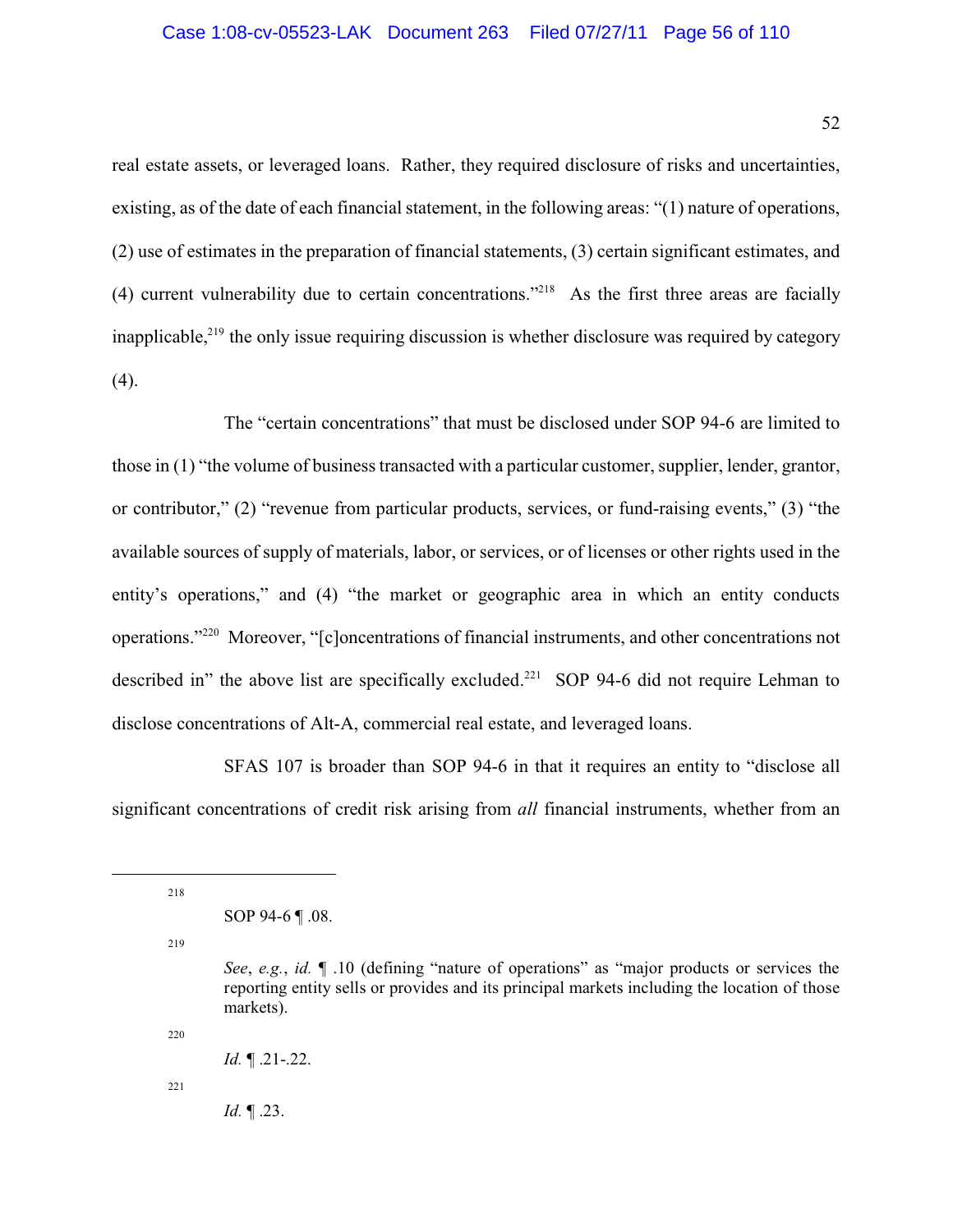individual counterparty or groups of counterparties."<sup>222</sup> But the SFAS 107 disclosure obligation runs only to "significant" concentrations of credit risk. The question whether a particular concentration of credit risk is "significant" within the meaning of SFAS 107 is a matter of judgment.<sup>223</sup> Consequently, in order to state a claim that an entity's failure to disclose a concentration of credit risk violated SFAS 107, a plaintiff must plead facts that would permit findings that the entity in fact had "significant concentrations of credit risk" *and* that the entity believed that to be so.<sup>224</sup>

Most of plaintiffs' allegations regarding the Alt-A assets pertain to the quality but not the concentration of these holdings.<sup>225</sup> While quality of course goes to the issue whether they represented credit risks, it does not address the questions whether those holdings amounted to concentrations of such risk that were significant to Lehman overall, let alone whether Lehman so

222

223

*See*, *e.g.*, FSP 94-6-1 ("Judgment is required to determine whether loan products have terms that give rise to a concentration of credit risk.").

224

Indeed, plaintiffs fail to respond to this argument. They contend only that "it is difficult to give any credence to Defendants' contention that their failure to disclose [risk concentrations] was 'a judgment, and therefore inactionable unless it was not truly held,' as there was no reasonable basis upon which to characterize Lehman's Alt-A assets as prime." Pl. Br. at 37-38. Whether there was a reasonable basis to characterize Lehman's Alt-A assets as prime is irrelevant to the question whether any of Lehman's holdings of Alt-A assets constituted a significant concentration of credit risk. Lehman either had a significant concentration of credit-risk from its Alt-A assets or it did not, regardless of the characterization as Alt-A or Prime.

225

Plaintiffs allege that "an internal Lehman email on March 17, 2007" stated that "[Lehman subsidiary] Aurora's product is far from Alt-A anymore. The traditional Alt-A program is only 40% of Aurora's production ... the rest  $60\%$  of production has 100% [] financing in lower FICOs with non-full documentation, and/or investment properties." TAC ¶ 106; *see also* TAC ¶ 173 (alleging that O'Meara stated in June 2007 that Lehman had "terrific performance on the origination side around the Alt-A business"). Even if this allegation spoke to the concentration of Alt-A assets, the alleged email was sent prior the Class Period and therefore does not speak to Lehman's condition at the time of the alleged omissions.

SFAS at 197.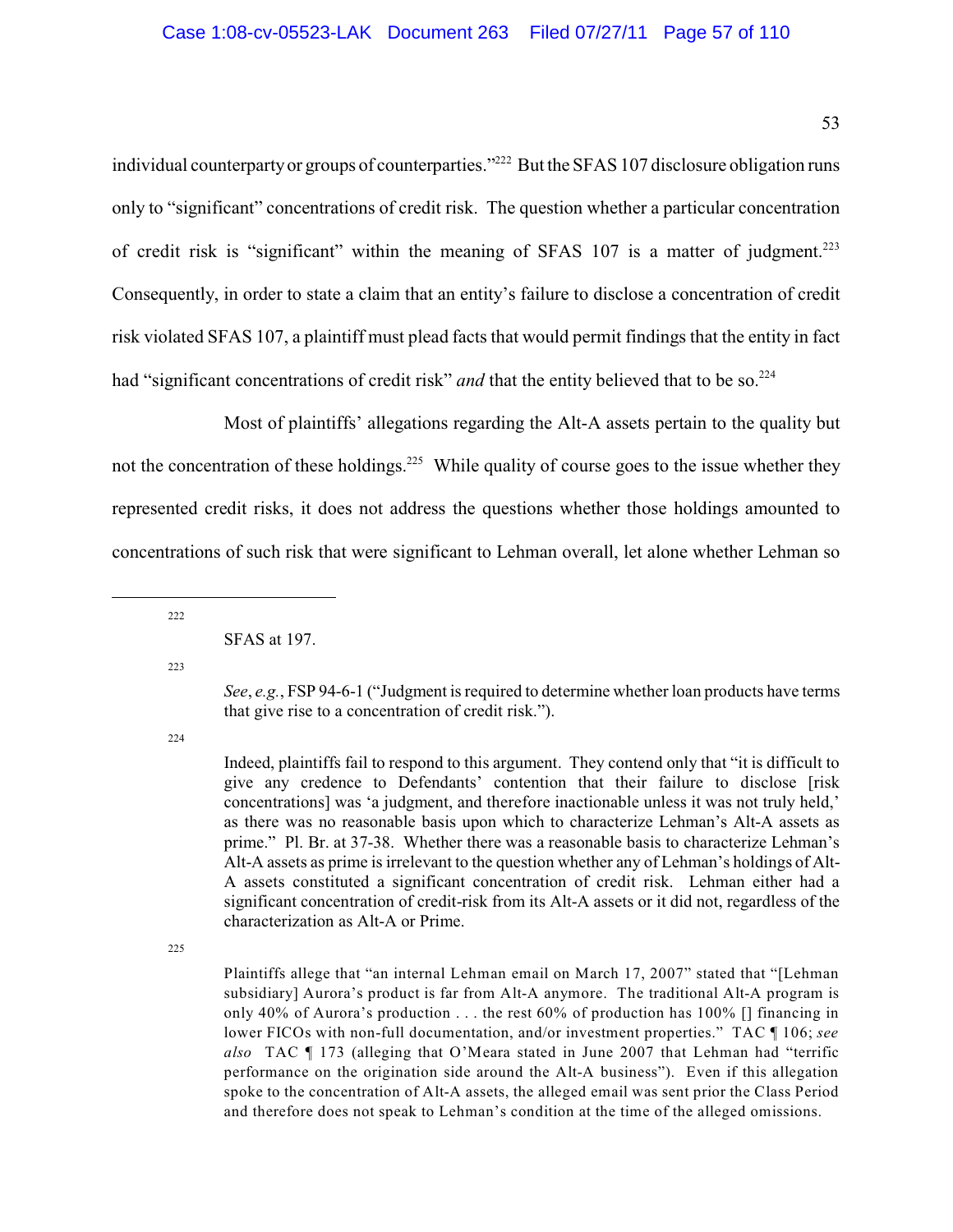perceived them. Nevertheless, the TAC does allege that a Lehman employee on February 20, 2008 wrote, "I remain concerned as a lehman shareholder about our resi[dential] and cmbs [commercial mortgage-backed securities] exposure. . . . having 18b of tangible equity and 90b in resifdential] (including alt a) and cmbs (including bridge equity) scares me." $^{226}$  This email suffices, for present purposes, to permit an inference that at least one responsible official at Lehman then believed that its Alt-A assets represented a significant concentration of credit risk. Thus, its failure to disclose these alleged concentrations in the reports following this email arguably violated SFAS 107.<sup>227</sup>

With respect to the alleged commercial real estate concentration, the TAC alleges that, in November 2007, "GREG made a presentation to Lehman's Executive Committee that recognized the significant risks inherent in the over-concentration of its global commercial real estate portfolio" and "recommended reducing the global GREG balance sheet from \$58 billion to \$43.7 billion by March 31, 2008."<sup>228</sup> Plaintiffs therefore have alleged facts supporting an inference that, as of that meeting, Lehman believed that it had significant concentrations in commercial real

226

227

228

## <span id="page-57-0"></span>TAC ¶ 107.

TAC ¶ 186.

This claim is not defeated as a matter of law by the fact that the 1Q08 report disclosed the amount of "Alt-A/Prime" holdings. This disclosure arguably was misleading because (1) Lehman allegedly knew by that point that Alt-A loans were not prime, *id.* ¶¶ 106, 173, and (2) the TAC alleges that less than 7% of that category comprise actual prime loans, *id.* ¶ 106. *Accord Ong ex rel. Ong IRA v. Sears, Roebuck & Co.*, 388 F. Supp.2d 871, 894 (N.D. Ill. 2004).

The TAC's allegations pertaining to the pre-November 2007 period suggest only that Lehman's commercial real estate holdings were growing and say nothing about whether those holdings were concentrated (let alone significantly so). *E.g.*, *id.* ¶ 107 (noting that Lehman's global commercial real estate holdings grew by more than 90% during the 2007 fiscal year).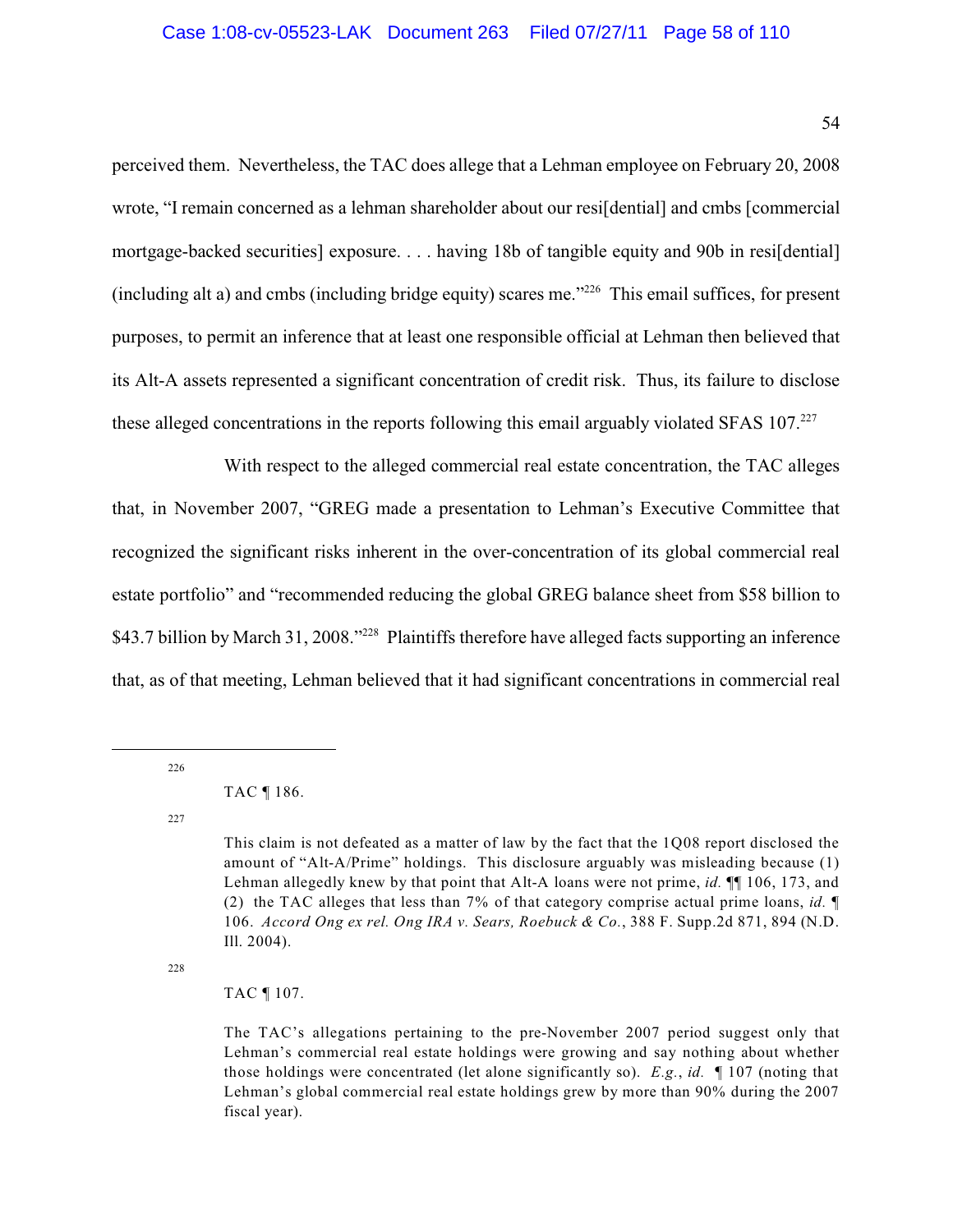#### Case 1:08-cv-05523-LAK Document 263 Filed 07/27/11 Page 59 of 110

estate. Those allegations, however, support claims only with respect to the alleged omissions in the 2007 10-K, issued in December 2007. Plaintiffs concede that, beginning with the 1Q08, Lehman disclosed the amounts and locations of its commercial real estate mortgage holdings.<sup>229</sup>

The allegations regarding leveraged loans, however, are insufficient. The core of this claim is the allegation that "Lehman's lending pace . . . had . . . doubled . . . for high grade and high yield [loans] combined."<sup>230</sup> Even if Lehman's leveraged loans had increased as plaintiffs allege, each of Lehman's financial statements disclosed the quantity of "high grade" and "high yield" lending commitments that Lehman had made.<sup>231</sup> Plaintiffs have pointed to no authority obliging Lehman to make more granular disclosures about its lending commitments, even assuming that the positions amounted to sufficient concentrations of credit risk.

Accordingly, plaintiffs have alleged sufficiently that Lehman, in violation of SFAS 107, failed adequately to disclose significant concentrations of credit risk in (1) its Alt-A holdings in the pertinent documents after February 20, 2008 and (2) commercial real estate holdings in its 2007 Report on Form 10-K in violation of SFAS 107.

229

230

TAC ¶ 108.

 $231$ 

*See* 1Q07 at 23-24; 2Q07 at 27; 3Q07 at 71; 2007 10-K at 65; 1Q08 at 74.

Pl. Br. at 38-39.

Plaintiffs contend that these disclosures were insufficient because they did not separately list particularly risky commercial real estate holdings. The claim at issue, though, pertains to Lehman's commercial real estate holdings in the aggregate – that sum was the subject of GREG's alleged recommendation to the Executive Committee. Thus, whereas Lehman's combined disclosure of "Prime/Alt-A" assets arguably did not disclose the holdings that plaintiffs claim were obscured, *see supra* note [227](#page-57-0), the same cannot be said of Lehman's combined disclosure of all commercial real estate holdings.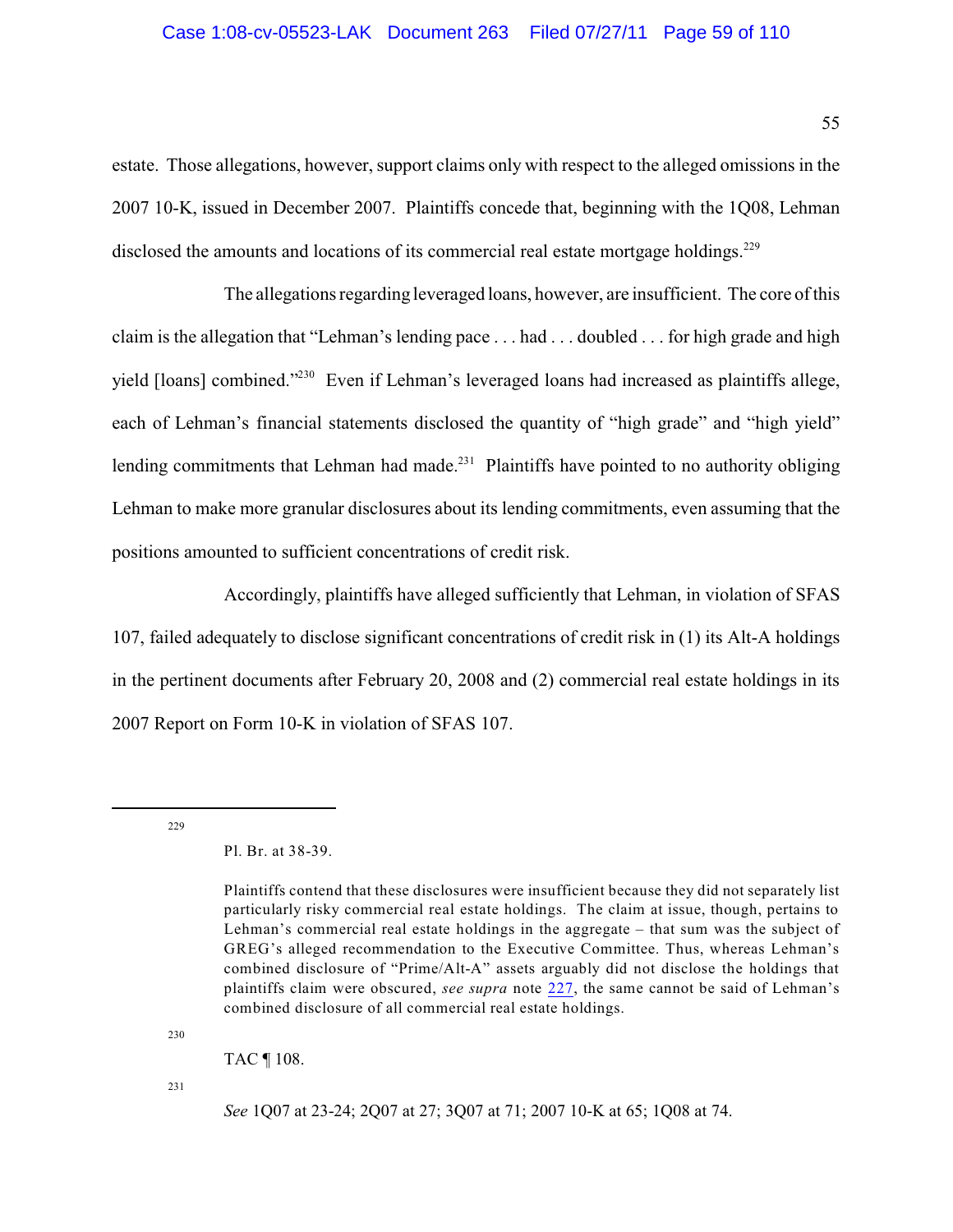#### *2. Scienter*

To survive a motion to dismiss Exchange Act claims, a complaint must "state with particularity facts giving rise to a strong inference that the defendant acted with the requisite state of mind."<sup>232</sup> The requisite state of mind is an intent to "deceive, manipulate, or defraud."<sup>233</sup> In this circuit, allegations of recklessness – "an extreme departure from the standards of ordinary care . . . to the extent that the danger was either known to the defendant or so obvious that the defendant must have been aware of it" – are sufficient.<sup>234</sup>

In evaluating whether a complaint pleads a "strong inference of *scienter*," courts must consider all the facts alleged, inferences favoring plaintiffs rationally drawn from the facts, as well as "plausible, nonculpable explanations for the defendant's conduct."<sup>235</sup> A complaint will survive a motion to dismiss "only if a reasonable person would deem the inference of *scienter* cogent and at least as compelling as any opposing inference one could draw from the facts alleged."<sup>236</sup> Generally, the plaintiffs must allege facts sufficient to show that each defendant "personally knew

232

233

*ECA*, 553 F.3d at 198 (quoting *Tellabs, Inc.*, 552 U.S. at 313).

234

235

*Tellabs, Inc.*, 552 U.S. at 324.

236

*Id.*

<sup>15</sup> U.S.C. § 78u-4(b)(2); *Tellabs, Inc. v. Makor Issues & Rights, Ltd.*, 551 U.S. 308, 314 (2007)

*Id.* (quoting *Novak v. Kasaks*, 216 F.3d 300, 308 (2d Cir. 2000), *cert. denied*, 531 U.S. 1012 (2000)); *Teamsters Local 445 Freight Division Pension Fund v. Synex Capital Inc.*, 531 F.3d 190, 194 (2d Cir. 2008).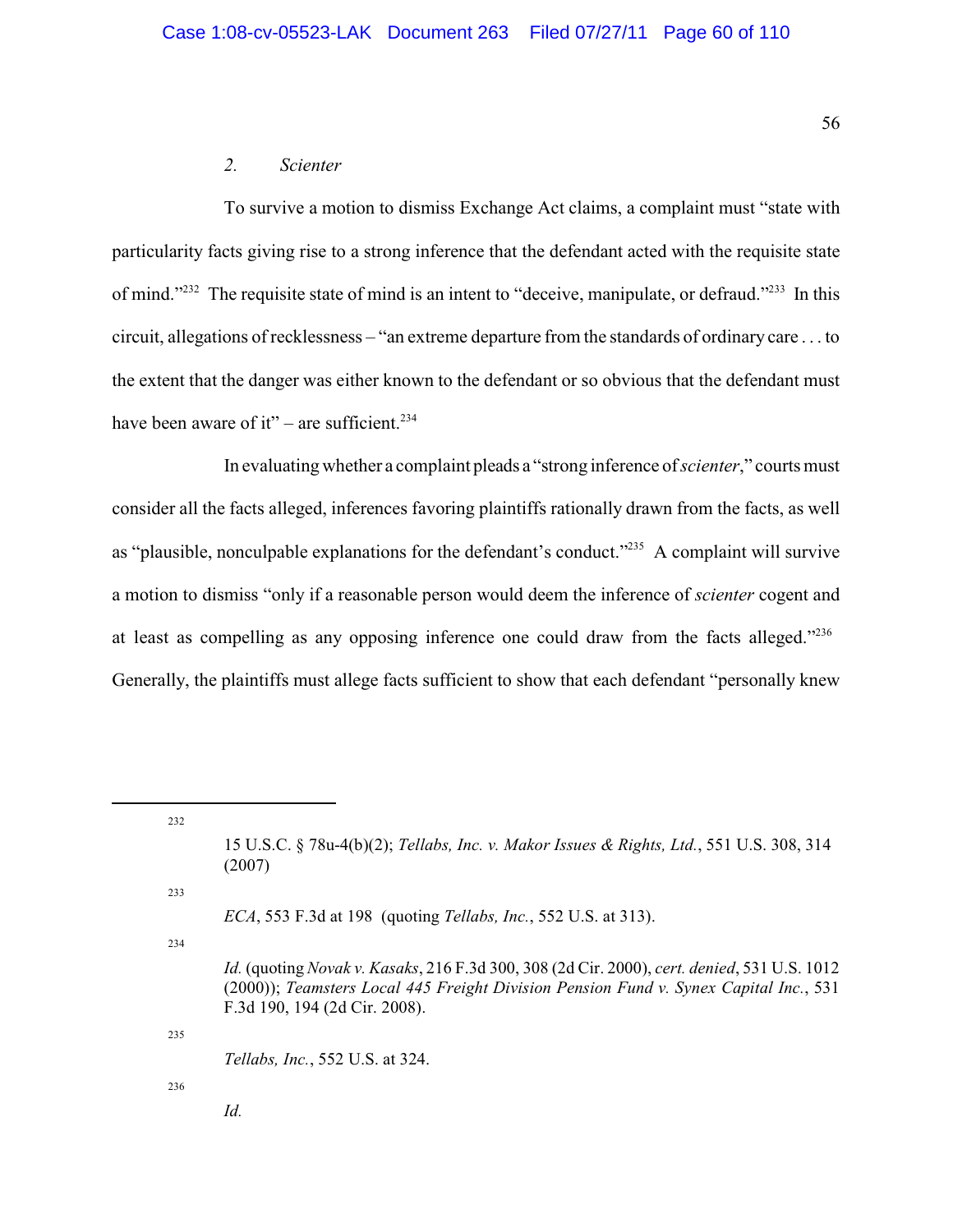of, or participated in, the fraud."<sup>237</sup> That is, the plaintiff must allege that each defendant had the requisite *scienter.*<sup>238</sup>

A complaint may plead *scienter* "by alleging facts (1) showing that the defendants had both motive and opportunity to commit the fraud or (2) constituting strong circumstantial evidence of conscious misbehavior."<sup>239</sup> To establish a strong inference of *scienter* via "motive and opportunity," plaintiffs must allege that defendants "benefitted in some concrete and personal way from the purported fraud."<sup>240</sup> Motives common to most corporate officers are insufficient.<sup>241</sup>

If plaintiffs have not alleged "motive and opportunity" sufficiently, they may rely successfully upon allegations of "strong circumstantial evidence," "'though the strength of the circumstantial allegations must be correspondingly greater' if there is no motive."<sup> $242$ </sup> A complaint sufficiently may allege strong circumstantial evidence of *scienter* when it alleges that defendants (1) "benefitted in a concrete and personal way from the purported fraud," (2) "engaged in deliberately illegal behavior," (3) "knew facts or had access to information suggesting that their public statements were not accurate," or (4) "failed to check information they had a duty to

| 237 |                                                                                                             |
|-----|-------------------------------------------------------------------------------------------------------------|
|     | <i>Mills</i> , 12 F.3d at 1175.                                                                             |
| 238 |                                                                                                             |
|     | See In re BISYS Sec. Litig., 397 F. Supp. 2d at 440.                                                        |
| 239 |                                                                                                             |
|     | ATSI Commc'ns., Inc., 493 F.3d at 99 (quoting Ganino, 228 F. 3d at 168-69; see also ECA<br>553 F.3d at 198. |
| 240 |                                                                                                             |
|     | ECA, 553 F.3d at 198 (quoting Novak, 216 F.3d at 307-08).                                                   |
| 241 |                                                                                                             |
|     | <i>Id.</i> ; <i>Kalnit v. Eichler</i> , 264 F.3d 131, 139 (2d Cir. 2001).                                   |
| 242 |                                                                                                             |
|     | <i>ECA</i> , 553 F.3d at 199 (quoting <i>Kalnit</i> , 264 F.3d at 142).                                     |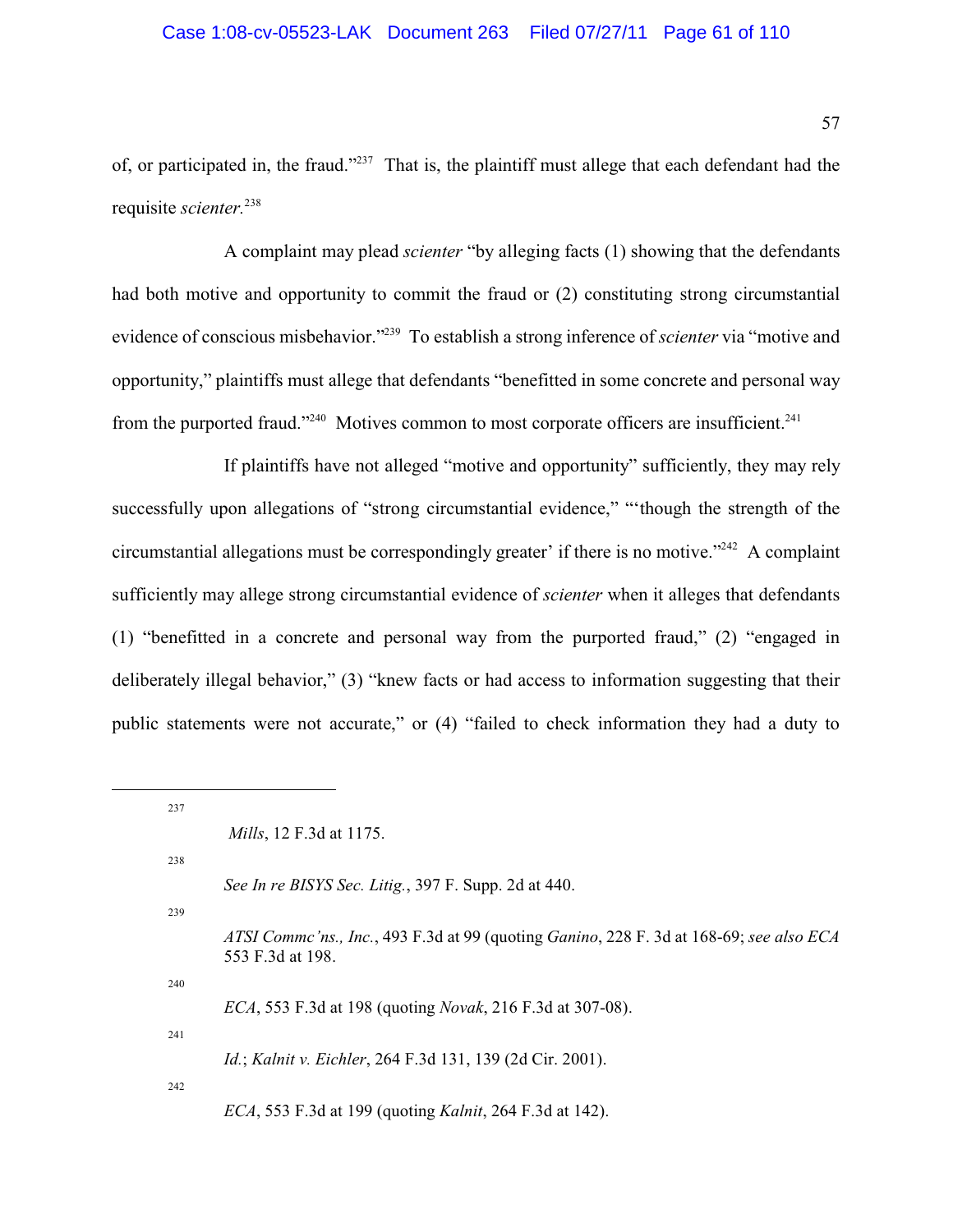monitor."243

#### *a. Motive and opportunity*

The only allegations arguably suggesting a motive are that (1) ratings agencies and analysts focused on Lehman's leverage ratios, and (2) Lehman could not have deleveraged by selling illiquid real estate and mortgage related assets without negatively impacting earnings or confidence, so (3) Lehman engaged in the Repo 105 transactions to "create the illusion that it was delivering on its promise to the market to deleverage."<sup> $244$ </sup> But a complaint does not sufficiently allege motive where it alleges only goals "'possessed by virtually all corporate insiders' such as the desire to maintain a high credit rating for the corporation or otherwise sustain the appearance of corporate profitability."<sup> $245$ </sup> The TAC fails to allege that any of the defendants had a motive to commit the alleged fraud and fails also to allege that any of them benefitted from the alleged misrepresentations and omissions in a concrete way.<sup>246</sup> Accordingly, it fails to allege *scienter* on a motive-and-opportunity basis.

244

*See*, *e.g.*, TAC ¶¶ 152-157.

245

*South Cherry St. LLC*, 573 F.3d at 109 (quoting *Novak*, 216 F.3d at 308).

246

<sup>243</sup>

*Id.*; *Novak*, 216 F.3d at 311; *see Teamsters Local 445 Freight Division Pension Fund*, 531 F.3d at 194.

*See South Cherry St. LLC v. Hennessee Group LLC*, 573 F.3d 98, 108 (2d Cir. 2009) ("Motive . . . could be shown by pointing to 'the concrete benefits that could be realized' from one or more of the allegedly misleading statements or nondisclosures . . . .'") (quoting *Shields*, 25 F.3d 1124, 1128 (2d Cir. 1994)).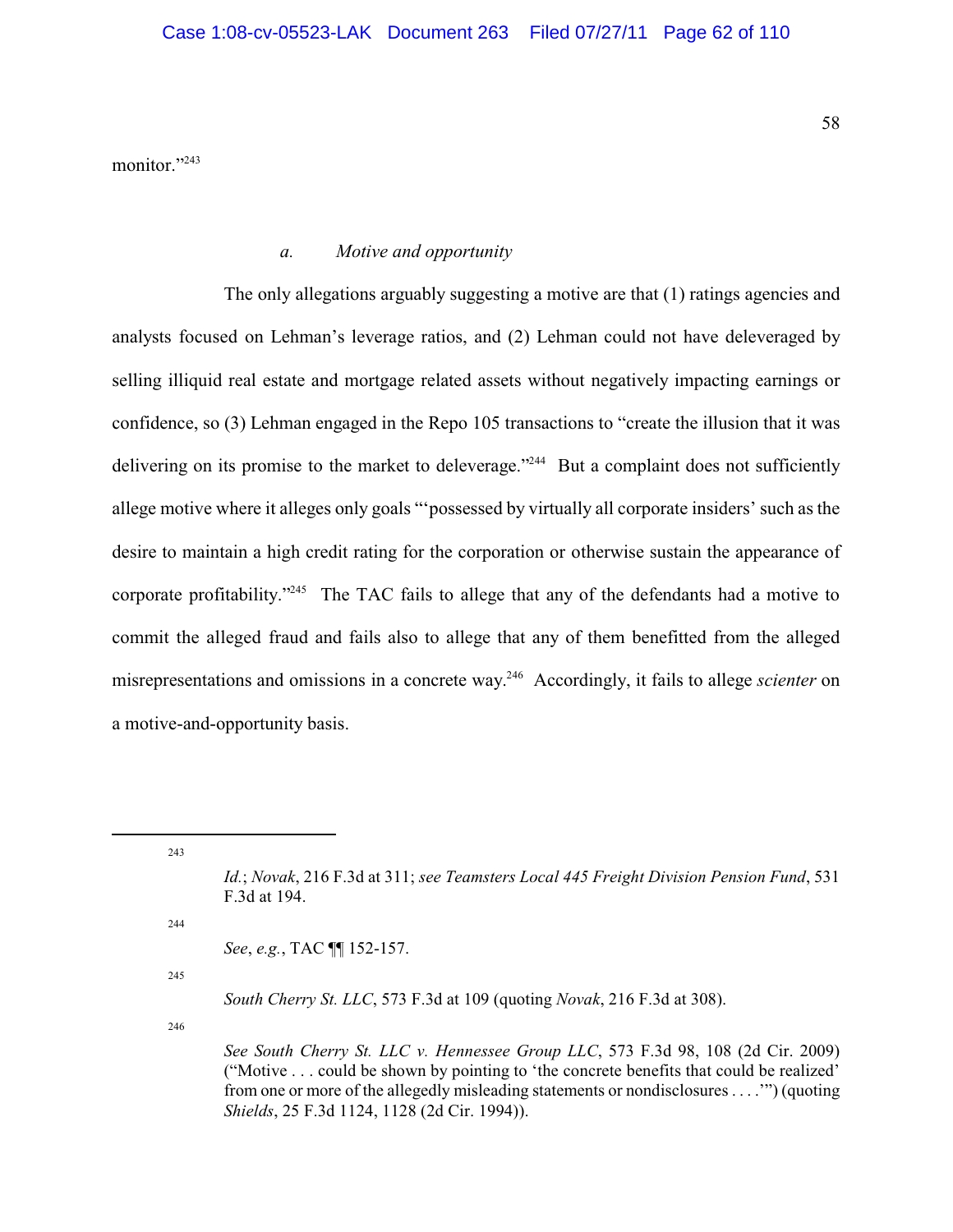*b. Circumstantial evidence of conscious misbehavior or recklessness*

# *(1) Repo 105 Transactions*

A complaint may allege facts sufficient to give rise to an inference of *scienter* with respect to a misleading financial statement where it alleges that a corporate officer knew of or recklessly failed to learn of "red flags" indicating that the officer's public statements were false or misleading.<sup>247</sup> Red flags may exist if the complaint alleges the existence of transactions that were large, recurrent, timed near the end of a reporting period, and obviously lacking in business purpose.<sup>248</sup> This may be true even if the registrant's outside auditor has opined that the company's financial statements were presented in accordance with GAAP.<sup>249</sup>

The TAC alleges sufficient red flags to give rise to an inference of *scienter* with respect to the Repo 105 transactions for any Insider Defendant who, because of his or her corporate role, responsibilities, and actions, knew or recklessly did not know of the misleading nature of the financial reporting of those transactions. The TAC's principal allegations focus on the size of the

247

248

*Id.* at 648.

249

*Id.* at 656.

*In re Refco Inc. Sec. Litig.*, 503 F. Supp. 2d 611, 649 (S.D.N.Y. 2007) ("*In re Refco*").

In *Refco*, Refco had made loans to its customers that never would be repaid. *Id.* at 619. Rather than disclose these "uncollectible receivables" to the public, Refco engaged in a series of transactions among related entities, the consequence of which was to "hide its dismal financial situation from the public and its investors." *Id.* at 619-20. The transactions took place a few days before the end of the relevant financial period, were undone within two weeks after, took place in substantially the same form forsix years, and had no business purpose. *Id.* Judge Lynch found that these allegations sufficiently pled *scienter* for those corporate officers who were or should have been aware of them because of their corporate roles and responsibilities. *Id.* at 649, 652.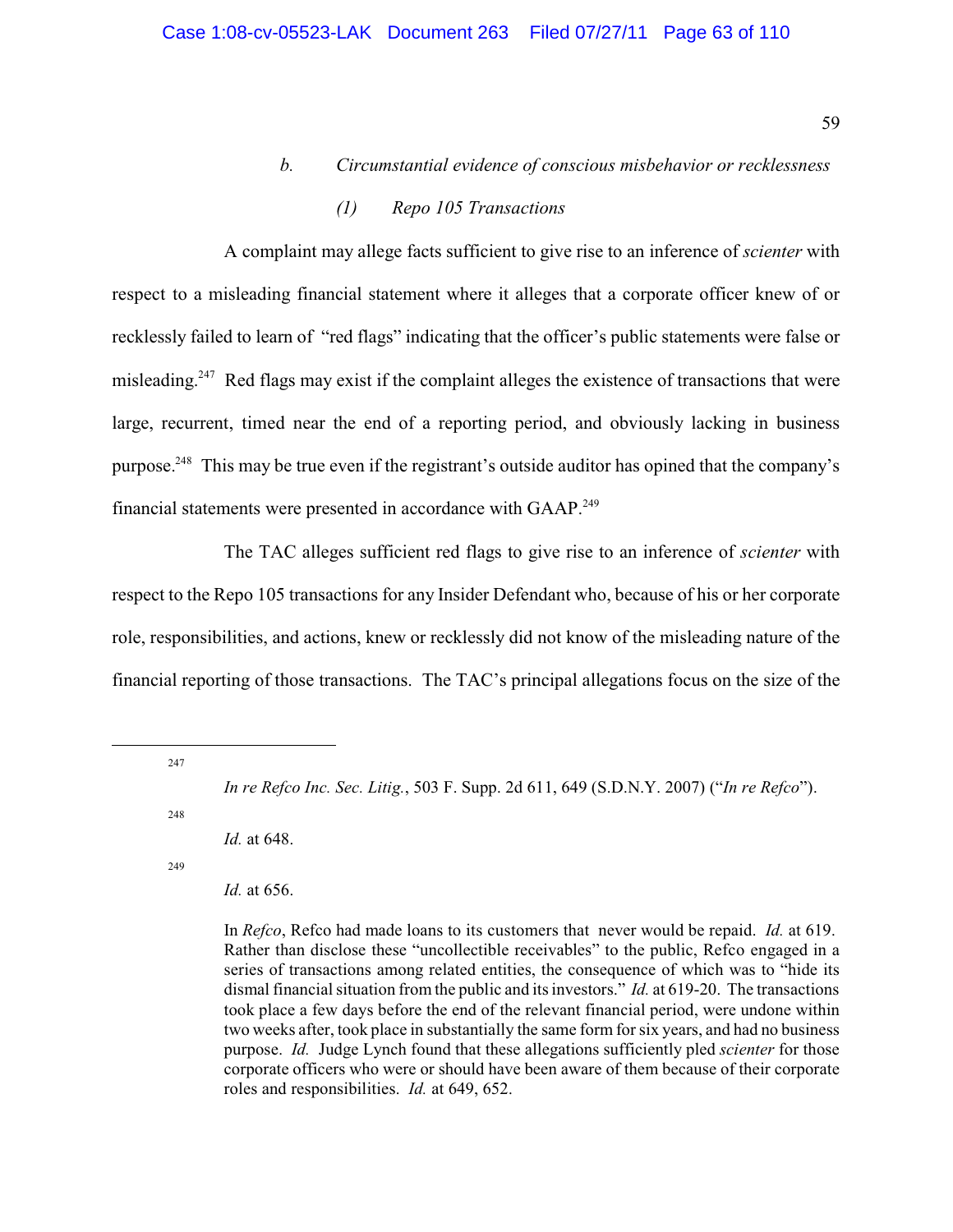Repo 105 transactions, their temporary effect on net leverage, their timing at the end of each reporting period, and their lack of a true business purpose. Specifically, Lehman allegedly engaged in between \$31.9 and \$50.3 billion in Repo 105 transactions at the end of each quarter from the second quarter of 2007 until the second quarter of 2008, with the amount increasing each quarter.<sup>250</sup> Those transactions allegedly reduced Lehman's net leverage ratio by at least 1.5 each quarter.<sup>251</sup> This reduction in net leverage allegedly was temporary, as Lehman was obligated contractually to repay its Repo 105 counter-parties and return the collateral assets to its balance sheet "just days" after each quarter ended.<sup>252</sup> In consequence, Lehman's net leverage increased immediately after each reporting period ended.<sup>253</sup> The TAC alleges, moreover, that the Repo 105 transactions lacked any business purpose other than to reduce net leverage in this manner.<sup>254</sup> Consequently, the TAC

250

251

Lehman's reported net leverage at quarter-end during the class period ranged from a low of 12.1 to a high of 16.1. Plaintiffs allege that if Lehman had not used the Repo 105 transactions, its net leverage ratio would have ranged from a low of 13.9 to a high of 17.8. *Id.* In these circumstances, a 1.5 point decrease in Lehman's net leverage ratio constitutes at least a 9.3 percent change in Lehman's net leverage in each reporting period.

252

*Id.* ¶¶ 1, 32, 35, 37, 64.

253

*Id.* ¶¶ 32, 61.

254

*Id.*  $\sqrt{63}$  ("Repo 105 transactions were a more expensive . . . form of short-term financing for Lehman than an Ordinary Repo transaction."); *see also id.* ¶ 148 (quoting several Lehman employees who testified that there was no business purpose for the transactions).

The defendants contend that the Repo 105 transactions had a legitimate business purpose in that they provided a more cost-effective way for Lehman to reduce its net leverage than truly selling the collateral it pledged as part of the Repo 105 transaction. Def. Br. at 38-39. This contention, however, begs the question of whether it was legitimate for Lehman to engage in unreported off-balance sheet transactions to reduce *temporarily* its net leverage

TAC ¶ 37 & tbl.1.

*Id.* ¶ 38 & tbl.2.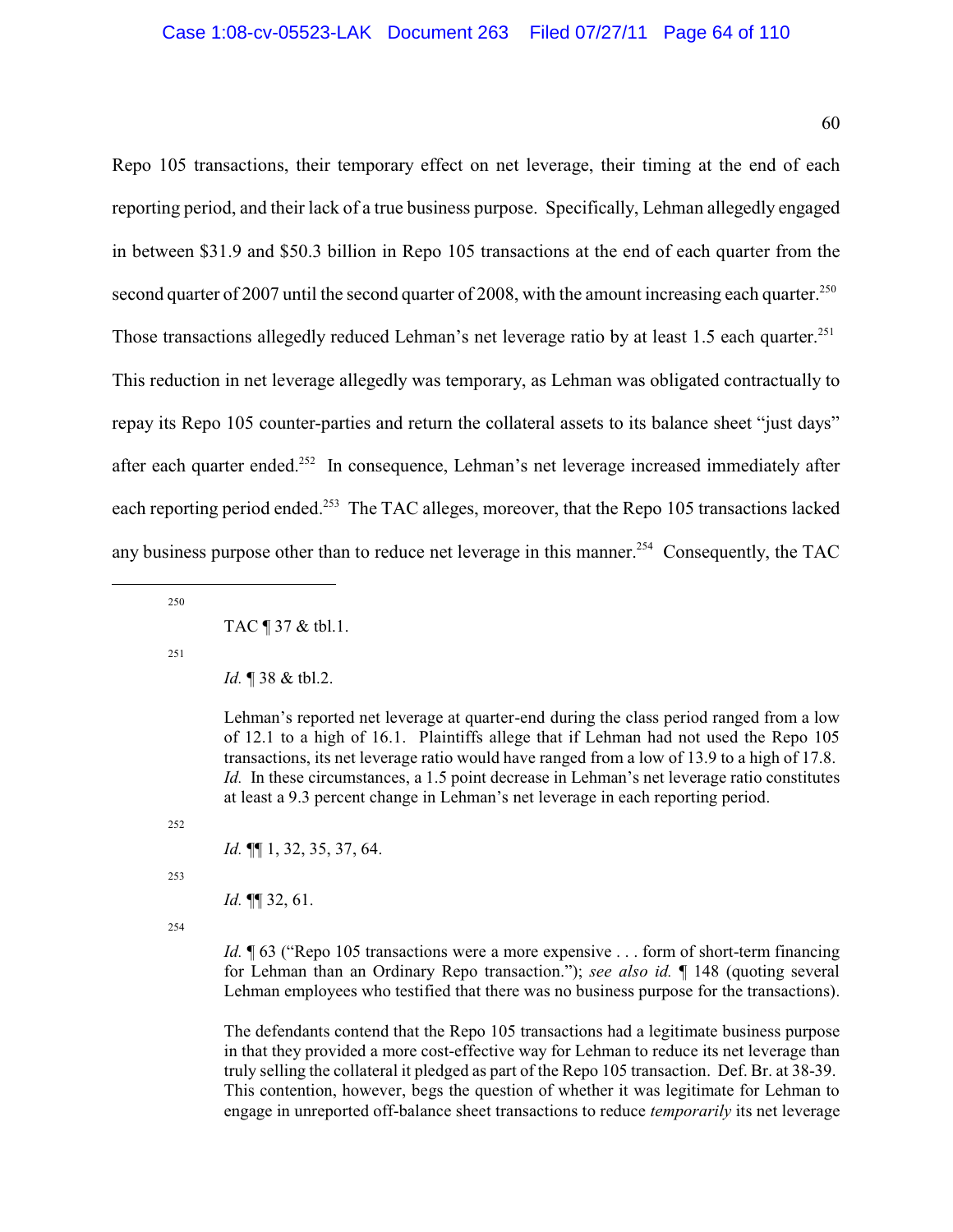alleges facts supporting an inference of *scienter* to whatever extent that it alleges that the Insider Defendants knew or recklessly failed to know about the misleading nature of the manner in which these transactions were reported.<sup>255</sup>

The TAC's allegations in this regard are strongest with respect to O'Meara, Callan, and Lowitt. Each was Lehman's chief financial officer at one point during the class period and therefore had primary responsibility for overseeing Lehman's finances.<sup>256</sup> From April to September 2008, each received daily reports called "Daily Balance Sheet and Disclosure Scorecards," which contained "frequent references" to Repo 105 and noted the "daily benefit that Repo 105 transactions provided to Lehman's balance sheet."<sup>257</sup> This would have enabled them to see the daily increase and decrease of the Repo 105 usage and its effect on Lehman's net leverage. It would have demonstrated also the greatly increased usage at the end of each reporting period. Finally, O'Meara, Callan, and Lowitt each was exposed to Repo 105 transactions in their work. O'Meara "actively managed" Lehman's Repo 105 program from the start of the class period until December 1, 2007, and was responsible for setting the Repo 105 usage limits.<sup>258</sup> Lowitt admitted to the Examiner that he was aware of the Repo 105 program for many years and that "Lehman used the transactions to

255

256

- *See In re Refco*, 503 F. Supp. 2d at 649 ("The red flags on which plaintiffs rely are glaringly suggestive of fraud, but only to those who were or should have been aware of them.").
- TAC ¶¶ 9, 11, 12.

*Id.* ¶ 212.

258

257

*Id.* ¶¶ 207, 212.

as occurred with the Repo 105 transactions as opposed to permanently reduce it as would have occurred had the assets actually been sold.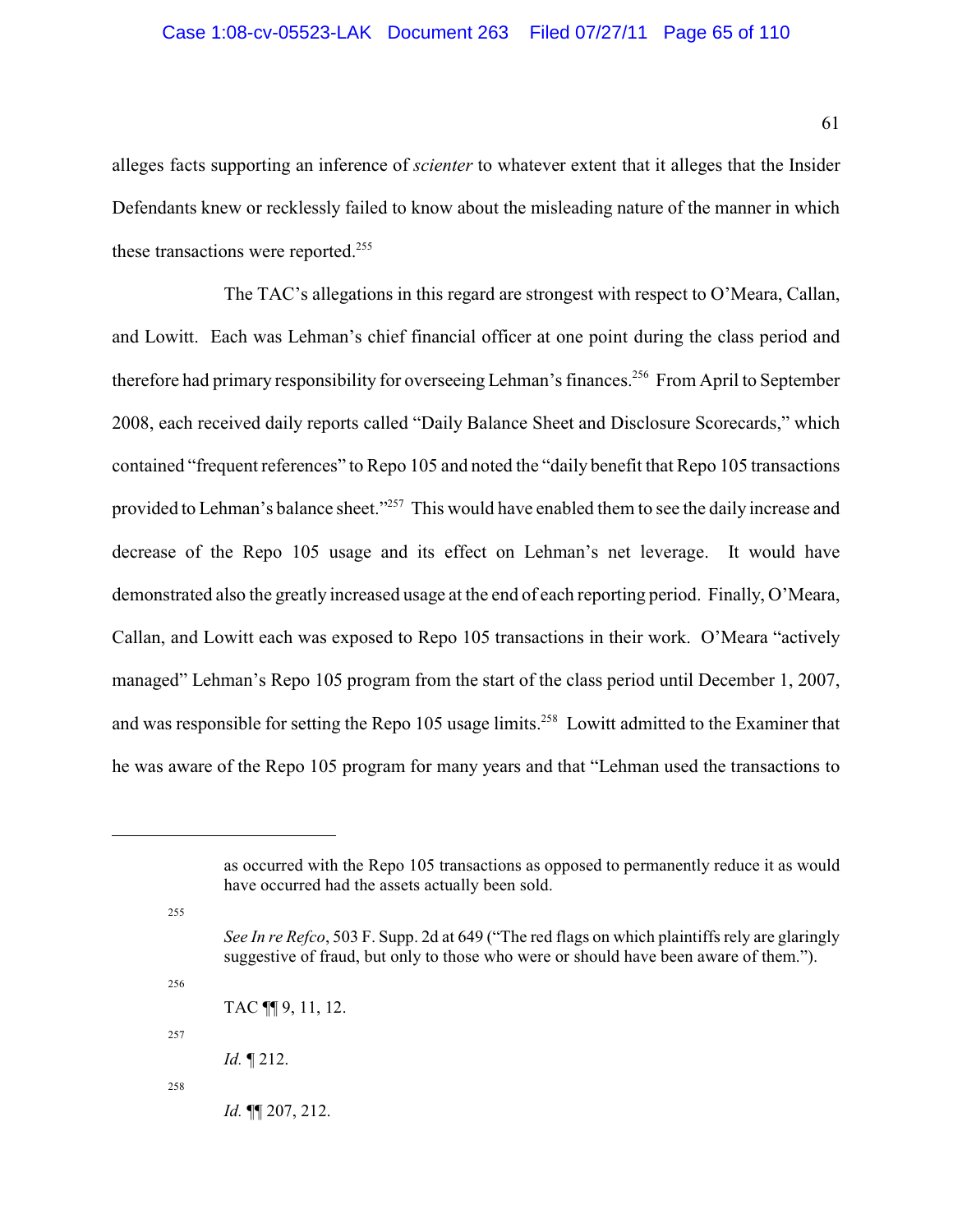meet balance sheet targets."<sup>259</sup> Several "senior Lehman executives brought Repo 105 to Callan's attention" while she was  $CFO<sup>260</sup>$  These allegations are sufficient at this stage to give rise to an inference of *scienter* on the part of these defendants.<sup>261</sup>

The TAC's allegations with respect to Gregory and Fuld are somewhat different. Nevertheless, the TAC alleges that Gregory (1) received reports from O'Meara about the impact of the Repo 105 transactions on Lehman's balance sheet,  $262$  (2) assisted in setting balance sheet targets and received materials related to Lehman's use of Repo 105 to manage its balance sheet prior to a meeting about them,  $263$  and (3) was a member of Lehman's executive committee.  $264$  It alleges that Fuld was Lehman's chairman and chief executive officer and served on its executive committee,<sup>265</sup> and that O'Meara had a duty to report the impact of the Repo 105 transactions on Lehman's balance sheet to him.<sup>266</sup> It alleges further that, in June 2008, Bart McDade, Lehman's "balance sheet czar," had specific discussions with Fuld about Lehman's quarter-end Repo 105 usage and that Fuld

| 259 |                                          |
|-----|------------------------------------------|
|     | <i>Id.</i> $\P$ 212.                     |
| 260 |                                          |
|     | Id. $\P$ 208, 212.                       |
| 261 |                                          |
|     | See In re Refco, 503 F. Supp. 2d at 650. |
| 262 |                                          |
|     | TAC ¶ 207.                               |
| 263 |                                          |
|     | <i>Id.</i> $\P$ 210.                     |
| 264 |                                          |
|     | <i>Id.</i> $\P$ 211.                     |
| 265 |                                          |
|     | Id. $\P$ 8.                              |
| 266 |                                          |
|     | <i>Id.</i> $\P$ 207.                     |
|     |                                          |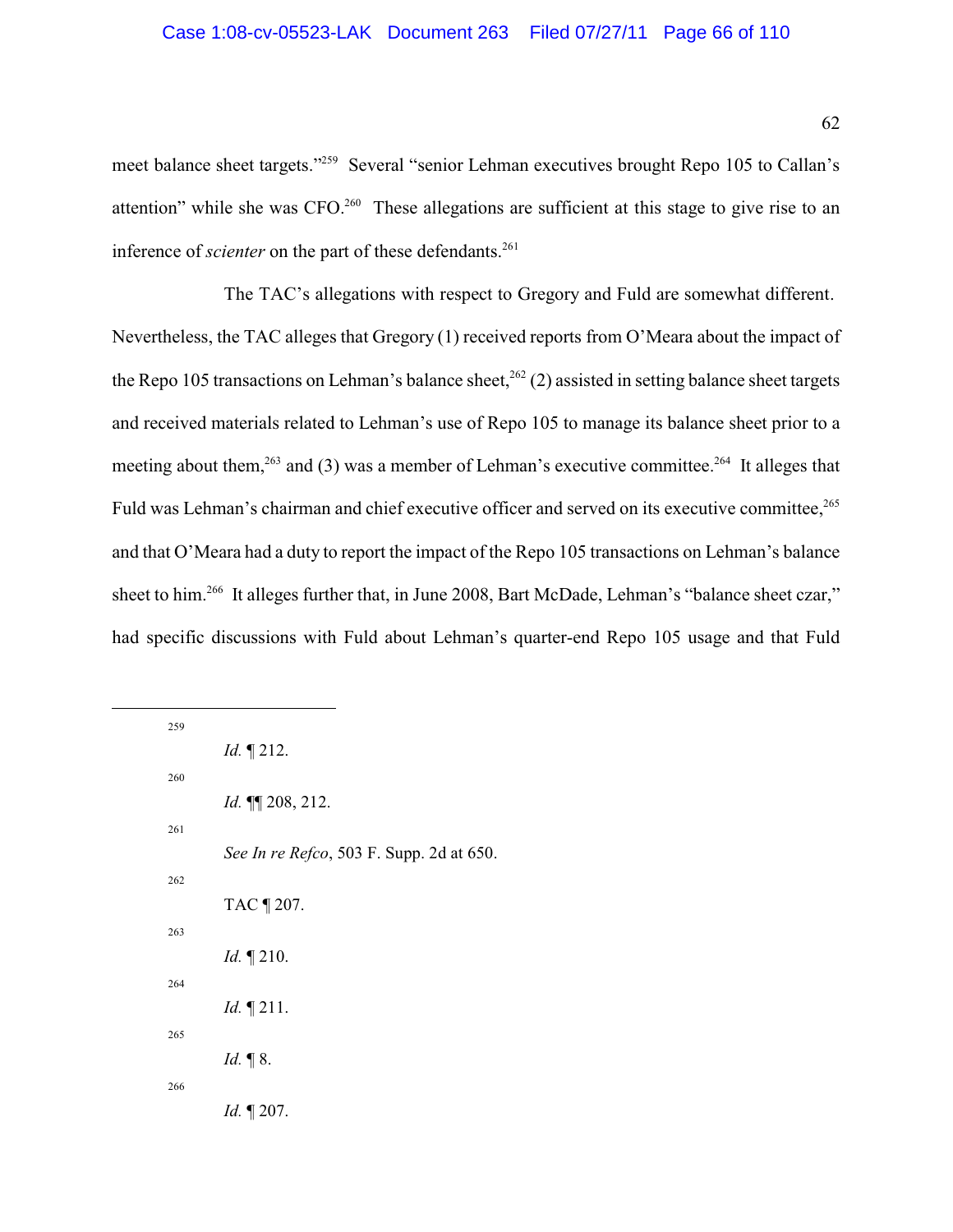#### Case 1:08-cv-05523-LAK Document 263 Filed 07/27/11 Page 67 of 110

admitted to the Examiner that he was focused on reducing the company's net leverage and balance sheet.<sup>267</sup> Accordingly, the TAC sufficiently alleges facts giving rise to an inference of *scienter* on the part of Gregory and Fuld as well.

The question remains whether that inference is sufficiently "strong" – that is, whether it is "cogent and at least as compelling as any opposing inference one could draw from the facts alleged."268

Defendants argue that the "more compelling inference is that the[y] had an honest belief that the [Repo 105] transactions were legal, as well as accounted for and disclosed in accordance with GAAP, and were legitimate sales transactions for business units to obtain funding and stay within their balance sheet targets."<sup>269</sup> They point to the fact that E&Y knew about Lehman's Repo 105 transactions and approved of their use and the accounting for them, and to the fact that Linklaters provided a "true sale at law" legal opinion, purportedly satisfying one of SFAS 140's requirements.<sup>270</sup> They point also to the fact that the transactions were used by many of the firm's business units<sup> $271$ </sup> and that Lehman could have reduced its net leverage to the same extent by selling the collateral assets outright, but that Repo 105 was less costly.<sup>272</sup>

| 267 |                                                   |
|-----|---------------------------------------------------|
|     | <i>Id.</i> $\P$ 211.                              |
| 268 |                                                   |
|     | <i>Tellabs, Inc.</i> 552 U.S. at 324.             |
|     |                                                   |
|     | Def. Br. at 39.                                   |
|     |                                                   |
|     | TAC \[ 65, 228, 233, 236-38.                      |
|     | <i>Id.</i> $\P\P$ 147, 149, 212.                  |
|     |                                                   |
|     | Def. Br. at 38-39 (quoting ER App. 17 at 32-35.). |
|     | 269<br>270<br>271<br>272                          |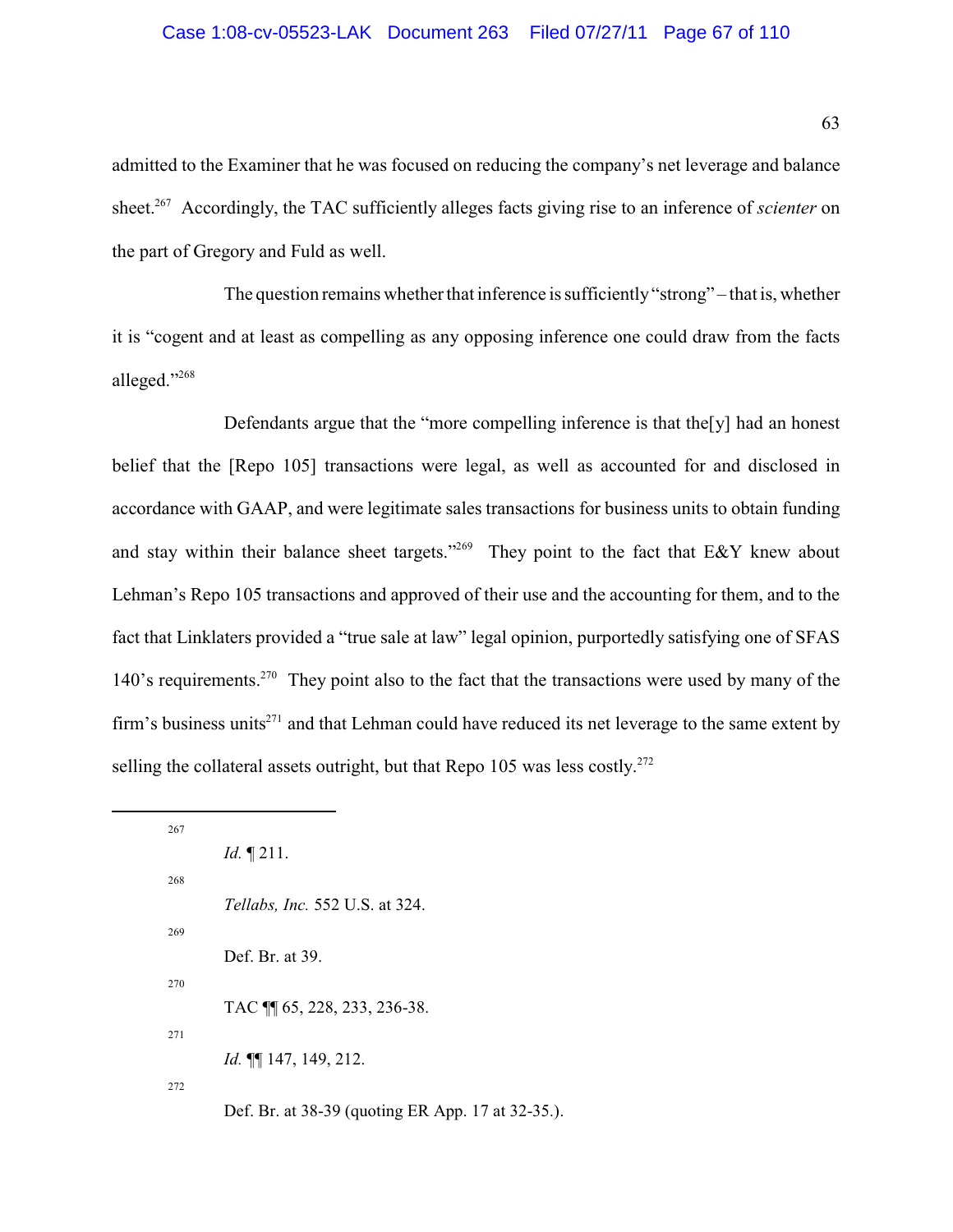The suggestions that defendants believed that the Repo 105 transactions were permissible in and of themselves and that the financial reporting for them, in and of itself, complied with GAAP does not address the core of plaintiffs' claims – that they were used to reduce temporarily and artificially Lehman's net leverage and paint a misleading picture of the company's financial position at the end of each quarter. The allegations that these transactions were used at the end of each reporting period, in amounts that increased as the economic crisis intensified, to affect a financial metric that allegedly was material to investors, credit rating agencies, and analysts support a strong inference that the Insider Defendants knew, or were reckless in not knowing, that use of the Repo 105 transactions and the manner in which they were accounted for painted a misleading picture of the company's finances.

### *(2) Risk management*

The TAC alleges facts sufficient to give rise to an inference of *scienter* with respect to the first category of risk management misstatement. It alleges that Lehman's executive committee established the company's overall risk limits and risk management policies, that Lehman's risk committee "determined 'overall risk limits and risk management policies, including establishment of risk tolerance levels . . . on a weekly basis, or more frequently as needed,'" and that Fuld, Gregory, Callan, Lowitt, and O'Meara sat on those committees.<sup>273</sup> It therefore sufficiently alleges facts giving rise to an inference that these defendants were involved in setting Lehman's risk policies and knew that the statements concerning enforcement of risk management policies were false.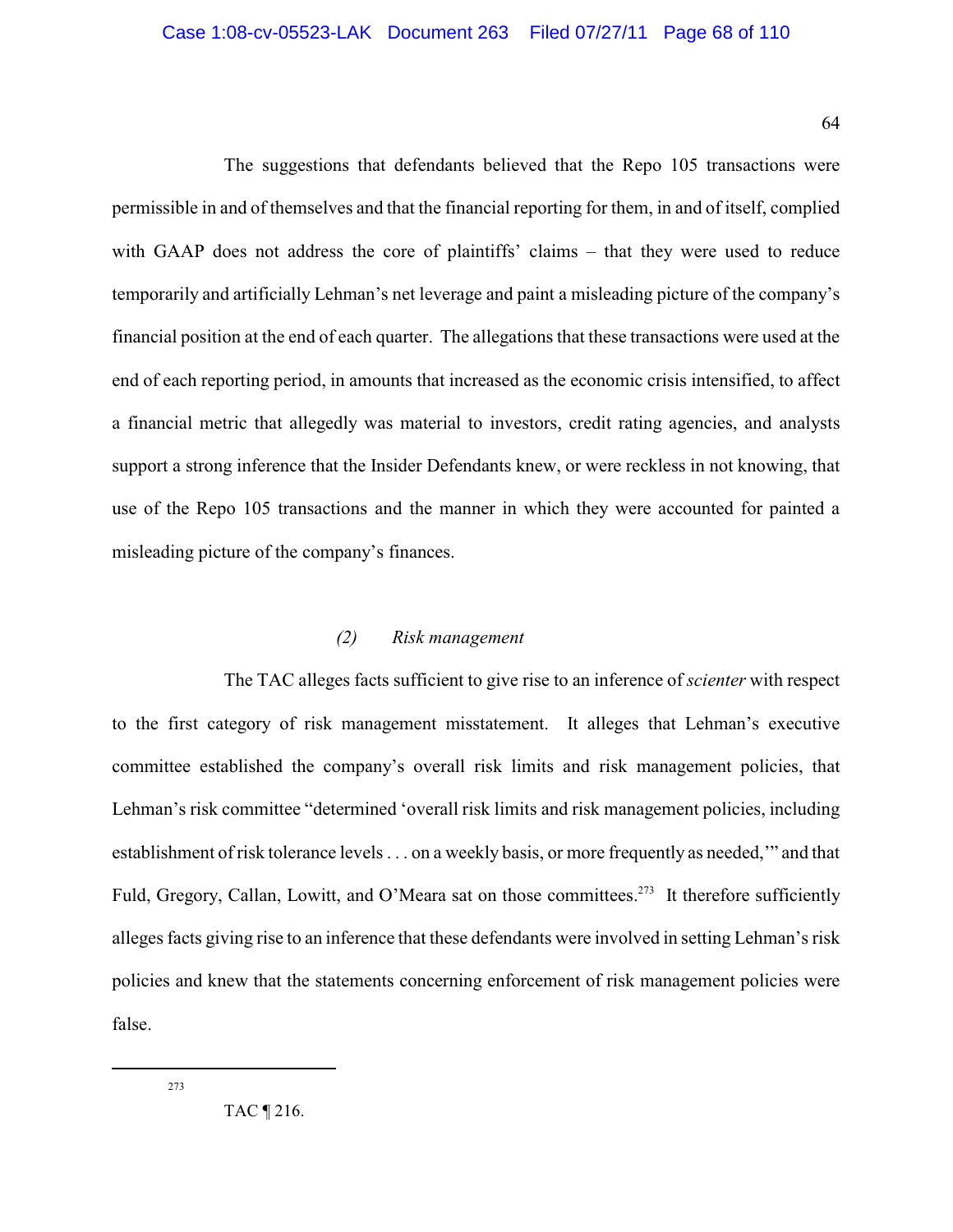The Insider Defendants contend that the alleged facts support an inference that Lehman's and the Insider Defendants' decisions with respect to risk management were business decisions, based on internal reports and discussions, and that the limits were altered pursuant to an established process.<sup>274</sup> The suggestion is that such an inference would be inconsistent with, or at least not as plausible as, an inference of fraudulent intent. For present purposes, however, the Court does not agree. While a trier of fact ultimately might not agree, it is more plausible, in all the circumstances, that Fuld, Gregory, Callan, Lowitt, and O'Meara knew that Lehman routinely altered or knowingly tolerated alteration of Lehman's risk management policies even as the company stated it would monitor and enforce them. Accordingly, the TAC adequately has alleged a strong inference of *scienter* on the part of Fuld, Gregory, Callan, Lowitt, and O'Meara with respect to the risk management policies.

The TAC makes stress testing statement *scienter* allegations only with respect to O'Meara. Specifically, it alleges that O'Meara told the Examiner that Lehman "did not even start taking steps to include private equity transactions in its stress tests until  $2008.^{275}$ . The TAC, however, fails to allege that Lehman's "private equity transactions" involved commercial real estate. To the contrary, it lists "private equity" assets or transactions separately from "commercial real estate" in the context of stress testing.<sup>276</sup> In consequence, the allegation that O'Meara knew that "private equity" assets were excluded from stress testing does not give rise to an inference that

274 Def. Br. at 43-44. 275 TAC ¶ 220. 276 *See, e.g.*, *id.* ¶¶ 72, 79, 80, 165.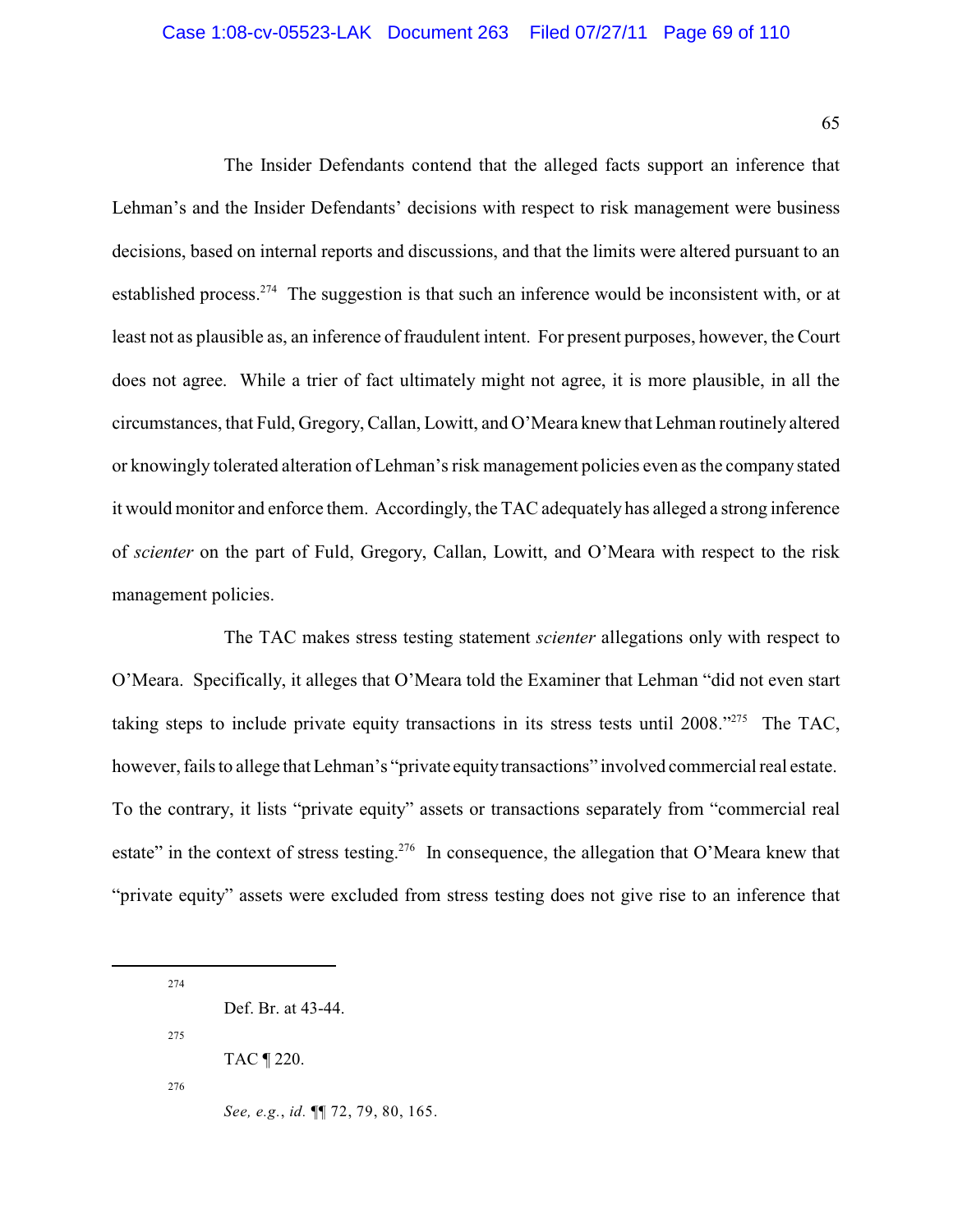O'Meara knew that Lehman's commercial real estate assets were excluded from the stress testing.

## *(3) Concentrations of credit risk*

Plaintiffs have alleged sufficiently that Lehman violated SFAS 107's disclosure obligations by failing to disclose in particular financial statements discussed above known significant concentrations of credit risk with respect to its holdings of Alt-A and commercial real estate assets. But Lehman is not a defendant in this case. It therefore remains to consider whether the TAC sufficiently pleads *scienter* with respect to these claims as to each Insider Defendant.

The internal February 2008 email discussing Lehman's Alt-A holdings is the only basis supporting an inference that anyone at Lehman knew of significant concentrations of credit risk with respect to these assets. But plaintiffs do not allege which if any of the Insider Defendants received, saw, or otherwise knew of this email. Consequently, there are no allegations supporting an inference of *scienter* on the part of the Insider Defendants with respect to these alleged undisclosed concentrations of credit risk.

The only basis for an inference that Lehman knew that it was obliged by SFAS 107 to disclose a significant concentration of credit risk with respect to commercial real estate assets in its 2007 10-K is the report at the November 6, 2007 Executive Committee meeting.<sup>277</sup> Fuld, O'Meara and Gregory all were members of that committee. Callan and Lowitt, however, did not become members until later.<sup>278</sup> Accordingly, the TAC sufficiently alleges *scienter* in respect of this claim on the part of Fuld, O'Meara and Gregory but not Callan and Lowitt.

<sup>277</sup>

*Id.* ¶ 107.

<sup>278</sup> 

*Id.* ¶¶ 11, 12.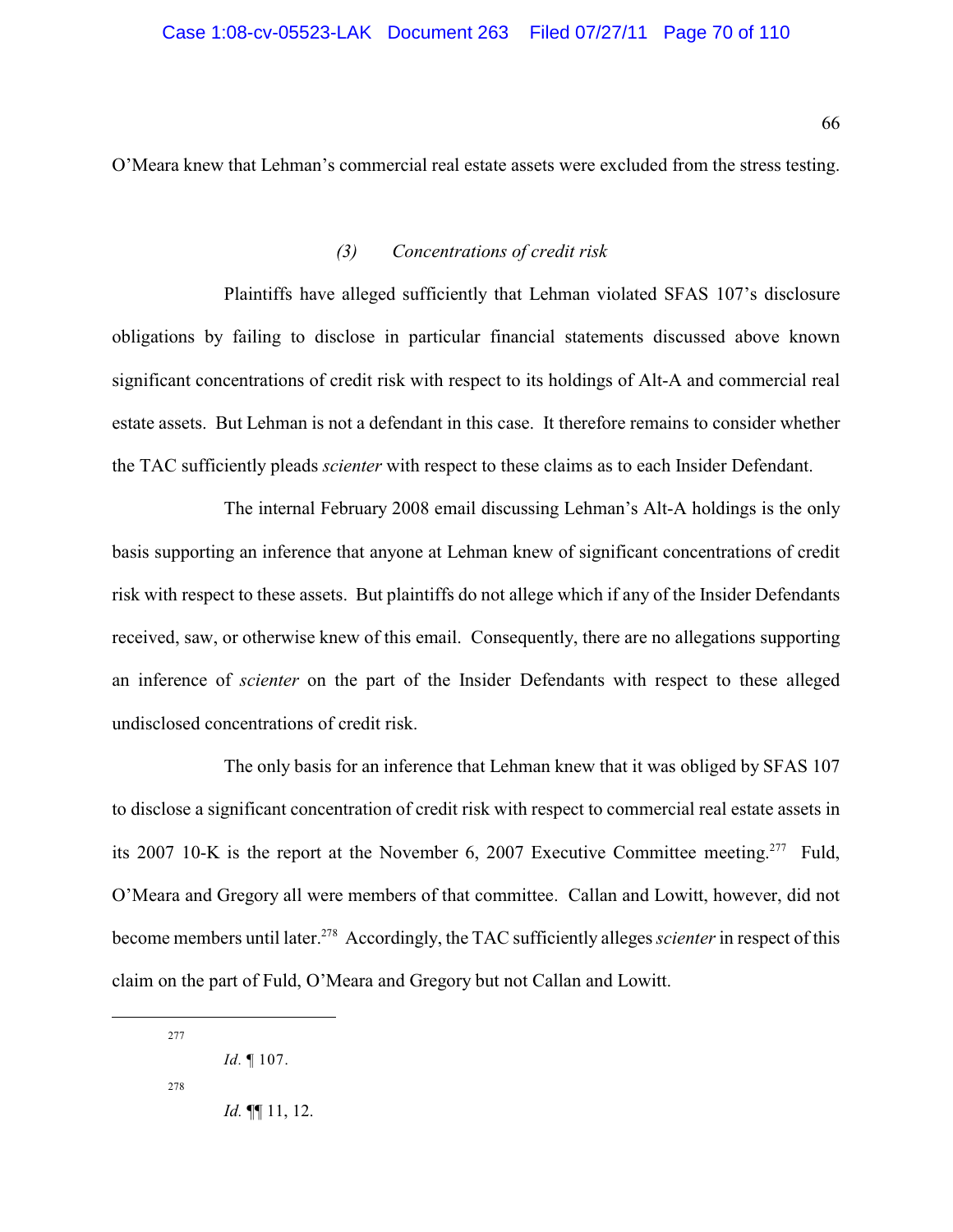### *C. E&Y*

The TAC alleges that E&Y's statements in (1) Lehman's 2007 10-K concerning its audit and Lehman's financial statements, and (2) Lehman's quarterly reports on Form 10-Q for the second and third quarters of 2007 and the first two quarters of 2008 concerning its review of Lehman's financials were materially false and misleading.<sup> $279$ </sup> While the TAC quotes selectively from those statements, it is useful to quote them more fully.

Insofar as is relevant here, the statements in the 2007 10-K were these:

"We have audited the accompanying consolidated statement of financial condition of Lehman Brothers Holdings Inc. (the 'Company') as of November 30, 2007 and 2006, and the related consolidated statements of income, changes in stockholders' equity, and cash flows for each of the three years in the period ended November 30, 2007. . . . These financial statements and schedule are the responsibility of the Company's management. Our responsibility is to express an opinion on these financial statements based on our audits.

"We conducted our audits in accordance with the standards of the Public Company Accounting Oversight Board (United States). Those standards require that we plan and perform the audit to obtain reasonable assurance about whether the financial statements are free of material misstatement. An audit includes examining, on a test basis, evidence supporting the amounts and disclosures in the financial statements. An audit also includes assessing the accounting principles used and significant estimates made bymanagement, as well as evaluating the overall financial statement presentation. We believe that our audits provide a reasonable basis for our opinion.

"In our opinion, the financial statements referred to above present fairly, in all material respects, the consolidated financial position of Lehman Brothers Holdings Inc. at November 30, 2007 and 2006, and the consolidated results of its operations and its cash flows for each of the three years in the period ended November 30, 2007, in conformity with U.S. generally accepted accounting principles."<sup>280</sup>

279

280

2007 10-K at 84.

TAC ¶ 224.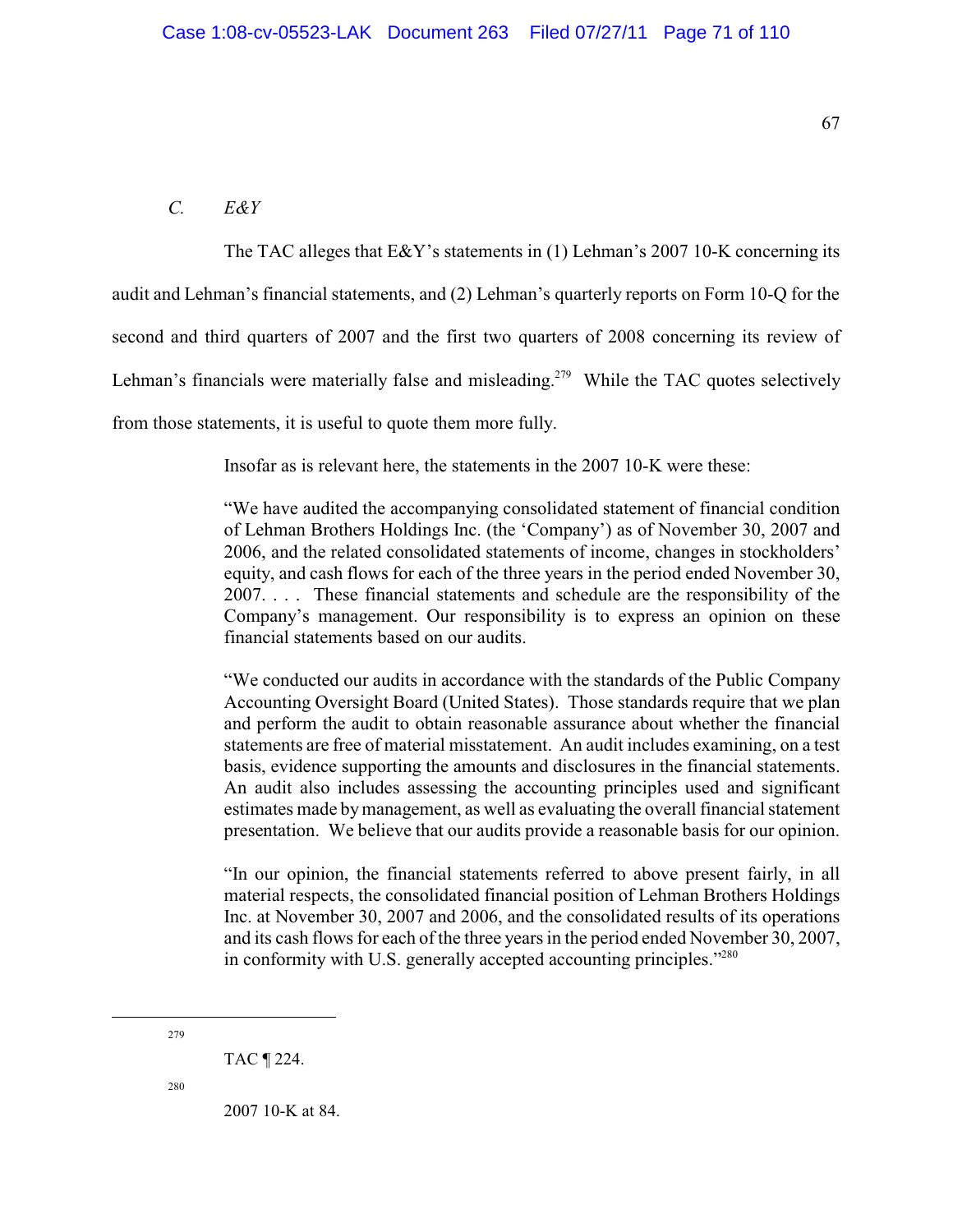The pertinent statement in each of the 10-Q's was this:

"We have reviewed the consolidated statement of financial condition of Lehman Brothers Holdings Inc. and subsidiaries (the "Company") as of [date], and the related consolidated statement of income for the . . . periods ended [dates], and the consolidated statement of cash flows for the . . . periods ended [dates]. These financial statements are the responsibility of the Company's management.

"We conducted our review in accordance with the standards of the Public Company Accounting Oversight Board (United States). A review of interim financial information consists principally of applying analytical procedures and making inquiries of persons responsible for financial and accounting matters. It is substantially less in scope than an audit conducted in accordance with the standards of the Public Company Accounting Oversight Board (United States), the objective of which is the expression of an opinion regarding the financial statements taken as a whole. Accordingly, we do not express such an opinion.

"Based on our review, we are not aware of any material modifications that should be made to the consolidated financial statements referred to above for them to be in conformity with U.S. generally accepted accounting principles."<sup>281</sup>

Plaintiffs mount parallel attacks on E&Y's statements in the 10-K and the 10-Qs.

They allege that the audit, or GAAS, opinion in the  $10-K$  – i.e., the statement that E&Y "conducted [its] audits in accordance with the standards of the Public Company Accounting Oversight Board" – was false because E&Y did not conduct its audits in accordance with those standards.<sup>282</sup> They contend also that the GAAP opinion in the  $10-K - i.e.,$  the statement that, in E&Y's "opinion, the financial statements referred to above present fairly, in all material respects, the consolidated financial position of Lehman Brothers Holdings Inc. at November 30, 2007 and 2006, and the consolidated results of its operations and its cash flows for each of the three years in the period ended November 30, 2007, in conformity with U.S. generally accepted accounting principles" – was

281

282

TAC ¶ 224; Pl. Br. at 22.

<sup>2</sup>Q07 at 43, 3Q07 at 44, 1Q08 at 42, 2Q08 at 53.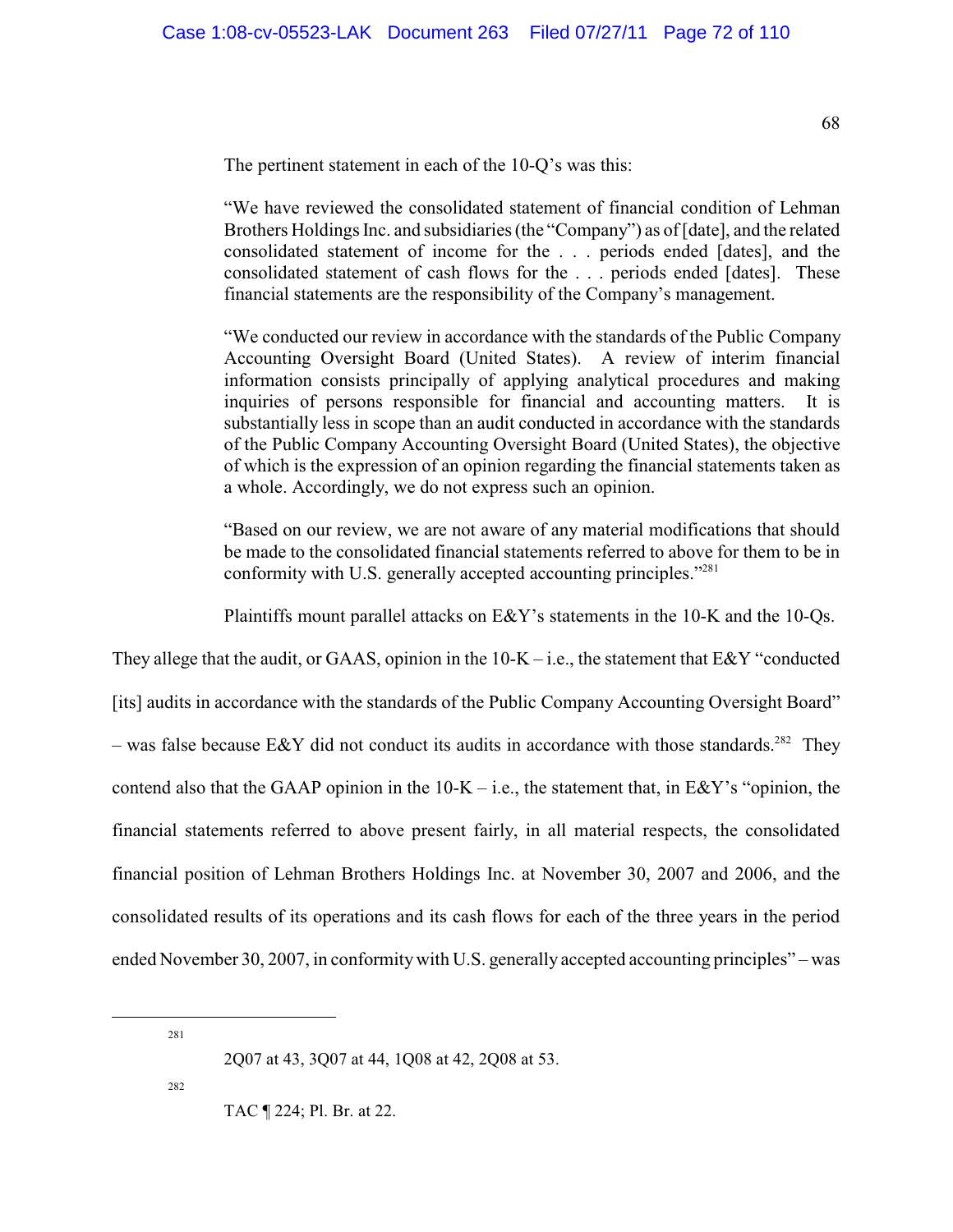false because that statement did not conform to GAAP.<sup>283</sup> Similarly, they assert that the statements in the  $10\text{-}Qs$  – first that E&Y conducted its "review in accordance with the standards of the" PCAOB and, second, that E&Y, "[b]ased on [its] review, [was] . . . not aware of any material modifications that should be made to the consolidated financial statements referred to above for them to be in conformity with U.S." GAAP – were false for substantially the same reasons.<sup>284</sup>

## *1. Statements regarding GAAS*

E&Y contends that an auditor's statements of GAAS compliance is an assertion of opinion that is not a misstatement unless the auditor believed it to be false when it was made.<sup>285</sup> As the TAC is devoid of allegations that E&Y subjectively believed that its statements of GAAS compliance were false, it argues, the Exchange Act claims relating to its GAAS opinions must be dismissed.

Plaintiffs tacitly acknowledge that the TAC does not allege that the GAAS opinion was subjectively false, arguing instead that subjective falsity is not required for purposes of Section 11 of the Securities Act<sup>286</sup> and, by logical extension, to make out a false statement (as distinct from

- 284
- *Id.*

*Id.*

285

286

Pl. Br. at 22-23.

<sup>283</sup>

E&Y Br. at 19. *In re Barclays Bank PLC Sec. Litig.*, No. 09 Civ. 1989 (PAC), 2011 WL 31548, at \*8 (S.D.N.Y. Jan. 5, 2011); *Fait v. Regions Fin. Corp.*, 712 F. Supp.2d 117, 121 (S.D.N.Y. 2010); *Lehman MBS*, 684 F. Supp. 2d at 494-95; *Tsereteli*, 692 F. Supp.2d at 393; *see also Va. Bankshares*, 501 U.S. at 1095 (1991) ("A statement of belief may be [proven false or misleading] . . . solely as a misstatement of the psychological fact of the speaker's belief in what he says.").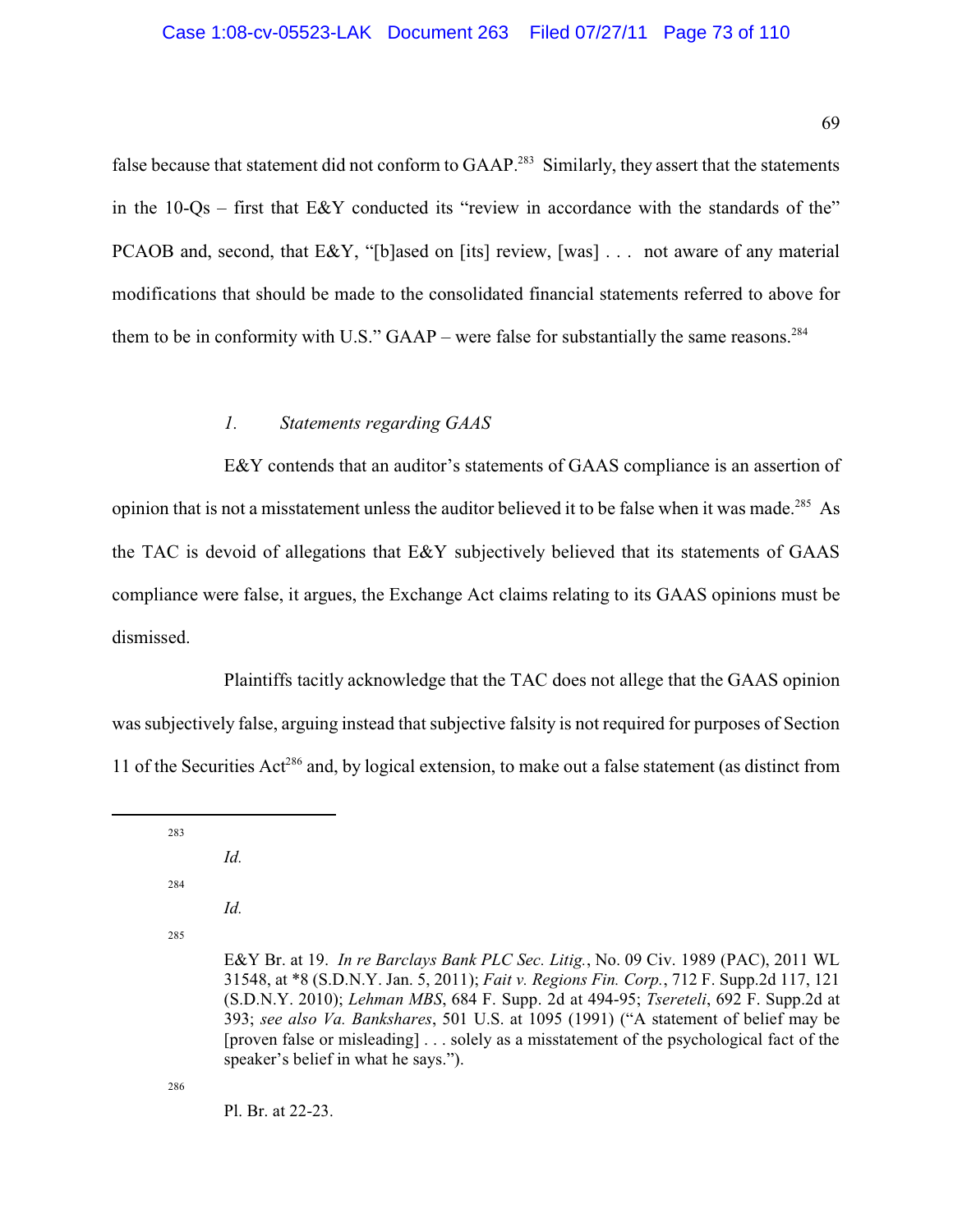*scienter*) for purposes of Section 10(b) and Rule 10b-5 of the Exchange Act. This, they say, is the logical import of the fact that the Securities Act provides auditors and others with a due diligence defense to Section 11 claims, which affords them the opportunity to avoid strict liability by proving that they exercised due diligence. Although plaintiffs do not say so in as manywords, their position amounts to the proposition that a complaint that alleges that an auditing firm issued a "clean" audit opinion in circumstances in which one might conclude that the audit had not been conducted in accordance with PCAOB standards sufficiently alleges a false statement even if others reasonably might have agreed with the auditor. That argument is not persuasive.

As an initial matter, the argument, to the extent it rests on Section 11 of the Securities Act, assumes the very point at issue. It is true, as plaintiffs contend, that Section 11's purposes include holding auditors and others strictly liable, subject to the due diligence defense, for materially false or misleading statements in the portions of registration statements "expertised" by them.<sup>287</sup> But that says nothing about what constitutes a false or misleading statement. So we must look carefully at precisely what the TAC alleges was wrong with the GAAS opinion – in other words, at the precise respects in which the audit allegedly was not conducted in accordance with PCAOB standards – in order to determine whether E&Y's statement that it had conducted a GAAS-compliant audit may be understood as "false."

The TAC points to several General Standards ("GS"), interpretive Statements on

*See In re Lehman Bros. Mortgage-Backed Securities Litig.*, \_\_\_ F.3d \_\_\_\_, 2011 WL 1778726, at \*5 (2d Cir. 2011) (*"Lehman MBS"*) ("Section 11 provides the purchasers of registered securities with strict liability protection for material misstatements or omissions in registration statements" made by, *inter alia*, "accountants or other experts consenting to be named as preparing or certifying part of the registration statement."). *See also Herman & MacLean v. Huddleston*, 459 U.S. 375, 382 (1983) ("Liability against the issuer of a security is virtually absolute, even for innocent misstatements. Other defendants bear the burden of demonstrating due diligence.").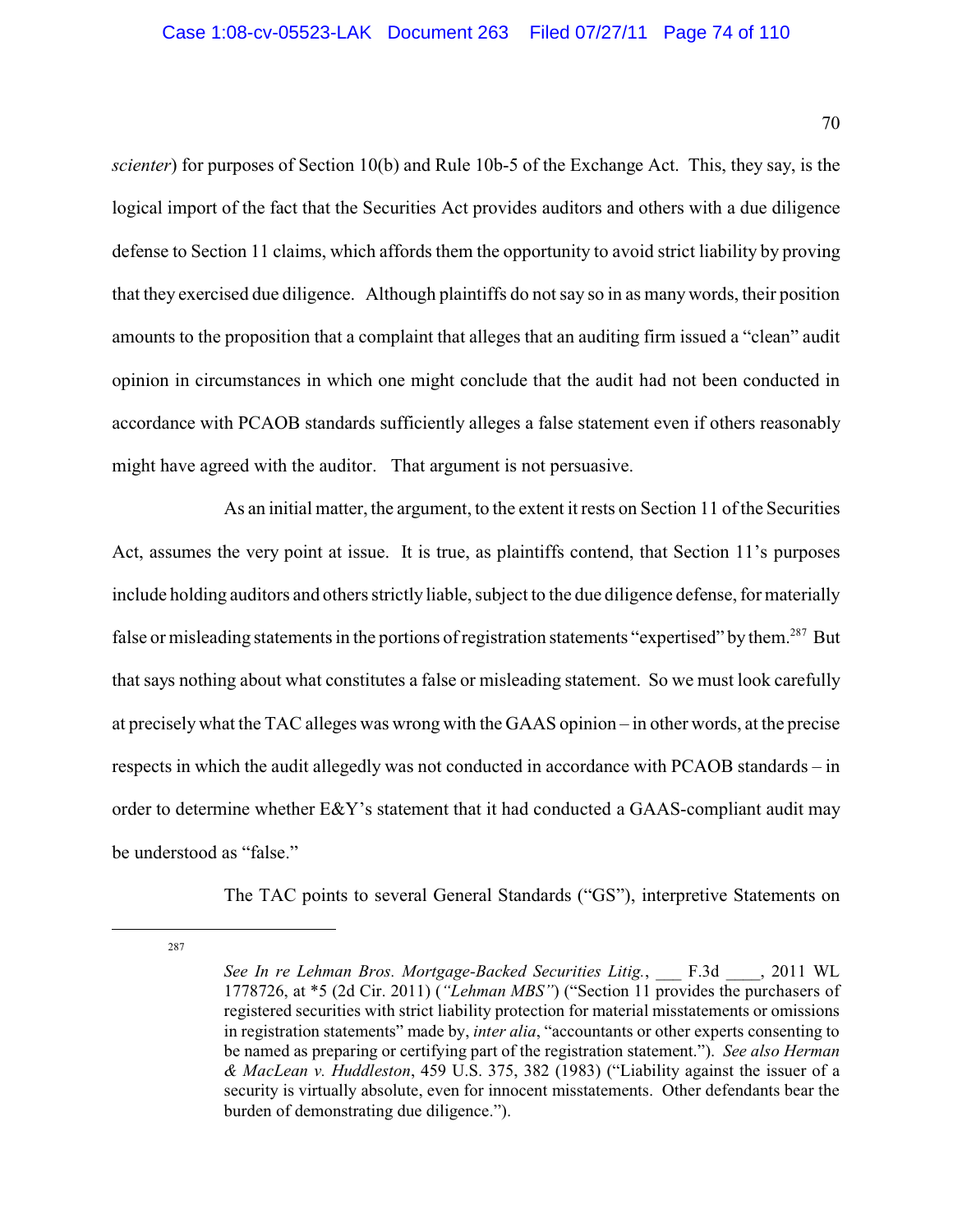71

Auditing Standards ("AU"), and Statements of Fieldwork that allegedly are part of GAAS and that E&Y allegedly violated.<sup>288</sup> Many of those standards are couched in rather general and in some cases inherently subjective terms. They require, for example, that the auditor plan the audit engagement properly, use "due professional care," exercise "professional skepticism," and "assess the risk of material misstatement due to fraud $1289 - 11$  matters as to which reasonable professionals planning or conducting an audit reasonably and frequently could disagree.<sup>290</sup> Bearing in mind that  $E\&Y$ 's GAAS opinion, just like those rendered by all or substantially all accounting firms, is explicitly labeled as just that – an opinion that the audit complied with these broadly stated standards – more is necessary to make out a claim that the statement of opinion was false than a quarrel with whether these standards have been satisfied.

In this case, most of plaintiffs' allegations in that respect are conclusory and do not contain factual matter sufficient to support a plausible claim for relief.<sup> $291$ </sup> But the TAC claims also that E&Y violated GS 3's and AU § 230's requirements of "due professional care" and "professional skepticism" in that E&Y ignored or failed to respond adequately to three "red flags": (1) Lehman's inability to obtain from a U.S.-based law firm a true sale opinion regarding Lehman's accounting

288

289

GS No. 3; AU §§ 230, 311; Statement of Fieldwork No. 1.

290

*See In re Worldcom, Inc. Sec. Litig.*, 352 F. Supp.2d 472, 481 (S.D.N.Y. 2005) ("[T]here are different methodologies for conducting a GAAS-compliant audit.").

291

The TAC alleges, for example, that  $E&Y$  violated AU  $\S$  311's requirement of proper audit planning by "not adequately plan[ning] its quarterly reviews and annual audit of Lehman to address its knowledge" of certain facts. TAC ¶ 238. It does not, however, identify any planning deficiencies or, for that matter, what planning  $E\&Y$  did that allegedly was insufficient.

TAC ¶¶ 235-41.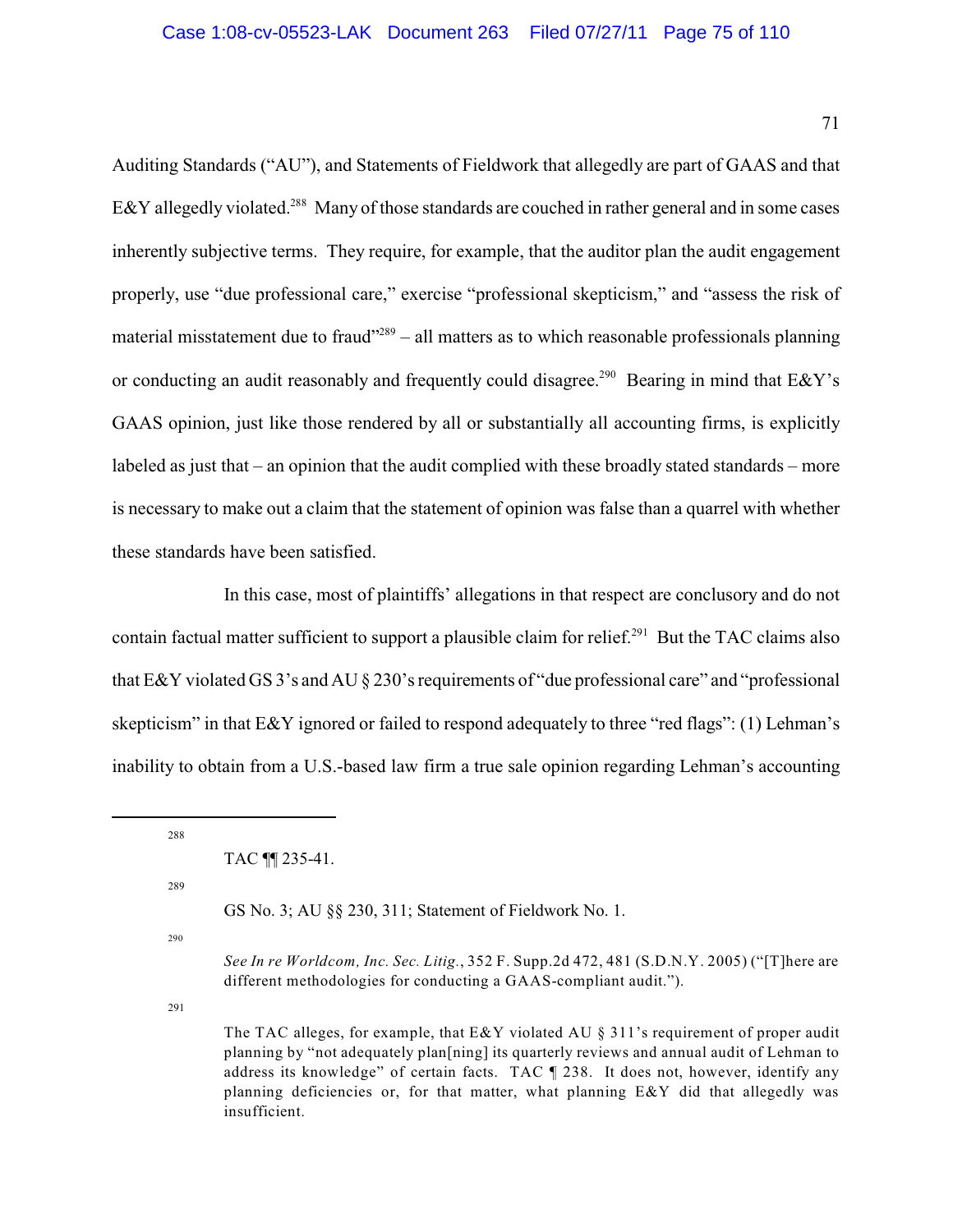treatment of Repo 105s, (2) a netting grid that identified and described the Repo 105s, and (3) E&Y's June 12, 2008 interview with Matthew Lee, the senior vice president in charge of Lehman's Global Balance Sheet and Legal Entity Accounting.<sup>292</sup>

Lehman's use of a true sale at law opinion letter from a U.K.-based law firm was not a red flag. First, given that our legal system sprung from the English one, it would be odd indeed to conclude that the use of an opinion from a well known U.K.-based law firm on a question of common law – whether a true sale at law had occurred – calls into question the accuracy of the opinion's conclusion. Second, and more importantly, the letter is not said to have provided E&Y any indication that Lehman improperly increased its use of the Repo 105 transactions at the end of each reporting period because the opinion that a Repo 105 involved a true sale did not address the issue that is pertinent here. That opinion went only to the question whether the Repo 105s were properly accounted for as sales under SFAS 140, not the question whether the financial statements nevertheless were misleading because the manner in which the Repo 105s were used presented a deceptive picture as to Lehman's net leverage.

Nor was the netting grid a "red flag" that Lehman used the Repo 105 transactions at the end of each quarter to manipulate its reported net leverage ratio. The netting grid disclosed the volumes of Repo 105 transactions on Lehman's balance sheet on November 30, 2006, and February 28, 2007.<sup>293</sup> But it did not disclose to E&Y when these transactions were entered into or that they

292

 $293$ 

ER, at 951-52.

Pl. Br. at 68-74.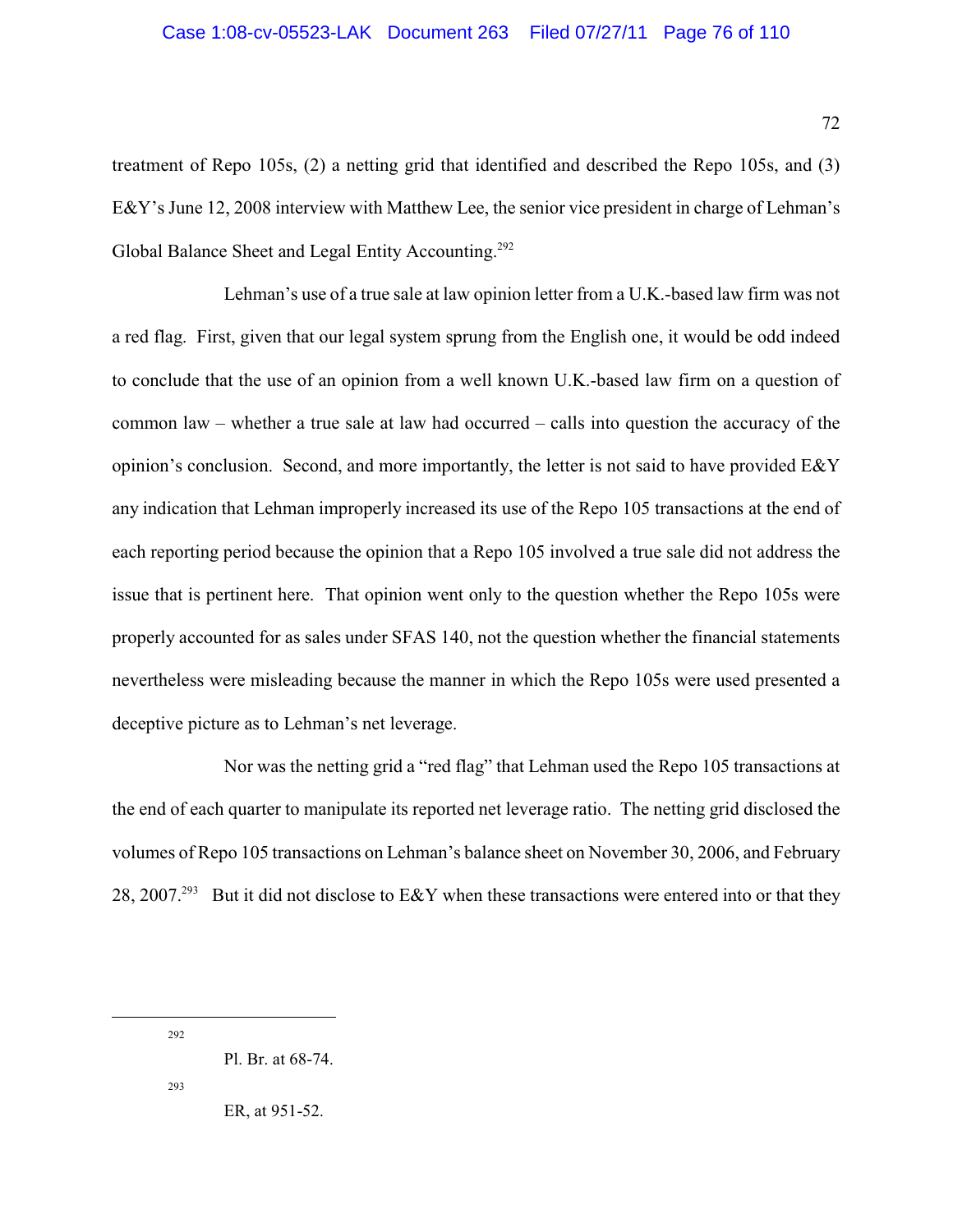were unwound promptly after the end of each reporting period.<sup> $294$ </sup> The grid therefore could not have alerted E&Y to the possibility that Lehman was using these transactions to manipulate its net leverage (and overall financial position) at the close of each reporting period.

The Lee interview, but for its timing, would have been different. Lee allegedly told E&Y that Lehman had used Repo 105 transactions to remove temporarily \$50 billion from its balance sheet at the end of the second quarter of  $2008<sup>295</sup>$  Although Lehman's audit committee allegedly had instructed E&Y to report to it any allegations of financial improprieties, E&Y allegedly failed to relay Lee's concerns or investigate them itself.<sup>296</sup> In these circumstances, and bearing in mind that the issue might appear differently on a fuller record, a trier of fact reasonably might find that E&Y knew by June 2008, when it interviewed Lee, that the Repo 105s may have been used to manipulate the balance sheet, at least at the end of the second quarter of that year. Had E&Y subsequently issued a "clean" audit opinion, knowing that it had not followed up appropriately on Lee's allegations, that opinion could well have been false. But the only audit opinion at issue here is the one E&Y expressed with respect to its 2007 audit and that appeared in the 2007 10-K, issued on January 28,  $2008.<sup>297</sup>$ 

<sup>295</sup>

| `AC¶230. |
|----------|
|          |

296

*Id.*¶¶ 231-33.

297

The statements in the 10-Q's were not opinions on certified financial statements which, in accordance with AU § 508. 07-.10, contain "[a] statement that the audit was conducted in accordance with generally accepted auditing standards." Rather, they were reports on reviews of interim financial information. Reviews are not audits. Indeed, they are governed not by AU § 508, but by AU § 722, which requires no GAAS opinion on such reports.

<sup>294</sup> E&Y Br. at 24 (citing Netting Grid, DI 298 Ex. 16 at 17).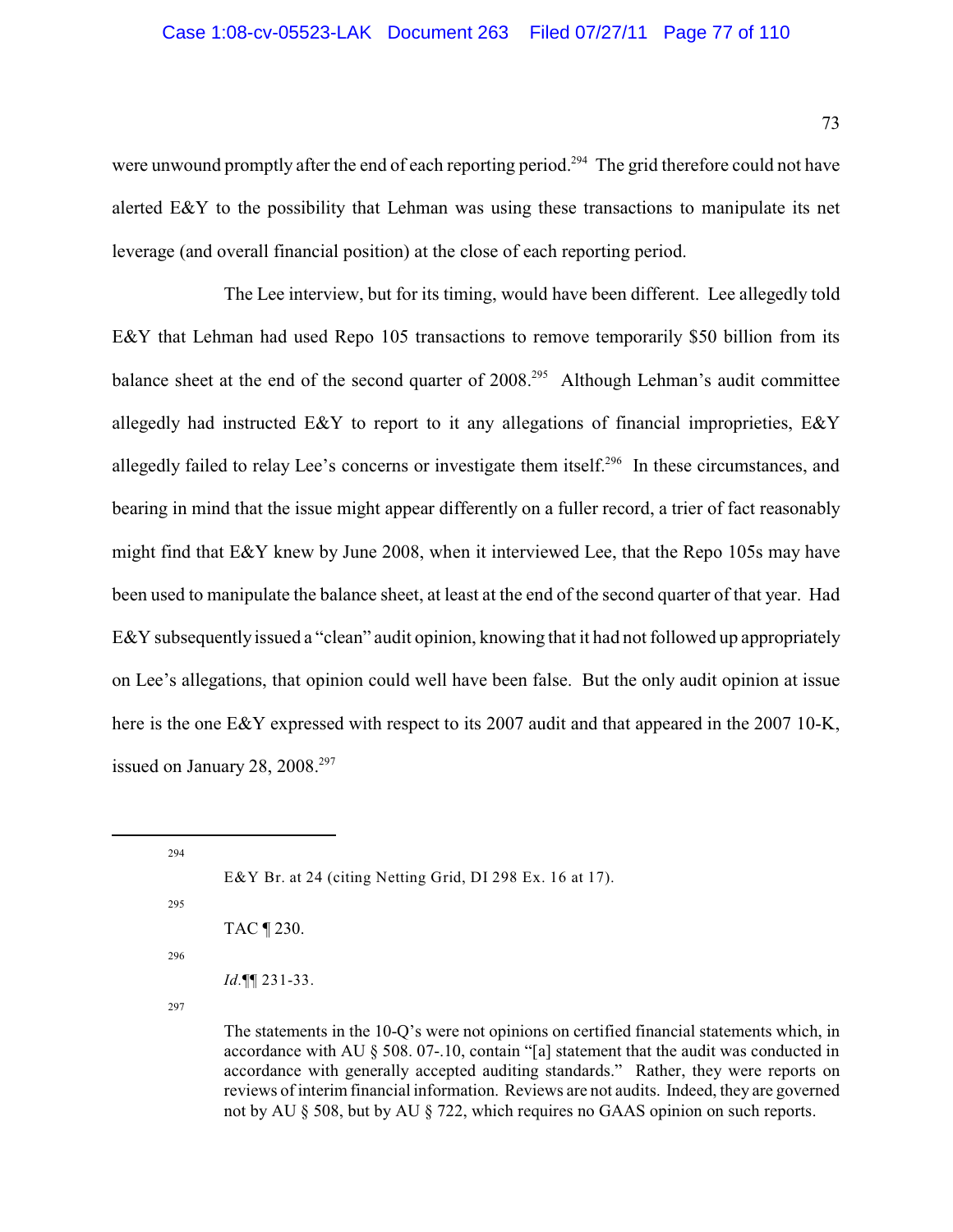74

The Court is mindful of the fact that some courts have considered the sufficiency of securities claims against auditors based upon statements as to the compliance of financial statements with GAAP without regard to the significance of the fact that such statements have been couched as opinions and thus without regard to the importance of the fact-opinion distinction.<sup>298</sup> But the distinction is important. E&Y's statement regarding GAAS compliance inherently was one of opinion. In order for the TAC sufficiently to have alleged that it was false, it had to allege facts that, if true, would permit a conclusion that E&Y either did not in fact hold that opinion or knew that it had no reasonable basis for it.<sup>299</sup>

The *scienter* analysis with respect to this claim is substantially the same. As with other defendants, in order to state an Exchange Act claim against an auditor, a complaint must "state with particularity facts giving rise to a strong inference" of *scienter*.<sup>300</sup> The standard for evaluating assertions of an auditor's *scienter*, however, is "demanding."<sup>301</sup> The complaint must allege that the auditor's conduct was "'highly unreasonable,'" representing "'an extreme departure from the

298

299

300

*See*, *e.g.*, *In re Refco*, 503 F. Supp. 2d at 656-57; *In re Tronox, Inc. Sec. Litig.*, No. 09 Civ. 6220 (SAS), 2010 WL 2835545, at \*3, 10-11 (S.D.N.Y. Jun. 28, 2010); *The Penn. Ave. Funds v. Inyx Inc.*, No. 08 Civ. 6857 (PKC), 2010 WL 743562, at \*6, 11-12 (S.D.N.Y. Mar. 1, 2010); *Varghese v. China Shenghuo Pharm. Holdings, Inc.*, 672 F. Supp. 2d 596, 602, 609 (S.D.N.Y. 2009); *In re Worldcom, Inc. Sec. Litig.*, 352 F. Supp. 3d 472, 487 (S.D.N.Y. 2005).

*See Deephaven Private Placement Trading, Ltd. v. Grant Thornton & Co.*, 454 F.3d 1168, 1175-76 (10th Cir. 2006).

<sup>15</sup> U.S.C. § 78u-4(b)(2)(A).

*See*, *e.g.*, *In re Imax Sec. Litig.*, 587 F. Supp.2d 471, 483 (S.D.N.Y. 2008); *In re Scottish Re Group Sec. Litig.*, 524 F. Supp.2d 370, 385 (S.D.N.Y.2007); *In re Refco*, 503 F. Supp.2d at 657; *In re Marsh & McLennan Cos., Inc. Sec. Litig.*, 501 F. Supp. 2d 452, 488 (S.D.N.Y. 2006).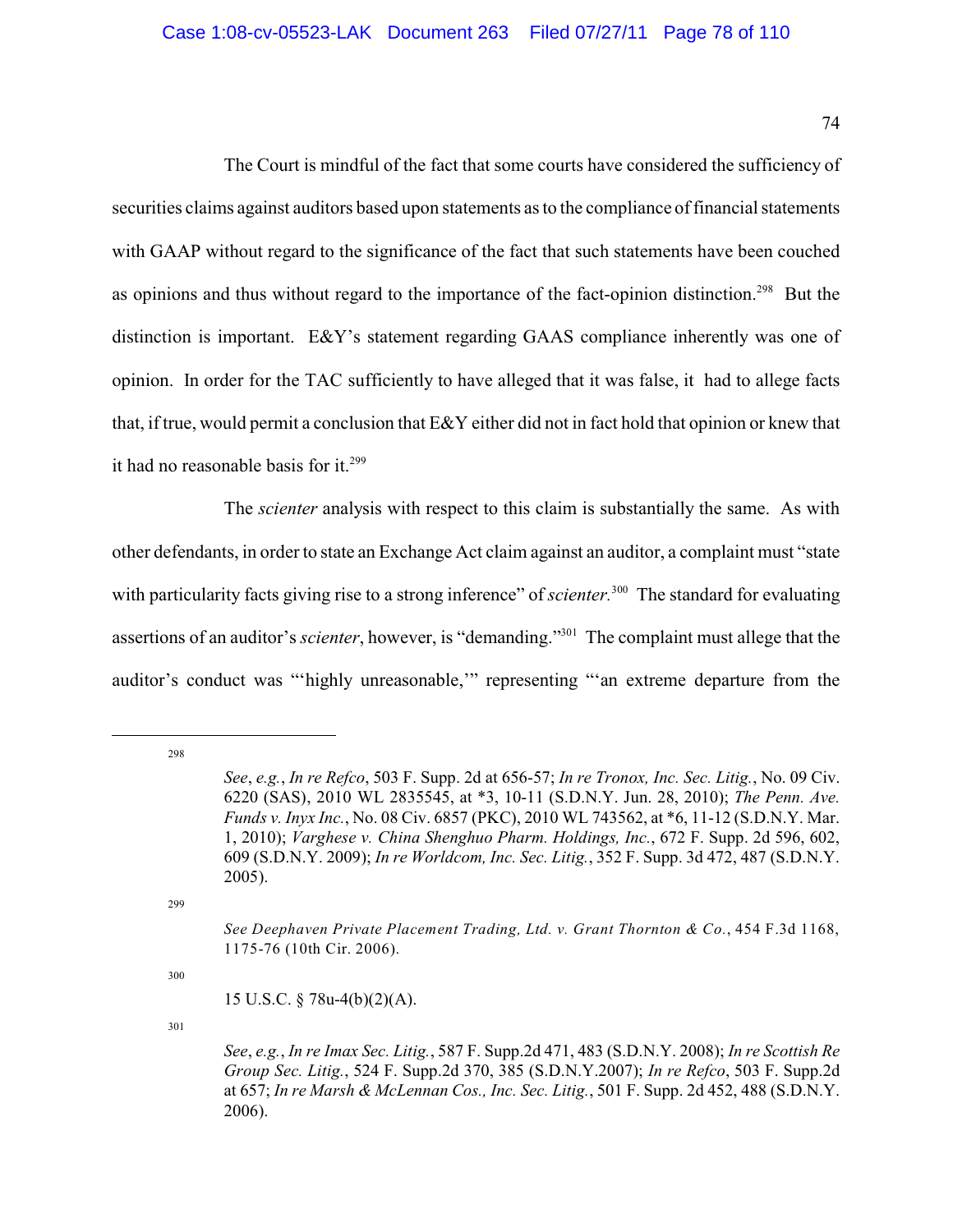75

standards of ordinary care'" and "'approximat[ing] an actual intent to aid in the fraud being perpetrated by the audited company."<sup>302</sup> The "accounting judgments which were made [must have been] such that no reasonable accountant would have made the same decisions if confronted with the same facts."<sup>303</sup> Plaintiffs' allegations respecting "red flags" therefore bear not only on whether E&Y violated the pertinent GAAS requirements, but also on whetherit did so with the requisite state of mind.<sup>304</sup> For the reasons discussed above, the true sale opinion and netting grid were not red flags, the disregard of which could be called highly reckless. And while E&Y's alleged failure to follow up on the Lee interview arguably would have been a departure from GAAS, the only subsequent E&Y statement at issue is the report on the interim financials in the 2Q08, which contained no statement of a GAAS-compliant audit. Accordingly, the TAC fails to allege that E&Y made any false or misleading statements with respect to GAAS compliance either in the 2007 10-K or in any of the subsequent 10-Q's, much less that it did so with *scienter.*

# *2. Statements regarding GAAP*

Plaintiffs argue also that E&Y's opinions as to Lehman's preparation of its financial statements in accordance with GAAP were statements of fact and that they were false because those

303

*In re Scottish Re Group Sec. Litig*., 524 F. Supp. 2d at 385 (quoting *In re Refco*, 503 F. Supp.2d at 657).

<sup>302</sup>

*See Rothman v. Gregor*, 220 F.3d 81, 98 (2d Cir. 2000) (quoting *Decker v. Massey-Ferguson, Ltd.*, 681 F.2d 111, 120-21 (2d Cir. 1982)). *See also In re Scottish Re Group Sec. Litig*., 524 F. Supp. 2d 370, 385 (S.D.N.Y. 2007).

*See In re AOL Time Warner*, 381 F. Supp.2d 192, 240 (S.D.N.Y. 2004) ("Allegations of 'red flags,' when coupled with allegations of GAAP and GAAS violations, are sufficient to support a strong inference of scienter.").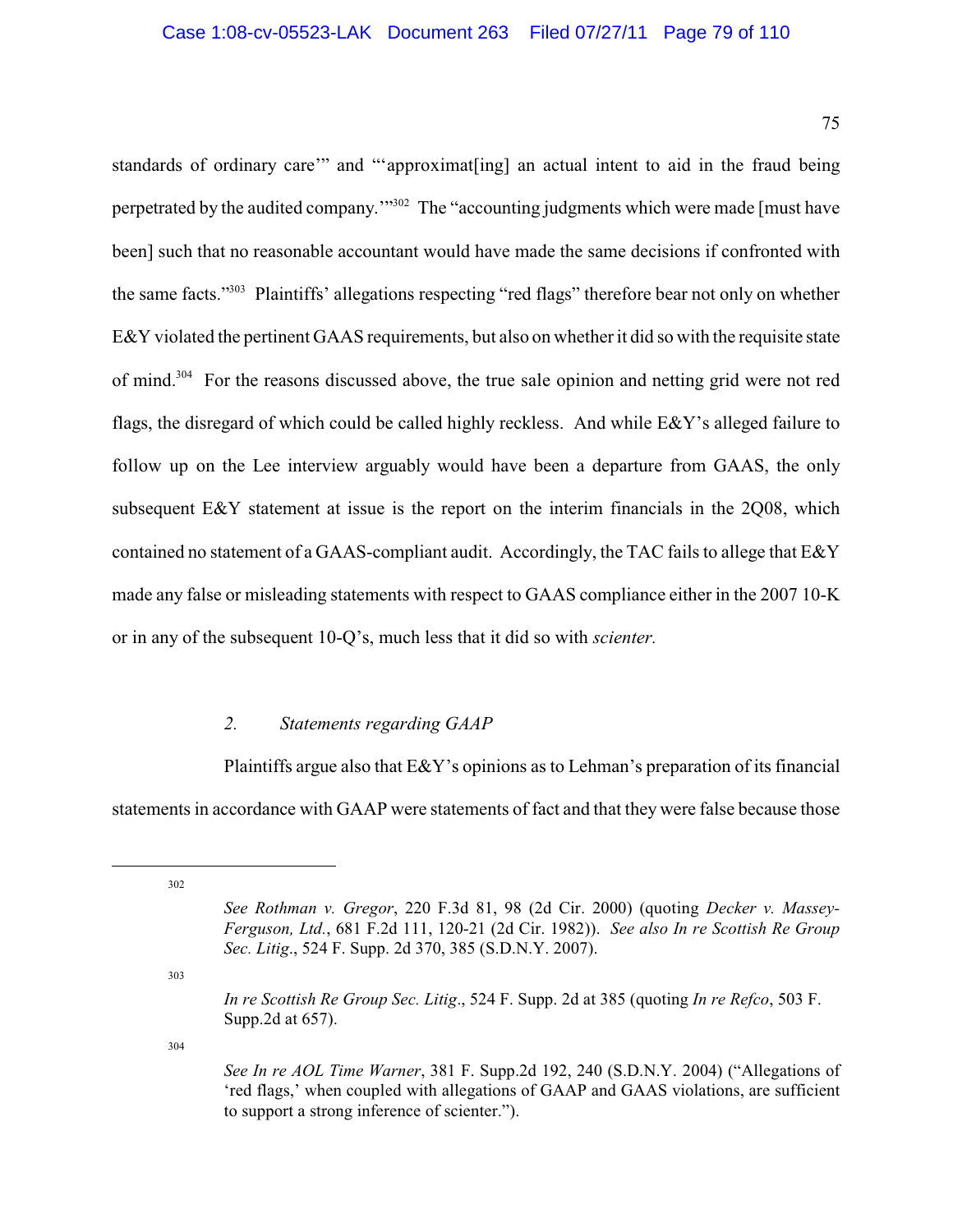financial statements in fact did not comply with GAAP.

"The representation in the auditor's standard report regarding fair presentation, in all material respects, in conformity with [GAAP] indicates the auditor's *belief* that the financial statements, taken as a whole, are not materially misstated."<sup>305</sup> Thus, allegations that a company violated GAAP in preparing its financial statements are not sufficient, in and of themselves, to state a claim that an auditor's opinion of GAAP compliance is a factual misstatement. Forreasons already discussed, the complaint must allege specific departures from GAAP and, in addition, set forth facts sufficient to warrant a finding that the auditor did not actually hold the opinion it expressed or that it knew that it had no reasonable basis for holding it.

The only alleged departure from GAAP relied upon by plaintiffs in connection with its claim against E&Y relates to Lehman's use of Repo  $105s$ <sup>306</sup>. The only such departure that the Court finds sufficient is the claim that Lehman's use of such transactions at each quarter-end to reduce its net leverage temporarily resulted in the financial statements portraying the company's leverage in a misleading way, this notwithstanding that plaintiffs have not sufficiently alleged that the accounting treatment of those transactions, in and of itself, was inconsistent with GAAP.<sup>307</sup> As there is no claim that E&Y did not in fact hold the opinion that it expressed with respect to Lehman's compliance with GAAP, the question thus becomes whether plaintiffs have sufficiently alleged that E&Y had no reasonable basis for believing that Lehman's financial statements were

305

306

307

*See supra*.

AU § 312.07 (emphasis added). *See also In re Worldcom, Inc. Sec. Litig.*, 352 F. Supp.2d at 480.

TAC ¶¶ 224-33.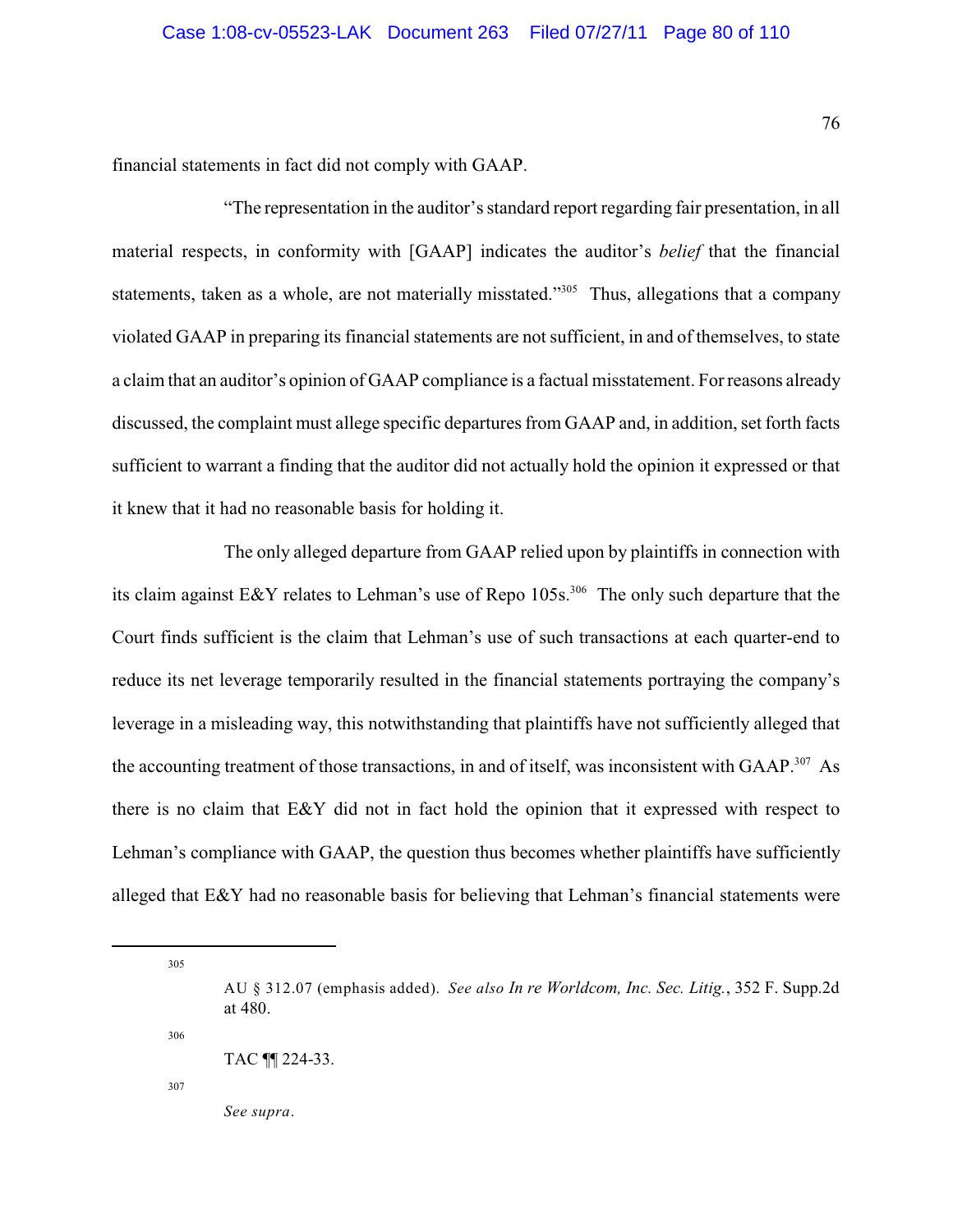prepared in accordance with GAAP. In other words, have plaintiffs sufficiently alleged that E&Y knew enough about Lehman's use of Repo 105s to "window-dress" its period-end balance sheets to permit a finding that E&Y had no reasonable basis for believing that those balance sheets fairly presented the financial condition of Lehman?

Plaintiffs rely for this purpose on precisely the same alleged red flags discussed previously in connection with E&Y's GAAS opinion – the "true sale" opinion, the netting grid, and the Lee interview. The first two are no stronger in this context than in that. The Lee interview, however, is a different matter.

The TAC alleges that Lee told E&Y in June 2008 "that Lehman moved \$50 billion of inventory off its balance sheet at quarter-end through Repo 105 transactions and that these assets returned to the balance sheet about a week later."<sup>308</sup> Assuming that is so,  $E\&Y$  arguably was on notice by June 2008 that Lehman had used Repo 105s to portray its net leverage more favorably than its financial position warranted, a circumstance that could well have resulted in the published balance sheet for that quarter being inconsistent with GAAP's overall requirement of fair presentation. Accordingly, the TAC adequately alleges that E&Y misrepresented in the 2Q08 that it was "not aware of any material modifications that should be made to the consolidated financial statements referred to above for them to be in conformity with U.S. generally accepted accounting principles" notwithstanding Lee's disclosure to it.

\* \* \*

In sum, the TAC sufficiently alleges that E&Y, with the requisite *scienter,* made a false or misleading statement in Lehman's 2Q08 in that it professed ignorance of facts warranting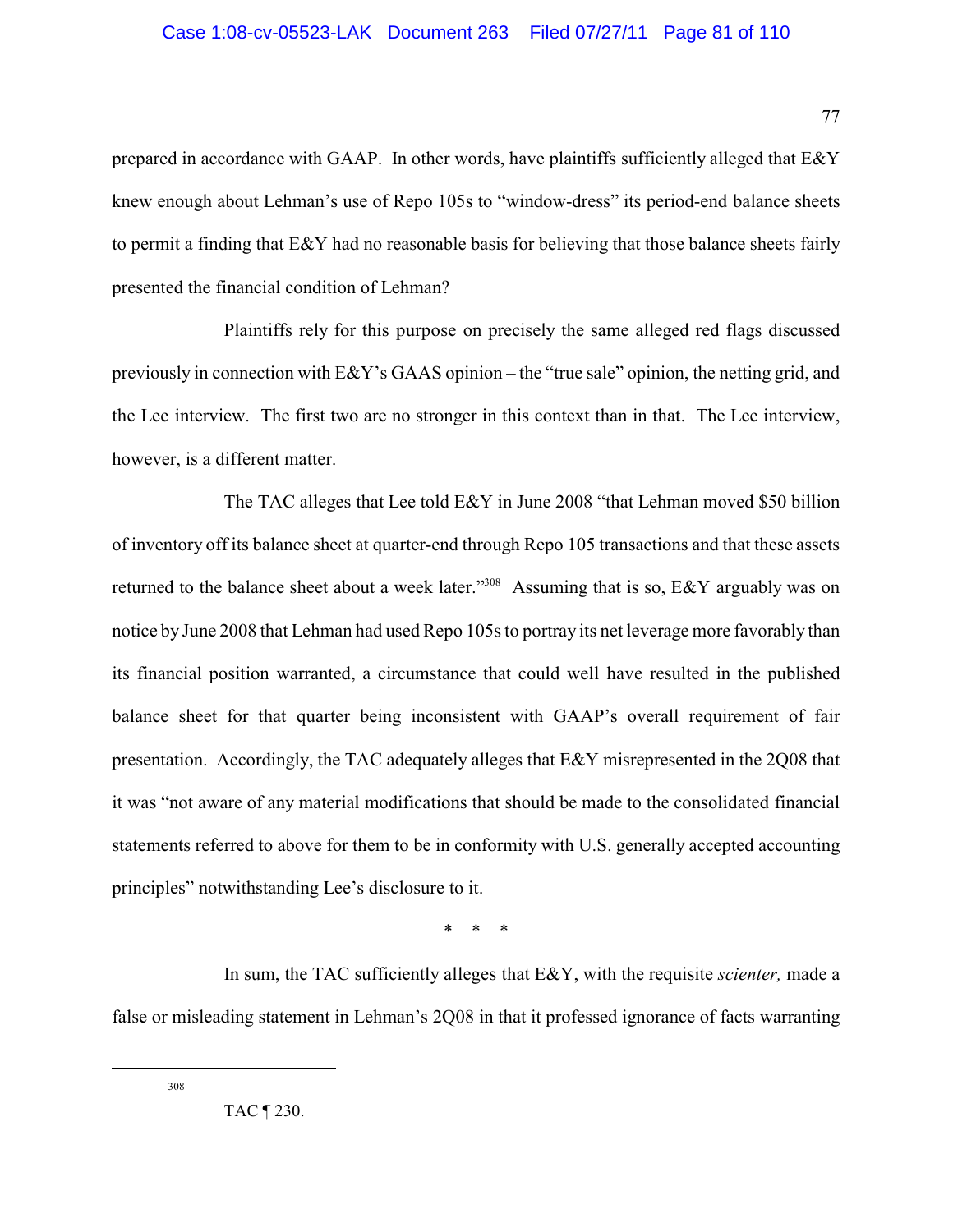material modifications to Lehman's balance sheet when in truth it had received information concerning Lehman's use of Repo 105s temporarily to move \$50 billion of inventory off that balance sheet – information that cast into doubt the balance sheet's consistency with GAAP.

### *D. Loss Causation*

Defendants next argue that the TAC fails adequately to plead loss causation.

Loss causation "is the causal link between the alleged misconduct and the economic harm ultimately suffered by the plaintiff."<sup>309</sup> To make out loss causation, "a plaintiff must allege . . . that the *subject* of the fraudulent statement or omission was the cause of the actual loss suffered."<sup>310</sup> In the Second Circuit, loss causation may be established either by  $(1)$  a corrective disclosure or  $(2)$  a materialization of a concealed risk.<sup>311</sup> On the latter theory, the complaint must allege that the loss was (1) foreseeable and (2) caused by the materialization of the concealed risk.<sup>312</sup> A loss is foreseeable if it is "within the zone of risk *concealed* by the misrepresentations and

309

310

311

*Lentell v. Merrill Lynch & Co., Inc.*, 396 F.3d 161, 172 (2d Cir.), *cert. denied*, 546 U.S. 935 (2005) (quoting *Emergent Capital Investment Management, LLC v. Stonepath Group, Inc.*, 343 F.3d 189, 172 (2d Cir. 2003)); *see also* 15 U.S.C. § 78u-4(b)(4); *Dura Pharm., Inc. v. Broudo*, 544 U.S. 336, 342 (2005); *R.W. Grand Lodge of F.&A.M. of Pa. v. Salomon Bros. All Cap Value Fund*, No. 08-0038-CV, 2011 WL 2268551, at \*2 (2d Cir. June 9, 2011) ("affirming dismissal of Plaintiffs' securities fraud claims" because "Plaintiffs have failed to adequately tie a material misrepresentation or omission to an economic loss").

*Lentell*, 396 F.3d at 175 (quoting *Suez Equity Investors, L.P.*, 250 F.3d 87, 95 (2d Cir. 2001)).

*In re Omnicom Group, Inc. Sec. Litig.*, 597 F.3d 501, 511 (2d Cir. 2010).

*Lentell*, 396 F.3d at 173; *Suez Equity Investors*, 250 F.3d at 95.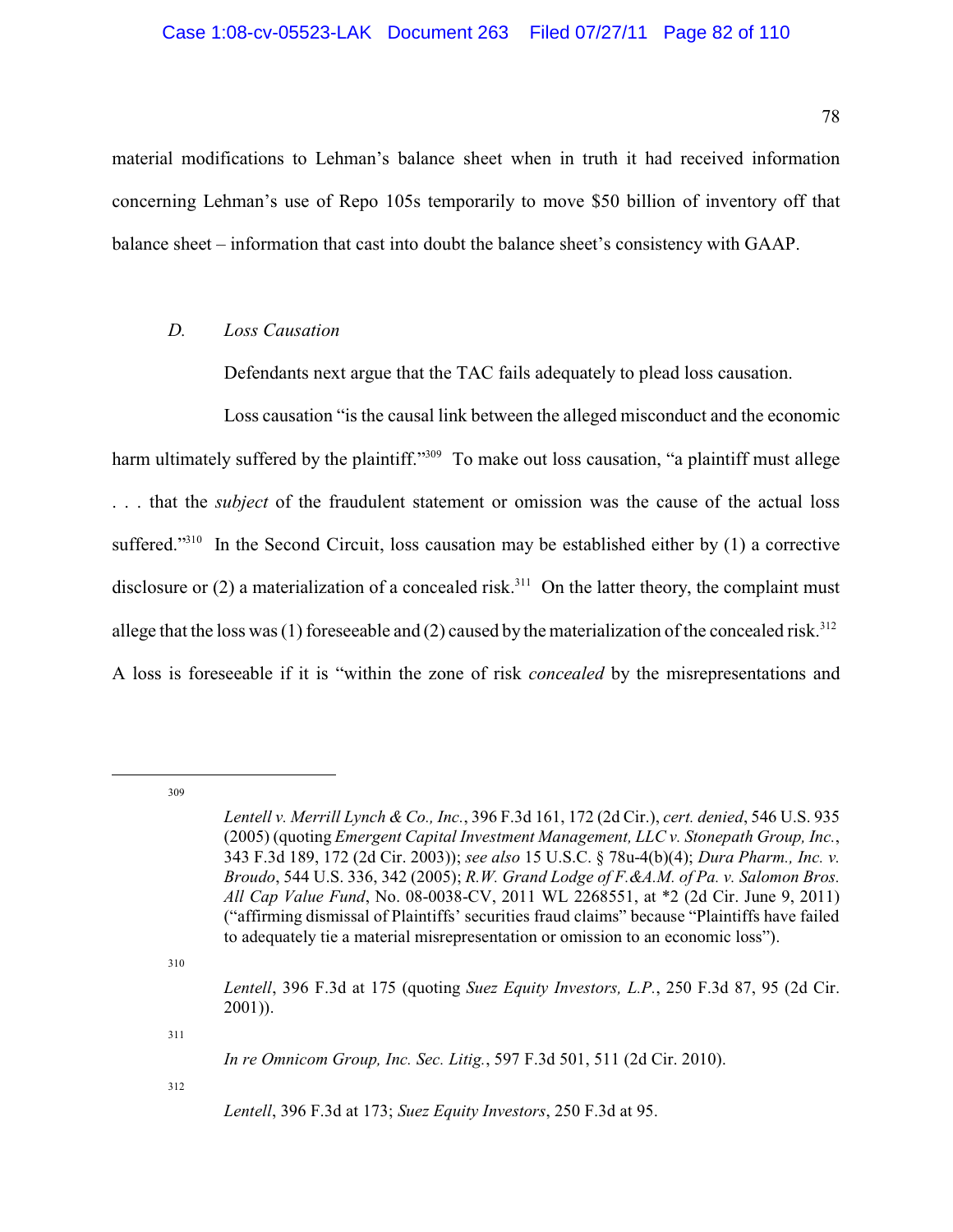omissions alleged by the disappointed investor."<sup>313</sup>

Plaintiffs claim that Lehman's misstatements and omissions with respect to the Repo 105 transactions, risk mitigation policies, and concentrations of credit risk caused their losses. The essence of the argument is that Lehman's financial statements and related communications understated its net leverage, concealed the negative balance sheet impact of its inventory of "sticky" and illiquid assets, misstated its practices with respect to risk management, understated the extent of its exposures on Alt-A and commercial real estate holdings and, more broadly, portrayed Lehman as financially stronger than it was.<sup>314</sup> They contend that the "massive write-downs that Lehman took in June and September 2008, and the rating agency downgrades that naturally followed,"<sup>315</sup> all of which were followed by declines in the price of Lehman's shares, were the beginnings of the materialization of those risks, risks that ultimately culminated in the ratings downgrades and liquidity crisis that followed and led to Lehman's bankruptcy.<sup>316</sup>

Defendants argue that this fails sufficientlyto allege loss causation becauseLehman's stock steadily declined through the class period and the company ultimately failed in consequence of a market-wide phenomenon, the "crisis in the subprime market that . . . spread to the rest of the real estate market, collapse of the financial markets generally, [and] market-wide liquidity crisis"

313

315

314

Pl. Br. at 89.

316

*Id.* at 87-96.

*In re Flag Telecom Holdings, Ltd. Sec. Litig.*, 574 F.3d 29, 40 (2d Cir. 2009) (quoting *Lentell*, 396 F.3d at 173) (emphasis in original)).

TAC ¶ 248; Pl. Br. at 88-89.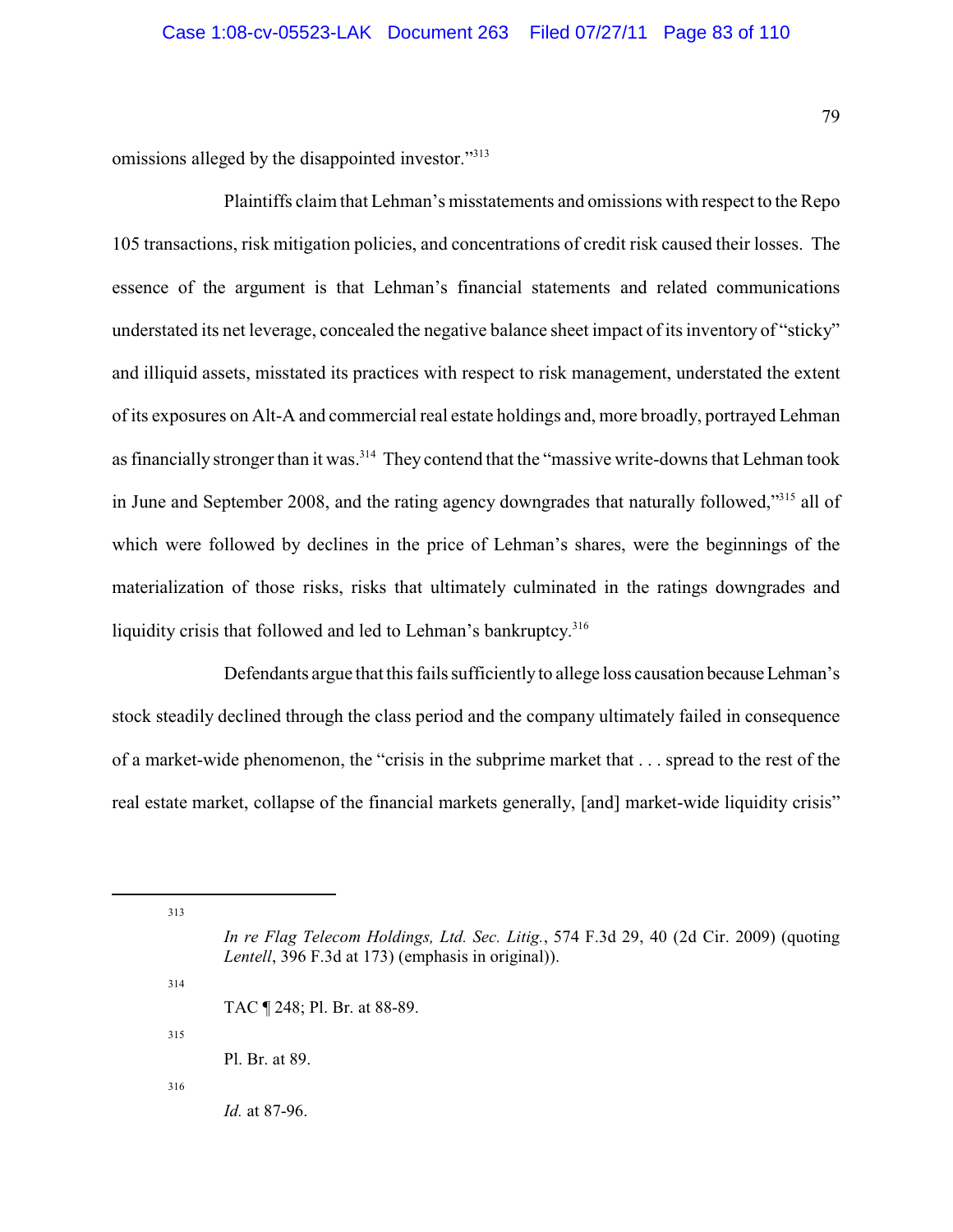that affected Lehman's industry generally.<sup>317</sup> While defendants of course are right about the climate in which Lehman's demise occurred, their argument is not persuasive for reasons previously expressed by this Court.

As an initial matter, plaintiffs need not allege that their entire loss was caused by the misstatements and omissions complained of. "To plead loss causation, the complaint must allege facts that support an inference that [the defendants'] misstatements and omissions concealed the circumstances that bear upon the loss suffered such that plaintiffs would have been spared all *or an ascertainable portion* of the that loss absent the fraud."<sup>318</sup> Even granting *arguendo* the contribution to Lehman's demise of the market-wide circumstances to which defendants refer, the existence of such a causative factor would not of itself exclude a sufficient causal connection between the alleged misstatements and omissions and a portion of the losses plaintiffs sustained.

Nor are plaintiffs required to allege that the particular misstatements and omissions directly caused the alleged losses. In *Lentell,* the Court of Appeals concluded that the plaintiffs had failed to plead loss causation in relevant part because they did "not allege that the subject of [the] false recommendations" caused their losses, $319$  thus making clear that misstatements or omissions that conceal a risk, the materialization of which causes all or part of the plaintiffs' loss, would suffice.

In this case, the TAC, to the extent previously indicated, adequately alleges misstatements and omissionsthat overstated Lehman's financial strength, misstated and understated

317 Def. Br. at 50-51. 318 *Lentell,* 396 F.3d at 175 (emphasis added). 319 *Id.*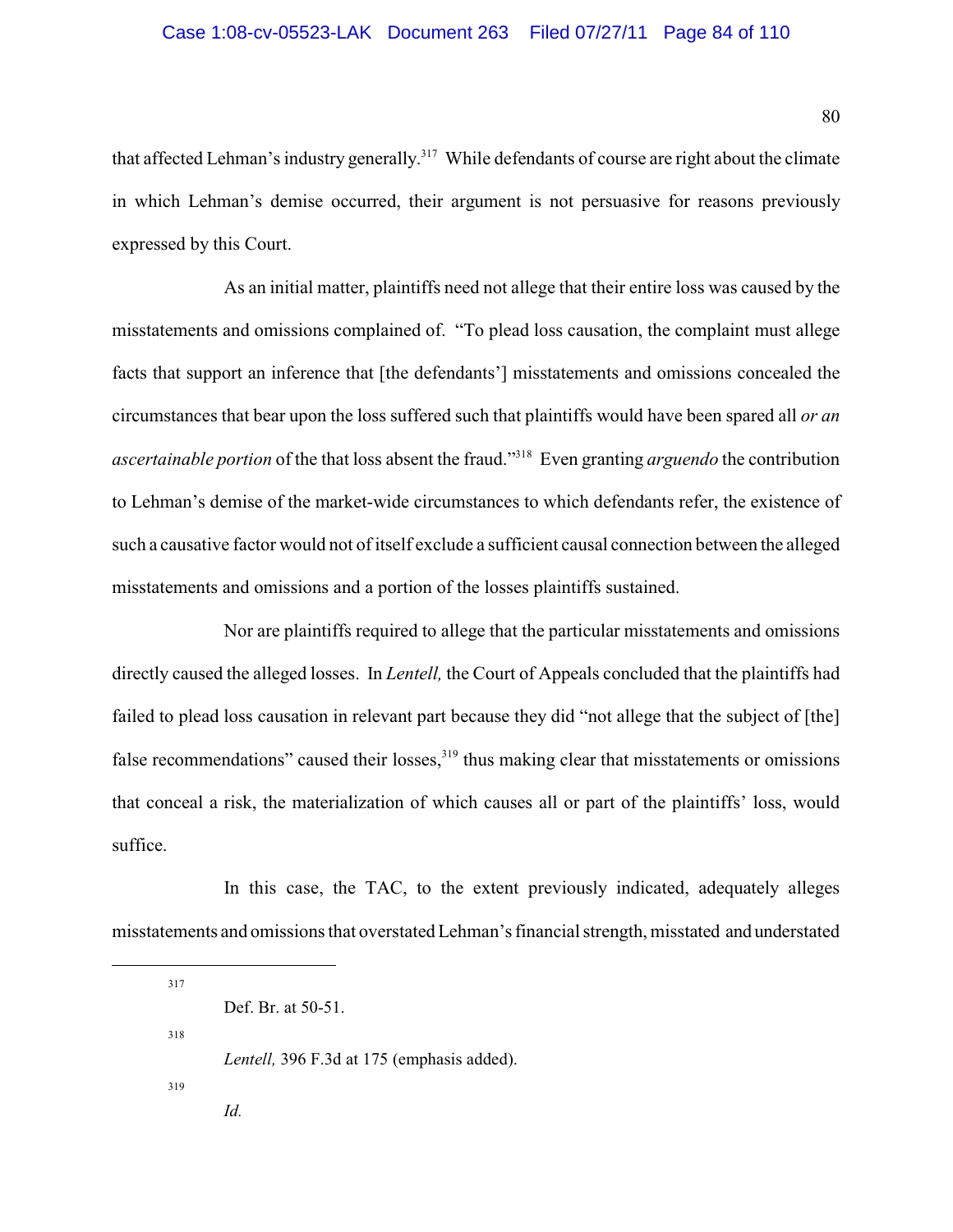the extent to which it was leveraged, misstated its risk management practices, and understated its exposure to Alt-A and commercial real estate assets. It adequately alleges as well that it was the materialization of these risks, all minimized by the alleged misstatements and omissions, that destroyed whatever value remained in Lehman's shares. While it perhaps may be said with some assurance that Lehman, given the assets it held, would have been in trouble in any case, it is entirely plausible to conclude also from the facts alleged in the TAC that the misleading picture that Lehman portrayed played a material part in keeping its stock higher during the class period than it otherwise would have been and, in consequence that some part of the losses the plaintiffs suffered was attributable to the alleged fraud.

This point is well illustrated by *In re Parmalat Securities Litigation*.<sup>320</sup> Insofar as is relevant here, that case involved the liability of auditors of a company, insiders of which, to the auditors' knowledge, engaged in a scheme involving misleading transactions and off-shore entities that created a false appearance that the company was financially strong and permitted the company to raise capital for a long period during which it actually had been losing money. The auditors gave "clean" opinions on the company's financial statements throughout. But the scheme eventually became unsustainable and the company failed. The precise causes of the failure came to light only after the failure, and the auditors contended that the plaintiffs had failed adequately to allege loss causation. But the court rejected that argument for reasons quite pertinent here:

> "Among the risks concealed by these reports [i.e., the auditors' opinions] was that Parmalat had massive undisclosed debt and was unable to service it. Defendants reasonably could have foreseen that Parmalat's inability to service its debt would lead to a financial collapse. The concealed risk materialized when Parmalat suffered a liquidity crisis on December 8, 2003 and was unable to pay bonds as they became due . . . . That the true extent of the fraud was not revealed to the public until

<sup>375</sup> F. Supp.2d 278 (S.D.N.Y. 2005).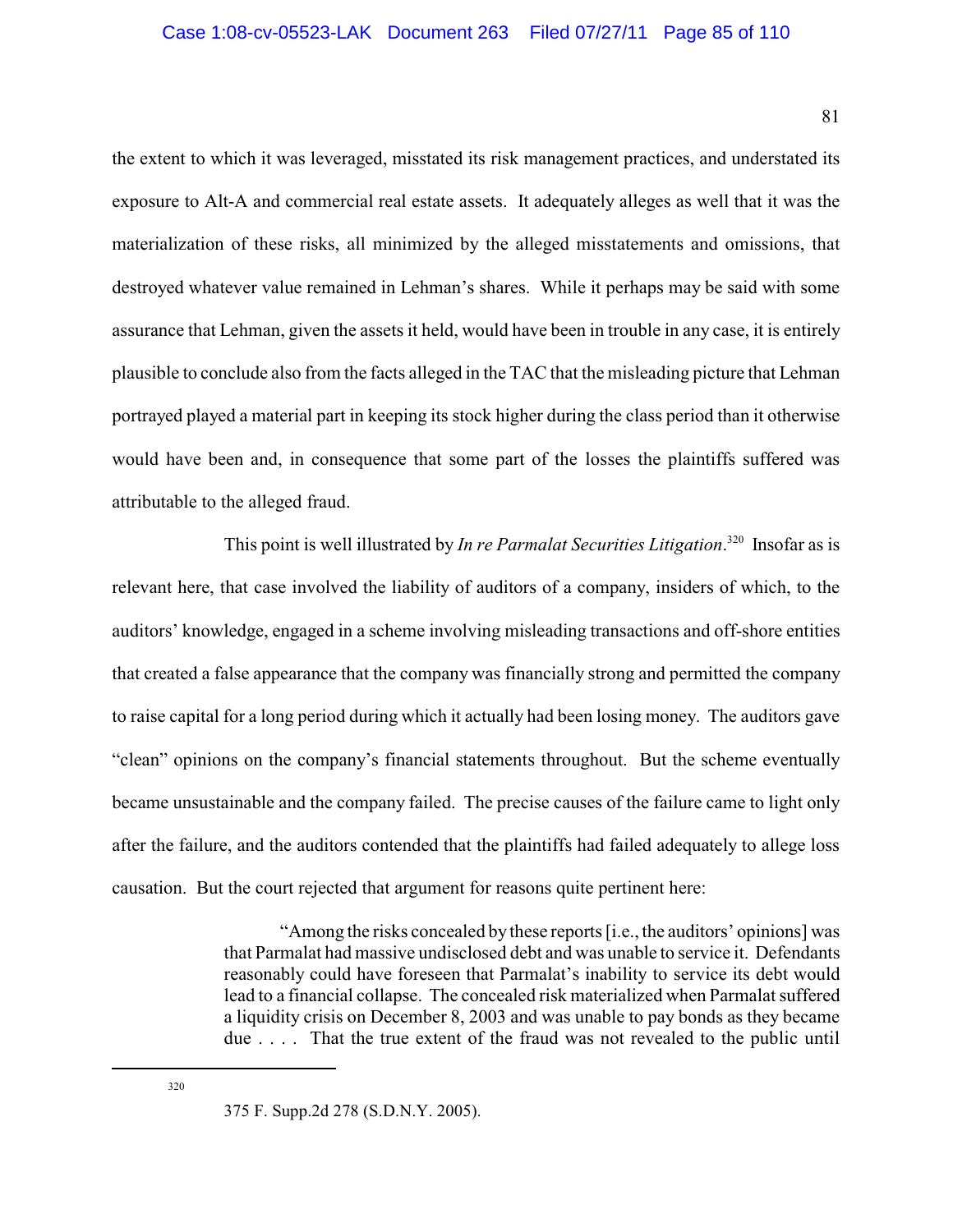February – after Parmalat shares were worthless and after the close of the Class Period – is immaterial where, as here, the risk allegedly concealed by defendants materialized during that time and arguably caused the decline in shareholder and bondholder value." $321$ 

In this case, the alleged misstatements and omissions concealed the extent of Lehman's exposure to asset classes, the precarious nature of which, a jury could find, was foreseeable and, indeed, though plaintiffs perhaps need not so prove, in fact foreseen by some.<sup>322</sup> They created the impression that Lehman took greater steps to limit and manage its risk than in fact it allegedly did. And they overstated Lehman's financial strength generally and understated the extent to which it was leveraged. According to the TAC, it was the materialization of the risks thus concealed that ultimately killed Lehman. In consequence, plaintiffs are entitled to an opportunity to attempt to prove that some ascertainable amount of the losses they suffered was attributable to the allegedly false picture of relative security attributable to those misstatements and omissions.<sup>323</sup>

# *E. The Other Exchange Act Claims*

## *1. Section 20(a)*

The Insider Defendants seek dismissal of the Section 20(a) claims on the ground that

321

*Id.* at 307.

322

*E.g.,* MICHAEL LEWIS, THE BIG SHORT: INSIDE THE DOOMSDAY MACHINE (2010).

323

Defendants make a number of perhaps more granular loss causation arguments. Some depend on the premise that loss causation is established only where a price decline follows corrective disclosure, which they argue did not occur here. Def. Br. at 54-56. As defendants acknowledge elsewhere, however, that premise is not correct as loss causation may be alleged sufficiently where the complaint pleads that the risk created by the alleged fraud materialized in some other way and caused the loss (*id.* at 54) – precisely plaintiffs' theory here. And there are others. Suffice it to say here that the Court has considered each of them and found each wanting in light of the discussion in the text.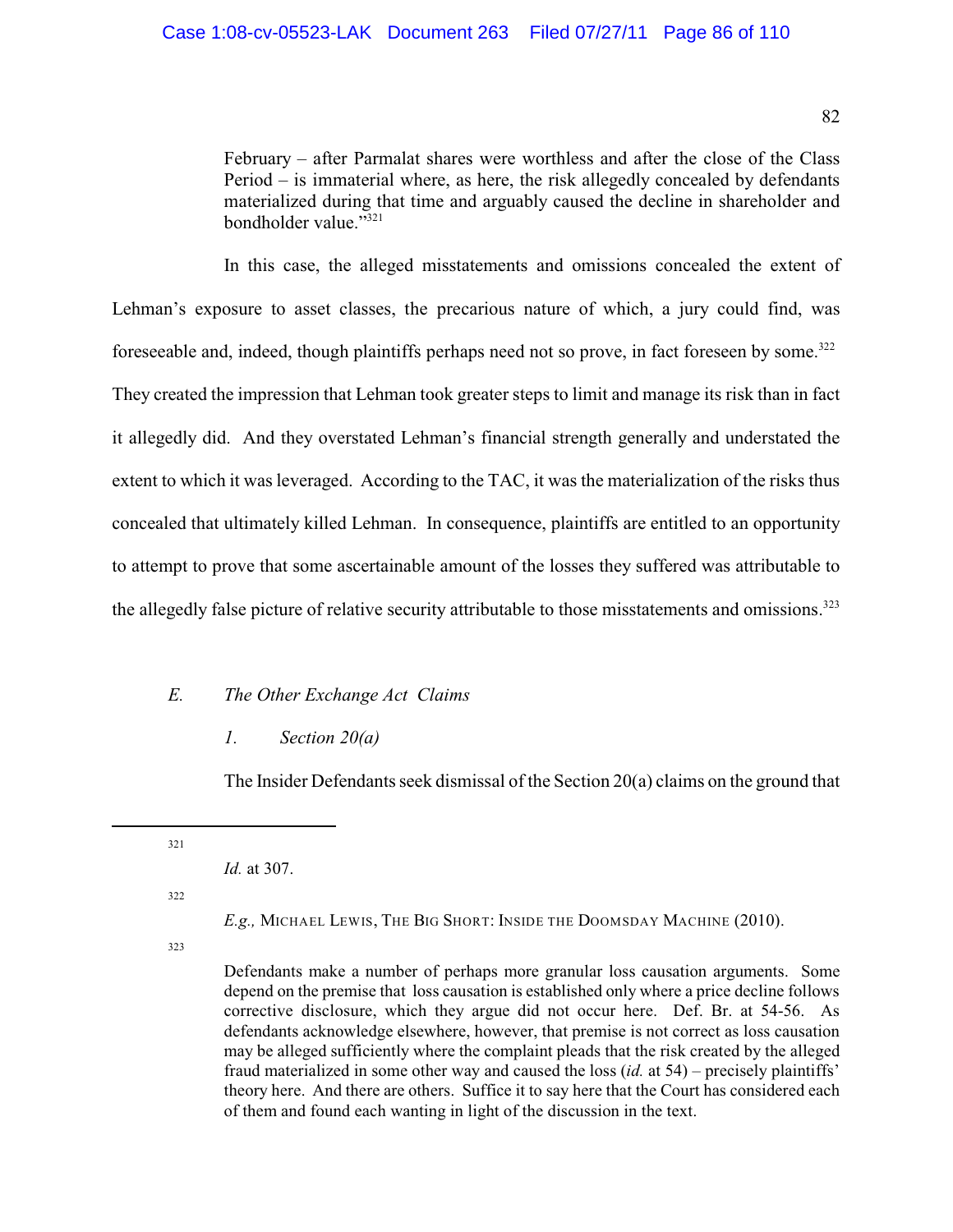83

the TAC lacks particularized allegations that any was a culpable participant in the alleged fraud.<sup>324</sup>

The Court recognizes that there is a difference in view as to whether such allegations – as distinct from proof at trial – are required. It is aware also that the Second Circuit's recent decision in *Lehman MSB*,<sup>325</sup> a case dealing, insofar as is relevant here, only with a question under Section 15 of the Securities Act,<sup>326</sup> cited *SEC v. First Jersey Securities, Inc.*, <sup>327</sup> for the proposition that a Section 20(a) plaintiff must "show that [a] 'controlling person was in some meaningful sense a culpable participant in the fraud." But it did not discuss, let alone resolve, the question whether a Section 20(a) complaint, in order to state a legally sufficient claim for relief, must allege culpable participation. That question remains open in this Circuit.

This Court previously has held that a Section 20(a) plaintiff need not allege culpable participation at the pleading stage and that it does not read *First Jersey Securities* as so requiring, for reasons set forth in greatest detail in *Parmalat*.<sup>328</sup> In any case, the TAC adequately alleges *scienter*, and thus culpable participation, on the part of all of these defendants save that it does not do so with respect to defendants Callan and Lowitt solely with regard to the claim based upon inadequate disclosure concerning concentrations of credit risk. Accordingly, the point for the most

| 324 |                              |
|-----|------------------------------|
|     | Def. Br. at 59-60.           |
| 325 |                              |
|     | 2011 WL 1778726.             |
| 326 |                              |
|     | 15 U.S.C. § 770.             |
| 327 |                              |
|     | 101 F.3d 450 (2d Cir. 1996). |
| 328 |                              |

*In re Parmalat Secs. Lit.,* 375 F. Supp.2d at 307-10. *Accord, e.g., STMicroelectronics v. Credit Suisse Group,* \_\_ F. Supp.2d \_\_, No. 08 CV 3201 (RJD), 2011 WL 1238817, at \*7 (E.D.N.Y. Mar. 31, 2011); *Sedona Corp. v. Ladenburg Thalmann & Co.,* No. 03 Civ. 3120(LTS), 2006 WL 2034663, at \*2 (S.D.N.Y. July 19, 2006).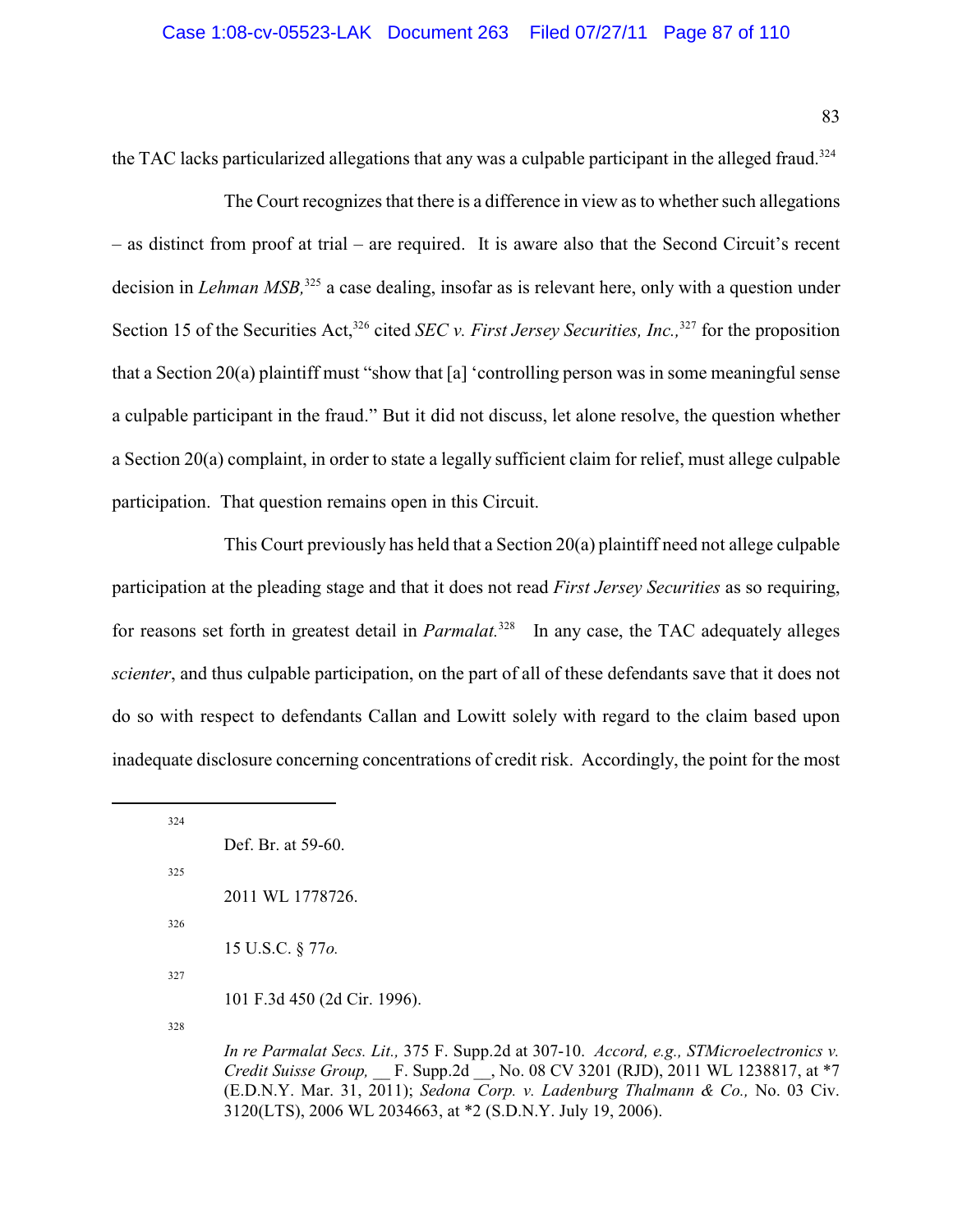part is academic.

## *2. Section 20A*

Defendant Fuld seeks dismissal of the Section 20A claim against him.

A defendant violates Section 20A of the Exchange  $Act<sup>329</sup>$  "by purchasing or selling a security while in possession of material, nonpublic information . . . to any person who, contempoaraneously with the purchase or sale of securities that is the subject of [a violation of the Exchange Act], has purchased . . . or sold . . . securities in the same class."<sup>330</sup>

The TAC alleges sales by Fuld of Lehman securities contemporaneously with purchases of Lehman securities by some plaintiffs.<sup>331</sup> The question is whether it sufficiently alleges that he had material nonpublic information at those times.

Paragraph 266 of the TAC alleges generally that Fuld possessed material, non-public information "[a]s detailed herein" without stating when he allegedly possessed that information or the subject of the information allegedly possessed. Plaintiffs' brief states that the subject was "the adherence to Lehman's risk management at the time he sold his Lehman stock." $332$  But the paragraph of the TAC it cites for that proposition does not support it. Plaintiffs thus have pointed to nothing in the complaint that supports the assertion that Fuld possessed material non-public

329 15 U.S.C. § 78t-1. 330 15 U.S.C. § 78t-1(a). 331 TAC ¶ 268. 332 Pl. Br. at 99.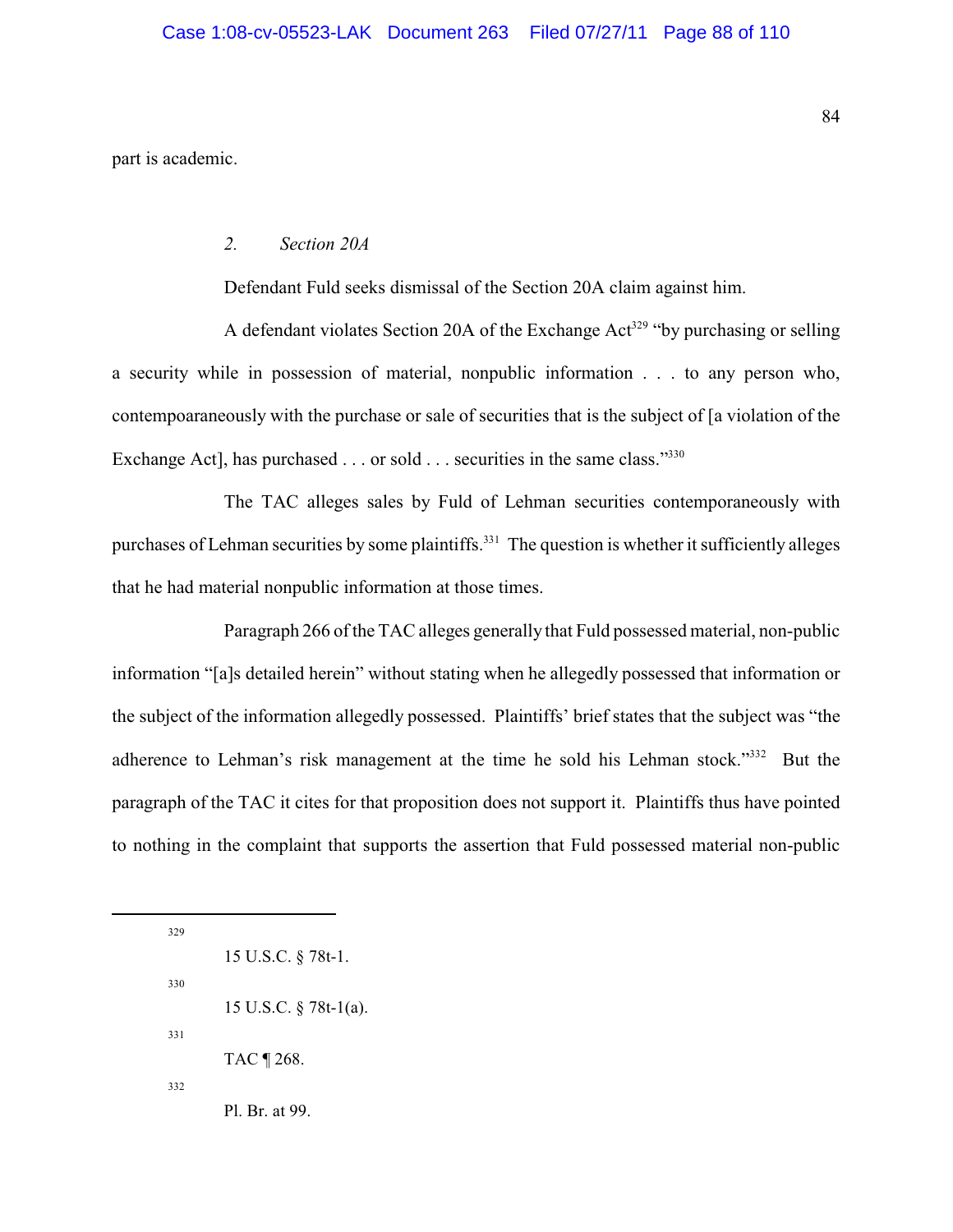information at the time of the sales that were contemporaneous with purchases by certain plaintiffs. Accordingly, the Section 20A claim against defendant Fuld is insufficient.

# *IV. Securities Act*

Sections 11 and 12 of the Securities Act impose strict liability on certain enumerated categories of parties for material misstatements or omissions contained in covered financial communications.<sup>333</sup> Only five categories of persons may be held liable under Section  $11^{334}$  – issuers, those who sign a registration statement, an issuer's directors, "experts" who have consented to having their reports included in the registration statement, and underwriters of the offered securities.<sup>335</sup> Only a statutory seller – one who either transferred title to a purchaser or successfully solicited the transfer for financial gain<sup>336</sup> – may be liable under Section 12.<sup>337</sup> Section 15 imposes

333

334

15 U.S.C. § 77k(a).

335

*Id.*

336

*In re Morgan Stanley Info. Fund Sec. Litig.*, 592 F.3d at 358 ("Sections 11, 12(a)(2), and 15 of the Securities Act impose liability on certain participants in a registered securities offering when the publicly filed documents used during the offering contain material misstatements or omissions. Section 11 applies to registration statements, and section 12(a)(2) applies to prospectuses and oral communications."); 15 U.S.C. §§ 77k(a), 77*l*  $(a)(2)$ ).

*Pinter v. Dahl*, 486 U.S. 622, 642 (1988); *Wilson v. Saintine Exploration & Drilling Corp.*, 872 F.2d 1124, 1126 (2d Cir.1988).

<sup>15</sup> U.S.C. § 77*l*(a)(2); *Akerman v. Oryx Commc'ns, Inc.*, 810 F.2d 336, 344 (2d Cir. 1987) ("Section 12(s) imposes liability on persons who offer or sell securities[.]").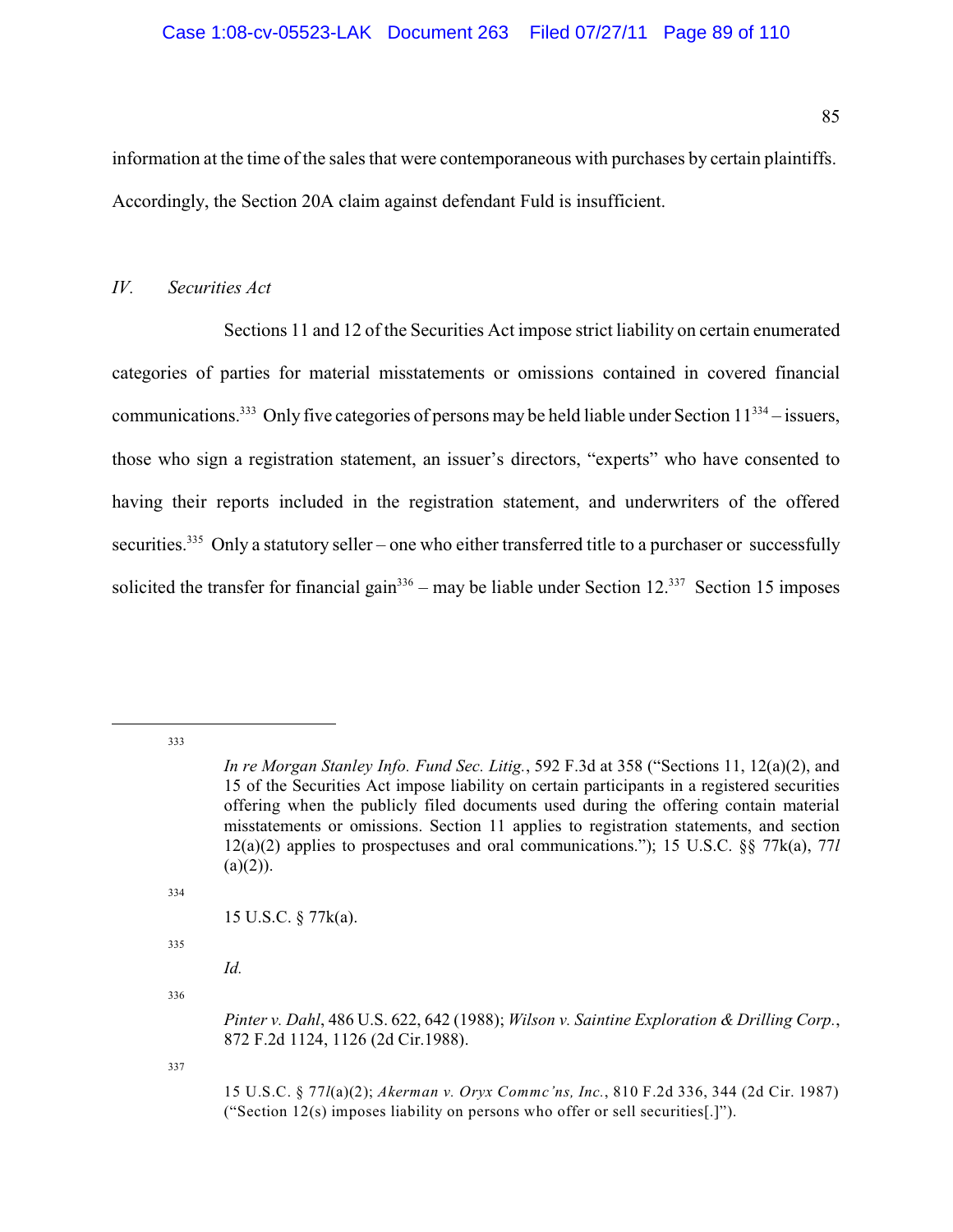liability on individuals or entities that controlled any person who committed a primary violation.<sup>338</sup>

The TAC asserts claims under Section 11 against Fuld,O'Meara, Callan, the Director Defendants, the Underwriter Defendants (the foregoing referred to collectively as the "Securities Act Defendants"), and E&Y based on allegedly false and misleading statements in Lehman's financial statements that were incorporated into the Offering Materials. It asserts claims under Section 12 against UBS with regard to the Structured Note Offering Materials. It asserts control person claims under Section 15 against Fuld, O'Meara, Callan, Gregory, and Lowitt based on their alleged control of Lehman.

## *A. Timeliness*

The TAC includes twenty-four named plaintiffs that were not plaintiffs in the SAC. These newly added plaintiffs are the only alleged purchasers of securities in thirty-five of the challenged offerings.<sup>339</sup> Defendants move to dismiss these plaintiffs' claims as untimely.<sup>340</sup>

"Claims under Sections 11, 12(a)(2) and 15 must be 'brought within one year after the discovery of the untrue statement or the omission, or after such discovery should have been made by the exercise of reasonable diligence."<sup>341</sup> Defendants argue that the Securities Act's one

338

339

340

Def. Br. at 2.

*In re Morgan Stanley*, 592 F.3d at 358 (quoting 15 U.S.C. § 77*o*); *Rombach*, 255 F.3d at 177-78.

Def. Br. at 2, Ex. A; Pl. Br. at 55. Before Ralph Rosato withdrew, the TAC contained twenty-five such plaintiffs, asserting claims respecting thirty-seven such offerings.

*See In re IndyMac Mortgage-Backed Securities Litig.*, \_\_\_ F. Supp.2d \_\_\_\_, 2011 WL 2508254, at \*5 (S.D.N.Y. June 21, 2011) ("*IndyMac II*") (quoting 15 U.S.C. § 77m).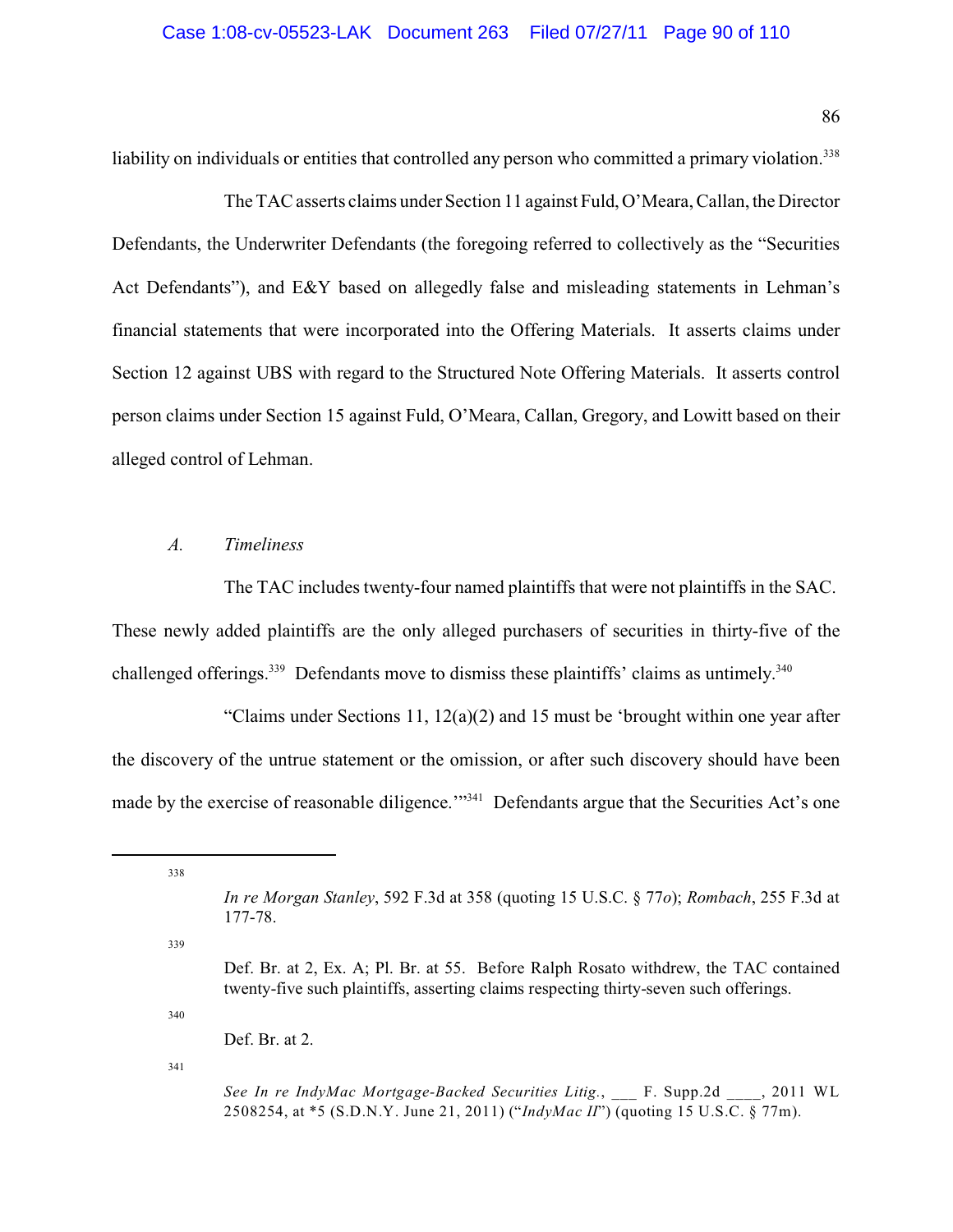## Case 1:08-cv-05523-LAK Document 263 Filed 07/27/11 Page 91 of 110

year statute of limitations bars the claims of the newly added plaintiffs that were not contained in the SAC because they were on actual or inquiry notice of the facts giving rise to the action no later than February 23, 2009, the date the SAC was filed, which was more than a year before the filing of the TAC on April 23, 2010.

Plaintiffs do not dispute defendants' argument, but contend that the claims nevertheless are timely because the running of the prescriptive period was tolled under *American Pipe & Constr. Co. v. Utah*,  $342$  where the Supreme Court held that "the commencement of a class" action suspends the applicable statute of limitations as to all asserted members of the class who would have been parties had the suit been permitted to continue as a class action."<sup>343</sup> Defendants counter that *American Pipe* tolling does not apply when the "original plaintiffs lack standing to bring claims that the new plaintiffs seek to assert."<sup>344</sup>

For reasons discussed in a recent opinion in another case,  $345$  this Court is persuaded that the filing of a class action suspends the running of applicable statutes of limitations for all putative class members even where the putative class plaintiff did not have standing to assert the claims at issue. Accordingly, the newly added plaintiffs' claims are not barred by the Securities Act's one year statute of limitations.

342

```
414 U.S. 538 (1974).
```
343

*Id.* at 554.

344

Def. Br. at 2. They make this assertion notwithstanding the fact that there never has been any determination whether the SAC's named plaintiffs lacked standing to bring the pertinent claims. Nevertheless, for the reasons discussed *supra*, the SAC's named plaintiffs lacked standing to assert claims regarding these offerings, *to wit*, offerings in which they had not purchased securities.

345

*See IndyMac II*, 2011 WL 2508254, at \*5-6 (S.D.N.Y. June 21, 2011).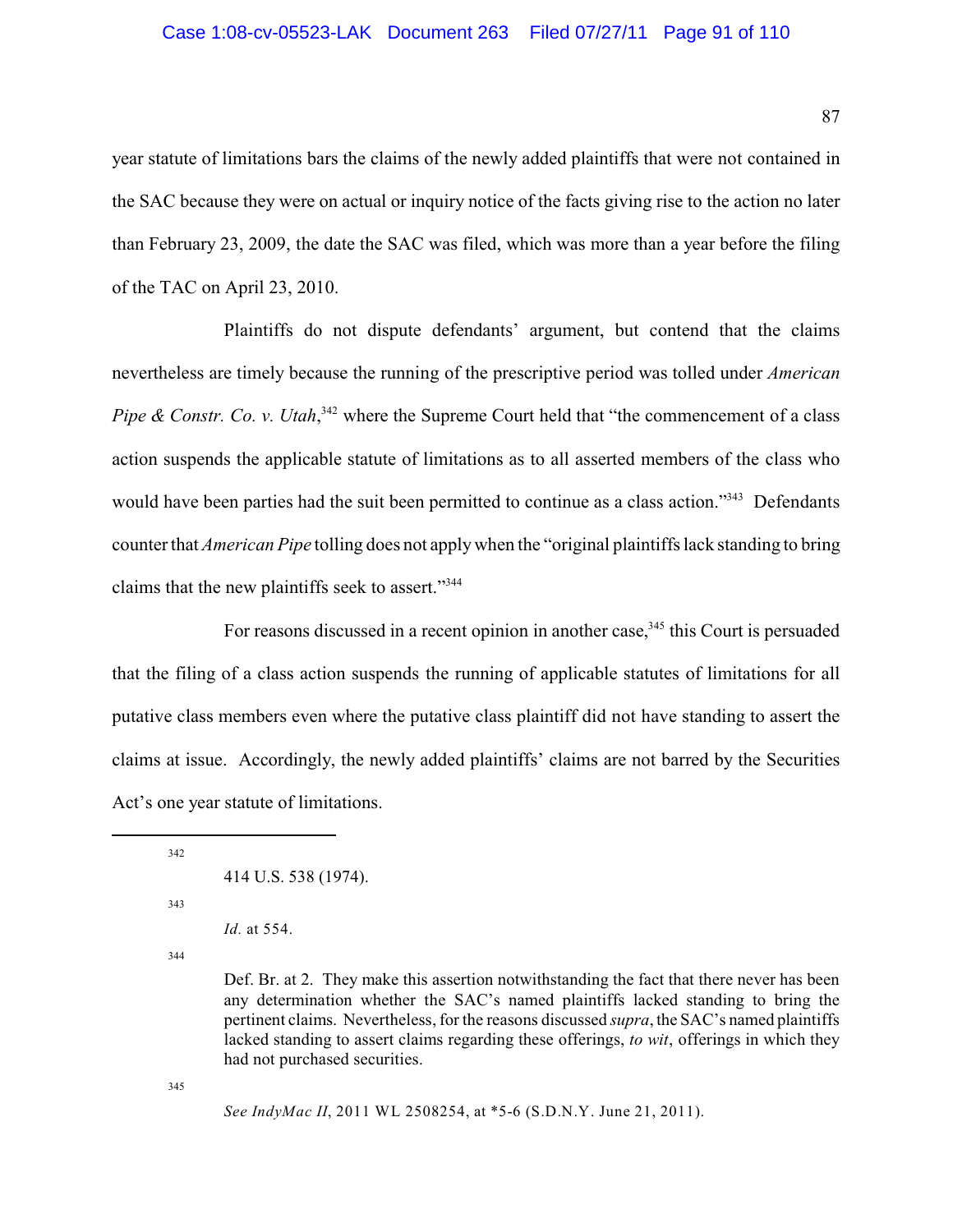The statute of repose is another matter. As this Court has noted,

"[N]o Section 11 claim may be brought more than three years after the security was bona fide offered to the public, and no Section  $12(a)(2)$  claim may be brought more than three years after the sale. Section 15 imposes vicarious liability for persons controlling violators of Sections 11 and 12. Claims under that section therefore are subject to the statute of repose governing the primary violation."<sup>346</sup>

Defendants argue that certain of plaintiffs' claims are barred by the three year statute of repose.<sup>347</sup> Plaintiffs have not responded to this argument.

Although some cases have reached a different result, this Court is persuaded that neither *American Pipe* nor any other form of tolling may be invoked to avoid the three year statute of repose set forth in Section 13 of the Securities Act of 1933.<sup>348</sup> The added plaintiffs here cannot avoid the statute of repose on a 'relation back' theory under FED.R.CIV. P. 15(c) because the statute of repose by its terms allows no exceptions.<sup>349</sup> Indeed, Rule 15 could not properly be construed to permit relation back because such a construction would conflict with the Rules Enabling Act, which provides in pertinent part that the rules prescribed by the Supreme Court (including Rule 15) "shall

346

*Id.*, 2011 WL 2508254, at \*2 (quotations omitted).

347

Def. Br. at 2 n.7.

348

*Footbridge Ltd. Trust v. Countrywide Financial Corp.*, \_\_ F. Supp.2d \_\_, 2011 WL 907121 (S.D.N.Y. Mar. 16, 2011). *Accord IndyMac II*, 2011 WL 2508254, at \*5-6 (S.D.N.Y. June 21, 2011); *In re Lehman Bros. Secur. Litig.*, \_\_\_ F.R.D. \_\_\_\_, 2011 WL 1453790 (S.D.N.Y. Apr. 13, 2011).

349

*See* 15 U.S.C. § 77m ("*In no event* shall any such action be brought to enforce a liability created under section 77k or 77*l*(a)(1) of this title more than three years after the security was bona fide offered to the public, or under section  $77/(a)(2)$  of this title more than three years after the sale." (emphasis added)).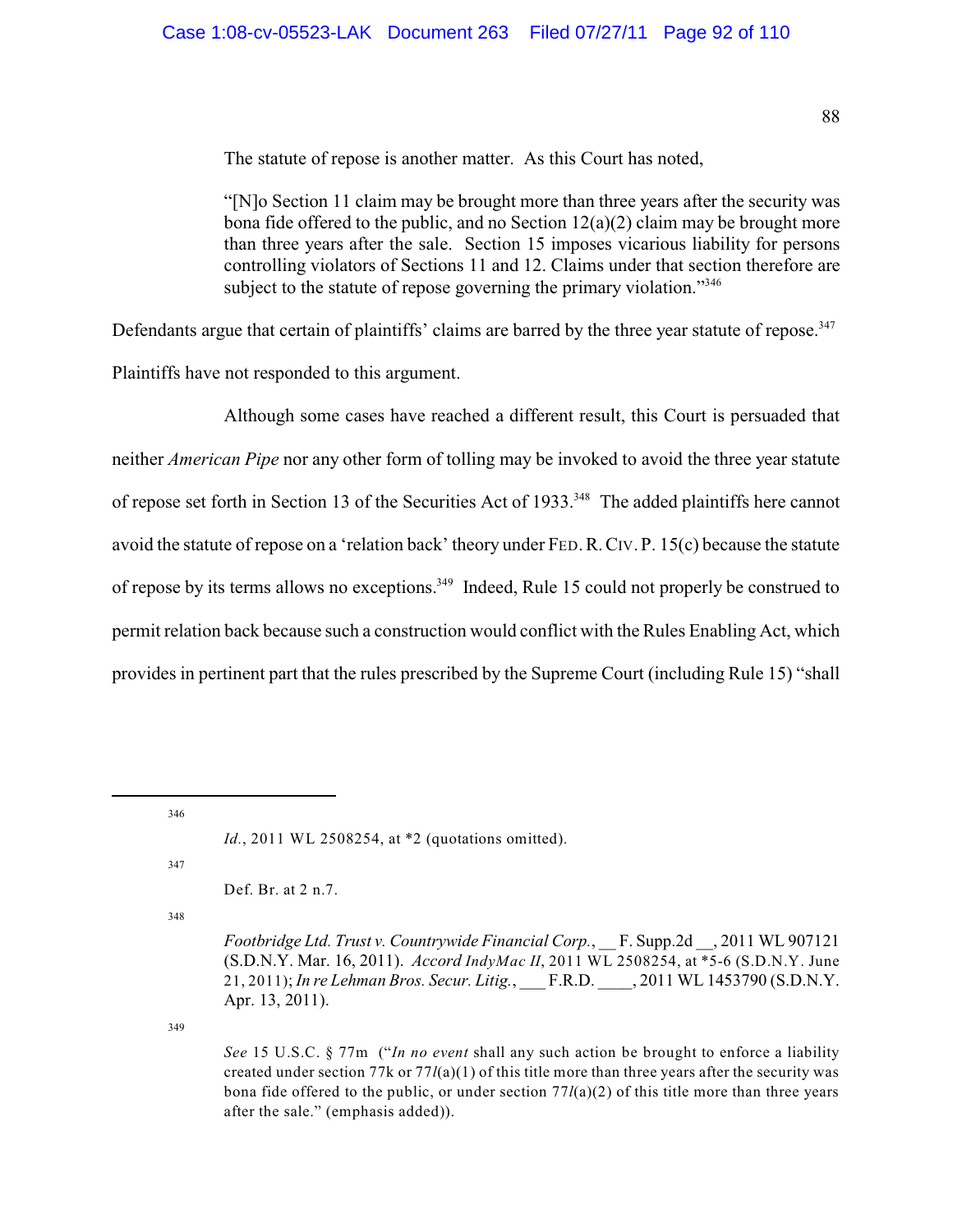not abridge, enlarge or modify any substantive right."<sup>350</sup>

In light of these principles, several of the claims asserted by the newly added plaintiffs are time-barred. Mohan Ananda and Frank Mandell assert claims in connection with the "100% Principal Protection Notes Linked to a Global Index Basket" offering. That offering, however, occurred on March 30, 2007, and Ananda's and Mandell's purchases therein allegedly occurred on March 23, 2007.<sup>351</sup> Roy Wiegert asserts claims in connection with the "100% Principal" Protection Notes Linked to a Global Index Basket" offering. But that offering, and Wiegert's purchases therein, also occurred on March 30, 2007, and March 23, 2007, respectively.<sup>352</sup> Consequently, all of the Securities Act claims respecting these three offerings are barred by the three year statute of repose.

## *B. Statutory standing under Section 12*

UBS argues that all of the Securities Act Section 12 claims against it should be dismissed because plaintiffs have failed sufficiently to allege statutory standing. Their argument is premised solely on the fact that the TAC alleges that plaintiffs "purchased or otherwise acquired" the securities listed in Appendix B to the  $TAC^{353}$  which, they contend, is insufficient to establish that

350

351

TAC Appx. A, B.

The Court infers for purposes of the motions that the apparent discrepancies between the alleged purchase dates, which allegedly were trade dates, and the later offering date are reconciled by the purchases having been made on a "when issued" basis.

352

*Id.*

353

Def. Br., at 2 n.4.

<sup>28</sup> U.S.C. § 2072(b).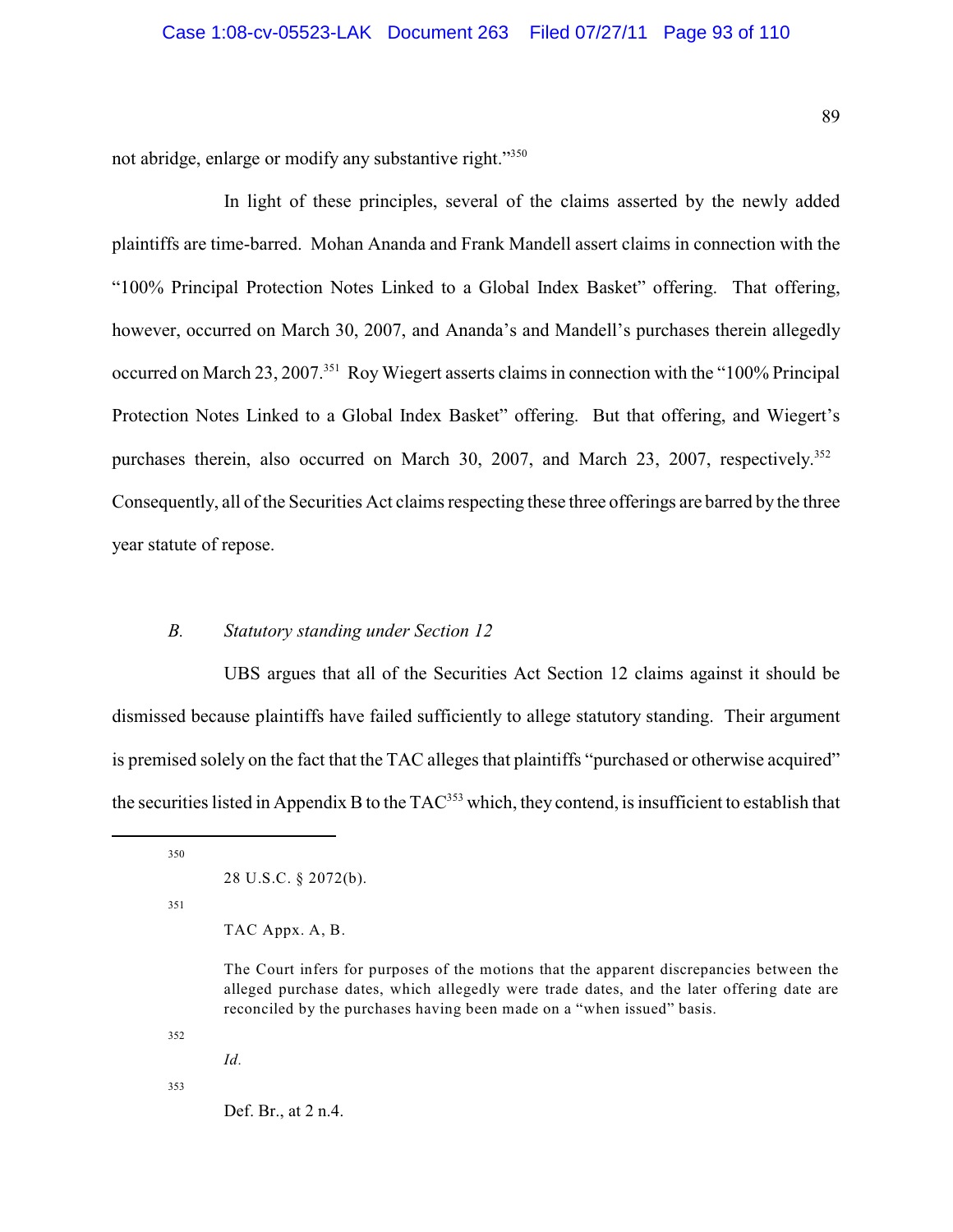plaintiffs had standing under Section 12.

A plaintiff has standing to bring a Section 12 claim only against a "statutory seller" from which it "purchased" a security.<sup>354</sup> A "statutory seller" is one who, in a public offering, either transferred title to the purchaser or successfully solicited the transfer for financial gain.<sup>355</sup> A complaint that alleges that the plaintiff purchased its securities "pursuant and/or traceable to" the Offering Documents is not sufficient.<sup>356</sup> Allegations that a plaintiff purchased securities "pursuant" to" the pertinent offering documents, however, have been construed to permit proof that the plaintiff purchased his or her security "in the offering."<sup>357</sup>

Plaintiffs here have alleged that the Section  $12(a)(2)$  claims are brought on behalf of "all persons and entities who purchased or otherwise acquired the Lehman/UBS Structured Products pursuant to the materially untrue and misleading Structured Note Offering Materials."<sup>358</sup> They have alleged also the dates and amount of securities that they purchased.<sup>359</sup> Assuming these factual

354 *Akerman*, 810 F.2d at 344 ("Section 12(2) imposes liability on persons who offer or sell securities and only grants standing to 'the person purchasing such security' from them."). 355 *Pinter*, 486 U.S. at 642; *Wilson*, 872 F.2d at 1126; *see also Yung v. Lee*, 432 F.3d 142, 147- 48 (2d Cir. 2005). 356 *See In re Cosi, Inc. Sec. Litig.*, 379 F. Supp. 2d 580, 588-89 (S.D.N.Y. 2005) (collecting cases). 357 *See Tsereteli*, 692 F. Supp.2d at 391; *In re Ultrafem Inc. Sec. Litig.*, 91 F. Supp. 2d 678, 694 (S.D.N.Y. 2000) (holding claim based on purchase made "pursuant to the Offering" could be brought under § 12 while claim based on purchases made "pursuant or traceable to" offering could not be). 358 TAC ¶ 134

359

*See id.* App. B.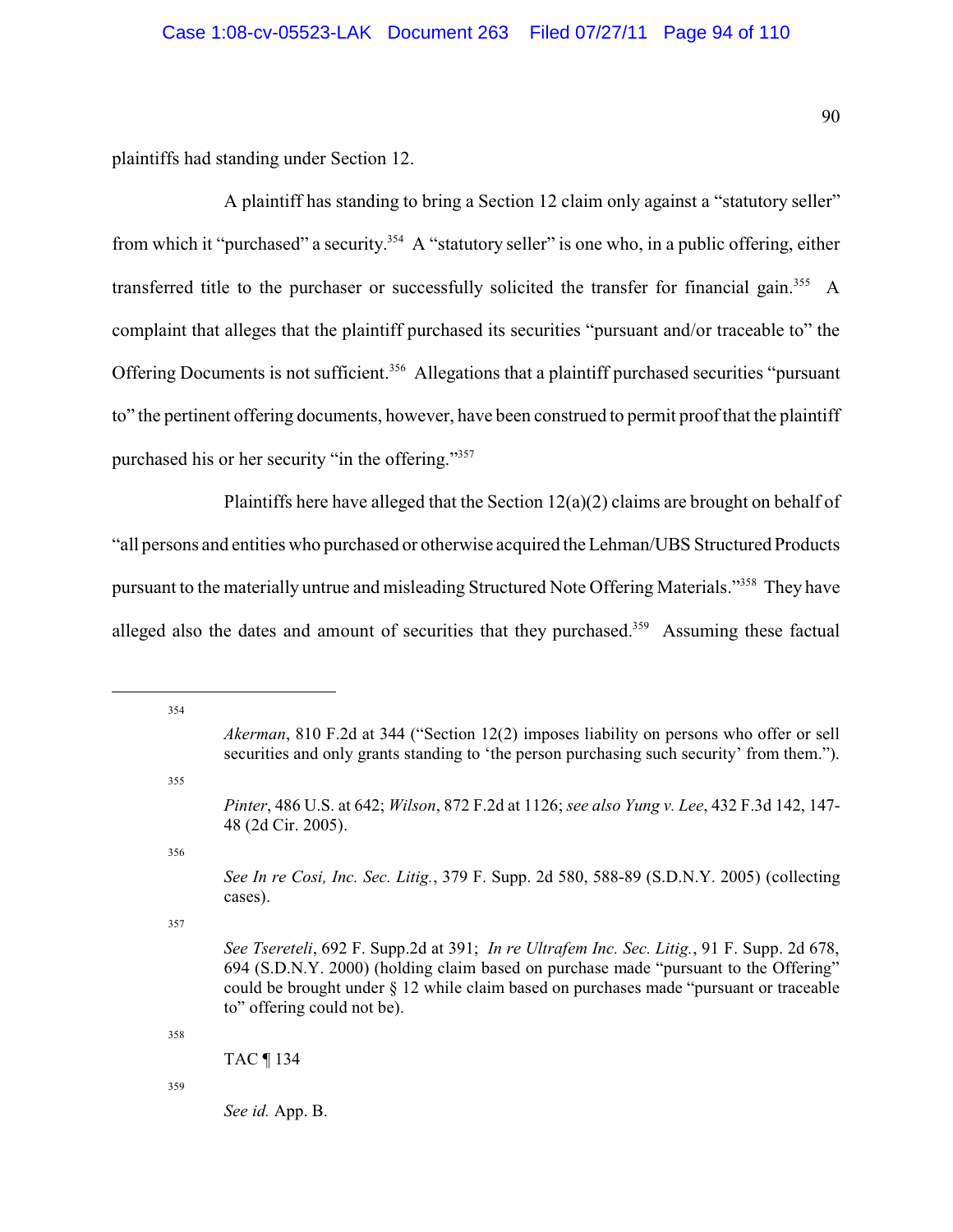## Case 1:08-cv-05523-LAK Document 263 Filed 07/27/11 Page 95 of 110

allegations to be true, and drawing all reasonable inferences in plaintiffs' favor, UBS's statutory standing argument must be rejected.<sup>360</sup>

# *C. Existence of actionable material misstatements and omissions in the Offering Materials*

The TAC Securities Act claims against the non-E&Ydefendants are based principally on the same categories of alleged misstatements and omissions in the Offering Materials discussed in the Exchange Act section above. The TAC thus alleges misstatements and omissions sufficiently under the Securities Act to the same extent that it does so under the Exchange Act. But the TAC relies, in connection with the Securities Act claims, on two additional categories of alleged misstatements: statements concerning Lehman's valuation of its commercial real estate holdings and in the PPN Offering Materials.

### *1. Valuation of commercial real estate*

The Offering Materials stated that Lehman's "[f]inancial instruments and other inventory positions owned . . . are presented at fair value" and that its "private equity investments are measured at fair value."<sup>361</sup> They stated also that Lehman adopted SFAS 157 for determining

360

The claim that plaintiffs lack statutory standing is the only argument UBS offers in support of its motion to dismiss the Section 12 claim that is independent of the Underwriter Defendants' motion to dismiss the Section 11 claims against them. Consequently, the Section 12 claims against UBS stand or fall to the same extent as the other Section 11 claims do.

TAC ¶ 93; *see*, *e.g.*, 2007 10-K at 17, 62; 1Q08 at 22, 71.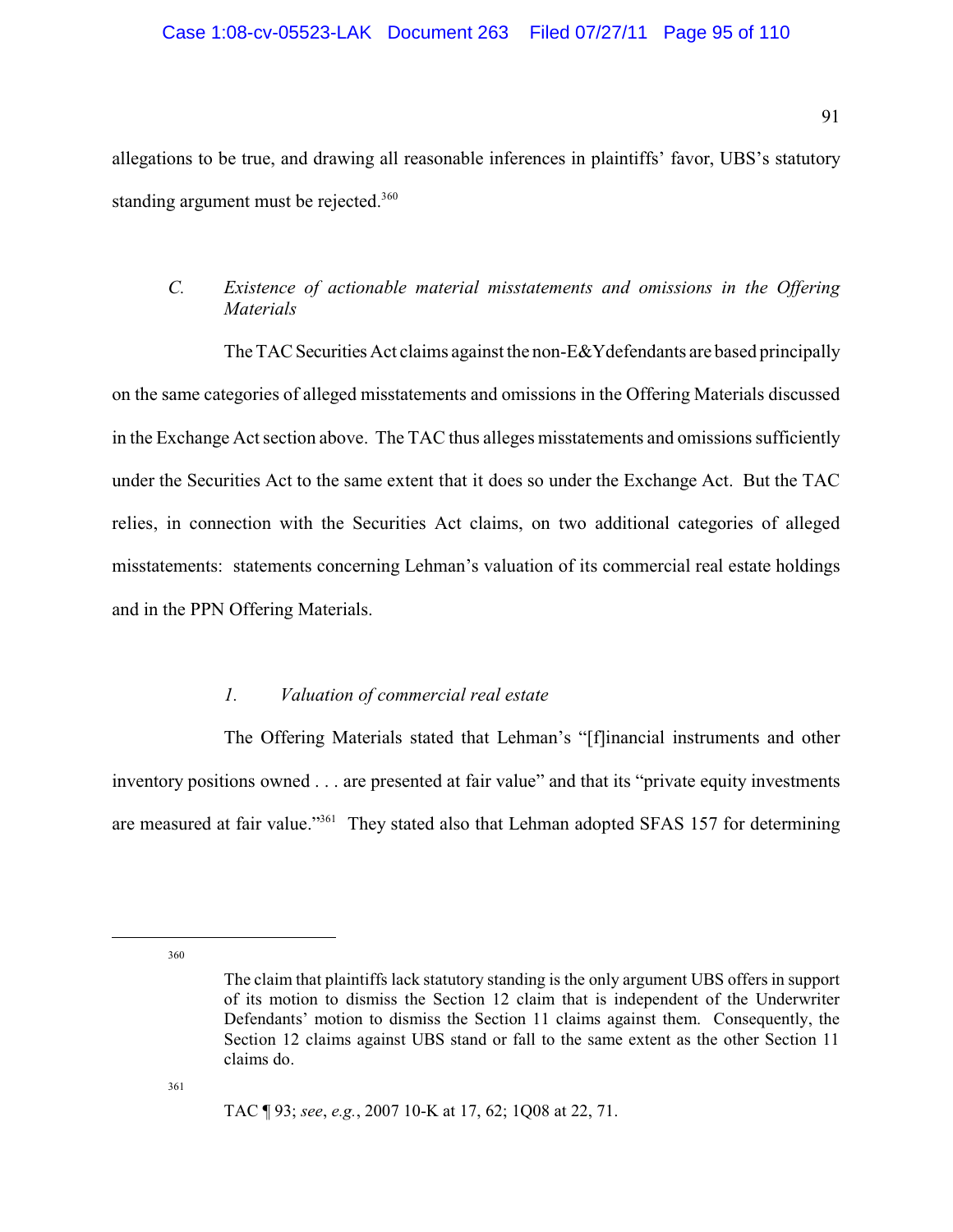"fair value"<sup>362</sup> and defined that term as "the price that would be received to sell an asset or paid to transfer a liability in an orderly transaction between market participants at the measurement date, or an 'exit' price."<sup>363</sup> Plaintiffs allege that these statements were materially false and misleading because Lehman (1) failed to consider certain market information in the assumptions underlying the models it used to value its Archstone and Principal Transaction Group ("PTG") assets and, consequently, (2) assigned values to these assets that did not reflect their "fair value."

The essence of plaintiffs' claim is that SFAS 157 requiredLehman to consider certain particular pieces of market-based information in determining the values of its Archstone and PTG assets and that the methods it used failed to do so.<sup>364</sup> They allege that the models Lehman used to value the Archstone assets assumed (1) a rental growth rate 1.9 to 3.5 percent higher than that projected by third parties, and (2) higher REIT net operating income growth rates than the historical average. They assert also that the models failed to consider the capitalization rates of other publicly traded REITs.<sup>365</sup> Finally, they assert that the models used to value the PTG assets (1) assumed that the real estate collateral would appreciate even as real estate prices were declining, and (2) used an incorrect yield rate that at least one employee allegedly described as based on a "gut feeling."<sup>366</sup>

The allegations that Lehman's valuation models were based on assumptions or inputs

| 362 |                                                     |
|-----|-----------------------------------------------------|
|     | See, e.g., 2007 10-K at 40; 1Q08 at 12; 2Q08 at 12. |
| 363 |                                                     |
|     | See, e.g., 2007 10-K at 95; 1Q08 at 12; 2Q08 at 12. |
| 364 |                                                     |
|     | See, e.g., TAC ¶ 92-93, 94, 97-98.                  |
| 365 |                                                     |
|     | <i>Id.</i> $\P$ 92.                                 |
| 366 |                                                     |
|     | <i>Id.</i> 11 97-99.                                |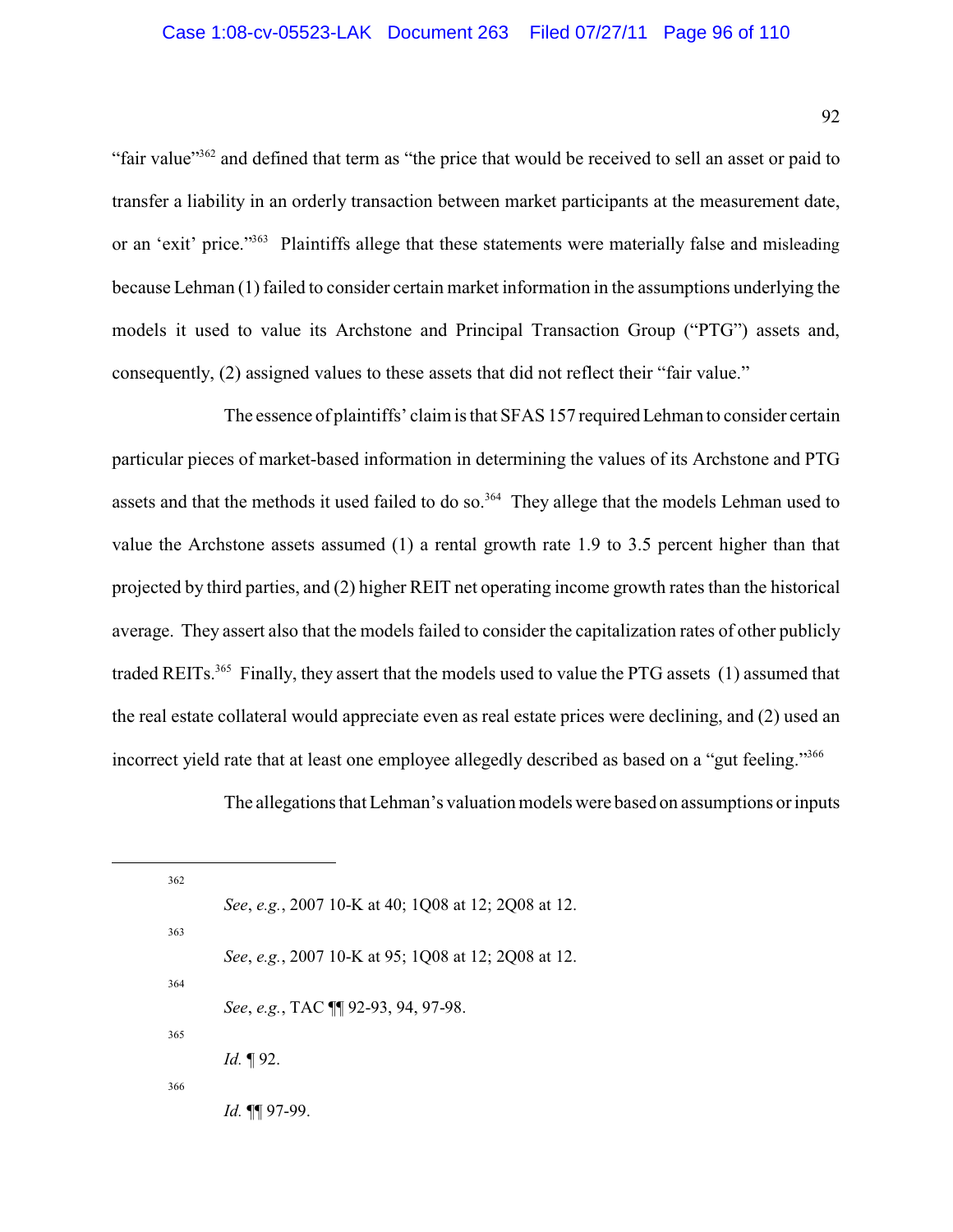different than those used by third parties and the Examiner, or those plaintiffs would have used, is not sufficient to state a claim that Lehman's valuation methods did not comply with SFAS 157's fair value requirement or that the valuation statements based on those models otherwise were misleading. Plaintiffs have not alleged that Lehman failed to undertake the fair value analysis that it said it would undertake for the Archstone and PTC assets. They have alleged only that the methods they used somehow were wrong because they were different than the methods and assumptions that others used in other contexts or at other times.

But SFAS 157 expressly contemplates that different models, based on different assumptions and the assignment of different weight to different inputs, may be used to determine fair value.<sup>367</sup> Lehman's decision to use certain inputs and assumptions rather than others is consistent with SFAS 157. More significantly for these motions, Lehman's determination that certain models, assumptions, and inputs were likely to provide accurate estimations of fair value was a matter of judgment. Such decisions would make Lehman's Offering Materials' statement that it valued assets at fair value in accordance with SFAS 157 false or misleading only if Lehman had not truly believed that the models, assumptions and inputs would produce fair values in accordance with SFAS 157. The TAC is devoid of any such factual allegations and, in fact, expressly disclaims any reliance on intentional wrongdoing in this regard.<sup>368</sup> Consequently, it fails to state a claim on that basis.

367

368

*E.g.*, TAC ¶¶ 23, 120.

*See*, *e.g.*, SFAS 157 ¶ 18 (describing three different "[v]aluation techniques" that can measure "fair value"); ¶ 22 (noting that "[a]ssessing the significance of a particular input to the fair value measurement in its entirety requires judgment, considering factors specific to the asset or liability."), ¶ A3 ("The judgments applied in different valuation situations will often be different."),  $\mathcal{I}(\mathbb{C}54)$  ("Determining the appropriateness of valuation techniques") in the circumstances requires judgment.").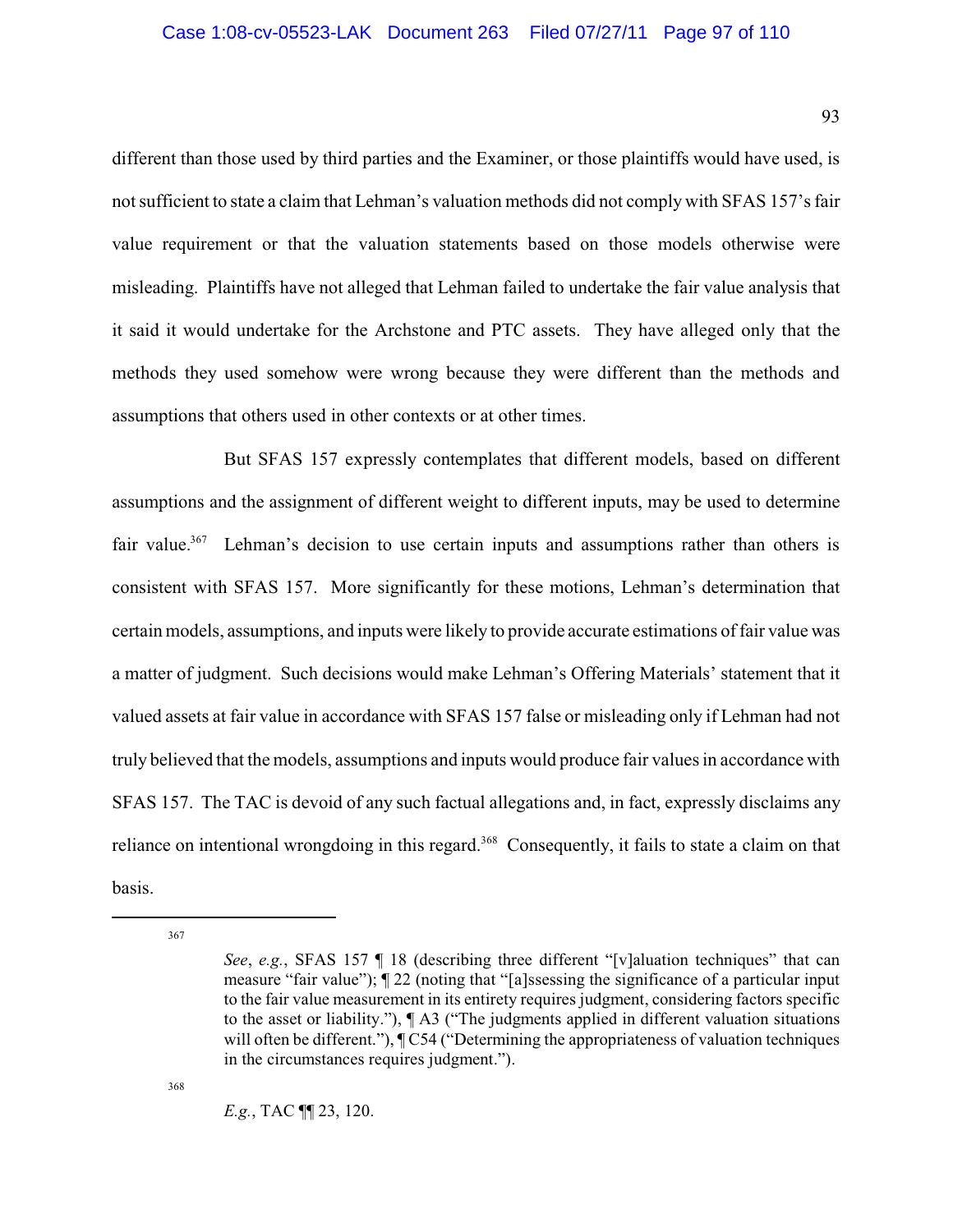## Case 1:08-cv-05523-LAK Document 263 Filed 07/27/11 Page 98 of 110

94

Plaintiffs' reliance on *Fraternity Fund Ltd. v. Beacon Hill Asset Mgmt., LLC*<sup>369</sup> and *Automatic Catering, Inc. v. First Multifund For Daily Income, Inc.*<sup>370</sup> for the proposition that misstatements concerning the methodology used to value assets are actionable statements of fact is misplaced. In those cases, the offering documents described the precise methodology by which the assets' value would be determined.<sup>371</sup> For example, in *Automatic Catering, Inc.*, the offering documents stated that the general partner would value the securities based on current market values.<sup> $372$ </sup> The plaintiffs alleged that this statement was false because the company actually valued the securities using an amortized cost method.<sup>373</sup> There is no such allegation in this pleading.

The TAC's claim that Lehman assigned incorrect values to its commercial real estate assets fails as well. The only basis for this claim is the allegation that Lehman's fair value methodology violated SFAS 157. As plaintiffs have failed to allege that Lehman violated SFAS 157, these values are not actionable.

Moreover, the values Lehman assigned to assets like Archstone and PTG were not

369

370

No. 80 Civ. 4117 (RJS), 1981 WL 1664 (S.D.N.Y. Aug. 3, 1981).

371

*See Fraternity Fund Ltd.*, 479 F. Supp. 2d at 362 ("[T]he General Partner will price the [securities] based upon the mean between the bid and the asked prices for such securities received from the partnership's brokers and dealers."); *Automatic Catering, Inc.*, 1981 WL 1664, at \*7-9 (The net asset value per share . . . is determined by: (a) valuing securities for which market quotations are readily available at the market value and other securities at Fair Value  $\dots$ , (b) deducting the Fund's liabilities, (c) dividing the resulting amount by the number of shares outstanding and (d) adjusting to the nearest full cent.")

372

*Automatic Catering, Inc.*, 1981 WL 1664, at \*7.

373

*Id.*

<sup>479</sup> F. Supp. 2d 349 (S.D.N.Y. 2007), *recons. denied*, No. 03 Civ. 2387 (LAK), 2007 WL 1138866 (S.D.N.Y. Apr. 17, 2007).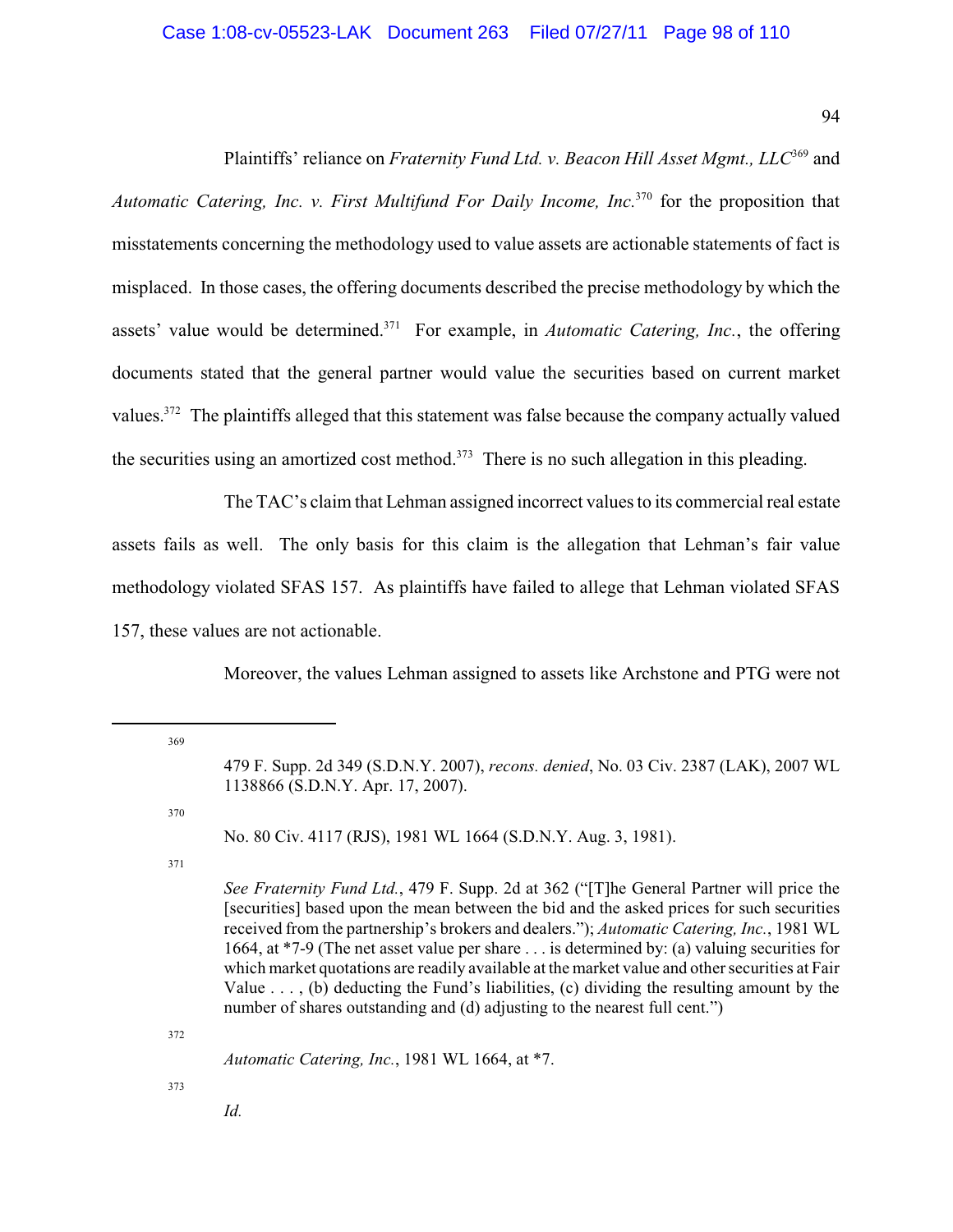95

statements of objective fact but instead reflect Lehman's judgment or opinion.<sup>374</sup> They therefore would be actionable only if plaintiffs had alleged that Lehman did not truly believe those valuations at the time they were issued.<sup>375</sup> But there are no such allegations in the complaint.<sup>376</sup> Consequently, the values themselves cannot form the basis of a claim.

# *2. Structured products offering materials and PPNs*

The TAC alleges also that the pricing supplements related to each PPN (the "PPN Offering Materials") were false and misleading for the additional reason that they stated that the PPNs would provide "100% Principal Protection" or "partial principal protection" if the PPNs were held to maturity.<sup> $377$ </sup> Plaintiffs claim that these statements were false and misleading because (1) the PPNs did not protect investors' principal and were no different than ordinary bonds,  $378$  and (2) the PPN Offering Materials failed to disclose that repayment of principal depended on Lehman's solvency.<sup> $379$ </sup> The claims based on these statements are asserted against Fuld, O'Meara, Callan, the

375

376

377

*Id.* ¶ 118.

378

*Id.* ¶ 118(a).

379

*Id.* ¶118(b)-(c).

<sup>374</sup>

*See Fraternity Fund Ltd.*, 376 F. Supp. 2d at 396 ("[V]aluation of [nonexchange listed securities] was not a matter of looking up closing prices in the *Wall Street Journal*, but involved the exercise of judgment.").

*See Lehman MBS*, 684 F. Supp. 2d at 494-95; *Tsereteli*, 692 F. Supp. 2d at 394.

Indeed, plaintiffs expressly have disclaimed any allegations based on deliberate or intentional conduct in their Securities Act claims. TAC ¶ 23. Consequently, they cannot state a claim for violations of the Securities Act based on an allegedly false statement of opinion in the Offering Materials.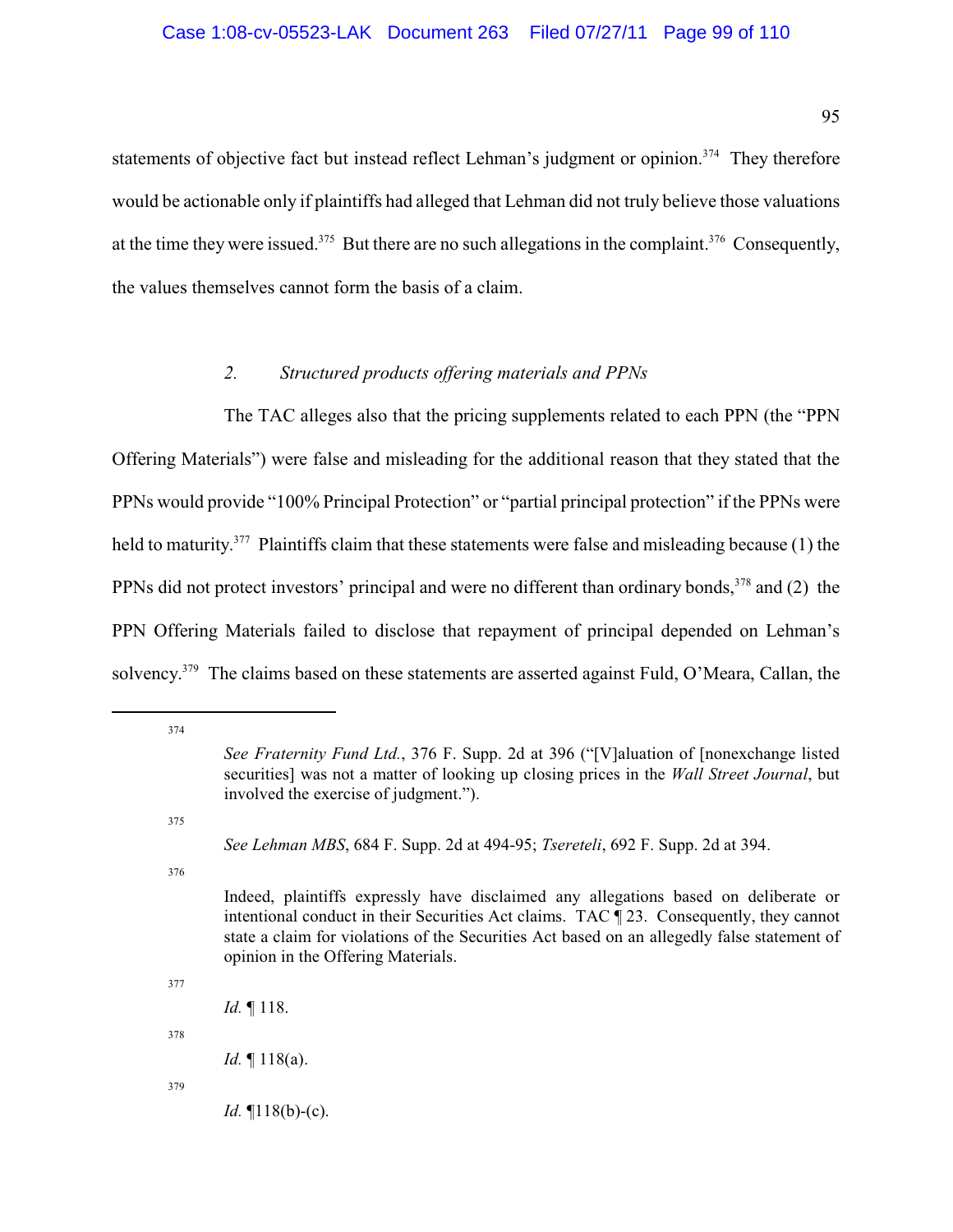Director Defendants and UBS.

In determining whether the PPN Offering Materials were false or misleading, the court must "read [them] as a whole."<sup>380</sup> The "central issue . . . is not whether the particular statements, taken separately, were literally true, but whether defendants' representations, taken together and in context, would have misl[ed] a reasonable investor about the nature of the" securities.<sup>381</sup> Accordingly, a misleading statement displayed prominently and in numerous places may not be cured by inconspicuous and scattered warnings.<sup>382</sup>

 Defendants argue that the PPN Offering Materials disclosed the risk that investors might not receive their principal if Lehman went bankrupt. The Base Prospectus explained, for example, that the PPNs would "be [Lehman's] unsecured obligations."<sup>383</sup> One pricing supplement warned that "an investment in the Notes will be subject to the credit risk of Lehman Brothers Holdings Inc, and the actual and perceived creditworthiness of Lehman Brothers Holdings Inc. may affect the market value of the Notes."<sup>384</sup> The relevant prospectus supplement stated that Lehman's

380

381

*McMahan & Co.*, 900 F.2d at 579.

382

*See United Paperworkers Int'l Union v. Int'l Paper Co.*, 985 F.2d 1190, 1198-99 (2d Cir. 1993) (information disclosed to investors "need not be considered part of the total mix reasonably available to them if 'the true' is 'buried.'"); *see also Va. Bankshares, Inc.*, 501 U.S. at 1097 ("[N]ot every mixture with the true will neutralize the deceptive.").

383

Chepiga Decl. Ex. 22 ("Base Prospectus") at 8.

384

*See*, *e.g.*, 100% Principal Protection Absolute Return Barrier Notes Linked to the S&P 500 Index (January 31, 2008) ("Jan. 2008 PS") (Chepiga Decl. Ex. 21), at 6.

*DeMaria v. Andersen*, 318 F.3d 170, 180 (2d Cir. 2002) (quoting *Olkey v. Hyperion 1999 Term Trust, Inc.*, 98 F.3d 2, 5 (2d Cir. 1996); *McMahan & Co. v. Wherehouse Entertainment, Inc.*, 900 F.2d 576, 579 (2d Cir.1990), *cert. denied*, 501 U.S. 1249 (1991).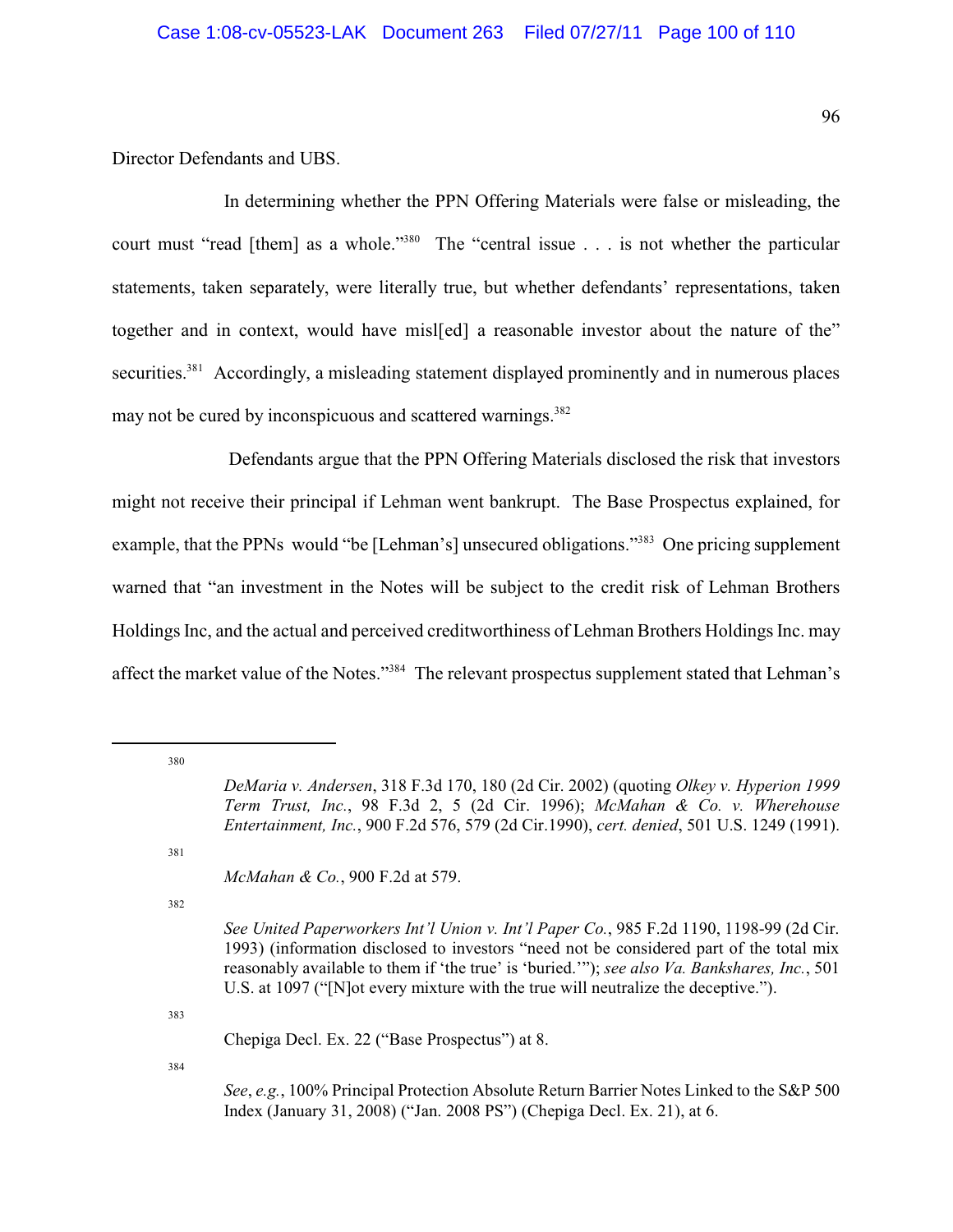97

"own creditworthiness, . . . may affect the trading market value of, and trading market for, your

notes," and warned further that

"[t]he notes will be solely our obligations, and no other entity will have any obligation, contingent or otherwise, to make any payments in respect of the notes. Because we are a holding company whose primary assets consist of shares of stock or other equity interests in or amounts due from subsidiaries, almost all of our income is derived from those subsidiaries. . . . Accordingly, we will be dependent on dividends and other distributions or loans from our subsidiaries to generate the funds necessary to meet obligations with respect [to] the notes, including the payment of principal and interest. . . . If these sources are not adequate, we may be unable to make payments of principal or interest in respect of the notes and you could lose all or a part of your investment."<sup>385</sup>

While these statements would have made the nature of these securities clear to a

careful and intelligent reader, the principal protection statements were displayed more prominently and frequently than the warnings. The first line of the each pricing supplement submitted with the defendants' motion states "100% principal protection" in large letters.<sup>386</sup> The first page lists the "Features" of each investment, which include "100% principal protection if held to maturity" and "[a]t maturity, you will receive a cash payment equal to at least 100% of your principal."<sup>387</sup> Each mentions 100% principal protection at least four times on the first page. By contrast, the risk that investors could lose their principal if Lehman went bankrupt is not mentioned on that page at all.

385

386

387

Jan 2008 PS, at 1; Mar. 2007 PS, at 1; Apr. 2007 PS, at 1.

Lehman Brothers Holdings Inc. Medium-Term Notes, Series I Prospectus Supplement (May 30, 2006) (Chepiga Decl. Ex. 23), at S-4, S-7.

Jan 2008 PS, at 1; 100% Principal Protection Absolute Return Barrier Notes Linked to a Global Index Basket Pricing Supplement No. 2 (March 30, 2007) ("Mar. 2007 PS") (Chepiga Decl. Ex. 33), at 1; 100 % Principal Protection Callable Spread Daily Accrual Notes with Interest Linked to the Spread between the 30-year and the 2-year Swap Rates Pricing Supplement No. 166 (April 30, 2007) ("Apr. 2007 PS") (Chepiga Decl. Ex. 34), at 1.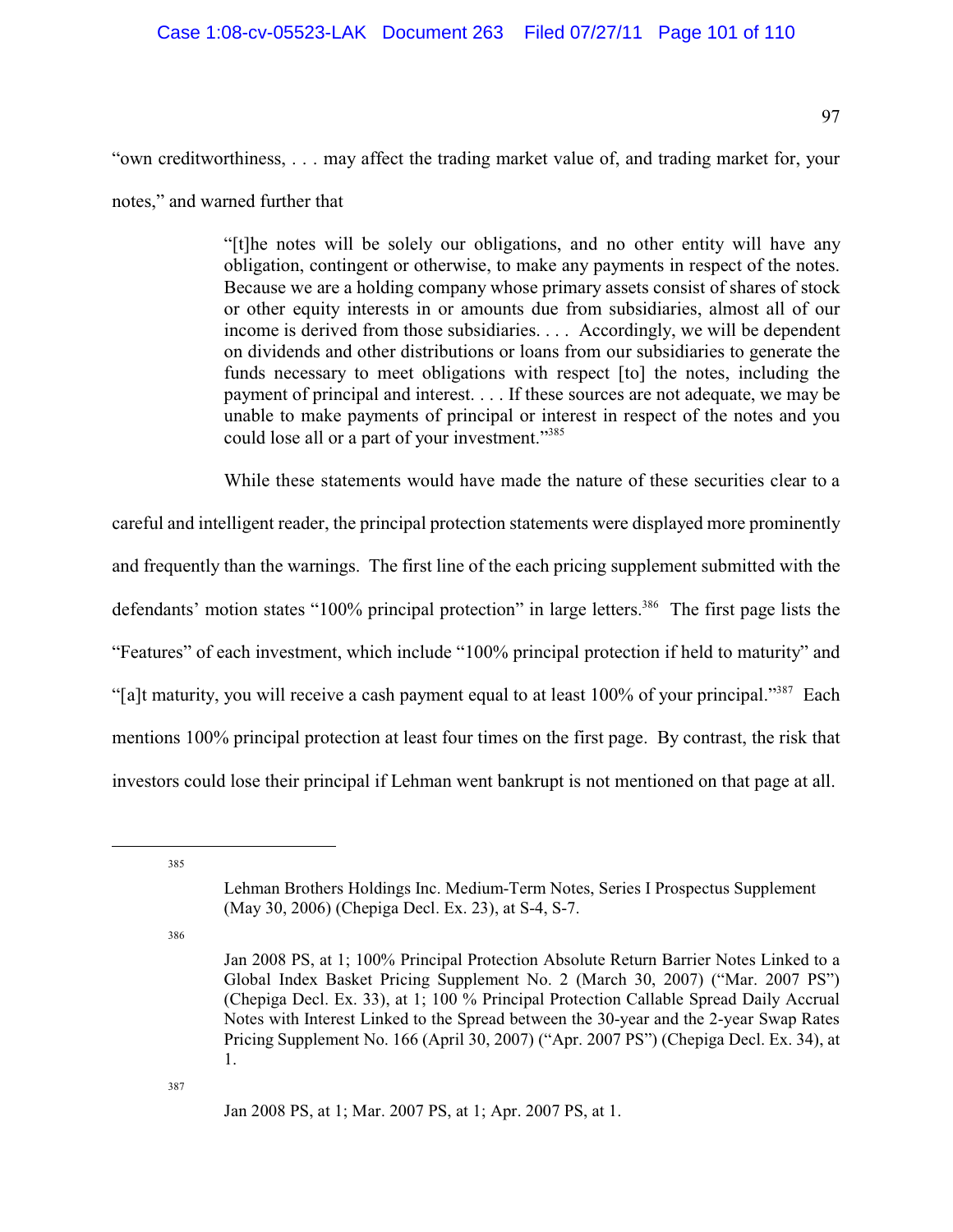### Case 1:08-cv-05523-LAK Document 263 Filed 07/27/11 Page 102 of 110

The rest of each pricing supplement continues this trend, frequentlymentioning principal protection, but rarely or obliquely disclosing the risk that Lehman would not repay.

At this stage of the litigation, the Court can not conclude as a matter of law that the repeated and emphasized statements about principal protection were offset sufficiently, as a matter of law, by the inconspicuous and scattered warnings – contained in other SEC filings – about Lehman's solvency. In consequence, these allegations with respect to the PPNs are sufficient to state a claim.

\* \* \*

Accordingly, the TAC's Securities Act claims against all non-E&Y Securities Act Defendants based on the (1) Repo 105 and net leverage, (2) risk management and (3) concentration of credit risk statements and those against the Insider Defendants, the Director Defendants, and UBS based on the PPN statements rest on legally sufficient allegations of materially false or misleading statements. The claims against E&Y are discussed below.

### *D. Section 11 claims against Callan*

Defendant Callan concededly did not sign the Registration Statement.<sup>388</sup> She argues that the Section 11 claims against her therefore should be dismissed. Plaintiffs, however, contend that she is subject to suit under Section 11 because she signed various SEC filings, which the Registration Statement incorporated by reference. Callan's liability therefore turns on whether signing those filings made her a "person who signed the registration statement" within the meaning

Def. Br. at 31. The TAC does not allege that she did. Plaintiffs tacitly admit that she did not.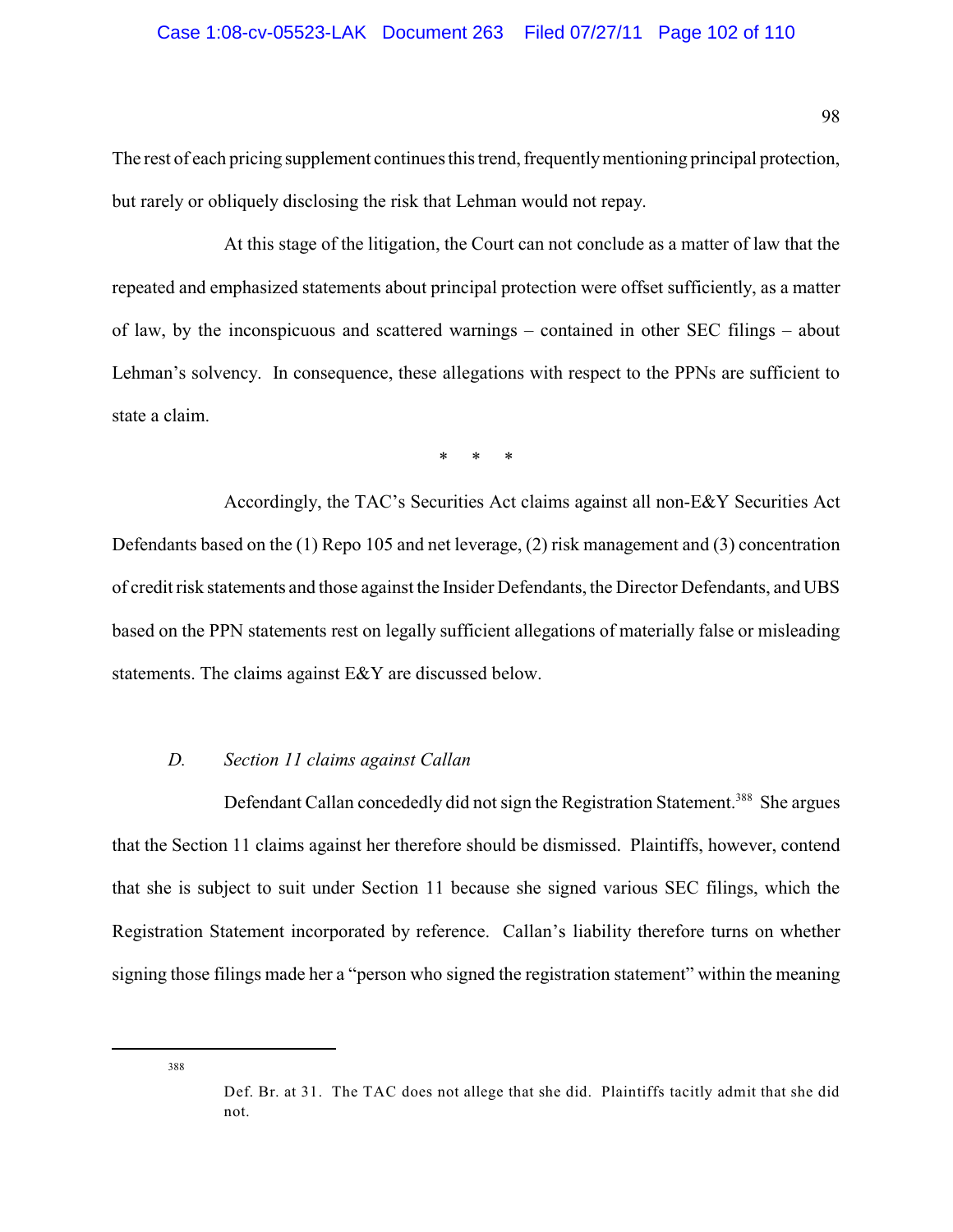of Section 11.<sup>389</sup>

Lehman's Registration Statement was filed pursuant to Rule 415 of the Securities Act, which permits delayed or continuous offerings of securities.<sup>390</sup> A registration statement filed pursuant to Rule 415 must contain the undertakings required by Item 512(a) of Regulation S-K.<sup>391</sup> Those undertakings require the registrant, *inter alia*, to file a post-effective amendment to the registration statement to include (1) any prospectus required by Securities Act Section  $10(a)(3)$ , (2) "any facts or events arising after the effective date of the registration statement which . . . represent a fundamental change in the information set forth in the registration statement," and (3) previously undisclosed material information about the plan of distribution.<sup>392</sup> The registrant need not file a post-effective amendment, however, if the registration statement is on Form S-3 and the information required to be disclosed is "contained in reports filed with or furnished to the [SEC] by the registrant pursuant to section 13 or section 15(d) of the [Exchange Act] that are incorporated by reference in the registration statement."<sup>393</sup>

Where a registration statement "incorporates by reference any Exchange Act

389

390

391

17 C.F.R. § 229.512(a).

392

*Id.* § 229.512(a)(1). The post-effective amendment is considered a new registration statement "for the purpose of determining any liability under the Securities Act of 1933." *Id.* § 229.512(a)(2).

393

*Id.* § 229.512(a)(1)(B).

<sup>15</sup> U.S.C. § 77k(a)(1).

<sup>17</sup> C.F.R. § 230.415(a); *see also* Chepiga Decl. Ex. 22, at 2 ("Registration Statement") ("[S]ecurities being registered on this form are to be offered on a delayed or continuous basis pursuant to Rule 415 under Securities Act of 1933").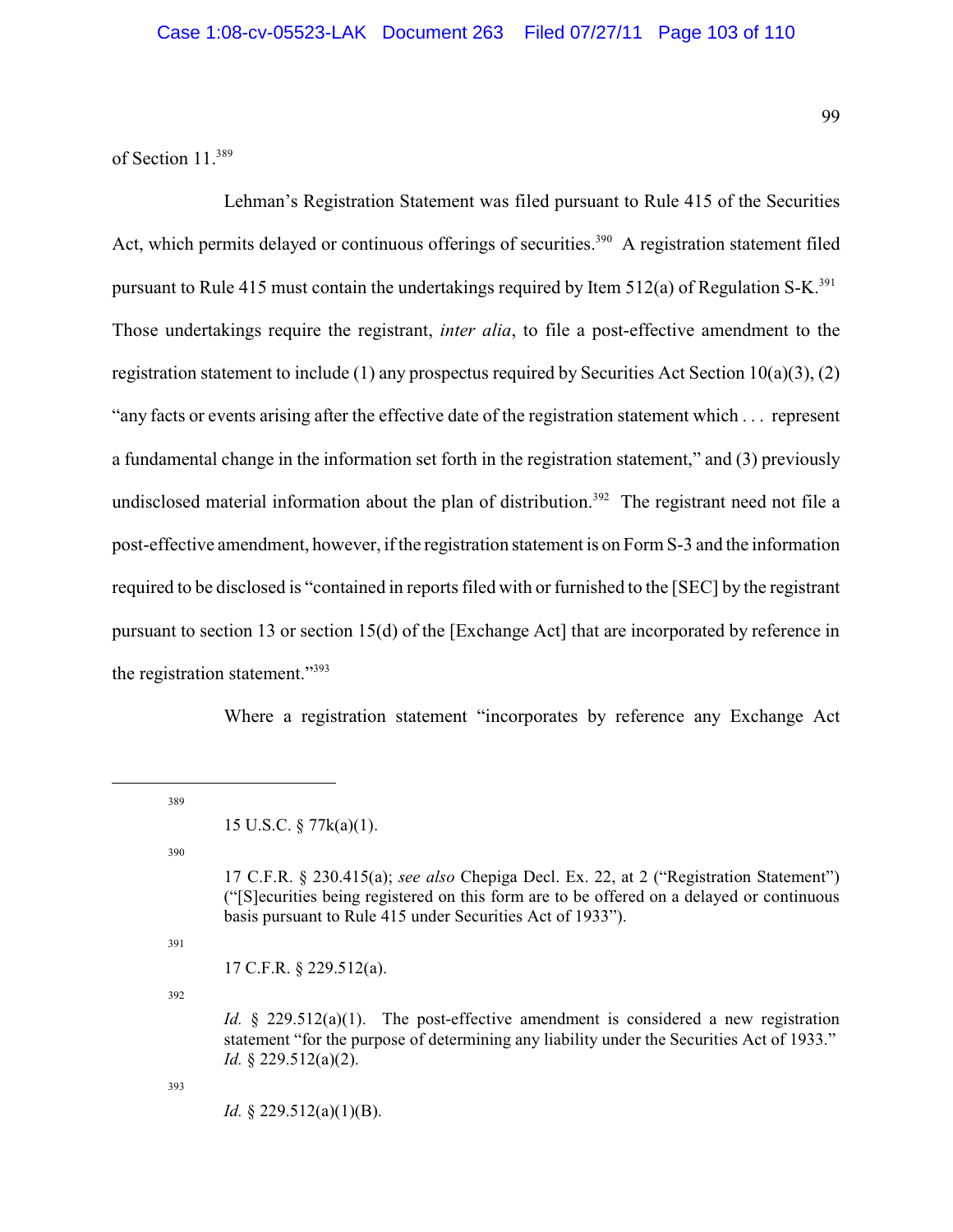document filed subsequent to the effective date of the registration statement," the registrant must make additional undertakings.  $394$  These include the undertaking that

> "for purposes of determining any liability under the Securities Act . . . each filing of the registrant's annual report pursuant to section 13(a) or section 15(d) of the [Exchange Act] *that is incorporated by reference in the registration statement shall be deemed to be a new registration statement relating to the securities offered therein*, and the offering of such securities at that time shall be deemed to be the initial bona fide offering thereof."<sup>395</sup>

The Registration Statement was filed on May 30, 2006, and became effective on that

day.<sup>396</sup> The base prospectus<sup>397</sup> filed with the Registration Statement incorporated by reference Lehman's "future filings made with the SEC under Section 13(a), 13(c), 14, or 15(d) of the Securities Exchange Act of 1934," which included the 2007 10-K and the other SEC filings that Callan signed.<sup>398</sup> Consequently, "for purposes of determining any liability under the Securities Act," each of those filings is "deemed a new registration statement." Callan therefore became a signer of "new" registration statements by virtue of her having signed those filings. Her motion to dismiss the Section 11 claim on the ground that she did not sign the Registration Statement therefore is

394

395

*Id.*

396

Registration Statement at 2; *see also* EDGAR Filing Documentsfor 0001047469-06-00771, http://www.sec.gov/Archives/edgar/data/806085/000104746906007771/0001047469-06 -007771-index.htm (noting Registration Statement became effective on May 30, 2006).

397

The base prospectus is part of the Registration Statement. Registration Statement at 5 ("This Registration Statement contains . . . a form of prospectus."); *see also* 15 U.S.C. § 77b(8) (defining "registration statement" to "include[] any . . . report, document, or memorandum filed as part of such statement or incorporated therein by reference.").

398

Registration Statement at 81 ("We incorporate by reference . . . any future filings made with the SEC under Section 13(a), 13(c), 14, or 15(d) of the Securities Exchange Act of 1934").

*Id.* § 229.512(b).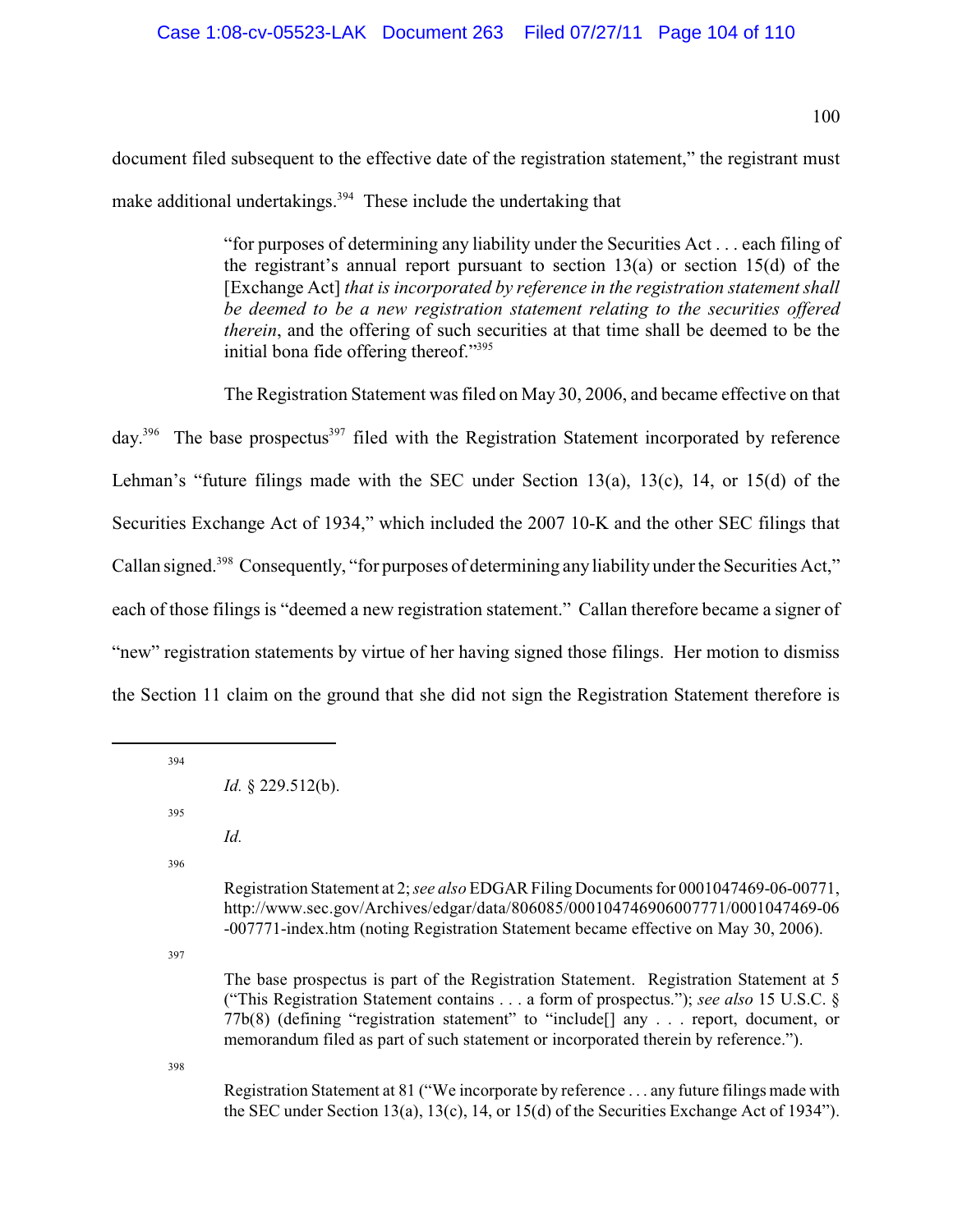granted in part, but denied to the extent that the claim is based on statements made in theSEC filings

that she signed and that were incorporated by reference in that Statement.<sup>399</sup>

# *E. Affirmative defenses of non-E&Y defendants*

Fuld, O'Meara, Callan, and the Director and Underwriter Defendants argue that the

claims against them should be dismissed because the TAC and the Examiner's Report establish the

Securities Act affirmative defenses of due diligence and reliance on an expert.<sup>400</sup>

399

To the extent the rule bears on this issue, it supports the Court's conclusion. It states that "the date a form of prospectus is deemed part of and included in the registration statement  $\ldots$  shall not be an effective date established pursuant to paragraph (f)(2) of this section as to . . . [a]ny person signing any report or document incorporated by reference into the registration statement, *except for such a report or document incorporated by reference for purposes of including information required by section 10(a)(3) of the [Securities] Act or pursuant to Item 512(a)(1)(ii) of Regulation S-K (such person except for such reports being not deemed to be a person who signed the registration statement within the meaning of section 11(a) of the Act)*." This language indicates that those who sign documents, like a 10-K, that are incorporated by reference for the purposes of including information required by Section 10(a)(3) or Item 512(a)(1)(ii) *are* deemed to be persons who signed the registration statement within the meaning of Section 11.

400

Def Br. at 10-13; DD Br. at 5-14; *see also* 15 U.S.C. § 77k(b); *Herman & MacLean v. Huddleston*, 459 U.S. 375, 382 (1983).

Both Callan and plaintiffs spent their briefing of this issue discussing SEC Rule 430B, 17 C.F.R. § 229.430B, and the SEC release discussing it. SEC Rel. 33-8591, 70 Fed. Reg. 44722-01. Those documents make plain that Rule 430B, which was promulgated in 2005, did not change the liability rules for registration statement signers from those that existed prior to its enactment, i.e., the ones discussed above. *See* SEC Rel. 33-8591, at 207 ("[W]e believe that for other persons, including directors, signing officers, and experts, the filing of a form of prospectus shall not result in a later Section 11 liability date than that which applied prior to our new rules."). Moreover, the rule concerns the effective date and concurrent liability issues surrounding a newly-filed "form of prospectus." *See* 17 C.F.R. § 229.430B(f). The issue here, however, is the liability created by Lehman's 2007 10-K, which Callan signed, not a form of prospectus.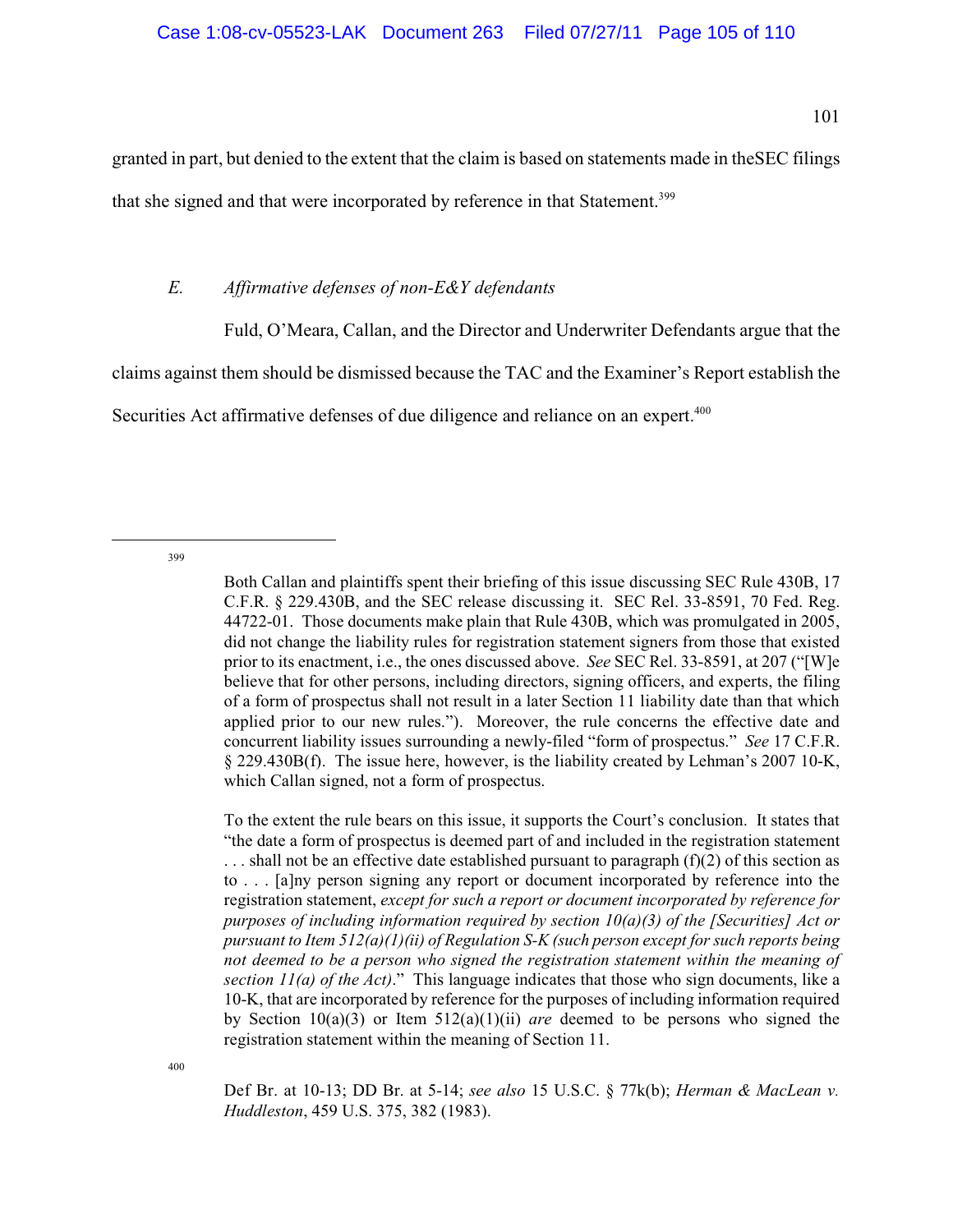## *1. Availability of the affirmative defenses on a motion to dismiss*

Plaintiffs first argue that the affirmative defenses are not available on a motion to dismiss for failure to state a claim.<sup>401</sup> This general principle, however, is subject to exceptions, and an "affirmative defense may be raised by a pre-answer motion to dismiss under Rule  $12(b)(6)$ , without resort to summary judgment procedure, if the defense appears on the face of the complaint." <sup>402</sup>

### *2. Applicability of defenses*

In order to establish the due diligence defense, each defendant has the burden to prove that "after reasonable investigation, [he or she had] reasonable ground to believe and did believe" that the Offering Materials were true and did not contain any material misstatements or omissions.<sup>403</sup> In order to establish the expert-reliance defense, each defendant has the burden to prove that "he [or she] had no reasonable ground to believe and did not believe" that the statements in the expertized portion of the registration statement were untrue or contained material omissions.<sup>404</sup> The statute defines "reasonableness" for these purposes as "that required of a prudent man in the

401

402

403

15 U.S.C. § 77k(b)(3)(A).

404

*Id.* § 77k(b)(3)(c).

Pl. Br. at 48.

*Pani v. Empire Blue Cross Blue Shield*, 152 F.3d 67, 74 (2d Cir. 1998), *cert. denied*, 525 U.S. 1103 (1999); 5 CHARLES ALAN WRIGHT & ARTHUR R. MILLER, FEDERAL PRACTICE AND PROCEDURE: CIVIL 3D § 1277 (2011) ("When . . . the facts [necessary to assert an affirmative defense] are completely disclosed on the face of the pleadings . . . the recent cases seem to agree that the matter may be disposed of by a motion to dismiss under Rule  $12(b)$ .").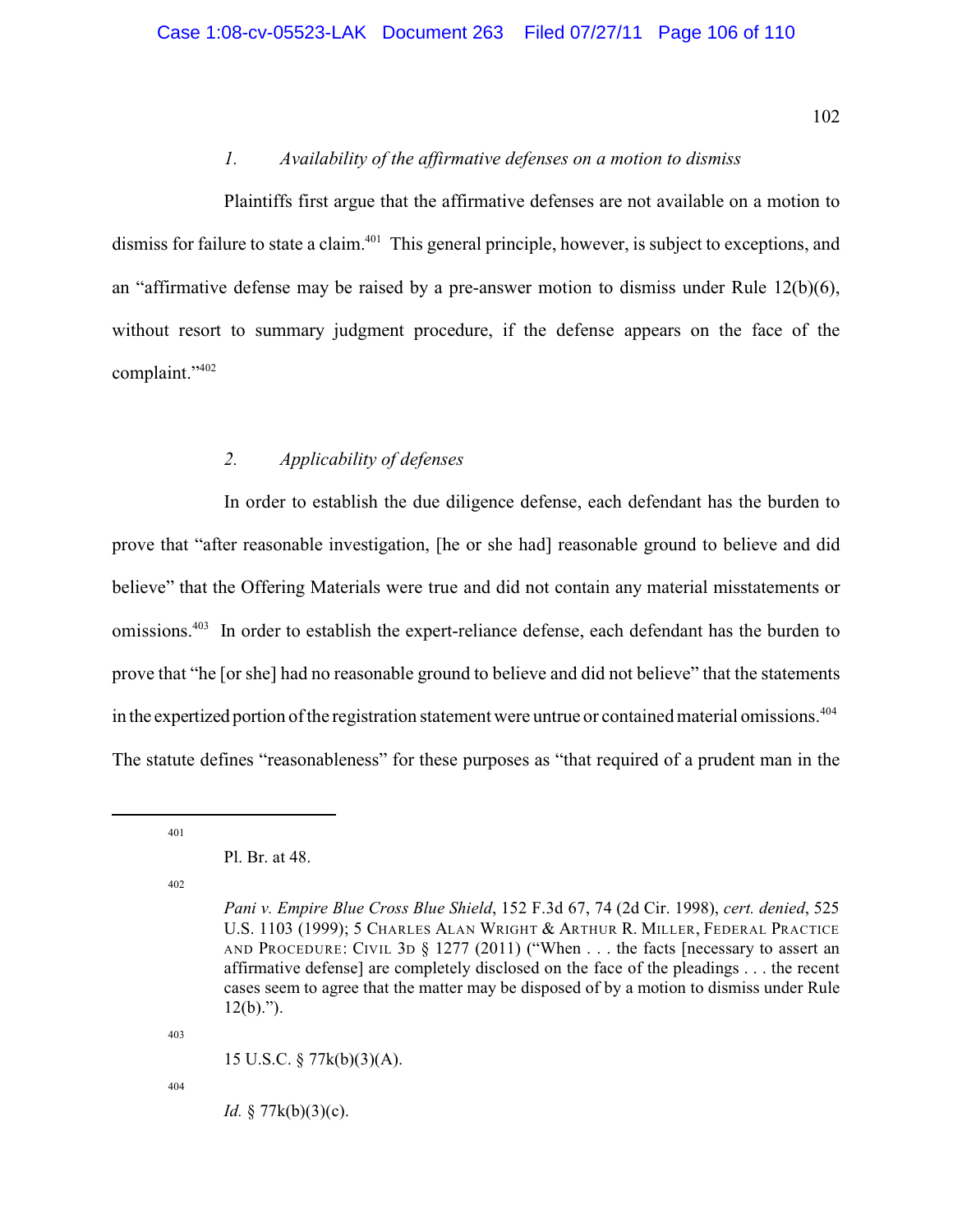management of his [or her] own property."<sup>405</sup>

Fuld, O'Meara, Callan, and the Director and Underwriter Defendants contend that Lehman's public filings and the Examiner's Report<sup>406</sup> conclusively demonstrate that each conducted a "reasonable investigation" and had a "reasonable ground to believe" the Offering Materials were true. Fuld, O'Meara, Callan and the Underwriter Defendants likewise contend that the TAC establishes their due diligence at least with respect to the Repo 105 statements. They point to the allegations that E&Y knew about the Repo 105 transactions, issued an unqualified audit opinion certifying that Lehman's 2007 10-K was prepared in accordance with GAAP and fairly presented Lehman's financial condition in all material respects, and certified that it was "not aware of any material modifications that should be made to . . . the [quarterly reports] for them to be in conformity with GAAP."<sup>407</sup> They argue also that there were no red flags that would have put them on notice that it was not reasonable to rely on E&Y's conclusions.<sup>408</sup>

Forreasons discussed previously, neither the Examiner's Report nor the various SEC filings is properly before the Court for the truth of the matters asserted. In any case, neither they nor the TAC would conclusively establish the due diligence defense on behalf of any of these defendants. The questions whether a particular defendant acted with due diligence and nevertheless was unaware of the falsity of any pertinent statement necessarily is relative and requires a

405

*Id.* § 77 $k(c)$ ; 17 C.F.R. § 230.176.

406

407

Def. Br. at 13; TAC ¶ 40.

408

Def. Br. at 13.

The Court already has noted that it may consider the Examiner's Report on this motion to dismiss as it was "integral" to the TAC. *See supra*.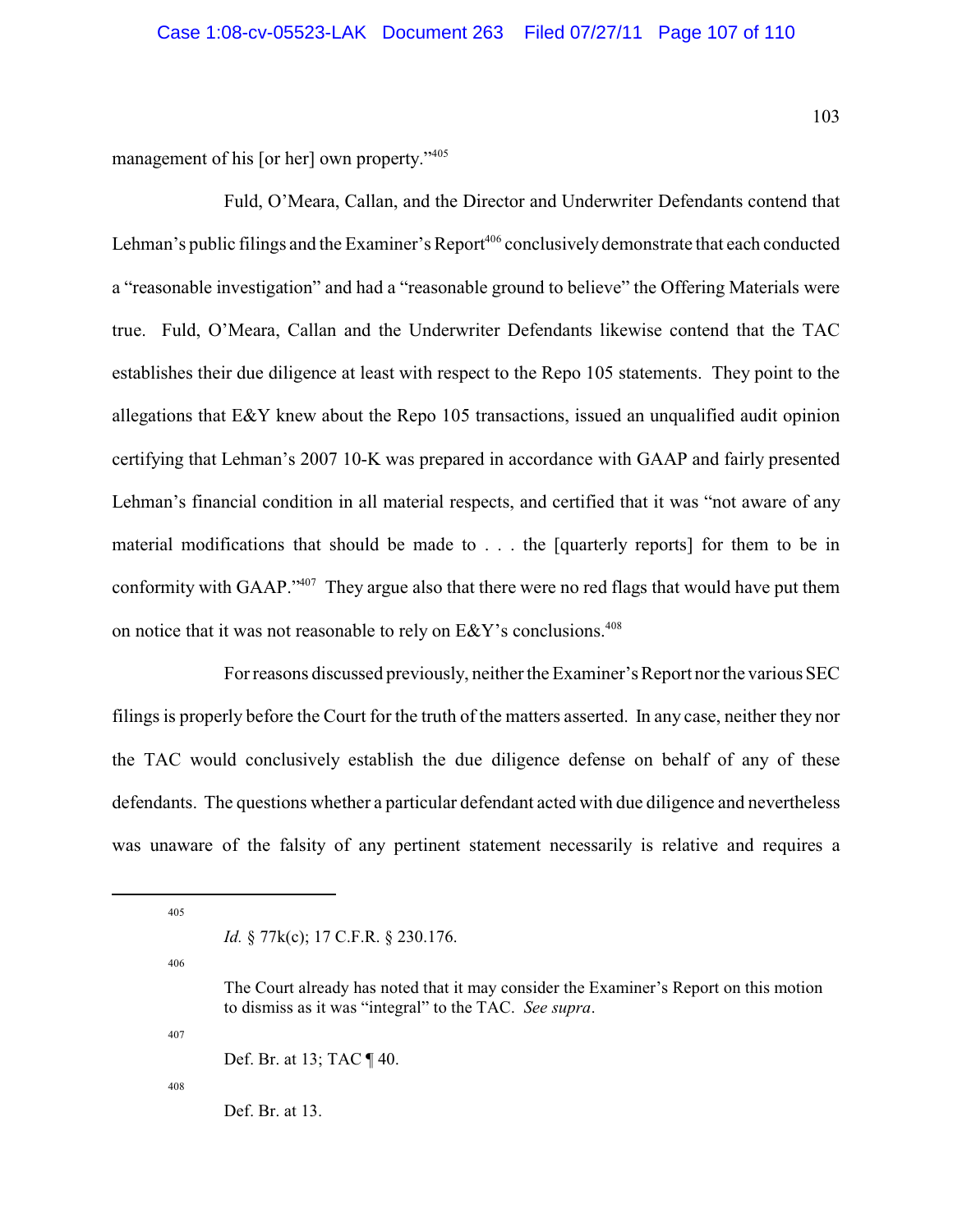104

determination of all relevant circumstances. Plaintiffs were not required to allege in the TAC all the circumstances necessary to negate the affirmative defense, $409$  but only those necessary to state a plausible claim for relief. $410$  Accordingly, the Court cannot conclude as a matter of law that the defendants' investigation was reasonable under the circumstances. Consequently, the motions to dismiss on this basis are denied.

# *F. Securities Act claims against E&Y*

The Securities Act claims against  $E\&Y$  are based on the same statements regarding GAAS and GAAP compliance as the Exchange Act claims. As discussed above, the TAC arguably alleges misstatements – that is, statements in which E&Y falsely represented that it had complied with GAAS and that Lehman had complied with GAAP – in connection with the 2Q08 review. Representations made in that report, however, are not actionable under the Securities Act.

Accounting firms like E&Y are subject to Securities Act Section 11 liability only if the alleged misstatement or omission occurs in a portion of a registration statement, or a report or valuation used in connection with the registration statement, prepared or certified by it.<sup>411</sup> The SEC,

409

410

*Twombly*, 550 U.S. at 570.

411

15 U.S.C. § 77k(a)(4).

*See In re Global Crossing, Ltd Sec. Litig.* 313 F. Supp.2d at 211 (Securities Act Section 11 "expressly provides that the burden of proof is on defendants to establish this defense . . . and the plaintiffs need not negate such an affirmative defense in their pleading."); 15 U.S.C. § 77k(b).

The Court notes that the TAC pleads in a conclusory manner that the Securities Act Defendants failed to make a "reasonable investigation or possess reasonable grounds to believe that the statements contained in the Shelf Registration Statement were true." TAC ¶ 126.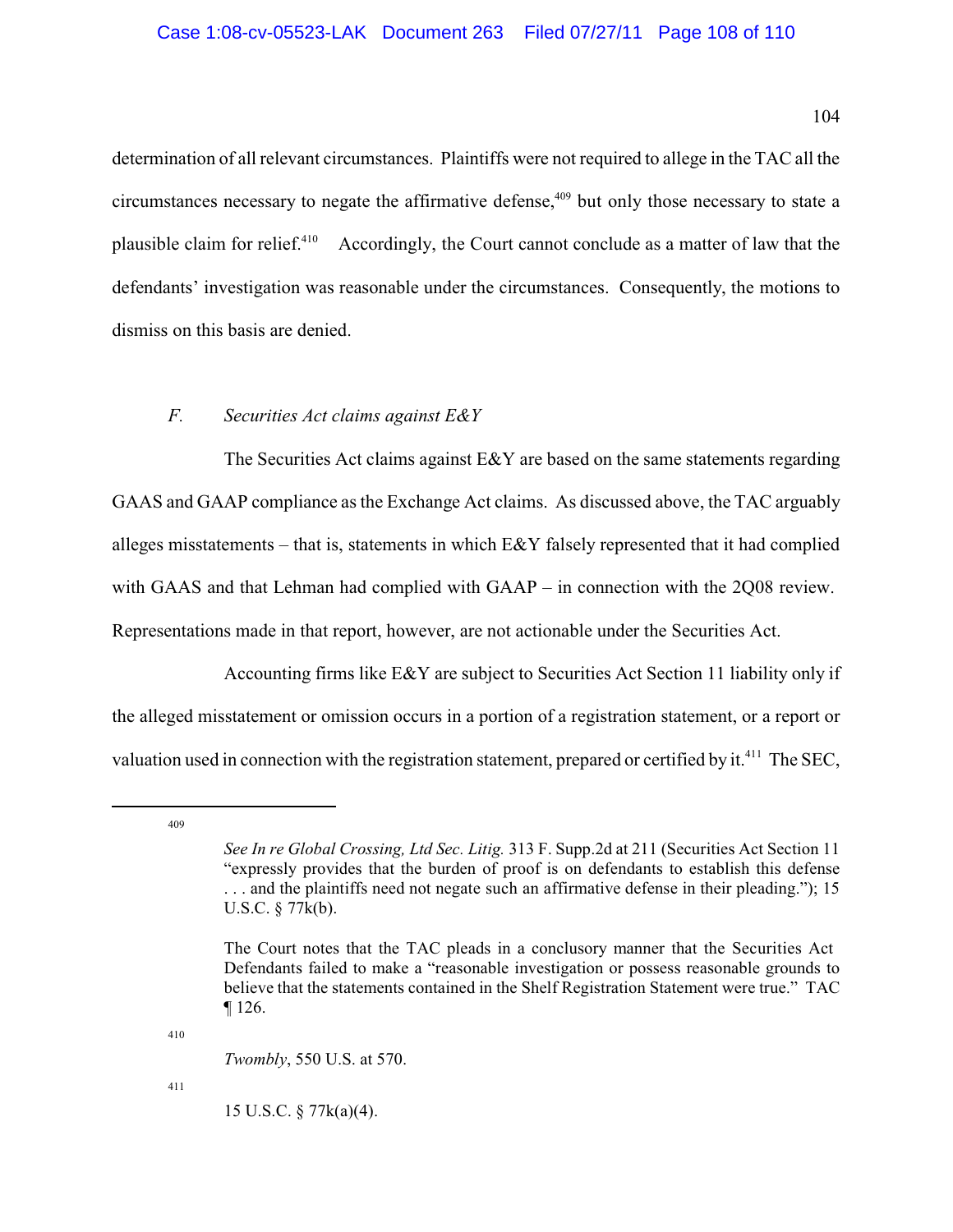## Case 1:08-cv-05523-LAK Document 263 Filed 07/27/11 Page 109 of 110

105

by rule, has provided that "a report on an unaudited interim financial statement . . . by an independent accountant . . . shall not be considered a part of a registration statement prepared or certified by an accountant or a report prepared or certified by an accountant within the meaning of" Section  $11^{412}$  Accordingly, misstatements or omissions in a "report on unaudited interim financial information" cannot give rise to accountant liability under Section 11(a)(4). As  $E\&Y$  made the only otherwise actionable statements in reports on unaudited interim financial information,<sup>413</sup> plaintiffs' Securities Act claims against it fail.

## *G. Section 15 claims*

Defendants move to dismiss the Securities Act Section 15 control person claims against the Insider Defendants on the ground that the TAC fails to assert a primary violation of the Securities Act.<sup>414</sup> For the reasons stated above, the TAC sufficiently alleges violations of Securities

412

413

For purposes of 17 C.F.R. § 230.436(c), a "report on unaudited interim financial information" is a report which consists of: "(1) A statement that the review of interim financial information was made in accordance with established professional standards for such reviews; (2) An identification of the interim financial information reviewed; (3) A description of the procedures for a review of interim financial information; (4) A statement that a review of interim financial information is substantially less in scope than an examination in accordance with generally accepted auditing standards, the objective of which is an expression of opinion regarding the financial statements taken as a whole, and, accordingly, no such opinion is expressed; and (5) A statement about whether the accountant is aware of any material modifications that should be made to the accompanying financial information so that it conforms with generally accepted accounting principles."

414

Pl. Br. at 31.

<sup>17</sup> C.F.R. § 230.436(c).